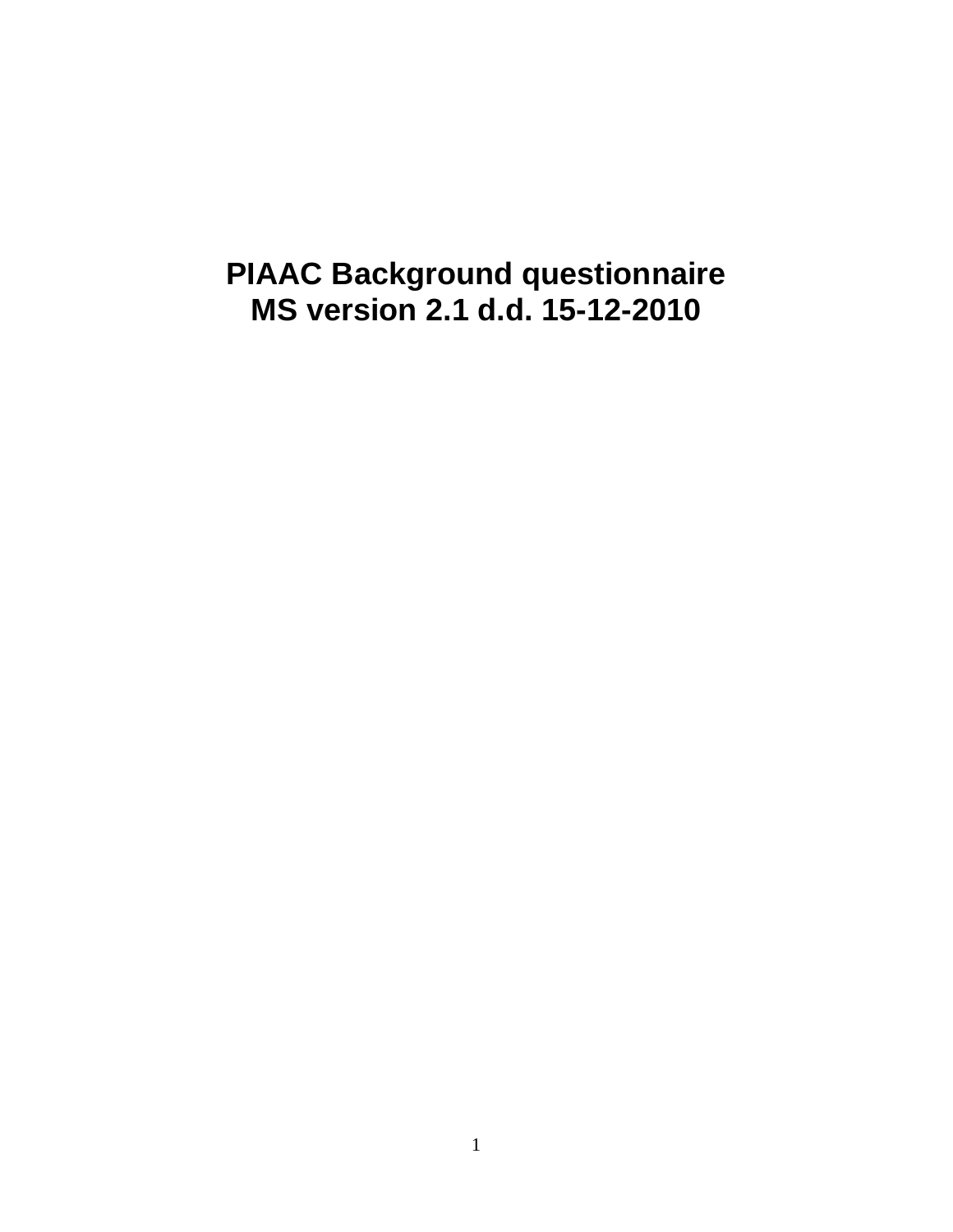### **Screening questions**

Some countries will need some screening questions to select the respondent from a household. The set of screening questions will be developed by the countries themselves.

### **Draft introduction to screening items [to be developed]**

Hello, my name is {NAME}. Is this {ADDRESS}? I am working on a study for {SPONSOR} (SHOW ID CARD) to collect information about work and educational activities. A letter and brochure were sent to you recently explaining the study, and to let you know that I would be stopping by to speak with a member of your household. Did you receive this mailing?

If someone from your household is eligible to participate, that person will receive {INCENTIVE} after completing the interview. Let's see if someone is eligible. May I ask you a few questions about the people who live here to see if someone is eligible? Before we begin, I want to assure you that all the information you give me will be kept confidential as required by law, and also that your answers will only be used in combination with answers from other households to make totals and averages, whereby no person or family will be identified. Would you like me to ask these questions here or may I come in?

### **General Information to be provided in the study management system**

**AA1** 

#### **Name of town:**

**……….** 

COUNTRY INSTRUCTION: This information will be used for geocoding by countries, to get derived variables such as:

- •TL2 region
- •Size of community
- •Other regional, community or neighborhood characteristics

The kind of derived variables can be determined later and may also vary from country to country Only the derived variables will be taken up in the international data file. All personal identifiers like name, address should be stored by the countries in a separate file, with a link to the unique identifier number in the international data file to make it possible to add derived variables in the future.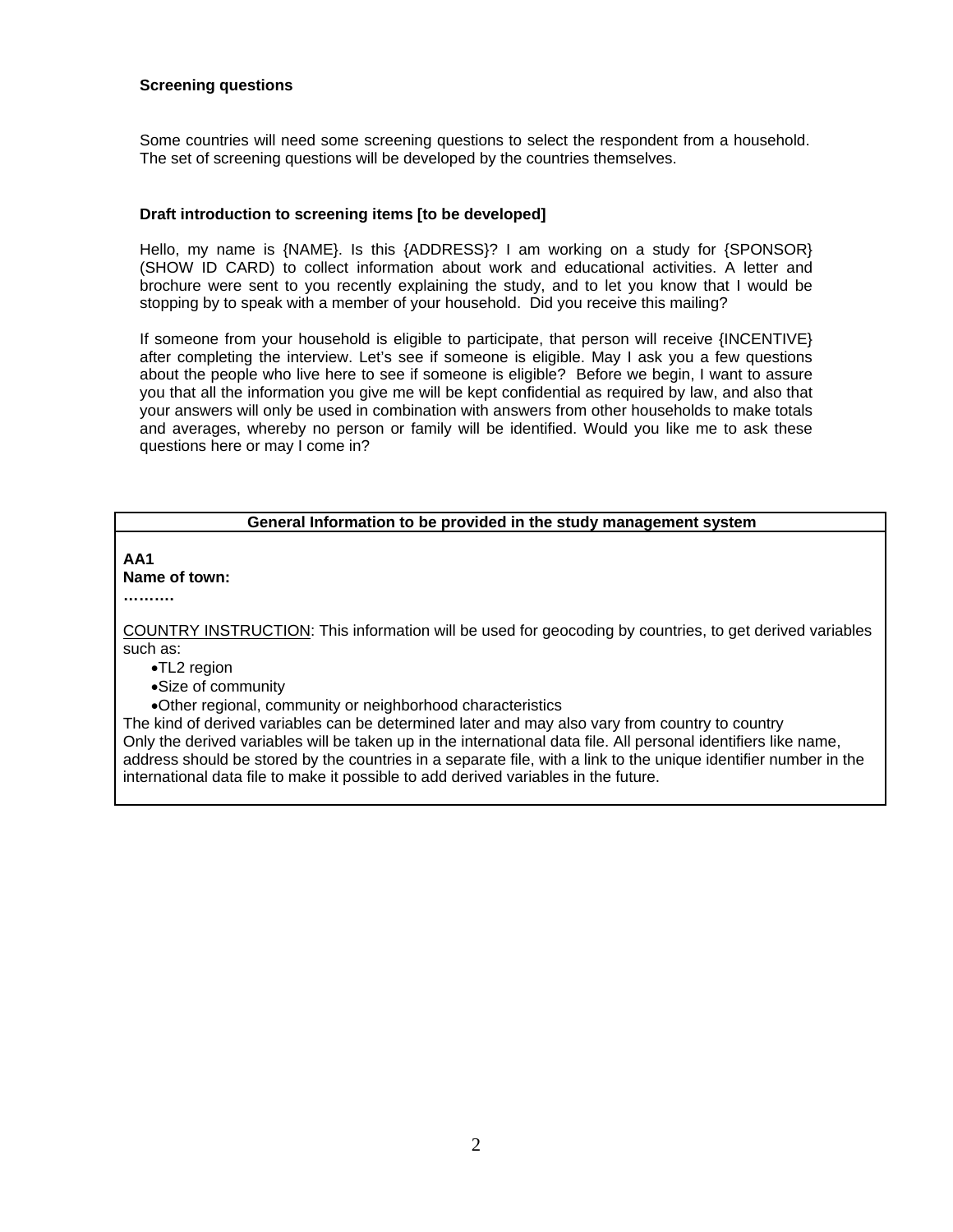### **Note on the calendar:**

A calendar will be filled out automatically during the interview as a reminder for the respondent. It will also be incorporated into the CAPI system as a small Help screen within each screen. For all time related events, respondents may choose to answer either in age or in year. If the respondent answers in age, CAPI will automatically insert the corresponding year, estimated on the basis of the month and year of birth of the respondent and the age at which the event took place. As most respondents are not born on the 1st of January, the calculated year may take two values. CAPI will select the most likely of the two, based on the number of months the respondent was of the stated age in these two years. An equivalent procedure will be followed when the respondent reports the year, to calculate the most likely age at which the event took place.

Use the following selection rule: If A\_Q01b=1-6, choose the lowest value of the two possible years if an age has been entered, or the highest of two possible ages if a year has been entered. If A\_Q01b=7-12 choose the highest value of the two possible years if an age has been entered, or the lowest of two possible ages if a year has been entered. If  $A_Q01b = DK$  or RF, leave the corresponding age or year open.

|                                                     | Item nr.                       | Age | Year |
|-----------------------------------------------------|--------------------------------|-----|------|
| General                                             |                                |     |      |
| Year of birth                                       | A Q01a/A D01b                  |     |      |
| Age or year of immigration                          | J Q04c                         |     |      |
|                                                     |                                |     |      |
| Education                                           |                                |     |      |
| Age or year highest level of education              | B Q01c                         |     |      |
| Age or year of education left without<br>completion | <b>B</b> Q03c                  |     |      |
|                                                     |                                |     |      |
| Paid work                                           |                                |     |      |
| Age or year end of last paid work                   | C Q08c                         |     |      |
| Age or year start current/last employer             | D_Q05a/D_Q05b<br>E Q05a/E Q05b |     |      |

Each screen should contain a button to allow the interviewer to proceed in case the respondent is unable to answer a question for reasons other than DK (Don't' know) or RF (Refused).

Remark: The beginning of each question needs to be timed in CAPI recording Year Month Day Hour (24 hour clock) Minutes Seconds. This information will be used to get accurate information about the time needed per question and a notion of item difficulty etc.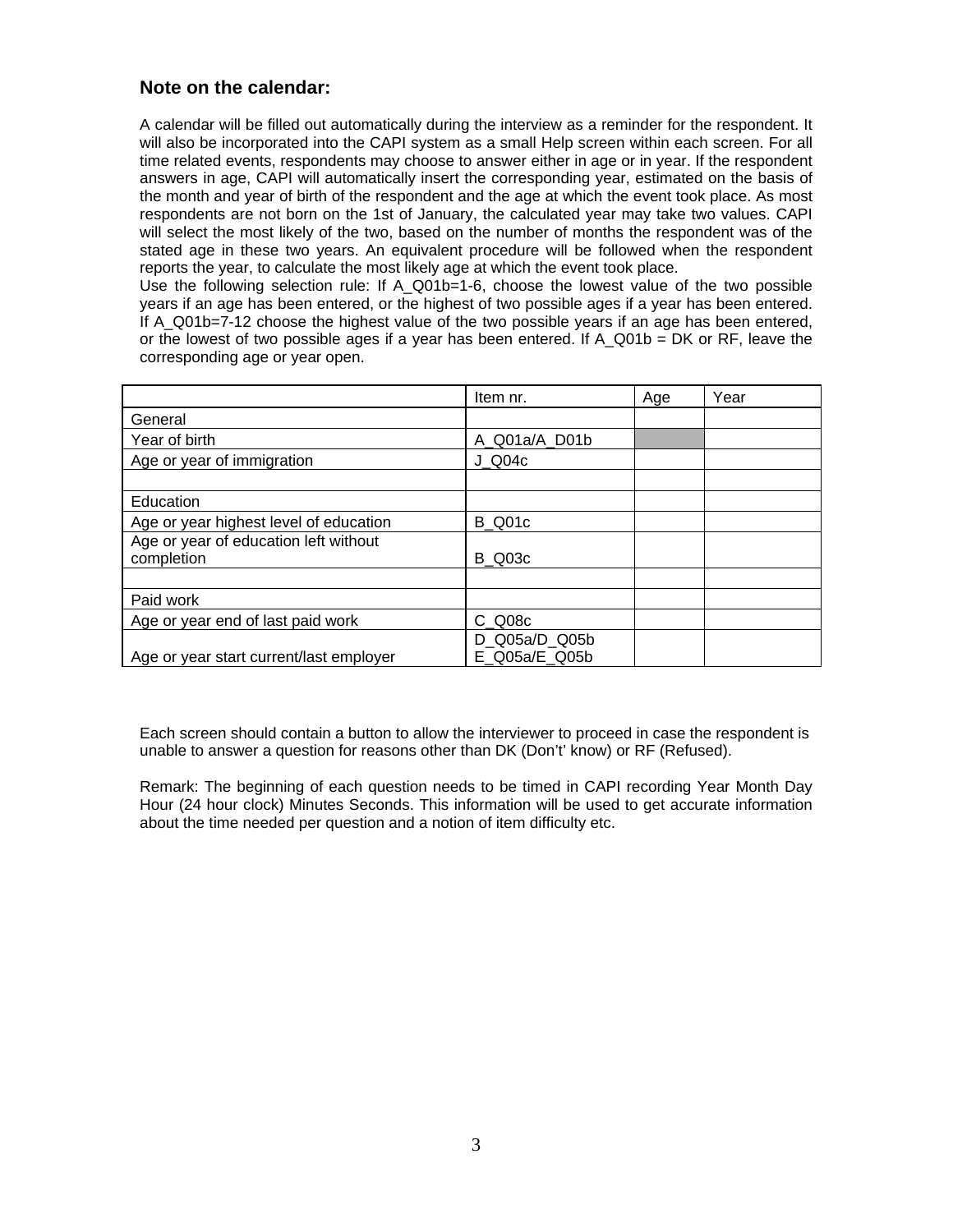### **Draft introduction to background questionnaire [to be developed]**

[IF BQ RESPONDENT IS NOT THE SAME AS SCREENER RESPONDENT:]

 Hello, I am {NAME} from {SURVEY INSTITUTE}. My organisation is helping the {SPONSOR} with a very important survey about work and educational activities. Recently, another member of your household told me about the people who live here. Based on this information, you were selected at random to take part in the survey.

### [ALL RESPONDENTS:]

I will ask you a set of questions about your background, education, and work experiences. Then, I will ask you to do some exercises based on written materials. Others who have completed these exercises found them interesting and fun. The entire survey will take approximately 1 1/2 to 2 hours to complete {, and you will be paid \$xx for your participation}.

Your participation in this survey is voluntary and very important. All of your answers will be kept strictly confidential and private. All information will be reported for a group as a whole and your responses will not be linked to your name.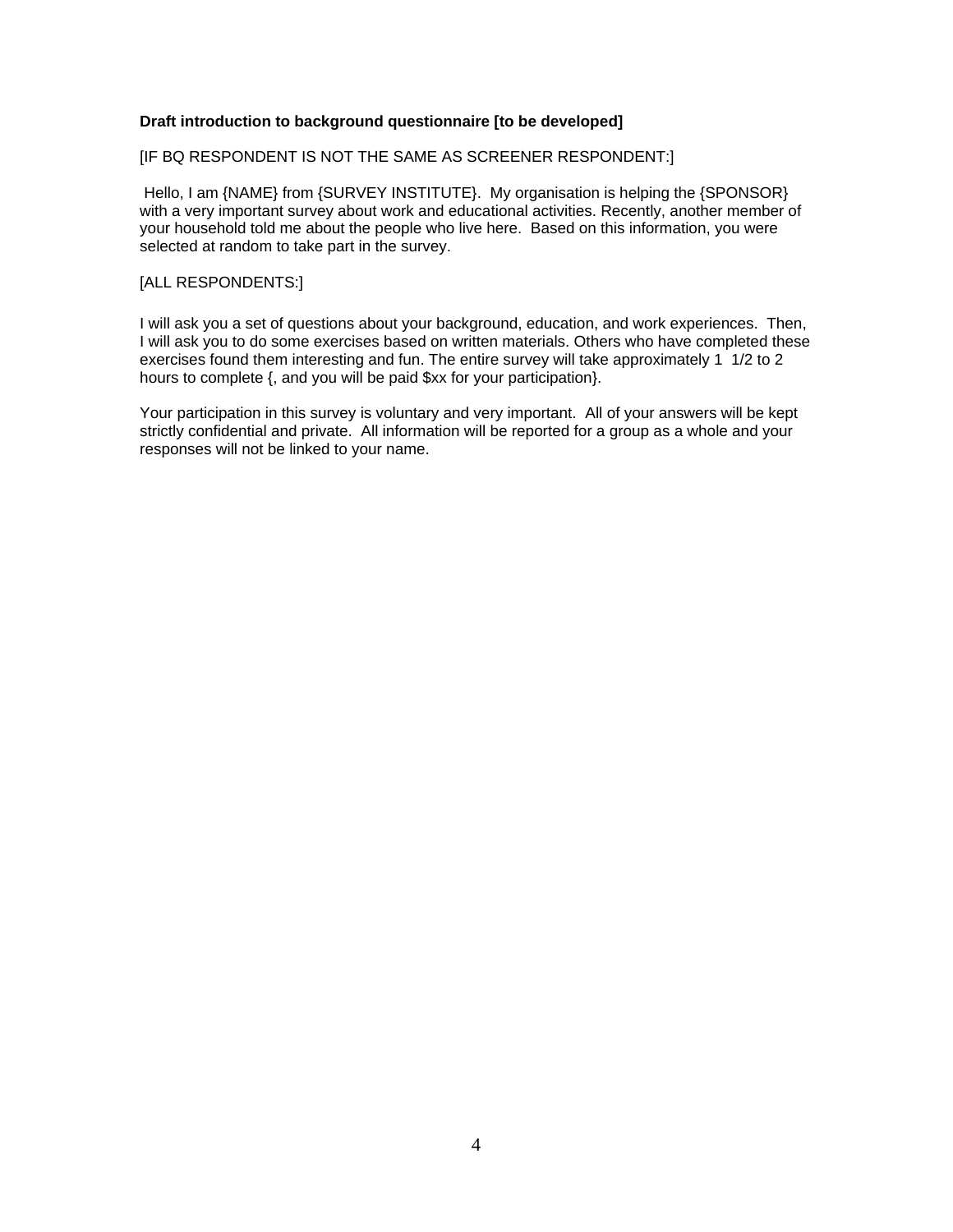## **A\_START General Information** [FOR ALL]

| <b>A_D01a1</b> | Derived variable: month of the interview                                                                                                                                        |
|----------------|---------------------------------------------------------------------------------------------------------------------------------------------------------------------------------|
|                | 1 January<br>2 February<br>3 March<br>4 April<br>5 May<br>6 June<br>7 July<br>8 August<br>9 September<br>10 October<br>11 November<br>12 December                               |
| A D01a2        | Derived variable: year, one year before the interview                                                                                                                           |
| format         | Year  (4 digits)<br>Integer                                                                                                                                                     |
| A D01a3        | Derived variable: year of interview                                                                                                                                             |
| format         | Year  (4 digits)<br>Integer                                                                                                                                                     |
| A_D01a4        | Derived variable: ^MonthYear                                                                                                                                                    |
|                | If $A_D01a1=1$ then $MonthYear = 'January ' &$<br>A D01a2<br>else if A_D01a1=2 then $M$ onthYear = 'February ' &<br>A D01a2<br>else if $A_D01a1=3$ then $MonthYear = 'March'$ & |
|                | A D01a2<br>else if $A_D01a1=4$ then $MontNear = 'April'$ &                                                                                                                      |
|                | A_D01a2<br>else if $A_D01a1=5$ then $MonthYear = 'May' &$<br>A_D01a2                                                                                                            |
|                | else if A_D01a1=6 then $M$ onthYear = 'June ' &<br>A_D01a2                                                                                                                      |
|                | else if $A_D01a1=7$ then $MonthYear = 'July ' &$<br>A D01a2                                                                                                                     |
|                | else if $A_D01a1=8$ then $MonthYear = 'August'$ &<br>A D01a2<br>else if $A_D01a1=9$ then $MonthYear = 'September'$ &                                                            |
|                | A_D01a2<br>else if A_D01a1=10 then $M$ onthYear = 'October ' &                                                                                                                  |
|                | A D01a2<br>else if A_D01a1=11 then $M$ onthYear = 'November' &<br>A D01a2                                                                                                       |
|                | else if A $D01a1=12$ then $MonthYear = 'December'$ &<br>A D01a2                                                                                                                 |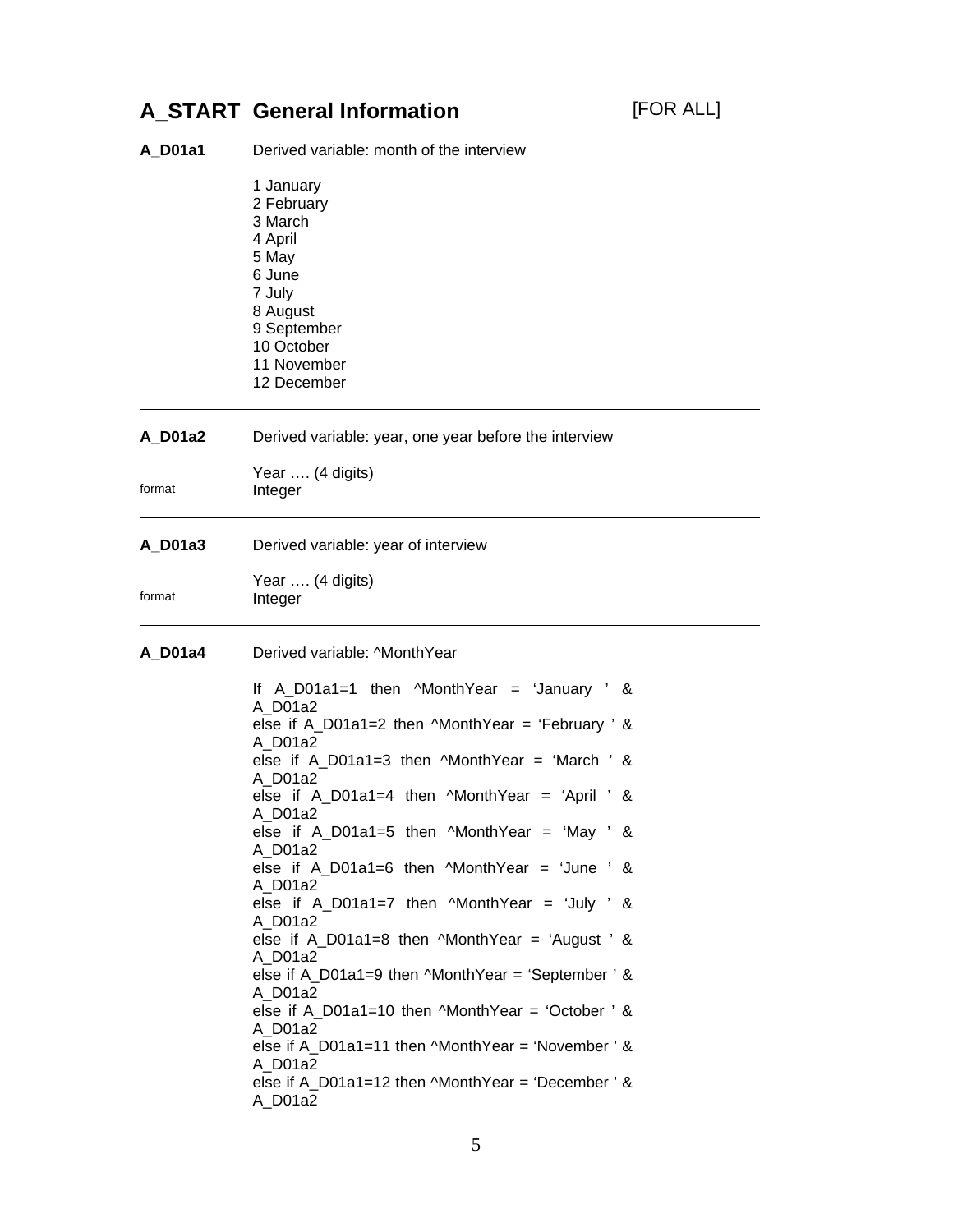| A_Q01a<br>(ALLc)<br>(A) | I would like to start with some general questions.<br>Can you please tell me in which year you were<br>born?<br>INTERVIEWER:<br>1. This question is crucial for the routing. Don't knows<br>or refusals are to be minimised. Please probe for an<br>answer.<br>2. If the year of birth is out of range (for interviews<br>conducted in 2011, this range is lower than 1945 or<br>higher than 1995; for interviews conducted in 2012,<br>this range is lower than 1946 or higher than 1996),<br>please check the eligibility of the respondent. If the<br>respondent is not eligible, you should break off the<br>interview and set disposition code to <25> in the<br>DISP BQ screen. |
|-------------------------|---------------------------------------------------------------------------------------------------------------------------------------------------------------------------------------------------------------------------------------------------------------------------------------------------------------------------------------------------------------------------------------------------------------------------------------------------------------------------------------------------------------------------------------------------------------------------------------------------------------------------------------------------------------------------------------|
|                         | COUNTRY INSTRUCTION: if a separate screening<br>instrument is used, and this question is included in that<br>instrument, we recommend that this question be asked<br>in the screener, but kept (asked) in the BQ, as well.<br>The respondent's report of their date of birth is<br>expected to be more reliable than that given by<br>another household member.<br>ADAPTATION INSTRUCTION: Countries can adapt                                                                                                                                                                                                                                                                        |
|                         | these ranges to their own sample.                                                                                                                                                                                                                                                                                                                                                                                                                                                                                                                                                                                                                                                     |
| format                  | Year:  (4 digits)<br>DK.<br><b>RF</b><br>Integer                                                                                                                                                                                                                                                                                                                                                                                                                                                                                                                                                                                                                                      |
|                         |                                                                                                                                                                                                                                                                                                                                                                                                                                                                                                                                                                                                                                                                                       |
| Note                    | (min:1945) (max:1996)                                                                                                                                                                                                                                                                                                                                                                                                                                                                                                                                                                                                                                                                 |
| A Q01b<br>(ALLc)<br>(A) | And in which month were you born?                                                                                                                                                                                                                                                                                                                                                                                                                                                                                                                                                                                                                                                     |
|                         | January<br>1<br>2 February<br>3 March<br>4 April<br>5 May<br>6 June<br>7 July<br>8 August<br>9 September<br>10 October<br>11 November<br>12 December<br>DK<br><b>RF</b>                                                                                                                                                                                                                                                                                                                                                                                                                                                                                                               |
| A_D01b                  | Derived variable: age                                                                                                                                                                                                                                                                                                                                                                                                                                                                                                                                                                                                                                                                 |
|                         | IF ( $^{\wedge}$ A_D01a1 <= $^{\wedge}$ A_Q01b)<br>THEN ^AgeEdu = (^A_D01a3 - ^A_Q01a - "1")                                                                                                                                                                                                                                                                                                                                                                                                                                                                                                                                                                                          |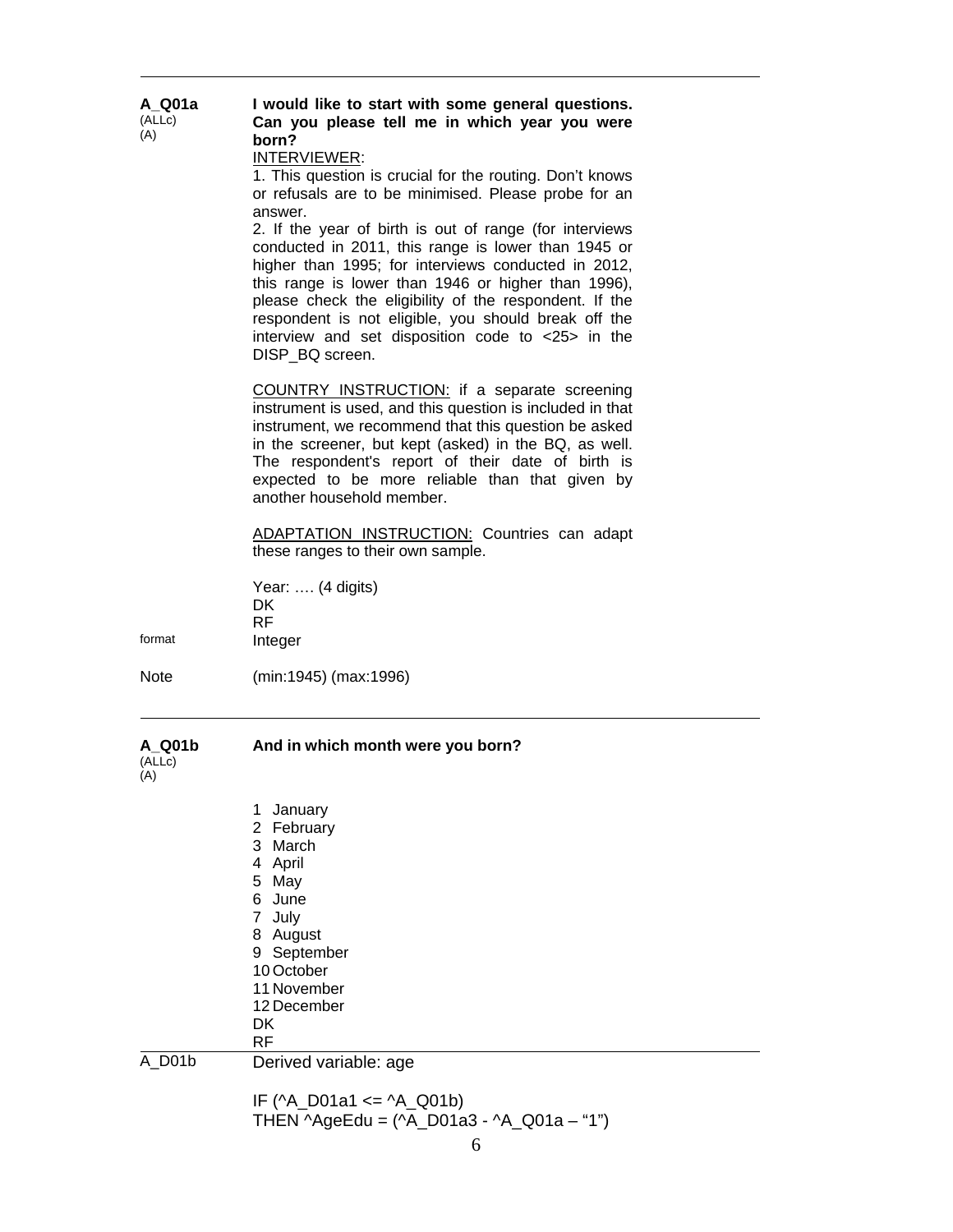**A\_N01**  (ALL) (A)

Is the respondent male or female?

COUNTRY INSTRUCTION: if a separate screening instrument is used, this question should be asked in the screener, but also kept in the BQ. In the BQ, this question will be recorded by the interviewer through observation (or imported and confirmed by observation) and only asked of the respondent if needed.

INTERVIEWER: Ask only if uncertain.

1 Male 2 Female

**DK** 

RF

A\_END Note ROUTING: Go to B\_START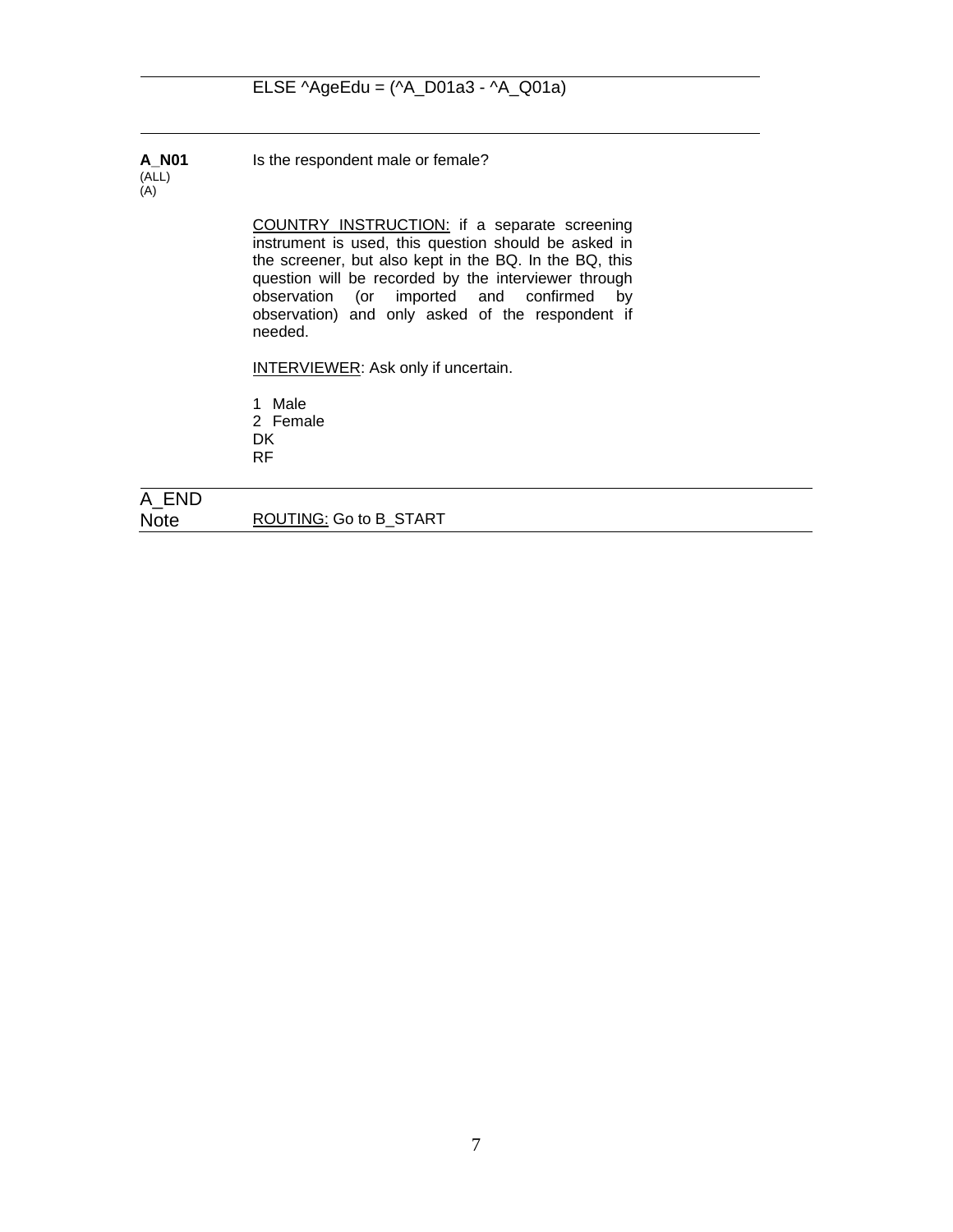|        | <b>B_START</b> Education and Training                                     | [FOR ALL] |
|--------|---------------------------------------------------------------------------|-----------|
| B_R01a | I would now like to ask you some questions<br>about your education.       |           |
|        | INTERVIEWER: Hand show card 1. Press <next key=""><br/>to continue</next> |           |
|        |                                                                           |           |

#### B\_Q01a (ALL) **Which of the qualifications on this card is the highest you have obtained?**

(A)

 COUNTRY INSTRUCTION: the qualifications referred to here and elsewhere in this section are defined in terms of 'formal education' according to the Classification of Learning Activities. The main characteristics of formal education are that it is provided in schools, colleges, universities or other educational institutions and leads to a certification that is taken up in the national educational classification. It is important that interviewers are trained to understand the difference between formal qualifications on one hand and training and courses as indicated in questions B\_Q12 on the other. To avoid any misunderstanding, a card with all possible national levels of education should be shown. Please make sure that this card also includes all major types of education that any respondents in your country may have followed in their lifetimes, even if they no longer exist.

Please note that ISCED also includes vocational education. Whether or not apprenticeship training is included on the show card as qualifications will depend on national conventions.

Countries will be required to code this data to the new ISCED classification, if this is available at the time of the survey. For the field test we will use ISCED97. Countries will also be required to report the national codes. For each national level of education the minimum number of years it takes to complete a programme will have to be reported. For ISCED level 3C countries are expected to draw a distinction between programmes that last 2 years or more and programmes that last less than 2 years. Foreign diplomas have to be coded into ISCED levels

as well. The information given by the respondent on the national level that corresponds most closely with the foreign qualification reported can assist in this coding but should not replace it.

ADAPTATION INSTRUCTION: Countries may have to adapt the wording to reflect this concept in their own country properly, such as "What is the highest level of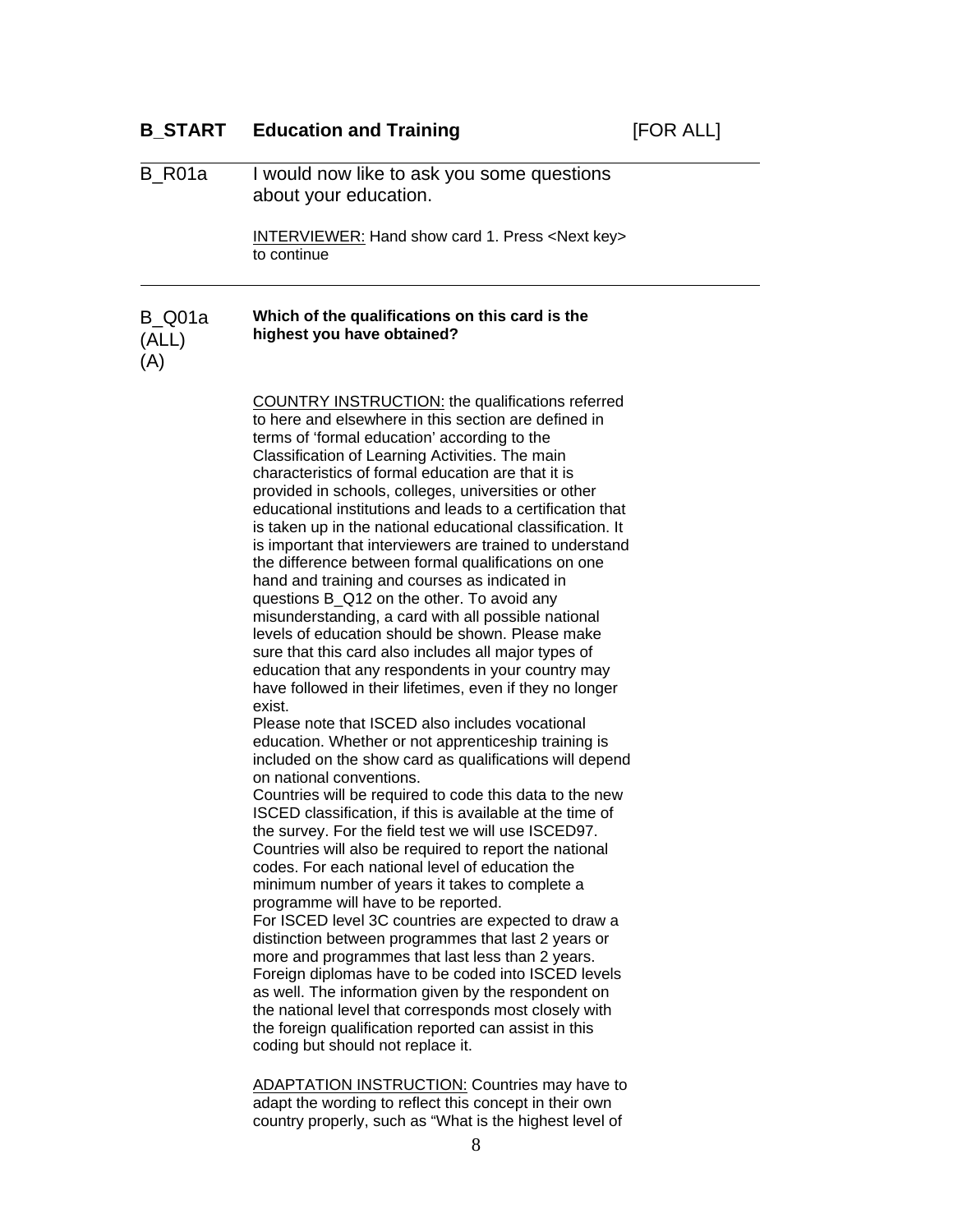education you have ever successfully completed?" Countries will have to develop a national list of educational programmes that closely follows the list presented here. Please note that this question only refers to full educational programmes actually resulting in the formal qualification in question, not to single courses or modules within such programmes.

#### INTERVIEWER:

If the respondent is currently enrolled in an educational programme, emphasize that the question refers to education that has been completed, and that current education will be addressed in a later question.

 1 No formal qualification or below ISCED 1 (Go to B\_Q02a) 2 ISCED 1 (Go to B\_Q01c1)<br>3 ISCED 2 (Go to B\_Q01c1)<br>4 ISCED 3C shorter than 2 years (Go to B\_Q01b)<br>5 ISCED 3C 2 years or more (Go to B\_Q01b)<br>6 ISCED 3A-B (Go to B\_Q01b)<br>7 ISCED 3 (without distinction A-B-C, 2y+) (Go to B\_Q01b) 8 ISCED 4C (Go to B\_Q01b)<br>9 ISCED 4A-B (Go to B\_Q01b)<br>10 ISCED 4 (without distinction A-B-C) (Go to B\_Q01b) 11 ISCED 5B (Go to B\_Q01b)<br>12 ISCED 5A, bachelor degree (Go to B\_Q01b)<br>13 ISCED 5A, master degree (Go to B\_Q01b) 14 ISCED 6 (Go to B\_Q01b) 15 Foreign qualification DK (go to B\_Q02a) RF (go to B\_Q02a)

**B** D01a Derived variable: Highest level of education in three levels If (^B\_Q01a="1" OR ^B\_Q01a="2" OR ^B\_Q01a="3" OR ^B\_Q01a="4"), ^EDLEVEL3="1" Else if (^B\_Q01a="5" OR ^B\_Q01a="6" OR ^B\_Q01a="7" OR ^B\_Q01a="8" OR ^B\_Q01a="9" OR ^B\_Q01a="10" OR ^B\_Q01a="DK" OR ^B\_Q01a="RF"), ^EDLEVEL3="2" Else if (^B\_Q01a="11" OR ^B\_Q01a="12" OR ^B\_Q01a="13" OR ^B\_Q01a="14"), ^EDLEVEL3="3"

**B\_C01a** ROUTING: If (^B\_Q01a=15) THEN goto ^B\_S01a1  else if ( $^{\circ}$ B Q01a= "1" or  $^{\circ}$ B Q01a= "DK" or  $^{\circ}$ B Q01a= "RF"), THEN goto ^B\_Q02a else if (^B\_Q01a= "2" or ^B\_Q01a= "3") THEN goto ^B\_Q01c1, else goto ^B\_Q01b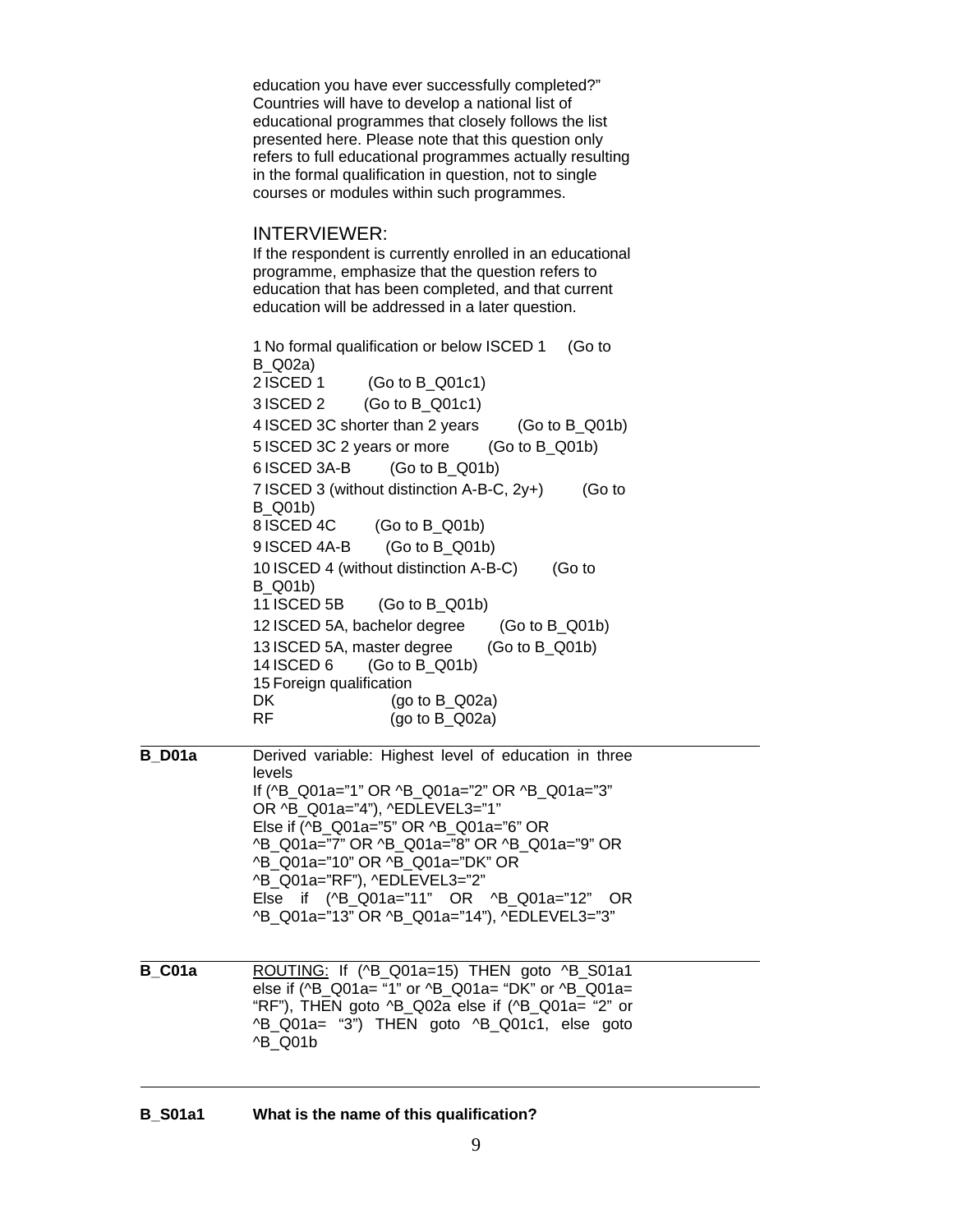| format | $\cdots$<br>DK<br><b>RF</b><br>String |  |
|--------|---------------------------------------|--|
| Note   | $(250$ spaces)                        |  |

### **B\_Q01a2 In which country did you gain this qualification?**

COUNTRY INSTRUCTION: The information gathered in questions B\_Q01a2 and B\_S01a2 will be used to assign foreign qualifications to a centrally provided list of countries. This will be done on the basis of the UN Statistical Division, Standard Country or Area Codes for Statistical Use, ST/ESA/STAT/SER.M/49/Rev.4/, the classification developed on the basis of ISO 3166.

ADAPTATION INSTRUCTION: Countries are required  to provide a partly precoded 'drop-down' list of countries #Country 1, #Country 2, etc. that are expected to be reported frequently in their country. Both the number of listed countries and the specific selection of countries will vary from country to country.

INTERVIEWER: Please specify the CURRENT name  of the country.

| 1 #Country 1    | (go to $B_Q$ Q01a3) |
|-----------------|---------------------|
| 2#Country 2     | (go to B_Q01a3)     |
| 3#Country 3     | (go to B_Q01a3)     |
| 4#Country 4     | (go to B_Q01a3)     |
| 5#Country 5     | (go to B_Q01a3)     |
| 6#Country 6     | (go to B_Q01a3)     |
| 7 Other country |                     |
| DK              | (go to B_Q01a3)     |
| RF              | (go to B_Q01a3)     |
|                 |                     |

Note **ROUTING:** If B\_Q01a2=7, go to B\_S01a2, else go to B\_Q01a3

**B\_S01a2** What country was that?

|        | DK     |
|--------|--------|
|        | RF     |
| Format | String |

Note (250 spaces)

**B\_Q01a3 Can you indicate which level in our national**  **education system corresponds most closely with the level of this qualification?** 

ADAPTATION INSTRUCTION: Countries may have to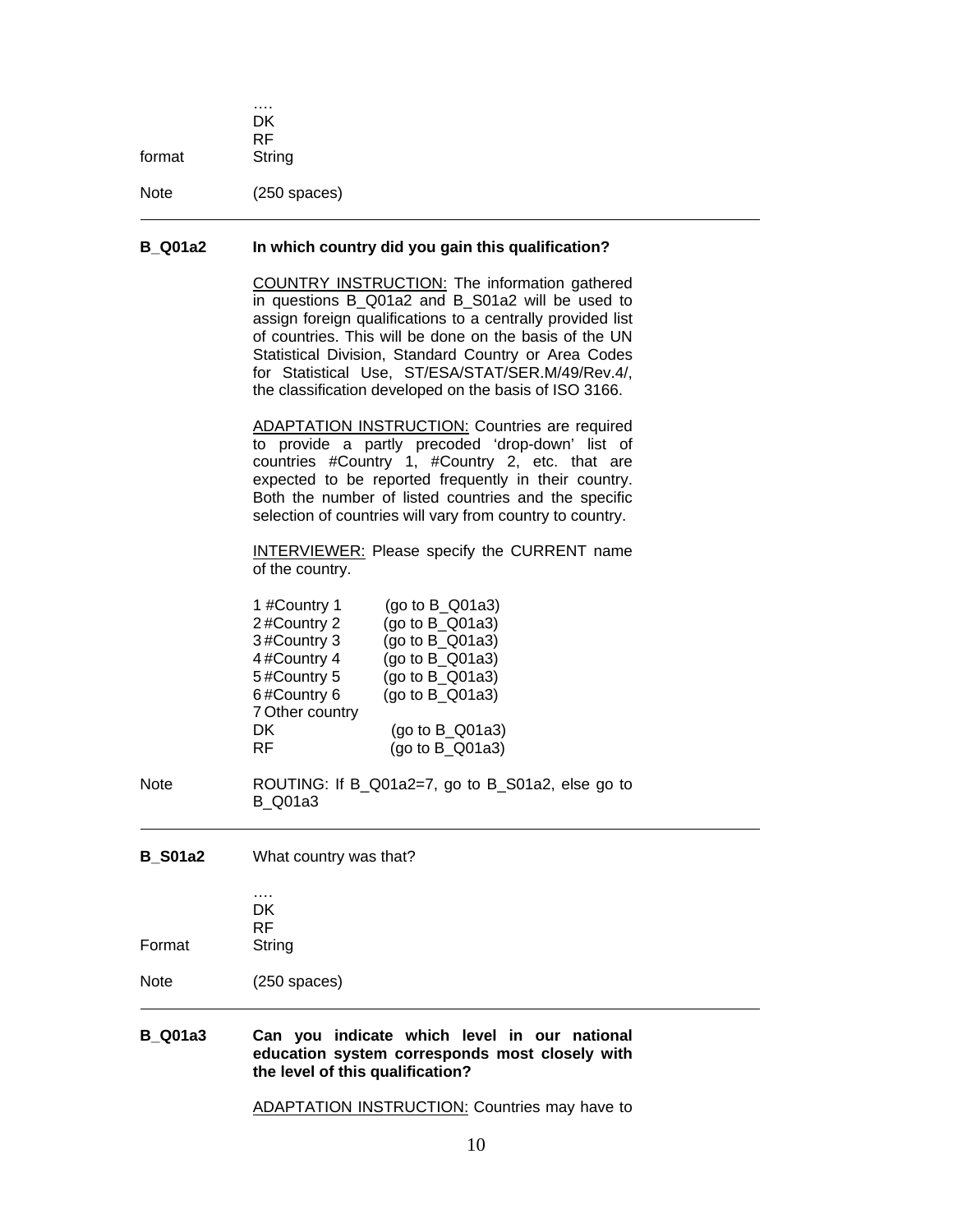adapt the wording to reflect this concept in their own country properly. Countries will have to develop a national list of educational programmes that closely follows the list presented here. INTERVIEWER: Hand show card 11

 No formal qualification or below ISCED 1 (Go to B\_Q02a) ISCED 1 (Go to B\_Q01c1) ISCED 2 (Go to B\_Q01c1) ISCED 3C shorter than 2 years ISCED 3C 2 years or more ISCED 3A-B ISCED 3 (without distinction A-B-C, 2y+) ISCED 4C ISCED 4A-B ISCED 4 (without distinction A-B-C) ISCED 5B ISCED 5A, bachelor degree ISCED 5A, master degree 14 ISCED 6 DK (Go to B\_Q02a) RF (Go to B\_Q02a)

**B** D01a3 Derived variable: Highest level of education in three levels If (^B\_Q01a3="1" OR ^B\_Q01a3="2" OR ^B\_Q01a3="3" OR ^B\_Q01a3="4"), ^EDLEVEL3="1" Else if (^B\_Q01a3="5" OR ^B\_Q01a3="6" OR ^B\_Q01a3="7" OR ^B\_Q01a3="8" OR ^B\_Q01a3="9" OR ^B\_Q01a3="10" OR ^B\_Q01a3="DK" OR ^B\_Q01a3="RF"), ^EDLEVEL3="2" Else if (^B\_Q01a3="11" OR ^B\_Q01a3="12" OR ^B\_Q01a3="13" OR ^B\_Q01a3="14"), ^EDLEVEL3="3"

**B\_C01a3** ROUTING: If (^B\_Q01a3= "1" or ^B\_Q01a3= "DK" or  ^B\_Q01a3= "RF"), then goto ^B\_Q02a, else if (^B\_Q01a3= "2" or ^B\_Q01a3= "3"), then goto ^B\_Q01c1, else go to ^B\_Q01b

| B Q01b | What was the area of study, emphasis or major for |
|--------|---------------------------------------------------|
| (AESc) | your highest level of qualification? If there was |
| (C)    | more than one, please choose the one you          |
|        | consider most important.                          |

 ADAPTATION INSTRUCTION: Countries may have to adapt the wording of this question, for example, 'What was the main subject or content of this qualification?'. They are allowed to have an open question in order to allow for national coding into the following categories (ISCED 97 broad fields of education and training) but they could also use a show card like the one presented here. To assist with the coding of open questions or translation of the show card, countries will be provided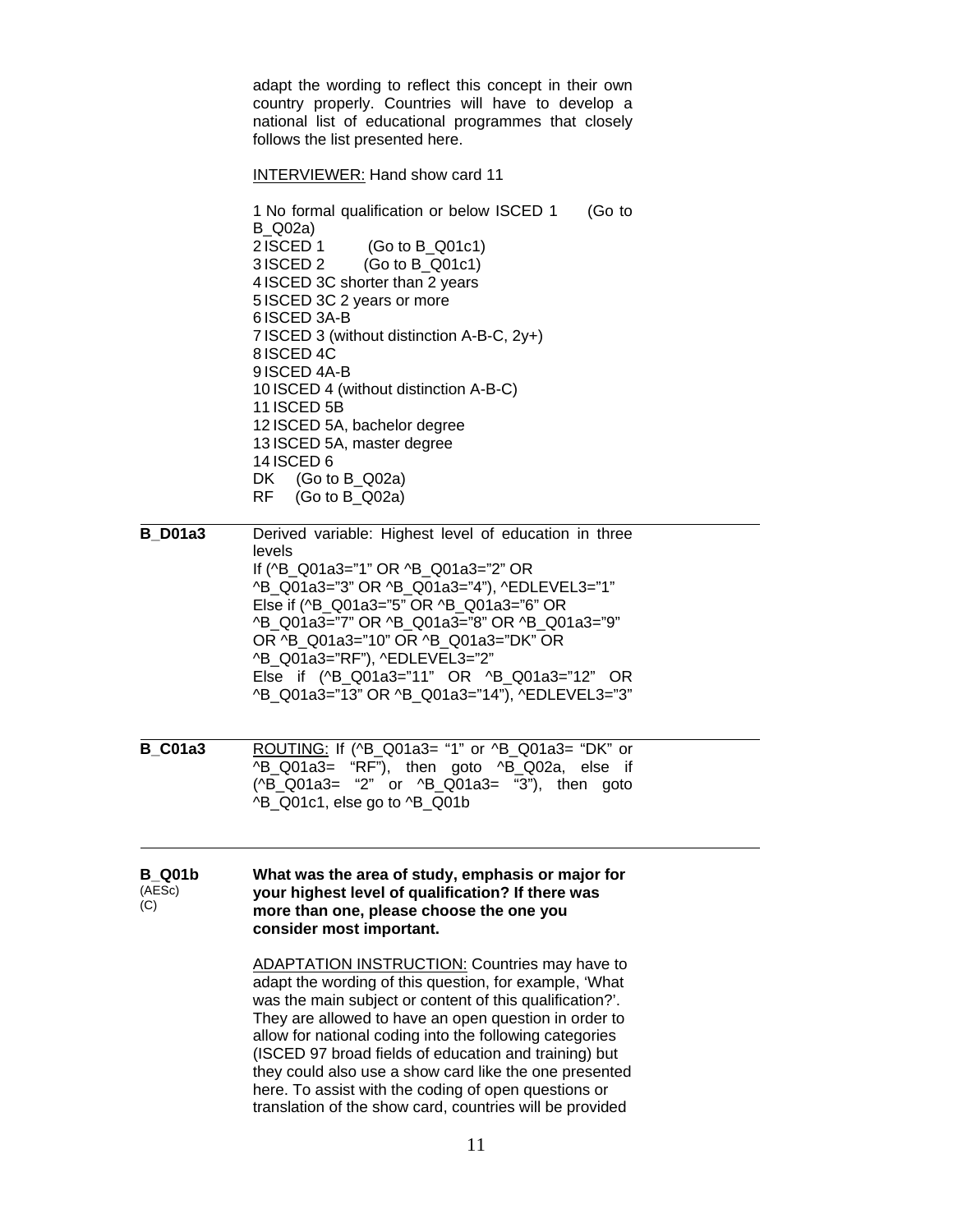|                                           | with the Manual on Fields of Education and Training<br>produced for Eurostat by Statistics Sweden. This<br>manual lists in detail the programmes that fall into<br>each of these 9 categories.                                                                                                                                 |
|-------------------------------------------|--------------------------------------------------------------------------------------------------------------------------------------------------------------------------------------------------------------------------------------------------------------------------------------------------------------------------------|
|                                           | INTERVIEWER:<br>1. Hand show card 2.<br>2. If there was more than one area of study associated<br>with the one qualification, this refers to the most<br>important.<br>3. If there was more than one qualification at this level,<br>this question refers to the area of study for the most<br>recent.                         |
|                                           | 1 General programmes<br>2 Teacher training and education science<br>3 Humanities, languages and arts<br>4 Social sciences, business and law<br>5 Science, mathematics and computing<br>6 Engineering, manufacturing and construction<br>7 Agriculture and veterinary<br>8 Health and welfare<br>9 Services<br>DK.<br><b>RF</b> |
| Layout<br><b>B</b> Q01c1<br>(AESc)<br>(A) | Item group list<br>When you completed this qualification, how old<br>were you, or what year was it?                                                                                                                                                                                                                            |
| <b>Note</b>                               | <u>INTERVIEWER:</u><br>1. Enter age OR year.<br>2. If there was more than one qualification at this level,<br>this refers to the most recent.                                                                                                                                                                                  |
|                                           | Age (2 digits)<br>DK.<br><b>RF</b>                                                                                                                                                                                                                                                                                             |
| format                                    | Integer                                                                                                                                                                                                                                                                                                                        |
| Note                                      | (min:6)(max:65)                                                                                                                                                                                                                                                                                                                |
| <b>B_Q01c2</b>                            |                                                                                                                                                                                                                                                                                                                                |
| format                                    | Year (4 digits)<br>DK<br><b>RF</b><br>Integer                                                                                                                                                                                                                                                                                  |
| Note                                      | (min:1951)(max:2012)                                                                                                                                                                                                                                                                                                           |
| Note                                      | Show calendar on screen                                                                                                                                                                                                                                                                                                        |

 $\overline{a}$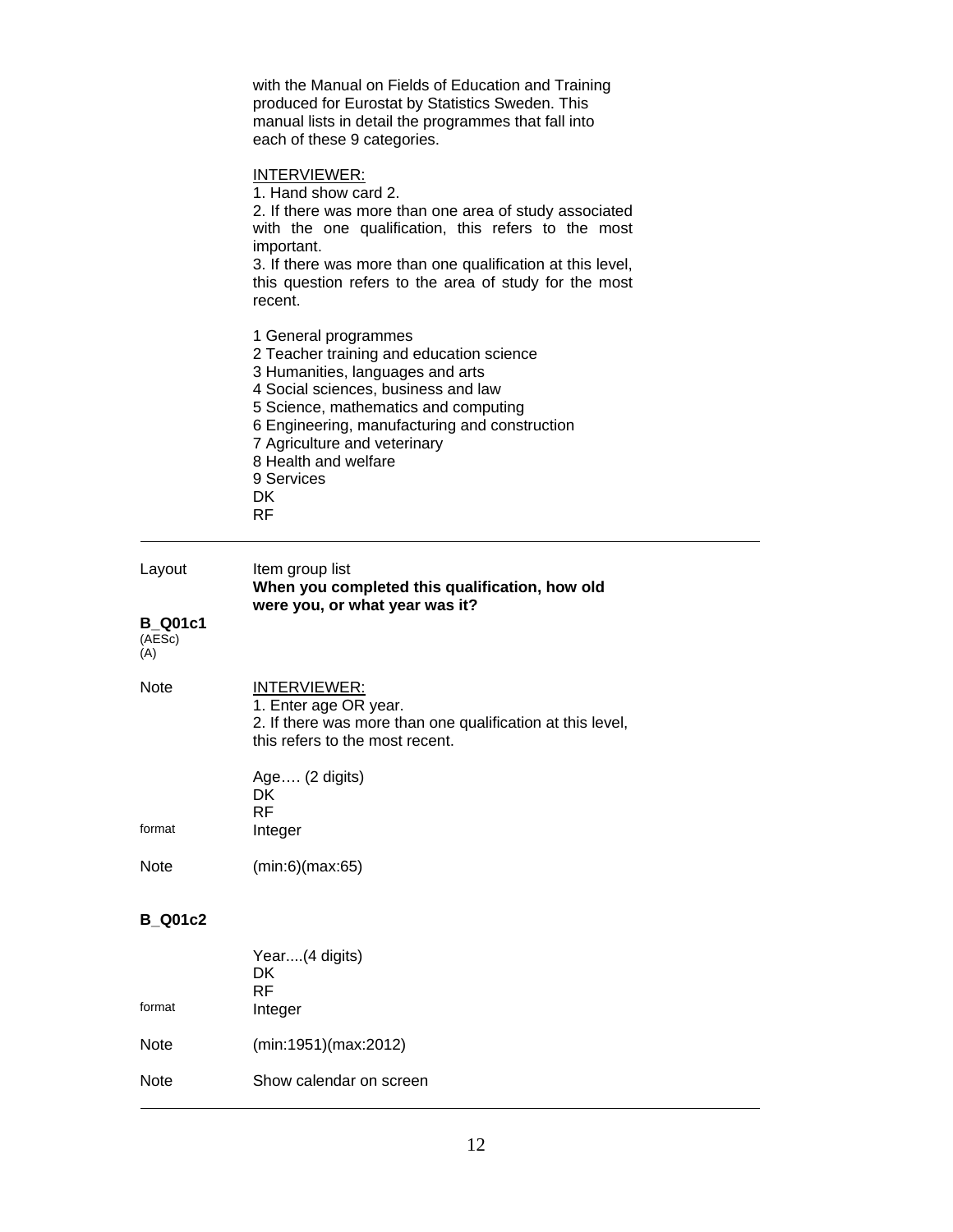| <b>B</b> E01c                  | Unlikely answer has been entered. Please confirm age<br>or year entered in the last question or change year of<br>birth (A_Q01a) or year of completing qualification<br>(B_Q01c2).                                                                                                                                                                                                           |
|--------------------------------|----------------------------------------------------------------------------------------------------------------------------------------------------------------------------------------------------------------------------------------------------------------------------------------------------------------------------------------------------------------------------------------------|
| <b>Note</b>                    | Trigger soft edit if (B_Q01c2 - A_Q01a<10) or if<br>(B Q01c2<br>A_Q01a>50)<br>if<br>or<br>(B_Q01c1+A_Q01a>A_D01a3)                                                                                                                                                                                                                                                                           |
| JUMP                           | B_Q01c1, A_Q01a                                                                                                                                                                                                                                                                                                                                                                              |
| <b>Note</b>                    | <u>ROUTING:</u> If $(A_1D01a3 - B_2Q01c2 < 2)$ , go to<br>B_Q01d, else go to B_D01d                                                                                                                                                                                                                                                                                                          |
| Layout                         | Item group end                                                                                                                                                                                                                                                                                                                                                                               |
| <b>B</b> Q01d<br>(AESc)<br>(A) | And in which month was that?                                                                                                                                                                                                                                                                                                                                                                 |
|                                | 1 January<br>2 February<br>3 March<br>4 April<br>5 May<br>6 June<br>7 July<br>8 August<br>9 September<br>10 October<br>11 November<br>12 December<br>DK.<br>RF                                                                                                                                                                                                                               |
| <b>B</b> D01d                  | Derived variable: Months elapsed since completing<br>highest level of qualification<br>If $(B_001a=1$ or $B_001a=DK$ or $B_001a=RF$<br>B D01d=999<br>else if (B_Q01c2=DK or B_Q01c2=RF) B_D01d=999<br>else if ((B_Q01d=DK or B_Q01d=RF) and (B_Q01c2=<br>A_D01a3)) B_D01d=12<br>else if ((B_Q01d=DK or B_Q01d=RF)) B_D01d=999<br>B_D01d=(A_D01a3*12+A_D01a1)-<br>else<br>(B Q01c2*12+B Q01d) |
| <b>B</b> Q02a<br>(NEW)<br>(A)  | Are you currently studying for any kind of formal<br>qualification?                                                                                                                                                                                                                                                                                                                          |
|                                | <b>ADAPTATION INSTRUCTION:</b> Countries may have to<br>adapt the wording to reflect this concept in their own<br>country properly, such as "Are you currently enrolled<br>as a student in school or an educational programme ?"<br>For a detailed explanation of the concept involved see                                                                                                   |

 $\overline{\phantom{a}}$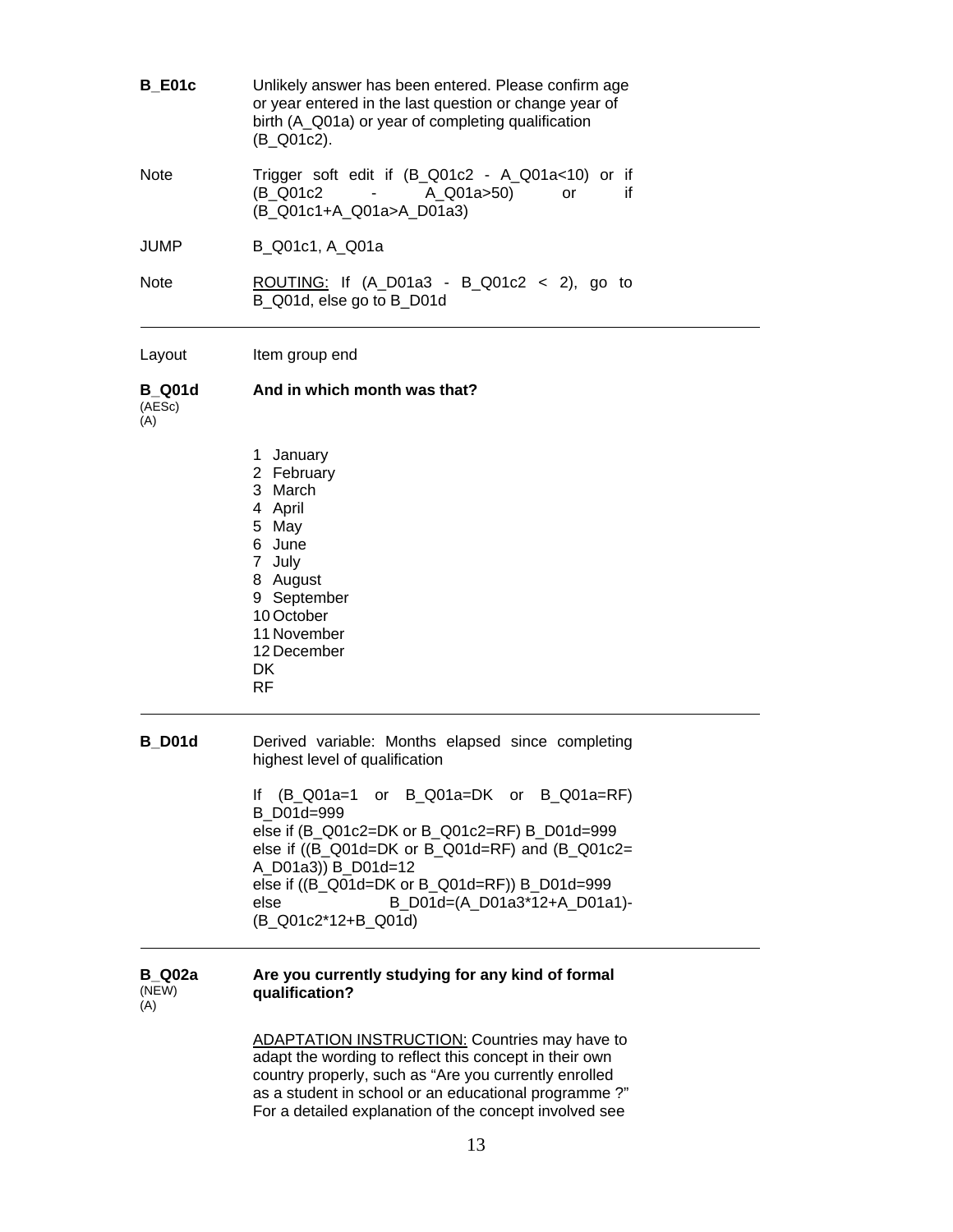the country instruction in B\_Q01a.

HELP:

1. If the respondent is unsure what is meant by 'formal qualification', explain that this question refers to the same concept as referred to in the preceding questions.

2. If the respondent is still in doubt, already hand over the SHOW CARD 3 intended for question B\_Q02b, asking 'Are you currently pursuing any of the degrees or certificates listed on this card?'.

3. If the respondent replies by mentioning one of the degrees or certificates on the list, mark the answer "yes", and then mark the appropriate programme on the next screen.

 1 Yes 2 No (Go to B\_Q03a) DK (Go to B Q03a) RF (Go to B\_Q03a)

Note **ROUTING:** If (B\_Q02a=1), go to B\_Q02b else go to B\_Q03a

#### **B\_Q02b**  (NEW)  $(A)$ **What is the level of the qualification you are currently studying for?**

ADAPTATION INSTRUCTION: Countries may have to adapt the wording to reflect this concept in their own country properly, such as "What level is the education you are currently enrolled in?" For a detailed explanation of the concept involved see the country instruction in B\_Q01a. Countries will also have to develop a national list of educational programmes that closely follows the list presented here.

 COUNTRY INSTRUCTION: The answer categories and SHOW CARD should follow those used in B Q01a, but will differ from this list in three respects. Firstly, the first answer category ('No formal education or below ISCED 1') must be omitted here. Secondly, the answer categories and show cards used here should only include forms of education that are currently offered by the education system in your country. Thirdly, the category 'foreign qualification' should be omitted.

#### INTERVIEWER:

1. Hand show card 3.

2. In the case of a foreign qualification, ask the respondent to indicate the level using the national categories.

- 1 ISCED 1 (go to B\_C05b)
- 2 ISCED 2 (go to B\_C05b)
- 3 ISCED 3C shorter than 2 years
- 4 ISCED 3C 2 years or more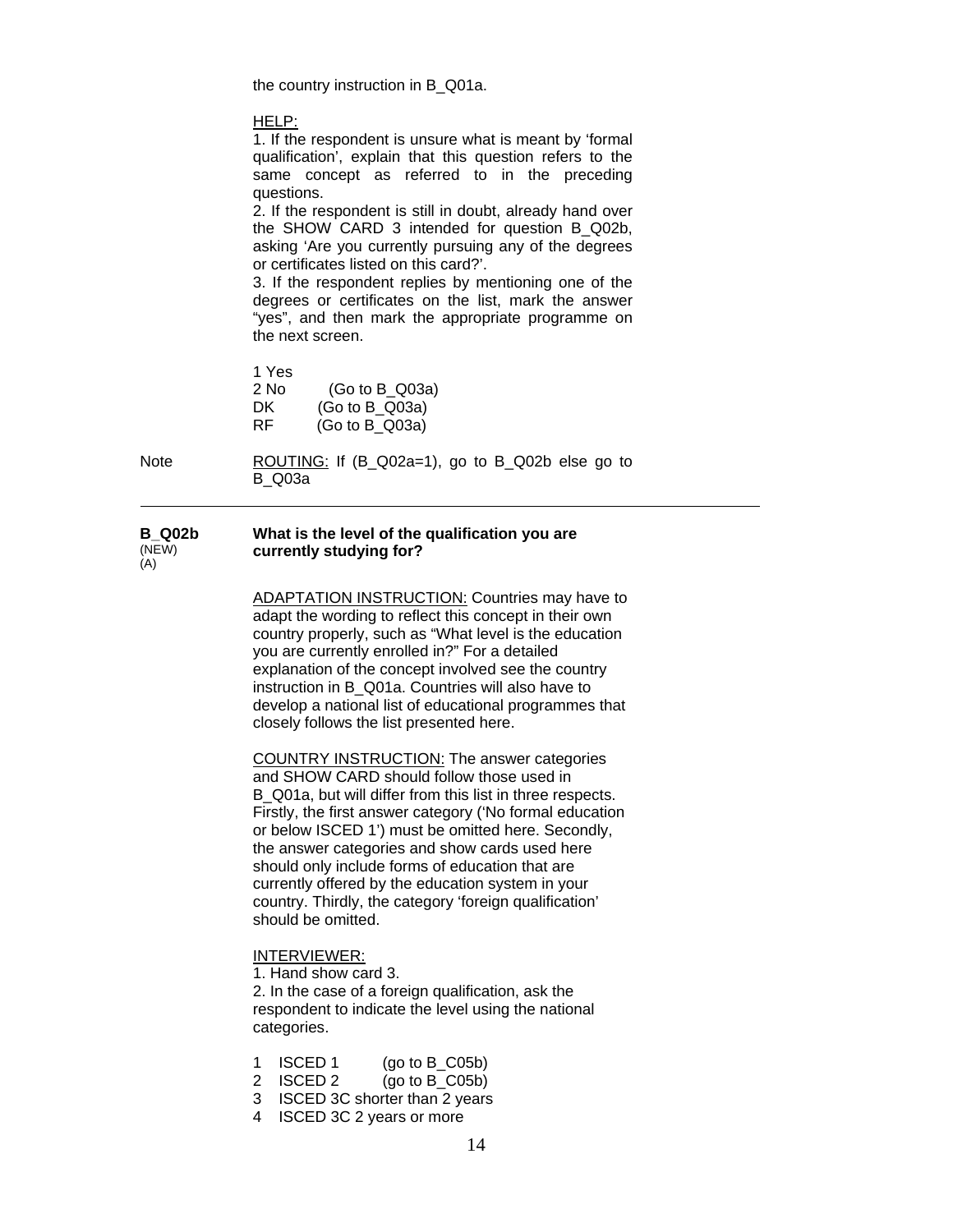|                               | <b>ISCED 3A-B</b><br>5<br>6<br>ISCED 3 (without distinction A-B-C, 2y+)<br>7 ISCED 4C<br>8 ISCED 4A-B<br>9 ISCED 4 (without distinction A-B-C)<br>10 ISCED 5B<br>11 ISCED 5A, bachelor degree<br>12 ISCED 5A, master degree<br>13 ISCED 6                                                                                                                                                                                                                                                                                                                                                                                                                                                                                                                                  |
|-------------------------------|----------------------------------------------------------------------------------------------------------------------------------------------------------------------------------------------------------------------------------------------------------------------------------------------------------------------------------------------------------------------------------------------------------------------------------------------------------------------------------------------------------------------------------------------------------------------------------------------------------------------------------------------------------------------------------------------------------------------------------------------------------------------------|
|                               | DK<br>(go to $B_C(05b)$ )<br>RF.<br>(go to $B_C(05b)$                                                                                                                                                                                                                                                                                                                                                                                                                                                                                                                                                                                                                                                                                                                      |
| <b>Note</b>                   | ROUTING:<br>(B_Q02b=1<br>$\mathbf{H}$<br>$B_$ Q02b=2<br>$\mathsf{or}$<br>or<br>B_Q02b=DK or B_Q02b=RF), go to B_C05b else go to<br><b>B_Q02c</b>                                                                                                                                                                                                                                                                                                                                                                                                                                                                                                                                                                                                                           |
| <b>B_Q02c</b><br>(NEW)<br>(C) | What is the area of study, emphasis or major for<br>this qualification? If there is more than one, please<br>choose the one you consider most important.                                                                                                                                                                                                                                                                                                                                                                                                                                                                                                                                                                                                                   |
|                               | <b>ADAPTATION INSTRUCTION: Countries may have to</b><br>adapt the wording of this question, for example 'What<br>is the main subject or content of the degree or<br>certificate you are currently pursuing?'. They are<br>allowed to have an open question in order to allow for<br>national coding into the following categories (ISCED<br>97 broad fields of education and training) but they<br>could also use a show card like the one presented<br>here. To assist with the coding of open questions or<br>translation of the show card, countries will be provided<br>with the Manual on Fields of Education and Training<br>produced for Eurostat by Statistics Sweden. This<br>manual lists in detail the programmes that fall into<br>each of these 9 categories. |
|                               | <b>INTERVIEWER:</b> Hand show card 2<br>1 General programmes<br>$(go to B_C05b)$<br>2 Teacher training and education science<br>(g <sub>o</sub> to<br><b>B_C05b)</b><br>3 Humanities, languages and arts<br>(90 to<br><b>B_C05b)</b><br>4 Social sciences, business and law<br>(90 t)<br><b>B_C05b)</b><br>5 Science, mathematics and computing<br>$(qo$ to<br>$B_C(05b)$<br>6 Engineering, manufacturing and construction<br>(go to $B_C$ C05b)<br>7 Agriculture and veterinary<br>$(go to B_C05b)$<br>8 Health and welfare<br>(go to $B_C(05b)$ )<br>9 Services<br>(go to $B_C(05b)$<br>DK<br>(go to $B_C(05b)$<br>RF.<br>$(go to B_C05b)$                                                                                                                               |

Note ROUTING: Go to B\_C05b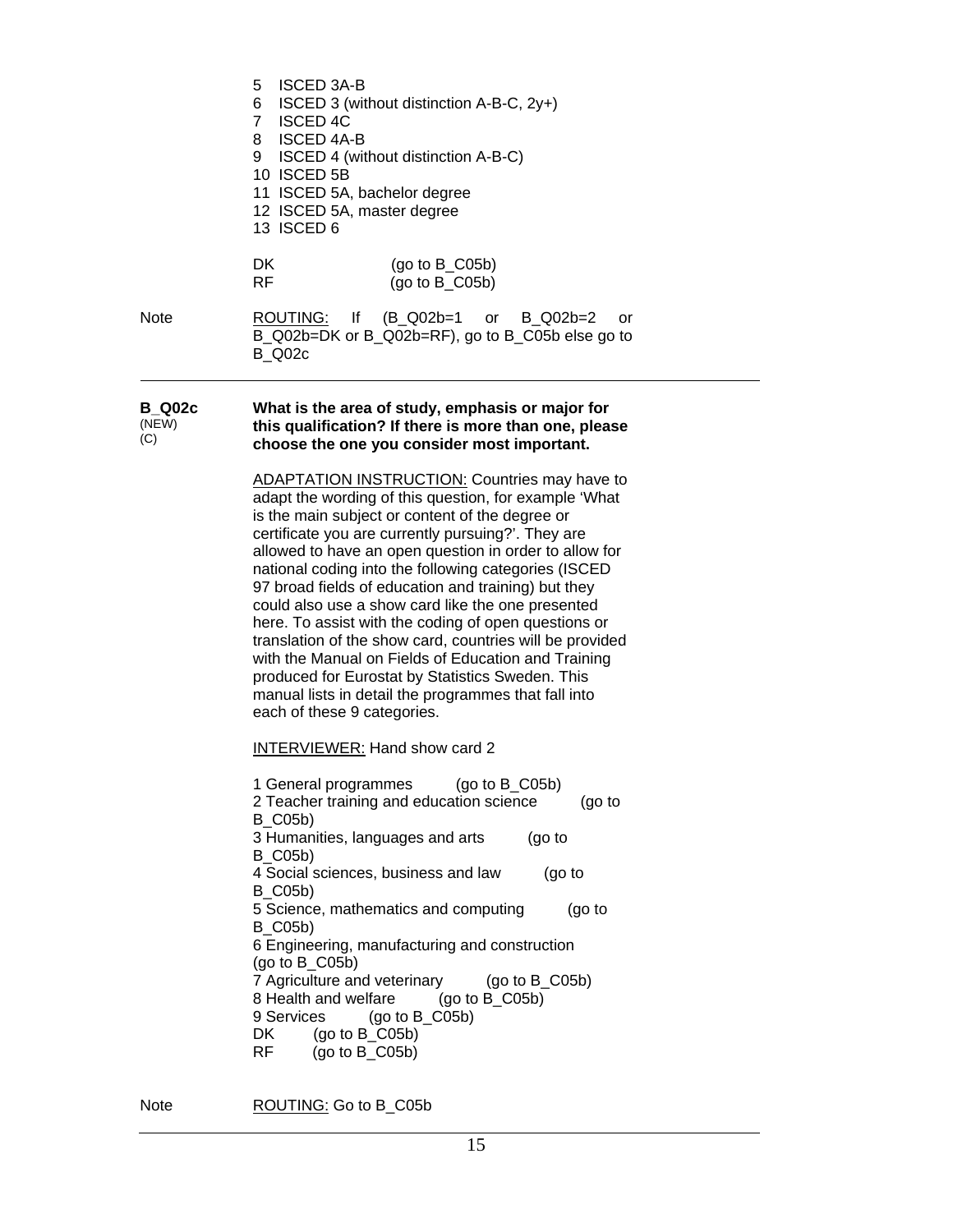| <b>B</b> Q03a<br>(ALLC)<br>(C) | Did you ever start studying for any formal<br>qualification, but leave before completing it?                                                                                                                                                                                                                                                                                                                                                  |
|--------------------------------|-----------------------------------------------------------------------------------------------------------------------------------------------------------------------------------------------------------------------------------------------------------------------------------------------------------------------------------------------------------------------------------------------------------------------------------------------|
|                                | <b>ADAPTATION INSTRUCTION: Countries may have to</b><br>adapt the wording to reflect this concept in their own<br>country properly, such as "Did you ever enroll in an<br>educational programme, but leave before completing<br>it?", or Did you ever start pursuing an educational<br>degree or certificate, but stop before completing it?'<br>For a detailed explanation of the concept involved see<br>the country instruction in B Q01a. |
|                                | INTERVIEWER:<br>1. This question refers to programmes as a whole (for<br>example a bachelors programme at university).<br>2. If the respondent had a temporary break, but<br>continued the programme later, this should not be<br>counted as 'leaving before completing'.                                                                                                                                                                     |
|                                | 1 Yes<br>2 No<br>$(Go to B_D03d)$<br>DK<br>$(Go to B_D03d)$<br>RF<br>$(Go to B_D03d)$                                                                                                                                                                                                                                                                                                                                                         |
| Note                           | ROUTING: If B_Q03a=1, go to B_Q03b else go to<br>B D03d                                                                                                                                                                                                                                                                                                                                                                                       |
| <b>B</b> Q03b<br>(ALLc)<br>(C) | What was the level of the qualification you started<br>studying for? If there was more than one, please<br>report the one with the highest level.                                                                                                                                                                                                                                                                                             |
|                                | <b>ADAPTATION INSTRUCTION:</b> Countries may have to<br>adapt the wording to reflect this concept in their own<br>country properly, such as "What level is the education<br>you started studying for?" For a detailed explanation of<br>the concept involved see the country instruction in<br>B_Q01a. Countries will also have to develop a national<br>list of educational programmes that closely follows the                              |
|                                | list presented here.                                                                                                                                                                                                                                                                                                                                                                                                                          |
|                                | <b>COUNTRY INSTRUCTION:</b> The answer categories<br>and SHOW CARD should follow those used in<br>B_Q01a, but will differ from this list in that the first<br>answer category ('No formal education or below<br>ISCED 1') must be omitted here as well as the<br>category 'foreign qualification'.                                                                                                                                            |

1 ISCED 1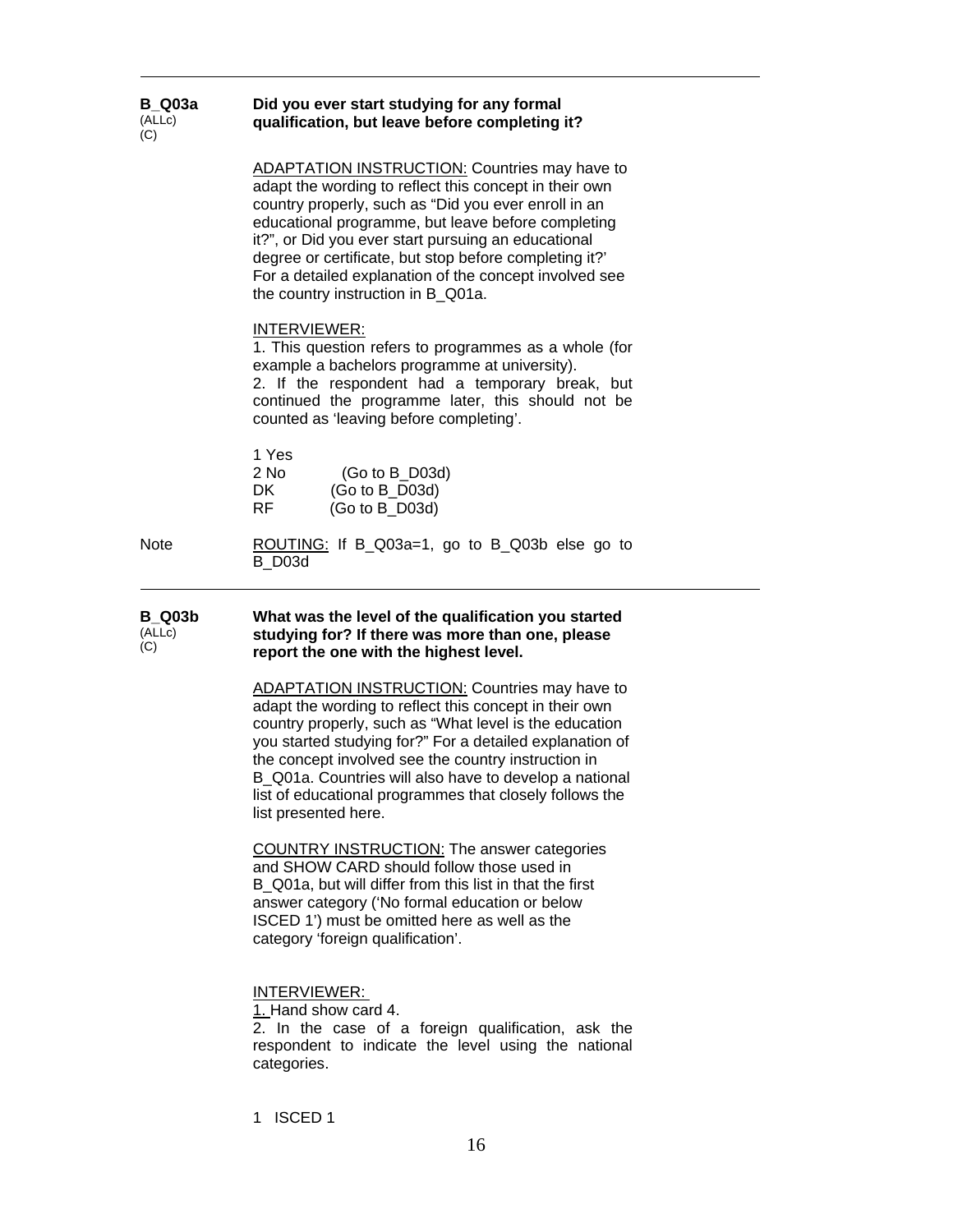|   | 2 ISCED 2                                     |
|---|-----------------------------------------------|
|   | 3 ISCED 3C shorter than 2 years               |
| 4 | ISCED 3C 2 years or more                      |
|   | 5 ISCED 3A-B                                  |
|   | 6 ISCED 3 (without distinction A-B-C, $2y+$ ) |
|   | 7 ISCED 4C                                    |
|   | 8 ISCED 4A-B                                  |
|   | 9 ISCED 4 (without distinction A-B-C)         |
|   | 10 ISCED 5B                                   |
|   | 11 ISCED 5A, bachelor degree                  |
|   | 12 ISCED 5A, master degree                    |
|   | 13 ISCED 6                                    |
|   |                                               |
|   |                                               |

**RF** RF

| Layout         | Item group list                                   |
|----------------|---------------------------------------------------|
|                | When you stopped studying for this qualification, |
|                | how old were you or what year was it?             |
| <b>B</b> Q03c1 |                                                   |
| (ALLC)         |                                                   |

(C)

| Note   | <b>INTERVIEWER:</b> Enter age OR year. |
|--------|----------------------------------------|
| format | Age (2 digits)<br>DK<br>RF             |
|        | integer                                |
| Note   | (min:6)(max:65)                        |

### **B\_Q03c2**

| format        | Year(4 digits)<br>DK.<br>RF.<br>integer                                                                                                                                                                  |
|---------------|----------------------------------------------------------------------------------------------------------------------------------------------------------------------------------------------------------|
| Note          | (min:1951)(max:2012)                                                                                                                                                                                     |
| Note          | Show calendar on screen                                                                                                                                                                                  |
| <b>B E03c</b> | Unlikely answer has been entered. Please confirm age<br>or year entered in the last question or change year of<br>birth (A_Q01a) or year of leaving education without<br>completing programme (B_Q03c2). |
| Note          | Trigger soft edit if (B_Q03c2 - A_Q01a<10) or if<br>A_Q01a>50)<br>(B Q03c2 -<br>if<br><b>or</b><br>(B_Q03c1+A_Q01a>A_D01a3)                                                                              |
| JUMP          | B Q03c1, A Q01a                                                                                                                                                                                          |
| Layout        | Item group end                                                                                                                                                                                           |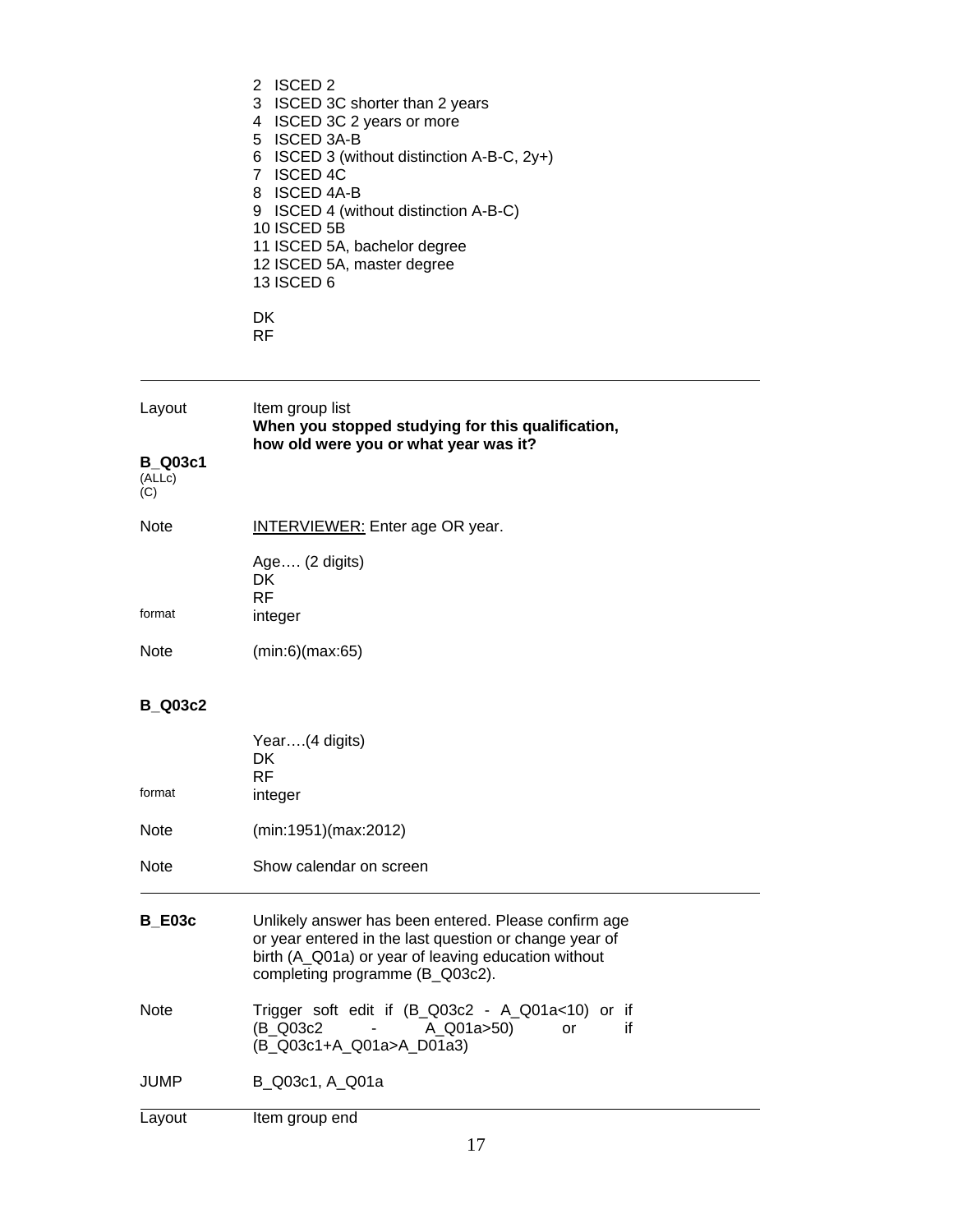| <b>B C03c2</b> | ROUTING: If $(A_D01a3 - B_Q03c2 < 2)$ , go to<br>B_Q03d, else go to B_D03d |  |  |
|----------------|----------------------------------------------------------------------------|--|--|
|                |                                                                            |  |  |

| <b>B</b> Q03d<br>(ALLc)<br>(C) | And in which month was that?                                                                                                                                                                                                                                                                                                                                                                                                                                                                                                                                                                                                   |
|--------------------------------|--------------------------------------------------------------------------------------------------------------------------------------------------------------------------------------------------------------------------------------------------------------------------------------------------------------------------------------------------------------------------------------------------------------------------------------------------------------------------------------------------------------------------------------------------------------------------------------------------------------------------------|
|                                | 1 January<br>2 February<br>3 March<br>4 April<br>5 May<br>6 June<br>7 July<br>8 August<br>9 September<br>10 October<br>11 November<br>12 December<br>DK.<br><b>RF</b>                                                                                                                                                                                                                                                                                                                                                                                                                                                          |
| <b>B</b> D03d                  | Derived variable: Months elapsed since leaving<br>education without completing programme                                                                                                                                                                                                                                                                                                                                                                                                                                                                                                                                       |
|                                | (B_Q03a=2 or B_Q03a=DK or B_Q03a=RF)<br>I۴<br>B D03d=999,<br>else if (B_Q03c2=DK or B_Q03c2=RF) B_D03d=999<br>else if ((B_Q03d=DK or B_Q03d=RF) and (B_Q03c2=<br>A_D01a3)) B_D03d=12<br>else if ((B_Q03d=DK or B_Q03d=RF)) B_D03d=999<br>else<br>B_D03d=(A_D01a3*12+A_D01a1)-<br>(B_Q03c2*12+B_Q03d)                                                                                                                                                                                                                                                                                                                           |
| <b>B_C03d</b>                  | ROUTING: If $(B_1D01d=<12$ or B_D03d=<12), go to<br>B_R05a else go to B_Q04a                                                                                                                                                                                                                                                                                                                                                                                                                                                                                                                                                   |
| <b>B_Q04a</b><br>(AESc)<br>(A) | During the last 12 months, that is since<br>^MonthYear, have you studied for any formal<br>qualification, either full-time or part-time?                                                                                                                                                                                                                                                                                                                                                                                                                                                                                       |
|                                | COUNTRY INSTRUCTION: education is defined as<br>'formal education' according to the Classification of<br>Learning Activities. The main characteristics of formal<br>education are that it is provided in schools, colleges,<br>universities or other educational institutions and leads<br>to a certification that is taken up in the National<br>Educational Classification. It is important that<br>interviewers are trained to understand the difference<br>between formal education on one hand and training<br>and courses as indicated in question B_Q12 on the<br>other. To avoid any misunderstanding, a card with all |

possible current national levels of education should be

shown.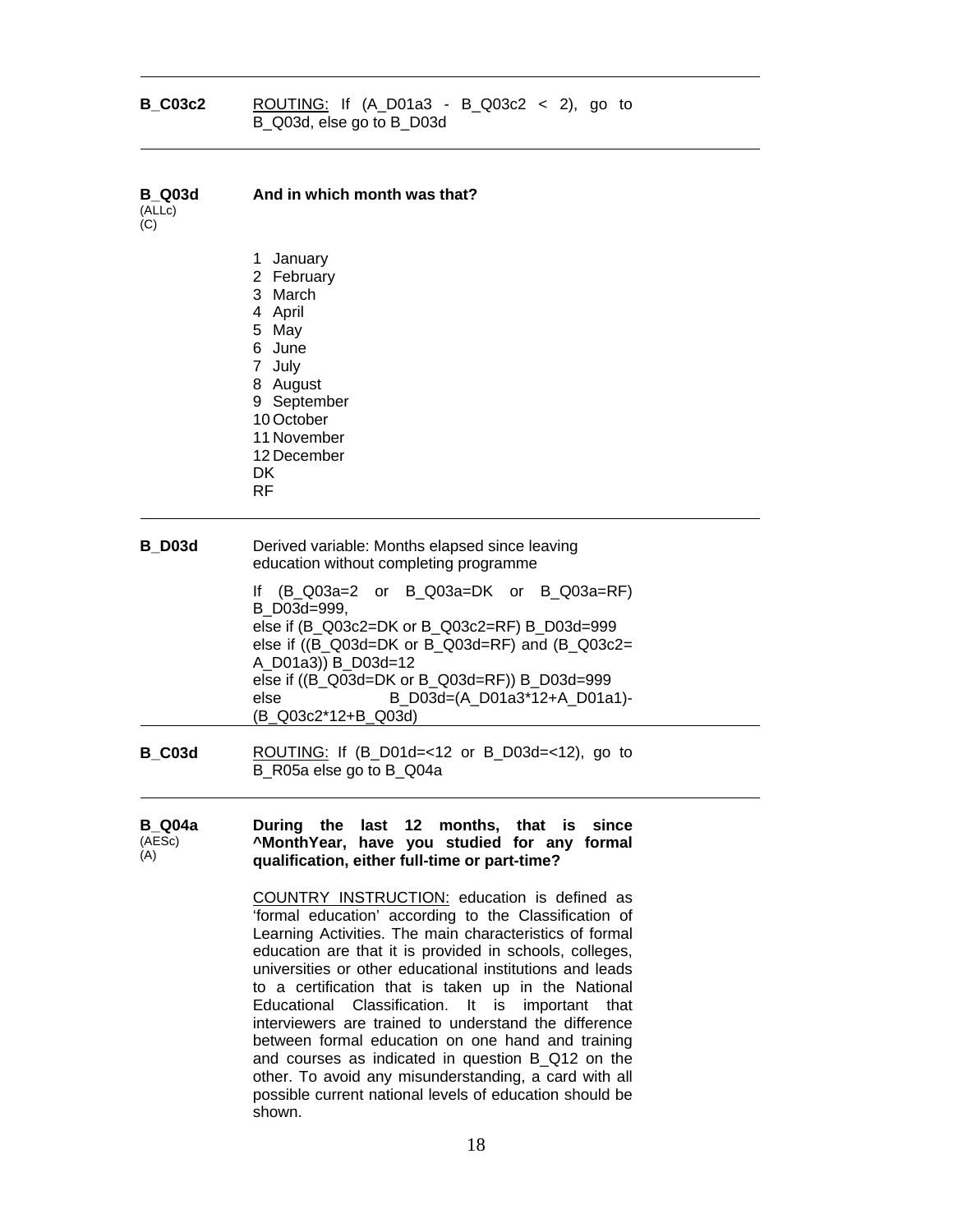| <b>B_R05a</b>                  | I am now going to ask some more questions about<br><b>^ThisQualification</b>                                                                                                                                                                                                                                                                                                                                                                                                              |
|--------------------------------|-------------------------------------------------------------------------------------------------------------------------------------------------------------------------------------------------------------------------------------------------------------------------------------------------------------------------------------------------------------------------------------------------------------------------------------------------------------------------------------------|
| <b>Note</b>                    | (min:1)(max:9)                                                                                                                                                                                                                                                                                                                                                                                                                                                                            |
| format                         | qualifications<br>DK<br><b>RF</b><br>integer                                                                                                                                                                                                                                                                                                                                                                                                                                              |
|                                | INTERVIEWER: The number of qualifications refers to<br>programmes as a whole (for example a bachelors<br>programme at university), not to separate blocks or<br>modules that may make up such programmes.                                                                                                                                                                                                                                                                                 |
| <b>B_Q04b</b><br>(AESc)<br>(A) | How many qualifications have you studied for<br>during the last 12 months?                                                                                                                                                                                                                                                                                                                                                                                                                |
| <b>Note</b>                    | ROUTING: If B_Q04a = 1, go to B_Q04b else go to<br>B R12                                                                                                                                                                                                                                                                                                                                                                                                                                  |
|                                | 1 Yes<br>$2$ No<br>$(90 to B_R12)$<br>DK<br>(go to $B_R$ 12)<br>RF  <br>(go to $B$ R12)                                                                                                                                                                                                                                                                                                                                                                                                   |
|                                | HELP:<br>1. If the respondent is unsure what is meant by 'formal<br>qualification', explain that this question refers to<br>studies that, when completed, result in formal<br>qualifications at primary, secondary, university or post-<br>secondary level.<br>2. If the respondent is still in doubt, already hand over<br>the SHOW CARD 3 intended for question B_Q05a,<br>asking 'During the last 12 months have you<br>participated in any of the programmes listed on this<br>card?' |
|                                | <b>INTERVIEWER:</b> This question refers to all participation<br>in formal education in the last 12 months, including<br>education that the respondent left before completion.                                                                                                                                                                                                                                                                                                            |
|                                | <b>ADAPTATION INSTRUCTION: Countries may have to</b><br>adapt the wording to reflect this concept in their own<br>country properly, such as "During the last 12 months,<br>that is since ^MonthYear have you participated in any<br>form of education, either full-time or part-time?                                                                                                                                                                                                     |
|                                | Please note that ISCED also includes vocational<br>education. Whether or not apprenticeship training is<br>included on the show card as education will depend on<br>national conventions.<br>Countries will be required to code this data to the<br>ISCED97.                                                                                                                                                                                                                              |
|                                |                                                                                                                                                                                                                                                                                                                                                                                                                                                                                           |

Note If ((B\_Q03a=2 or B\_Q03a=DK or B\_Q03a=RF or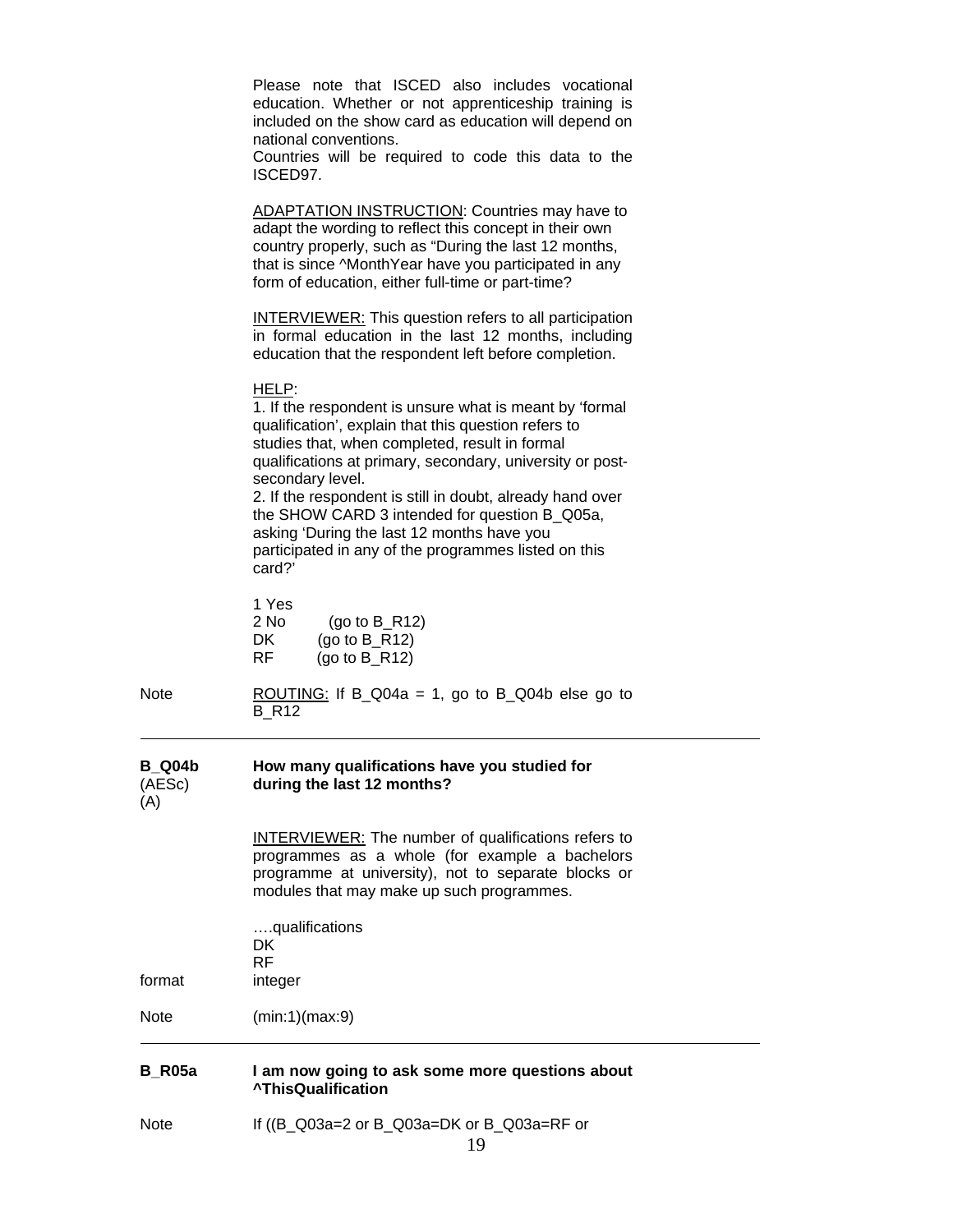B\_D03d>=B\_D01d) and B\_D01d=<12) ^ThisQualification='**the highest qualification you ever completed.**' else if ((B\_D03d<B\_D01d and B\_D03d=<12) or B\_Q04b=1) then ^ThisQualification='**this qualification.**' else ^ThisQualification='**the last qualification you studied for.**' end if

INTERVIEWER: Press <Next key> to continue

**B\_C05a** ROUTING: If (B\_D01d=<12 and B\_D01d=<B\_D03d), go to B\_Q05c else if B\_D03d=<12, go to B\_Q05b else go to B\_Q05a

#### **B\_Q05a What was the level of this qualification?**

(AESc) (A)

> ADAPTATION INSTRUCTION: Countries will have to develop a national list of educational programmes that closely follows the list presented. In some cases it may be necessary to split this up into two or more questions. Countries will also have to develop a national list of educational programmes that closely follows the list presented here.

COUNTRY INSTRUCTION: The answer categories and SHOW CARD should be identical to those used in B\_Q02b.

INTERVIEWER:

1. Hand show card 3.

2. In the case of a foreign qualification, ask the respondent to indicate the level using the national categories.

- 1 ISCED 1 (Go to B\_Q05c)
- 2 ISCED 2 (Go to B Q05c)
- 3 ISCED 3C shorter than 2 years
- 4 ISCED 3C 2 years or more
- 5 ISCED 3A-B
- 6 ISCED 3 (without distinction A-B-C, 2y+)
- 7 ISCED 4C
- 8 ISCED 4A-B
- 9 ISCED 4 (without distinction A-B-C)
- 10 ISCED 5B
- 11 ISCED 5A, bachelor degree
- 12 ISCED 5A, master degree
- 13 ISCED 6

**DK** RF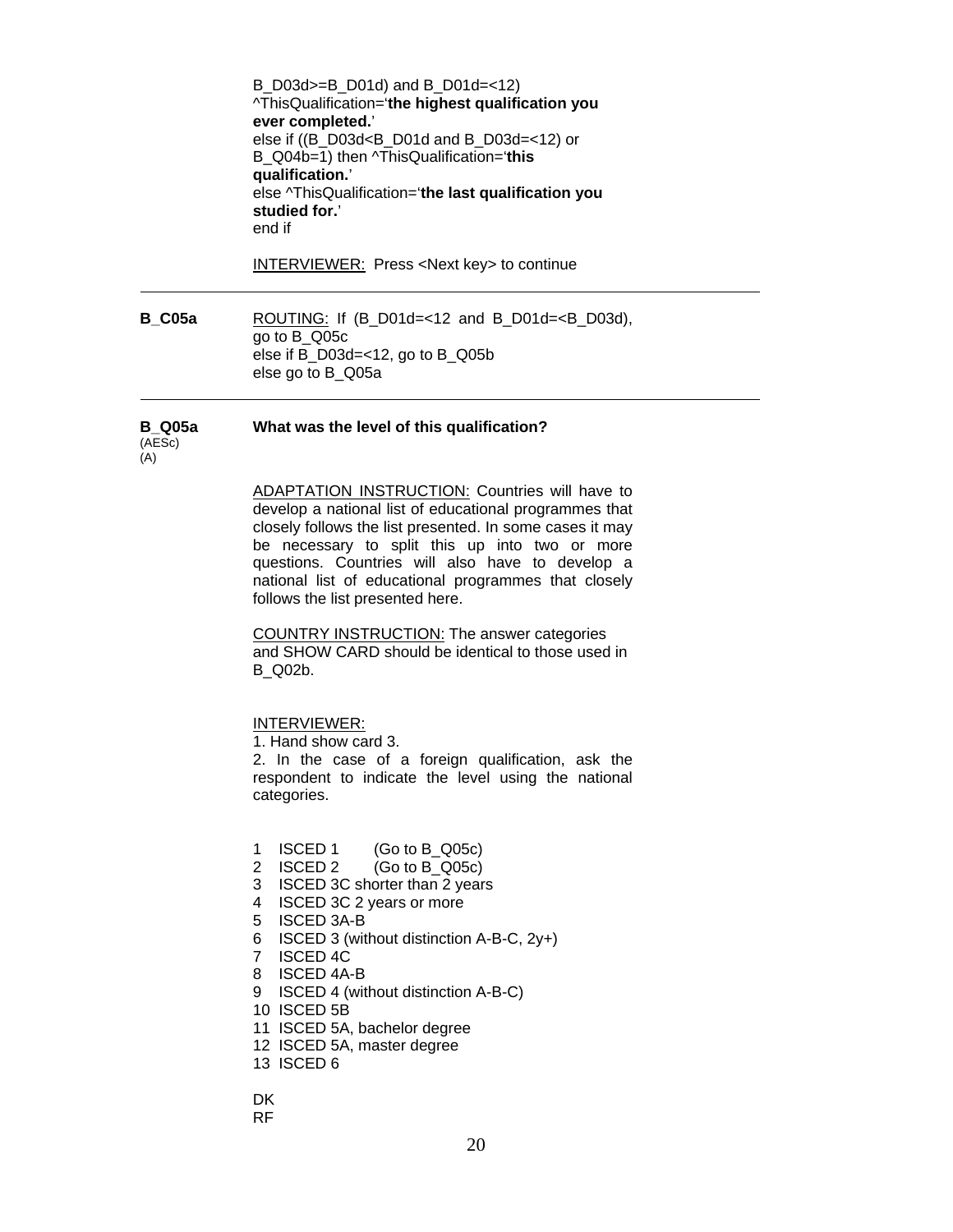| <b>Note</b>                    | ROUTING:<br>(B Q05a=1<br>$\mathsf{If}$<br>B_Q05a=2<br>or<br>or<br>B_Q05a=DK or B_Q05a=RF), go to B_Q05c else go to<br><b>B_Q05b</b>                                                                                                                                                                                                                                                                                                                                                                                                                                                                                                                                                                                                                                                                                                                                                                                                                                                                                                                                                                     |
|--------------------------------|---------------------------------------------------------------------------------------------------------------------------------------------------------------------------------------------------------------------------------------------------------------------------------------------------------------------------------------------------------------------------------------------------------------------------------------------------------------------------------------------------------------------------------------------------------------------------------------------------------------------------------------------------------------------------------------------------------------------------------------------------------------------------------------------------------------------------------------------------------------------------------------------------------------------------------------------------------------------------------------------------------------------------------------------------------------------------------------------------------|
| <b>B</b> Q05b<br>(AESc)<br>(C) | What was the area of study, emphasis or major for<br>this qualification? If there was more than one,<br>please choose the one you consider most<br>important.                                                                                                                                                                                                                                                                                                                                                                                                                                                                                                                                                                                                                                                                                                                                                                                                                                                                                                                                           |
|                                | <b>ADAPTATION INSTRUCTION:</b> Countries may have to<br>adapt the wording of this question, such as 'What was<br>the main subject or content of this programme?'. They<br>are allowed to have an open question in order to allow<br>for national coding into the following categories<br>(ISCED 97 broad fields of education and training) but<br>they could also use a show card like the one presented<br>here. To assist with the coding of open questions or<br>translation of the show card, countries will be provided<br>with the Manual on Fields of Education and Training<br>produced for Eurostat by Statistics Sweden. This<br>manual lists in detail the programmes that fall into<br>each of these 9 categories.<br><b>INTERVIEWER:</b> Hand show card 2<br>1 General programmes<br>2 Teacher training and education science<br>3 Humanities, languages and arts<br>4 Social sciences, business and law<br>5 Science, mathematics and computing<br>6 Engineering, manufacturing and construction<br>7 Agriculture and veterinary<br>8 Health and welfare<br>9 Services<br>DK<br><b>RF</b> |
| <b>B_C05b</b>                  | ROUTING:<br>IF ((^AgeEdu = "15" OR ^AgeEdu = "16" OR ^AgeEdu<br>$=$ "17" OR ^AgeEdu = "18" OR ^AgeEdu = "19")) AND<br>$(^{AB}$ Q02b = "1" OR ^B_Q02b = "2" OR ^B_Q02b = "3"<br>OR ^B Q02b = "4" OR ^B Q02b = "5" OR ^B Q02b =<br>"6") THEN Goto ^B_END ELSE Goto ^B_Q05c                                                                                                                                                                                                                                                                                                                                                                                                                                                                                                                                                                                                                                                                                                                                                                                                                                |
| <b>Note</b>                    | 15-19 year olds who are still in compulsory education<br>(ISCED 1, 2 or 3) will skip the rest of the section                                                                                                                                                                                                                                                                                                                                                                                                                                                                                                                                                                                                                                                                                                                                                                                                                                                                                                                                                                                            |
| <b>B_Q05c</b><br>(AESc)<br>(A) | Were the main reasons for choosing to study for<br>this qualification job related?                                                                                                                                                                                                                                                                                                                                                                                                                                                                                                                                                                                                                                                                                                                                                                                                                                                                                                                                                                                                                      |
|                                | <b>INTERVIEWER: 'Job related' does not necessarily</b><br>refer to one specific job, but could also refer to<br>improving employment chances in general.                                                                                                                                                                                                                                                                                                                                                                                                                                                                                                                                                                                                                                                                                                                                                                                                                                                                                                                                                |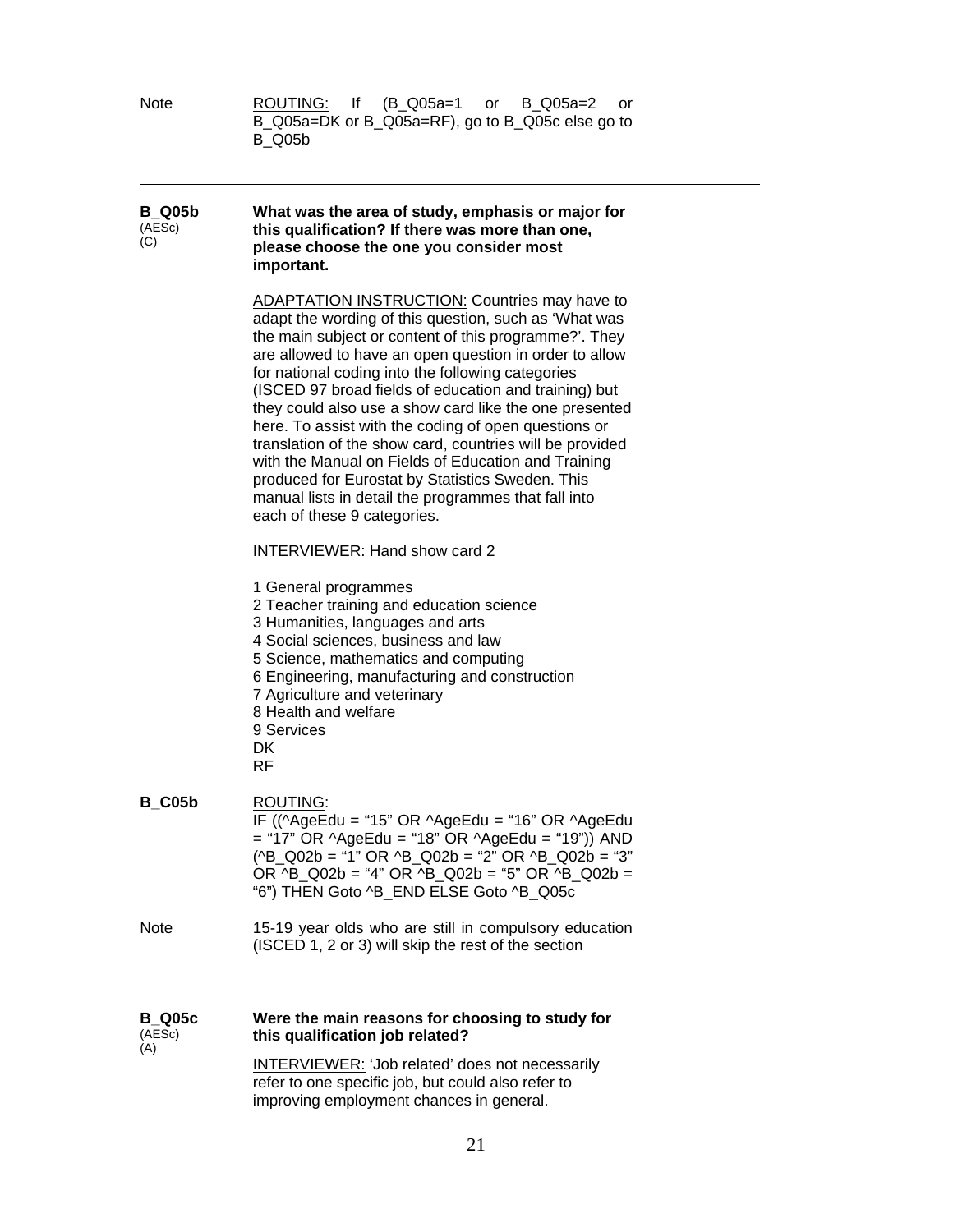|                               | 1 Yes<br>2 No<br>DK.<br><b>RF</b>                                                                                                                                                                                                                                                                                                  |  |
|-------------------------------|------------------------------------------------------------------------------------------------------------------------------------------------------------------------------------------------------------------------------------------------------------------------------------------------------------------------------------|--|
| <b>B</b> Q10a<br>(NEW)<br>(A) | In the last 12 months, while studying for this<br>qualification, were you employed at any time,<br>either full-time or part-time?                                                                                                                                                                                                  |  |
|                               | INTERVIEWER: If the respondent was self-employed<br>at that time code 'yes'                                                                                                                                                                                                                                                        |  |
|                               | 1 Yes<br>2 No<br>DK.<br><b>RF</b>                                                                                                                                                                                                                                                                                                  |  |
|                               | $\mathsf{R}$ $\mathsf{R}$ $\mathsf{R}$ $\mathsf{R}$ $\mathsf{R}$ $\mathsf{R}$ $\mathsf{R}$ $\mathsf{R}$ $\mathsf{R}$ $\mathsf{R}$ $\mathsf{R}$ $\mathsf{R}$ $\mathsf{R}$ $\mathsf{R}$ $\mathsf{R}$ $\mathsf{R}$ $\mathsf{R}$ $\mathsf{R}$ $\mathsf{R}$ $\mathsf{R}$ $\mathsf{R}$ $\mathsf{R}$ $\mathsf{R}$ $\mathsf{R}$ $\mathsf{$ |  |

**B\_C10a** ROUTING: If B\_Q10a=1, go to B\_Q10b else go to B\_Q11

#### **B\_Q10b Did this study take place ...**

(AESc)  $(A)$ 

#### INTERVIEWER:

Read categories to respondent.

HELP:

1. This question refers to the degree that the study takes place during working hours, meaning that the working hours are used to study for the qualification rather than for actually working. It also includes the case where a number of working hours are being replaced by study even if the studying itself takes place outside normal working time of the respondent.

2. If the study takes place outside working time and the respondent has received payment for the hours or additional leisure hours, the study should be coded as 'during working hours'. The answer should only reflect the participation in classes, tutorials etc. and not homework.

**Only during working hours Mostly during working hours Mostly outside working hours Only outside working hours**  DK RF

#### **B\_Q10c**  (OECD) (B)

**How useful were your studies for this qualification for the job or business you had at that time? Would you say they were …**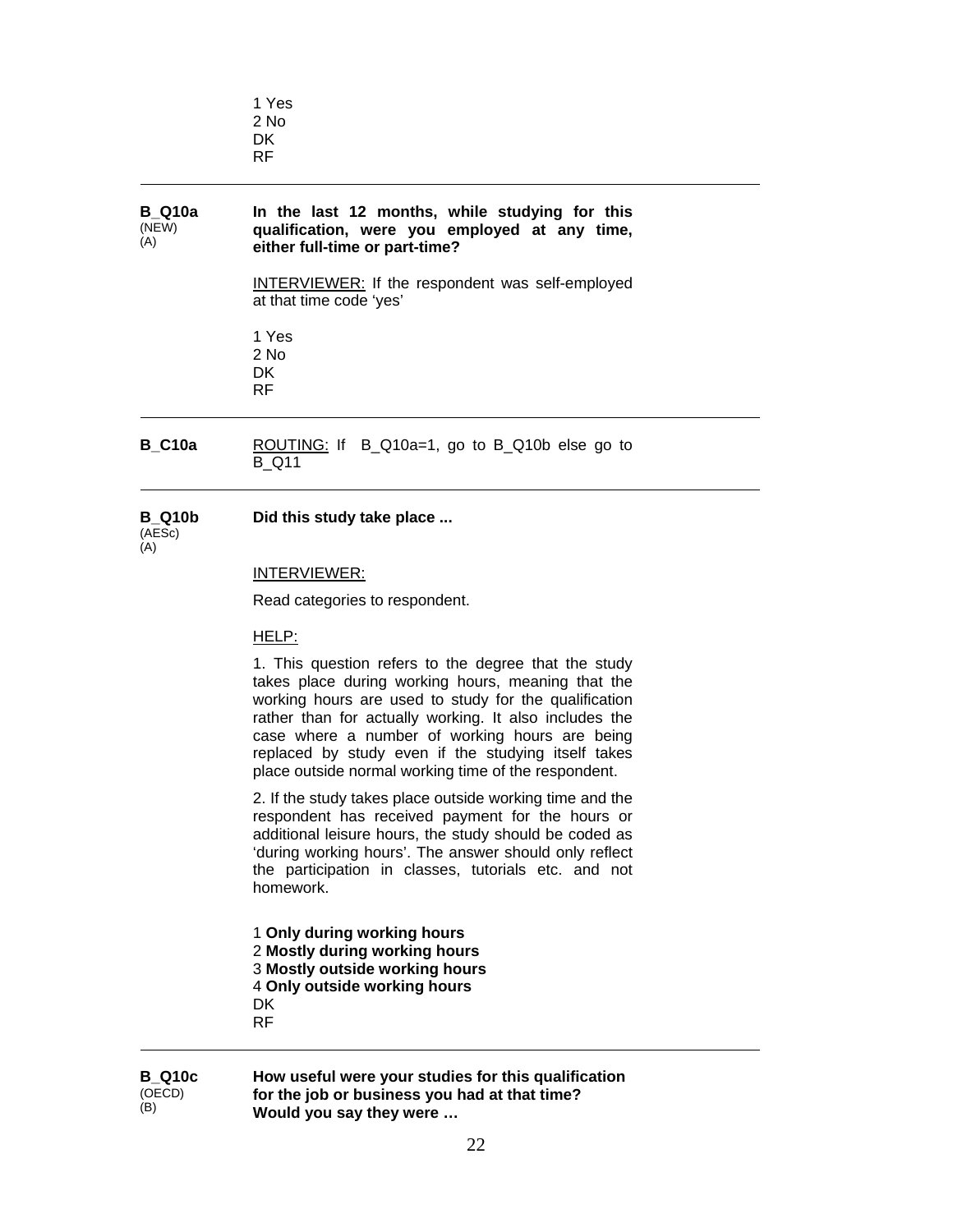**INTERVIEWER:** Read categories to respondent.

**1 Not useful at all 2 Somewhat useful 3 Moderately useful 4 Very useful**  DK RF

#### **B\_Q11**  (AESc) (A) **Did an employer or prospective employer pay for**  **tuition or registration, exam fees, expenses for books or other costs associated with your studying for this qualification? Would that be …**

INTERVIEWER: 1. Read categories to respondent. 2. Other costs include travel and accommodation. 3. If self-employed paid for own expenses, code 'yes, totally' or 'yes, partly'. **1 Yes, totally 2 Yes, partly 3 No, not at all 4 There were no such costs** 

- **5 No employer or prospective employer at that time**
- DK RF

| <b>B_R12</b><br>(AES)<br>(A) | We would now like to turn to other organised<br>learning activities you may have participated in<br>during the last 12 months, including both work and<br>non-work related activities. We will distinguish<br>between courses mentioned on this show card.<br><b>^ExcludeStudy</b>                         |
|------------------------------|------------------------------------------------------------------------------------------------------------------------------------------------------------------------------------------------------------------------------------------------------------------------------------------------------------|
|                              | INTERVIEWER:<br>1. Hand show card 14 and ask the respondent to hold<br>onto it until instructed to hand it back.<br>2. Include activities that have not (yet) been<br>completed. All activities should be counted even if the<br>duration was only one hour.<br>3. Press <next key=""> to continue.</next> |
| <b>Note</b>                  | If (B_Q02a=1 or B_D01d=<12 or B_D03d=<12 or<br>$B_{Q04a=1}$ ) then ^ExcludeStudy = 'When answering<br>the next questions, please exclude any activity you<br>engaged in as part of the study you already<br>reported on.'<br>else ^ExcludeStudy=' '.                                                       |
|                              | والمستوفي والمستور والمتحدث والمتواطن والمتحدث<br>Boundary of the Local AB are continued to come and                                                                                                                                                                                                       |

#### **B\_Q12a**  (AESc)  $(A)$ **During the last 12 months, have you participated in**   **courses conducted through open or distance education?**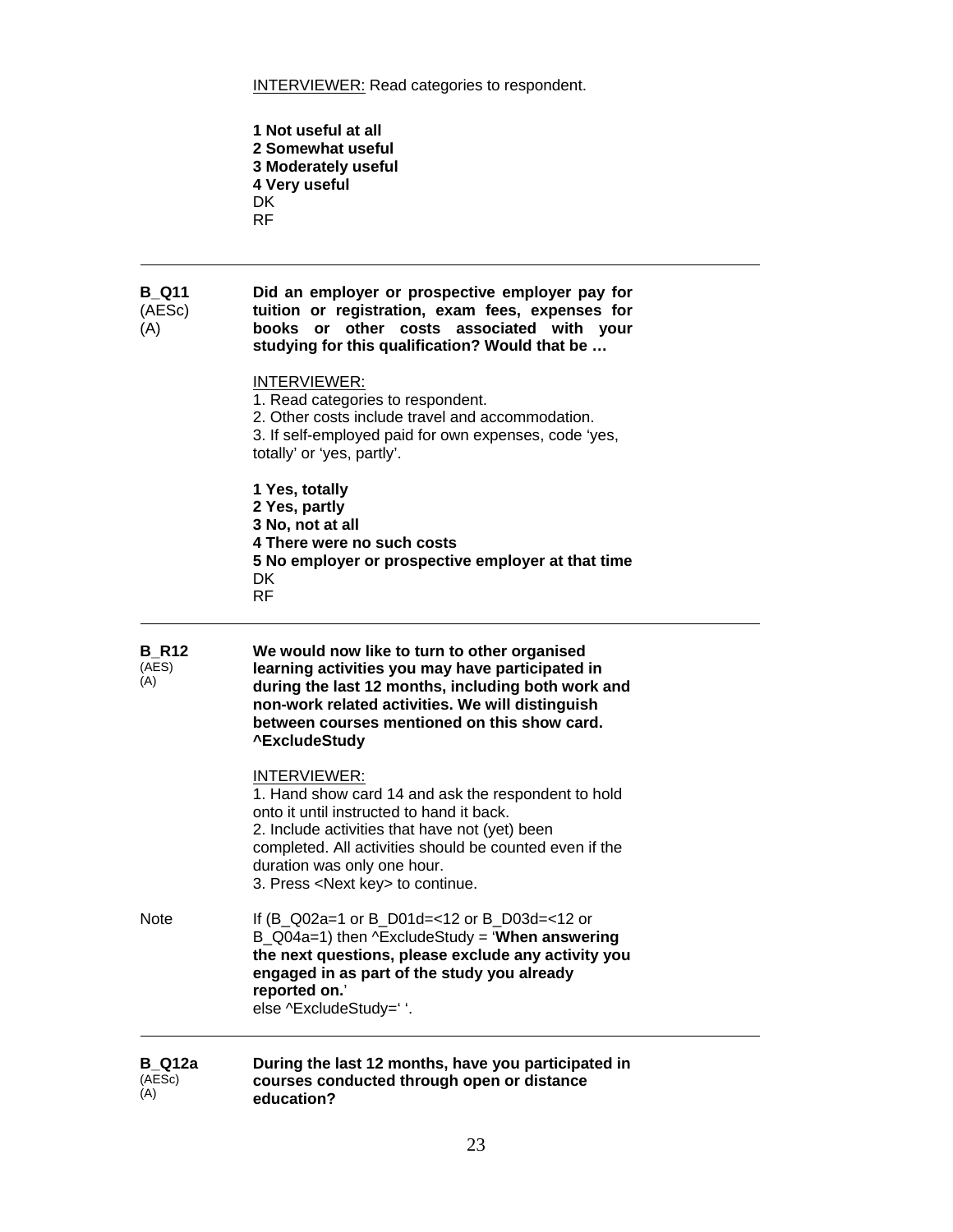HELP: This covers courses which are similar to face to-face courses, but take place via postal correspondence or electronic media, linking instructors/teachers/tutors or students who are not together in a classroom. ADAPTATION INSTRUCTION: Countries may have to adapt the wording of this question, to national terminology for such educational opportunities, for example correspondence or internet courses. 1 Yes 2 No (go to B\_Q12c) DK (go to B\_Q12c) RF (go to B\_Q12c) Note **ROUTING:** If B\_Q12a=1, go to B\_Q12b else go to B\_Q12c **B\_Q12b**  (AESc) (A) **How many of these activities did you participate in?**  INTERVIEWER: Count related learning activities held on different days as a single episode. …. (2 digits) DK RF format Integer Note (min:0)(max:50) Note if B\_Q12a=2 then B\_Q12b=0

**B\_Q12c**  (AESc)  $(A)$ **During the last 12 months, have you attended any organized sessions for on-the-job training or training by supervisors or co-workers?** 

#### HELP:

1. This type of training is characterised by planned periods of training, instruction or practical experience, using normal tools of work.

2. It is usually organised by the employer to facilitate adaptation of (new) staff.

3. It may include general training about the company as well as specific job-related instructions (safety and health hazards, working practices).

4. It includes for instance organised training or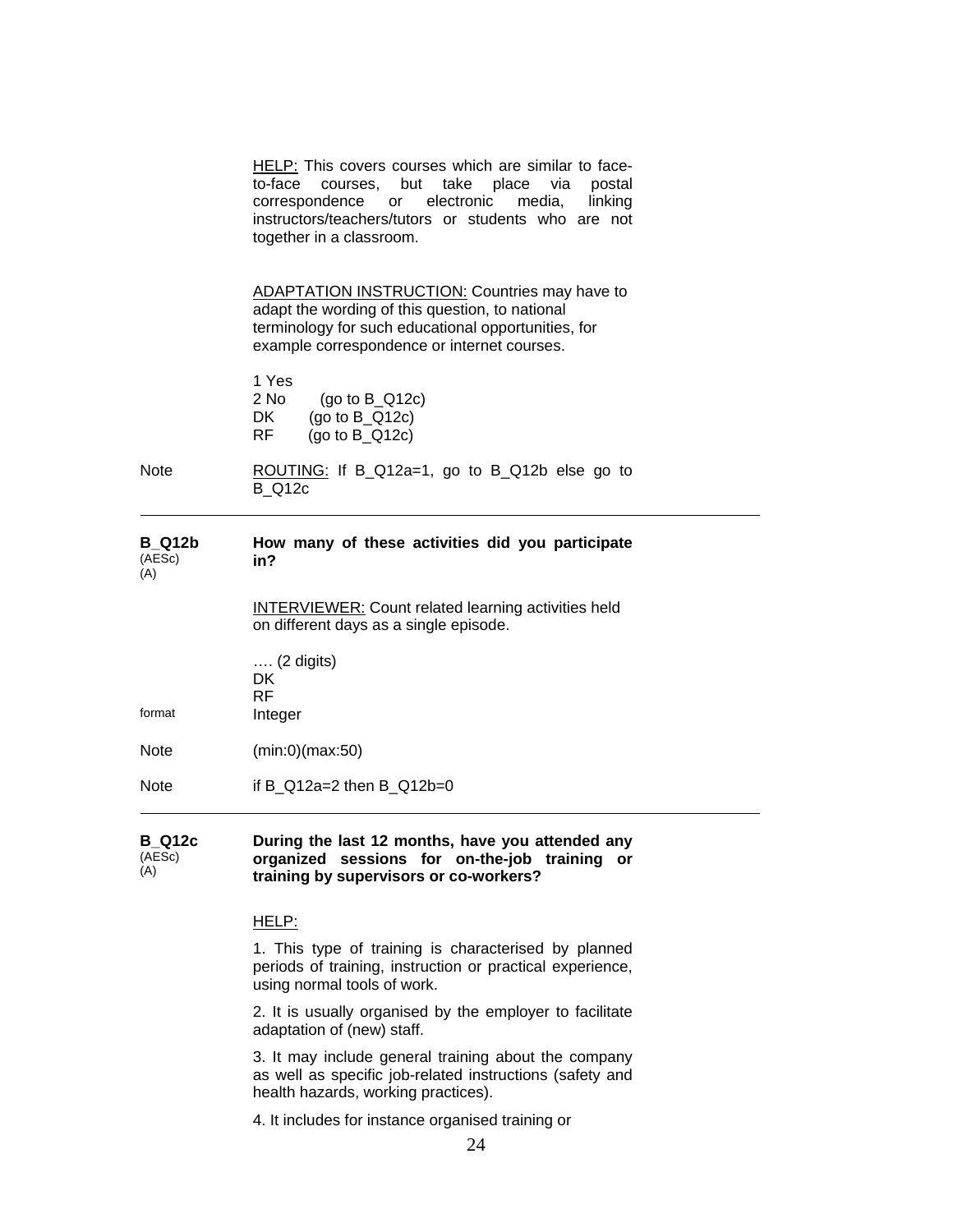|                                | instructions by management, supervisors or co-<br>workers to help the respondent to do his/her job better<br>or to introduce him/her to new tasks, but can also take<br>place in the presence of a tutor. |
|--------------------------------|-----------------------------------------------------------------------------------------------------------------------------------------------------------------------------------------------------------|
|                                | 1 Yes<br>2 No<br>(go to $B_Q(12e)$<br>DK<br>(go to $B_Q(12e)$<br>RF<br>(go to $B_Q(12e)$                                                                                                                  |
| <b>Note</b>                    | ROUTING: If B_Q12c=1, go to B_Q12d else go to<br><b>B_Q12e</b>                                                                                                                                            |
| <b>B_Q12d</b><br>(AESc)<br>(A) | How many of these activities did you participate<br>in?                                                                                                                                                   |
|                                | <b>INTERVIEWER:</b> Count related learning activities held<br>on different days as a single episode.                                                                                                      |
| format                         | $\ldots$ (2 digits)<br>DK<br><b>RF</b><br>Integer                                                                                                                                                         |
| <b>Note</b>                    | (min: 0)(max:50)                                                                                                                                                                                          |
| <b>Note</b>                    | if B_Q12c=2 then B_Q12d=0                                                                                                                                                                                 |
| <b>B_Q12e</b><br>(AESc)<br>(A) | During the last 12 months, have you participated in<br>seminars or workshops?                                                                                                                             |
|                                | 1 Yes<br>2 No<br>(go to $B_Q(12g)$<br>DK $(go \text{ to } B_Q(12g))$<br>RF<br>(go to $B_QDD12g$ )                                                                                                         |
| Note                           | ROUTING: If B_Q12e=1, go to B_Q12f else go to<br><b>B_Q12g</b>                                                                                                                                            |
| <b>B_Q12f</b><br>(AESc)<br>(A) | How many of these activities did you participate<br>in?                                                                                                                                                   |
|                                | <b>INTERVIEWER: Count related learning activities held</b><br>on different days as a single episode.                                                                                                      |
|                                | $\ldots$ (2 digits)<br>DK<br><b>RF</b>                                                                                                                                                                    |
| format                         | Integer                                                                                                                                                                                                   |
| Note                           | (min: 0)(max:50)                                                                                                                                                                                          |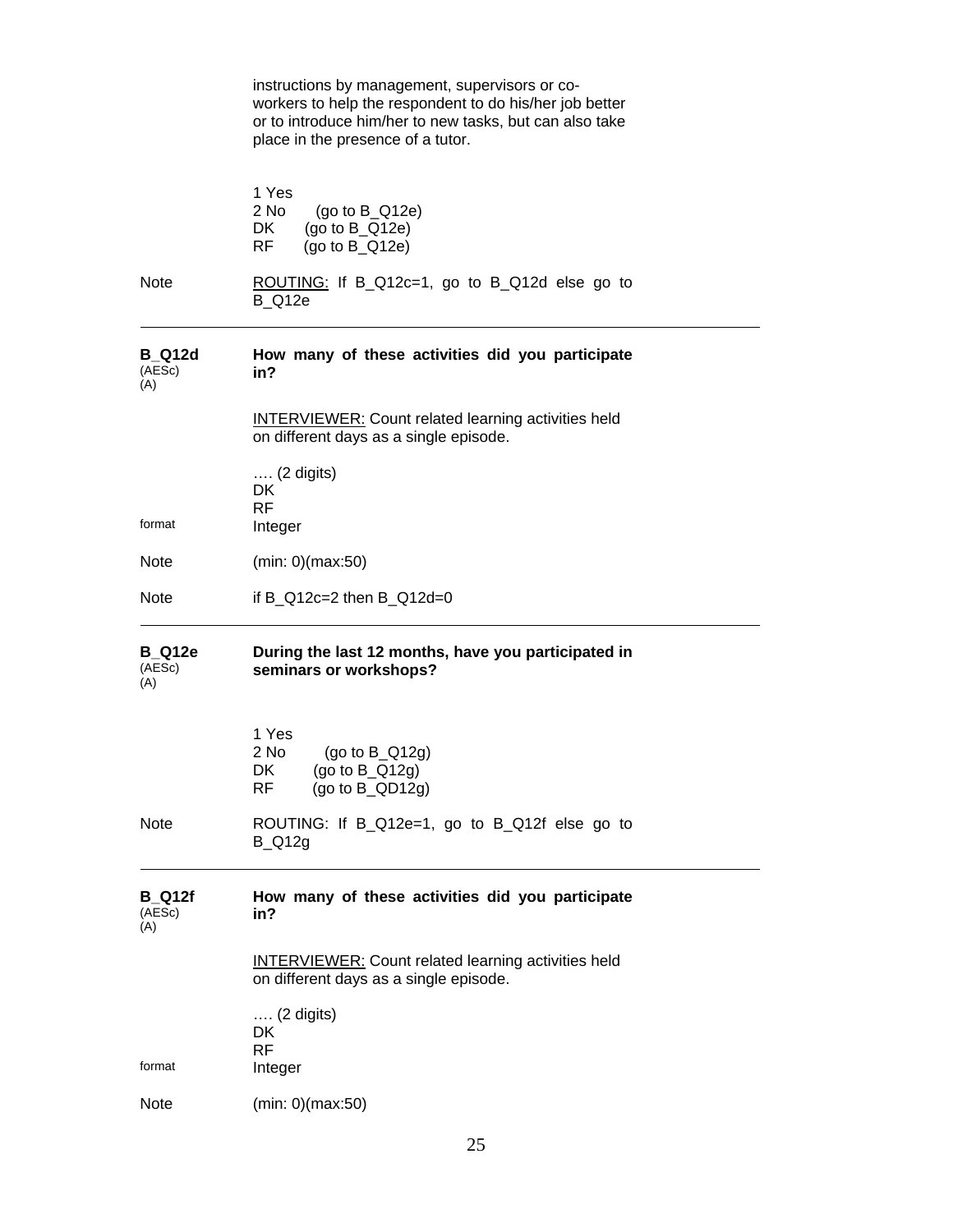| <b>B_Q12g</b><br>(AESc)<br>(A) | During the last 12 months, have you participated in<br>courses or private lessons, not already reported?                                                                                                                                                                                  |
|--------------------------------|-------------------------------------------------------------------------------------------------------------------------------------------------------------------------------------------------------------------------------------------------------------------------------------------|
|                                | <b>INTERVIEWER:</b> This can refer to any course,<br>regardless of the purpose (work or non-work).                                                                                                                                                                                        |
|                                | <u>HELP:</u>                                                                                                                                                                                                                                                                              |
|                                | 1. Courses are typically subject oriented and taught by<br>persons specialised in the field(s) concerned. They<br>can take the form of classroom instruction (sometimes<br>in combination with practice in real or simulated<br>situations) or lectures.                                  |
|                                | 2. If the person delivering private lessons has a<br>teacher-student relationship with the respondent this<br>question should be coded as 'yes'. If the provider/tutor<br>is assisting the learner as a friend, family member or<br>other social relationship it should be coded as 'no'. |
|                                | 1 Yes<br>$2$ No<br>(go to $B_D12h1$ )<br>DK<br>(go to $B_D12h1$ )<br>RF.<br>$(go to B_D12h1)$                                                                                                                                                                                             |
| Note                           | ROUTING: If B_Q12g=1, go to B_Q12h else go to<br><b>B_D12h1</b>                                                                                                                                                                                                                           |
| B Q12h<br>(AESc)<br>(A)        | How many of these activities did you participate<br>in?                                                                                                                                                                                                                                   |
|                                | <b>INTERVIEWER: Count related learning activities held</b><br>on different days as a single episode.                                                                                                                                                                                      |
| format                         | …. (2 digits)<br>DK<br><b>RF</b><br>Integer                                                                                                                                                                                                                                               |
| <b>Note</b>                    | (min: 0)(max:50)                                                                                                                                                                                                                                                                          |
| <b>Note</b>                    | if $B_Q12g=2$ then $B_Q12h=0$                                                                                                                                                                                                                                                             |
| <b>B_D12h1</b>                 | IF ( $^{18}$ – Q12b = "NULL") THEN $^{18}$ – Q12bNumeric := "0"<br>ELSE ^B_Q12bNumeric := ^B_Q12b                                                                                                                                                                                         |
| <b>B_D12h2</b>                 | IF (^B_Q12d = "NULL") THEN ^B_Q12dNumeric := "0"<br>ELSE ^B_Q12dNumeric := ^B_Q12d                                                                                                                                                                                                        |
| <b>B_D12h3</b>                 | IF (^B_Q12f = "NULL") THEN ^B_Q12fNumeric := "0"<br>ELSE ^B_Q12fNumeric := ^B_Q12f                                                                                                                                                                                                        |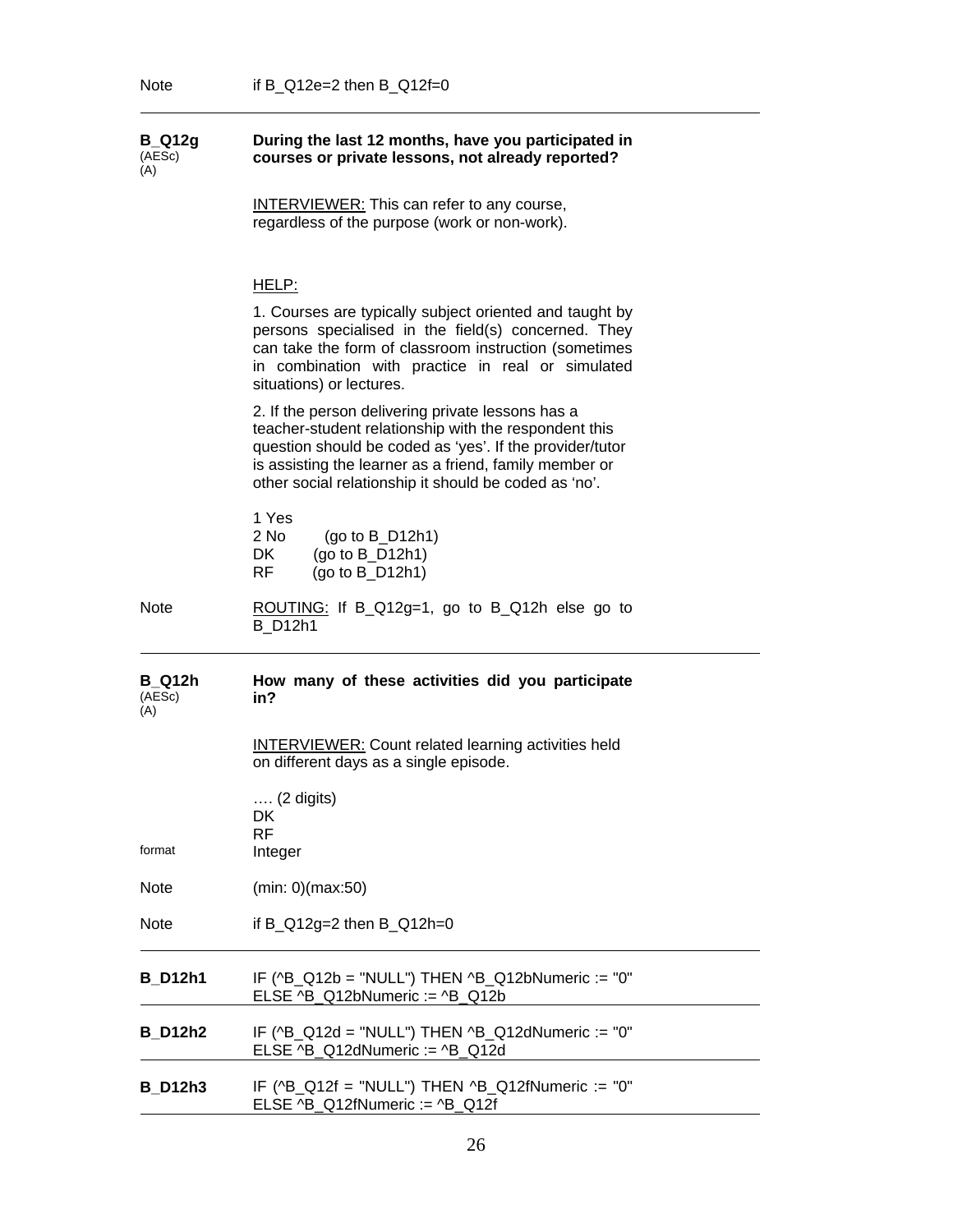| <b>B_D12h4</b>                | IF ( $^{18}$ – Q12h = "NULL") THEN $^{18}$ – Q12hNumeric := "0"<br>ELSE $^{18}$ -Q12hNumeric := $^{18}$ -Q12h                                                                                                                                                                                                                                                                                                                                                                                                                                                                                                                                                                                                                                                    |
|-------------------------------|------------------------------------------------------------------------------------------------------------------------------------------------------------------------------------------------------------------------------------------------------------------------------------------------------------------------------------------------------------------------------------------------------------------------------------------------------------------------------------------------------------------------------------------------------------------------------------------------------------------------------------------------------------------------------------------------------------------------------------------------------------------|
| <b>B</b> D12h                 | Derived variable:<br>١f<br>(B_Q12bNumeric+B_Q12dNumeric+B_Q12fNumeric+<br>$B_Q12hNumberic=1$ ) then $B_D12h=1$ ,<br>if<br>else<br>(B_Q12bNumeric+B_Q12dNumeric+B_Q12fNumeric+<br>B_Q12hNumeric>1) then B_D12h =2,<br>else if (B_Q12a=2 and B_Q12c=2 and B_Q12e=2 and<br>$B_Q(12g=2)$ then $B_D(12h=3)$<br>else if (B_Q12a=1 or B_Q12c=1 or B_Q12e=1 or<br>$B_Q(12g=1)$ then B $D12h = 4$<br>else B_D12h=5<br>end if<br>1 Respondent reported 1 learning activity<br>2 Respondent reported more than 1 learning activity<br>Respondent<br>reported<br>no<br>learning<br>activities<br>3.<br>(go to $B_Q^2$ 6a)<br>4 Respondent reported learning activities but number<br>is not known<br>5 Information on learning activities is not known<br>(go to $B_Q^2$ 6a) |
| <b>Note</b>                   | <u>ROUTING:</u> If $(B_1D12h = 3 \text{ or } B_1D12h = 5)$ , go to<br>B_Q26a else go to B_R13                                                                                                                                                                                                                                                                                                                                                                                                                                                                                                                                                                                                                                                                    |
| <b>B_R13</b>                  | I am going to ask some questions about<br><b>^CurrentLast</b>                                                                                                                                                                                                                                                                                                                                                                                                                                                                                                                                                                                                                                                                                                    |
| <b>Note</b>                   | If $(B_1 12h=1$ and $B_2 12a=1$ then<br>^CurrentLast='your participation in open or distance<br>education.' else if (B_D12h=1 and B_Q12c=1) then<br>^CurrentLast='your participation in organised<br>sessions for on-the-job training or training by<br>supervisors or co-workers.' else if (B_D12h=1 and<br>B_Q12e=1) then ^CurrentLast='your participation in<br>seminars or workshops.' else if (B_D12h=1 and<br>B_Q12g=1) then ^CurrentLast='your participation in<br>courses or private lessons.' else if (B_D12h=2 or<br>B_D12h=4) then ^CurrentLast='the activities you just<br>reported on. I will start with some questions on the<br>last of these activities that you participated in.'                                                               |
|                               | <b>INTERVIEWER:</b> Press <next key=""> to continue</next>                                                                                                                                                                                                                                                                                                                                                                                                                                                                                                                                                                                                                                                                                                       |
| <b>B_C13</b>                  | ROUTING: If $(B_1D12h = 1$ and B <sub>_</sub> Q12c = 1), go to<br>$\overline{B_{-}Q14}$ b else if (B_D12h = 1 and (B_Q12c = 2 or<br>$B_Q$ 12c = DK or $B_Q$ 12c = RF)), go to $B_Q$ 14a else<br>go to $B_Q$ 13                                                                                                                                                                                                                                                                                                                                                                                                                                                                                                                                                   |
| <b>B</b> Q13<br>(AESc)<br>(A) | What kind of activity listed on this card was this?                                                                                                                                                                                                                                                                                                                                                                                                                                                                                                                                                                                                                                                                                                              |
|                               | <b>INTERVIEWER:</b> After the respondent has answered,<br>take back show card 14.                                                                                                                                                                                                                                                                                                                                                                                                                                                                                                                                                                                                                                                                                |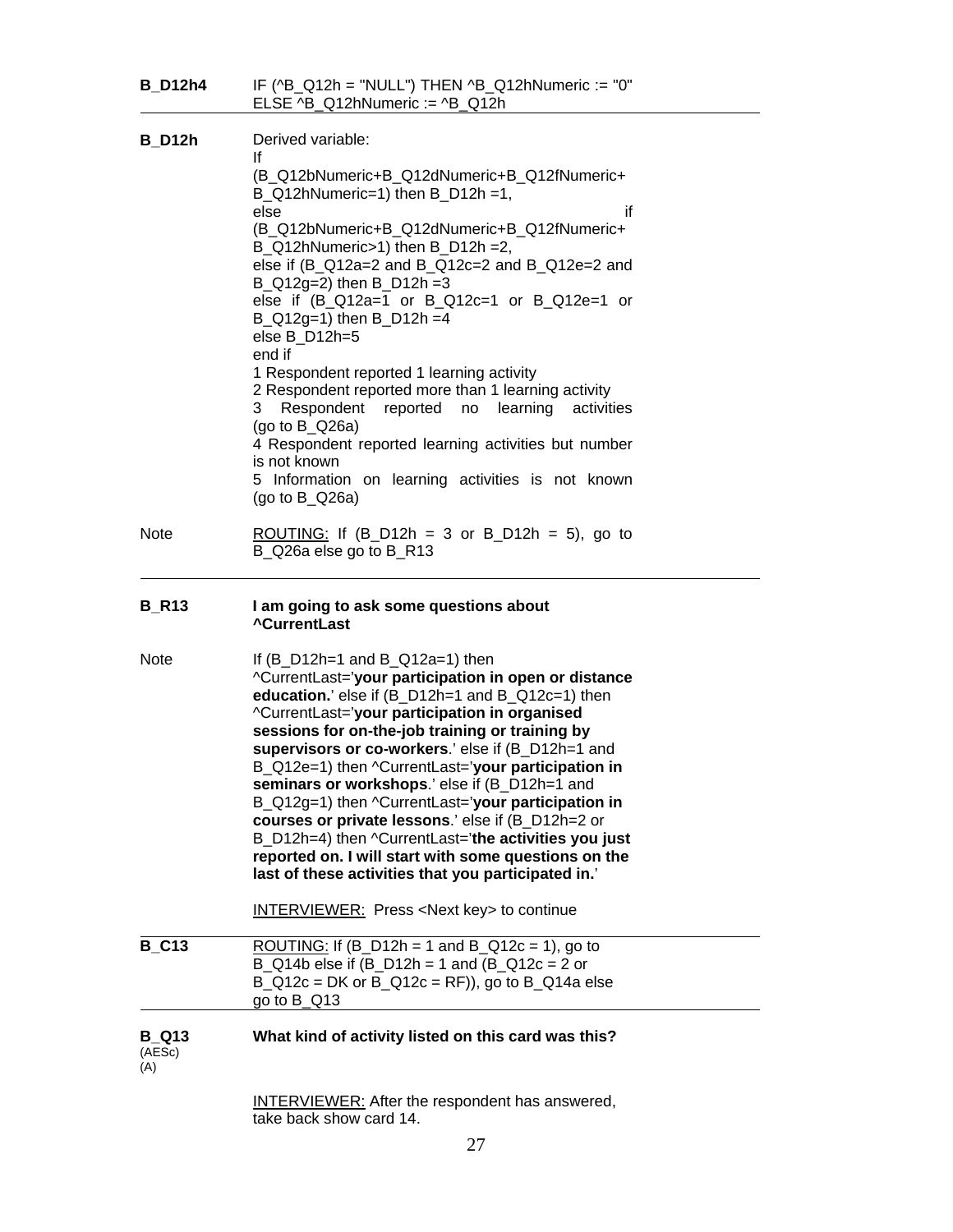|--|

| 1. Open or distance courses are similar to face-to- |
|-----------------------------------------------------|
| face courses, but take place via postal             |
| correspondence or electronic media, linking         |
| instructors/teachers/tutors or students who are not |
| together in a classroom.                            |

**2. Organised sessions for on-the-job training** or training by supervisors or co-workers is characterised by planned periods of training, instruction or practical experience, using normal tools of work, It is usually organised by the employer to facilitate adaptation of (new) staff. It may include general training about the company as well as specific job-related instructions (safety and health hazards, working practices). This includes for instance organised training or instructions by management, supervisors or co-workers to help the respondent to do his/her job better or to introduce him/her to new tasks, but can also take place in the presence of a tutor.

3. **Courses** are typically subject oriented and taught by persons specialised in the field(s) concerned. They can take the form of classroom instruction (sometimes in combination with practice in real or simulated situations) or lectures. If the person delivering private lessons has a teacher-student relationship with the respondent this question should be coded as 'yes'. If the provider/tutor is assisting the learner as a friend, family member or other social relationship it should be coded as 'no'.

1 A course conducted through open or distance education 2 An organised session for on-the-job training or training by supervisors or co-workers (go to B\_Q14b) 3 A seminar or workshop 4 Other kind of course or private lesson DK RF

Note **ROUTING:** If B\_Q13=2, go to B\_Q14b else go to B\_Q14a

| <b>B_Q14a</b><br>(AES)<br>(A) | Was this activity mainly job related?                                                                                                             |
|-------------------------------|---------------------------------------------------------------------------------------------------------------------------------------------------|
|                               | INTERVIEWER: 'Job related' does not necessarily<br>refer to one specific job, but could also refer to<br>improving employment chances in general. |
|                               | 1 Yes<br>(go to $B_C$ C14)<br>$2$ No<br>(go to $B$ C14)<br>DK.                                                                                    |

RF (go to B\_C14)

Note ROUTING: If B\_Q14a=1, go to B\_Q14b else go to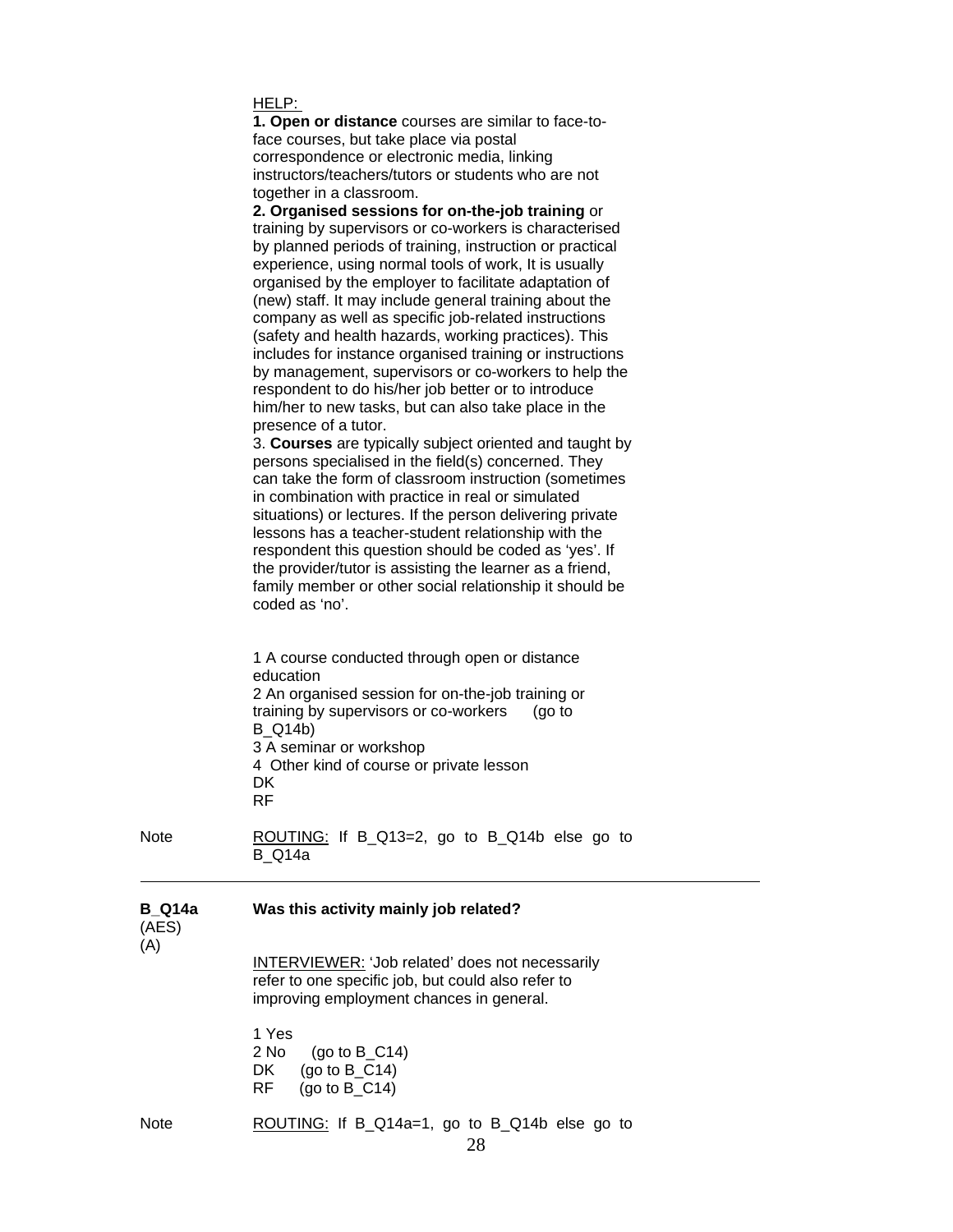| <b>B_Q14b</b><br>(AES)         | Could you please specify more precisely the main<br>reason for participating in this activity?<br><b>INTERVIEWER:</b><br>1. Hand show card 6.<br>2. Mark only one answer.<br>3. If you feel that the respondent has a problem in<br>reading the show card, read the answer categories to<br>the respondent.                                                                             |  |  |
|--------------------------------|-----------------------------------------------------------------------------------------------------------------------------------------------------------------------------------------------------------------------------------------------------------------------------------------------------------------------------------------------------------------------------------------|--|--|
| (C)                            |                                                                                                                                                                                                                                                                                                                                                                                         |  |  |
|                                | 1 To do my job better and/or improve career prospects<br>2 To be less likely to lose my job<br>3 To increase my possibilities of getting a job, or<br>changing a job or profession<br>4 To start my own business<br>5 I was obliged to participate<br>6 To increase my knowledge or skills on a subject that<br>interests me<br>7 To obtain a certificate<br>8 Other<br>DK<br><b>RF</b> |  |  |
| <b>B_C14</b>                   | <u>ROUTING:</u> If (B_Q13=2 or (B_D12h = 1 and B_Q12c =<br>1)), go to B_Q15b, else go to B_Q15a                                                                                                                                                                                                                                                                                         |  |  |
| <b>B_Q15a</b><br>(NEW)<br>(A)  | Were you employed, either full-time or part-time, at<br>any time while participating in this activity?                                                                                                                                                                                                                                                                                  |  |  |
|                                | <b>INTERVIEWER:</b> If the respondent was self-employed<br>at that time code 'yes'                                                                                                                                                                                                                                                                                                      |  |  |
|                                | 1 Yes<br>2 No<br>(go to $B_Q(16)$<br>DK<br>(go to $B_Q(16)$<br>RF<br>(go to $B_Q(16)$                                                                                                                                                                                                                                                                                                   |  |  |
| Note                           | ROUTING: If B_Q15a=1, go to B_Q15b else go to<br><b>B</b> Q16                                                                                                                                                                                                                                                                                                                           |  |  |
| <b>B_Q15b</b><br>(AESc)<br>(A) | Did this activity take place                                                                                                                                                                                                                                                                                                                                                            |  |  |
|                                | <b>INTERVIEWER:</b> Read categories to respondent.<br>HELP:<br>1. This question refers to the degree that the activity<br>takes place during working hours meaning that the<br>working hours are used to attend the activity instead of<br>working.                                                                                                                                     |  |  |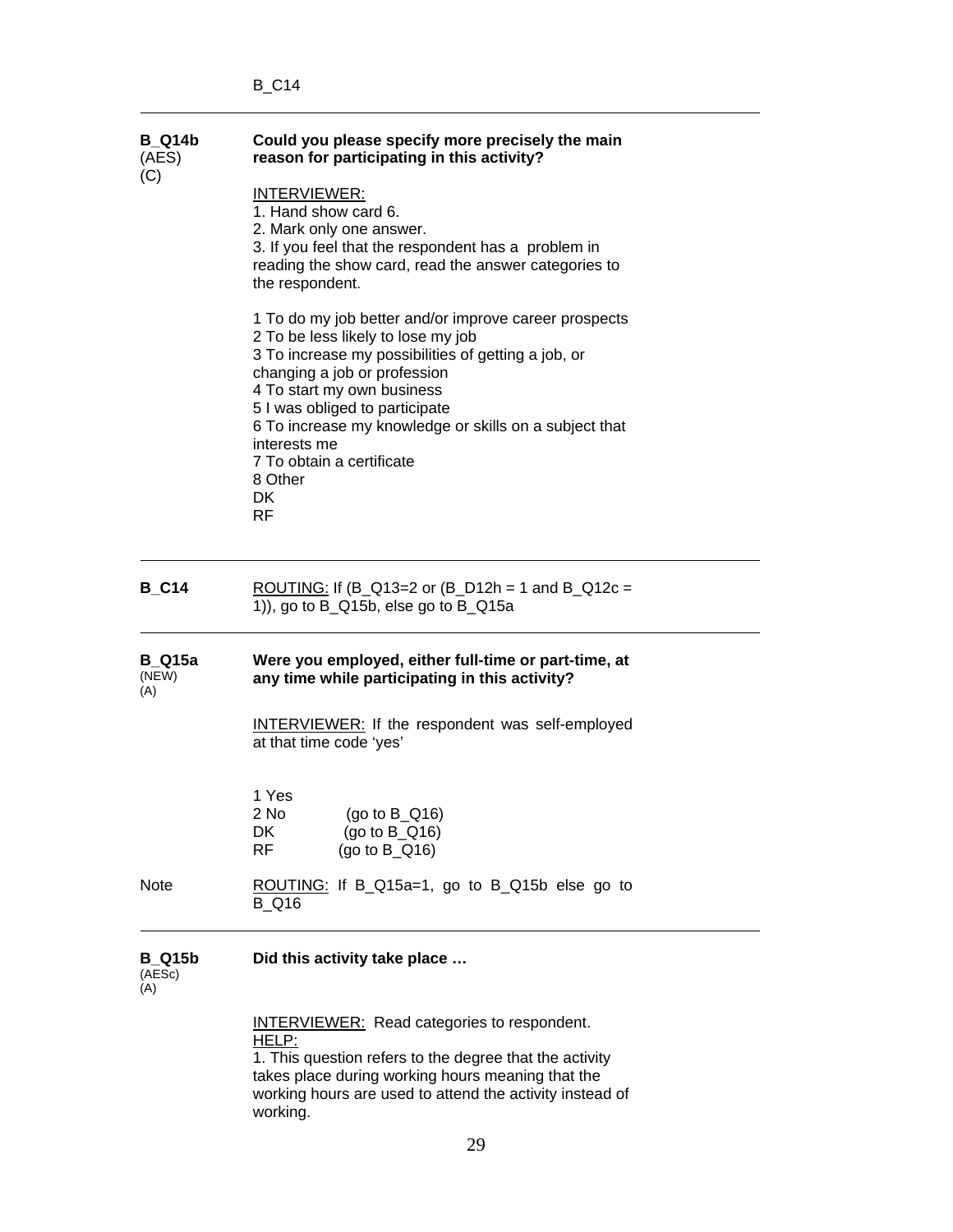| <b>B Q17</b>                   | Now let's look at the total amount of time you have                                                                                                                                                                                                                                                                                                                                                                                                                                                                         |
|--------------------------------|-----------------------------------------------------------------------------------------------------------------------------------------------------------------------------------------------------------------------------------------------------------------------------------------------------------------------------------------------------------------------------------------------------------------------------------------------------------------------------------------------------------------------------|
|                                | 1 Yes, totally<br>2 Yes, partly<br>3 No, not at all<br>4 There were no such costs<br>5 No employer or prospective employer at that time<br>DK<br><b>RF</b>                                                                                                                                                                                                                                                                                                                                                                  |
|                                | <b>INTERVIEWER:</b><br>1. Read categories to respondent.<br>Other costs include costs for travel and<br>2.<br>accommodation.<br>3. If self-employed and paid for own expenses, code<br>'yes, totally' or 'yes, partly'.                                                                                                                                                                                                                                                                                                     |
| <b>B_Q16</b><br>(AESc)<br>(A)  | Did an employer or prospective employer pay for<br>tuition or registration, exam fees, expenses for<br>other<br><b>books</b><br>costs<br>resulting<br>from<br>or<br>your<br>participation in this activity? Would that be                                                                                                                                                                                                                                                                                                   |
|                                | 1 Not useful at all<br>2 Somewhat useful<br>3 Moderately useful<br>4 Very useful<br>DK<br><b>RF</b>                                                                                                                                                                                                                                                                                                                                                                                                                         |
| <b>B</b> Q15c<br>(OECD)<br>(B) | How useful was this training for the job or<br>business you had at that time or still have? Would<br>you say it was<br><b>INTERVIEWER:</b> Read categories to respondent.                                                                                                                                                                                                                                                                                                                                                   |
|                                | 1 Only during working hours<br>2 Mostly during working hours<br>3 Mostly outside working hours<br>4 Only outside working hours<br>DK<br><b>RF</b>                                                                                                                                                                                                                                                                                                                                                                           |
|                                | 2. It also includes the case where a number of working<br>hours are being replaced by the learning activity even<br>if the activity itself takes place outside normal working<br>time of the respondent.<br>3. If the learning activity takes place outside working<br>time and the respondent has received payment for the<br>hours or additional leisure hours, the activity should be<br>coded as during working hours.<br>4. The answer should only reflect the participation in<br>the course itself and not homework. |

(ALL) (A) **spent in the past 12 months on all types of courses, training, private lessons, seminars or**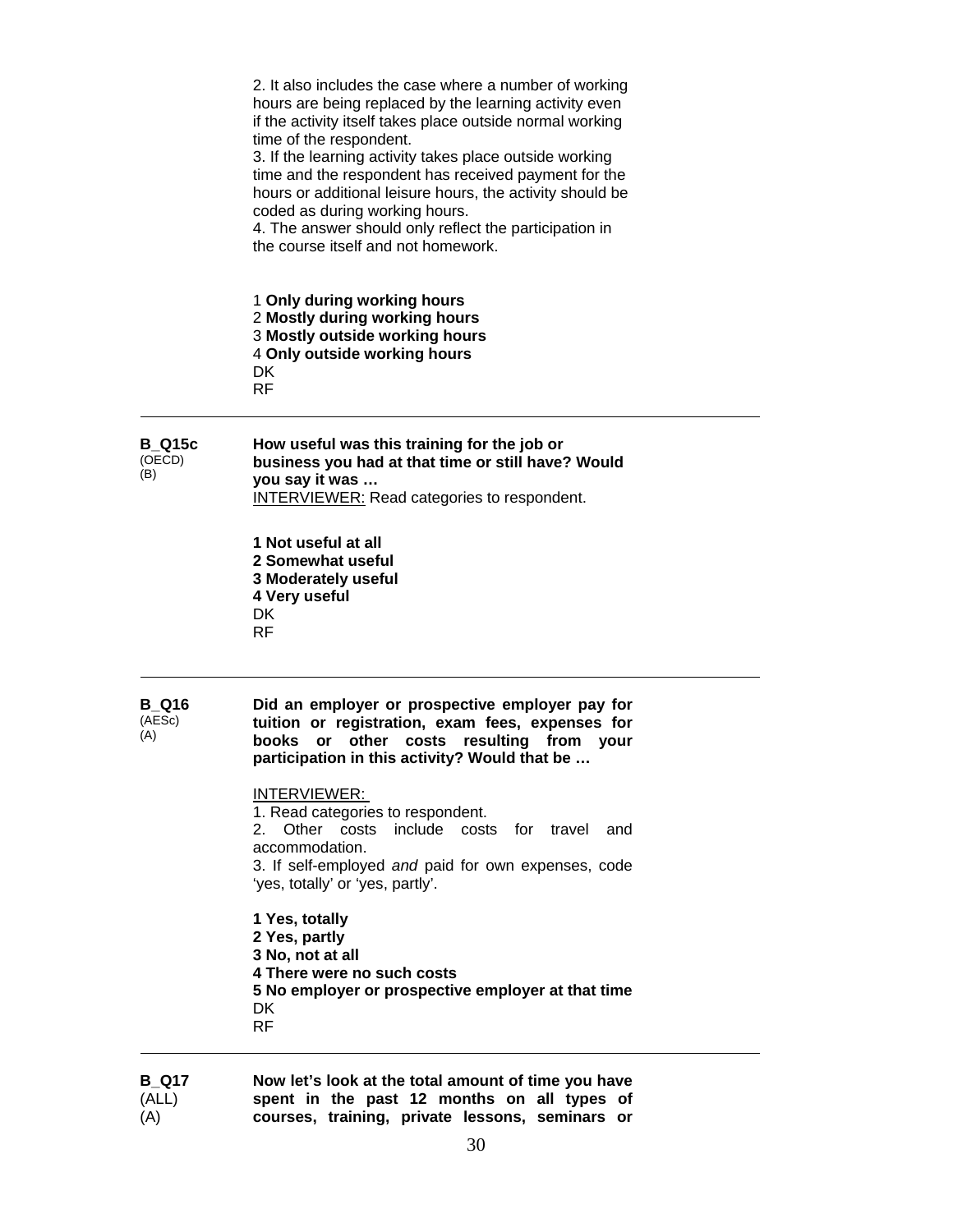**workshops. What is the easiest way to describe the total time you spent on all these activities: would that be in whole weeks, in whole days or in hours? Exclude time spent on homework or travel.** 

|      | 1 Weeks |                                             |  |
|------|---------|---------------------------------------------|--|
|      | 2 Days  | (go to $B_Q(19a)$                           |  |
|      | 3 Hours | (go to $B_Q$ 20a)                           |  |
|      | DK.     | (go to $B_Q$ Q20a)                          |  |
|      | RF.     | (qo to B Q26A)                              |  |
| Note |         | ROUTING: If B_Q17=1, go to B_Q18a else if   |  |
|      |         | B_Q17=2, go to B_Q19a else if $(B_Q17=3$ or |  |
|      |         | B_Q17=DK), go to B_Q20a else go to B_Q26a   |  |

| B Q18a<br>(ALL)<br>(A) | From ^MonthYear until now, how many whole<br>weeks did you spend in these activities? |
|------------------------|---------------------------------------------------------------------------------------|
| format                 | weeks (2 digits)<br>DK.<br>RF<br>Integer                                              |
| Note                   | (min:1)(max:52)                                                                       |
| Note                   | ROUTING: Go to B C20b                                                                 |
|                        |                                                                                       |

| <b>B</b> Q19a<br>(ALL)<br>(A) | From ^MonthYear until now, how many whole days<br>did you spend in these activities? |  |
|-------------------------------|--------------------------------------------------------------------------------------|--|
|                               | days (3 digits)                                                                      |  |
|                               | DK                                                                                   |  |
|                               | RF                                                                                   |  |
| format                        | integer                                                                              |  |

| Note | (min:1)(max:365)      |
|------|-----------------------|
| Note | ROUTING: Go to B C20b |

**B\_Q20a**   $(\overline{ALL})$ (A) **From ^MonthYear until now, how many hours did you spend in these activities? Exclude hours spent travelling to and from the places at which these activities took place.** 

.... hours (4 digits) DK RF<br>format inte integer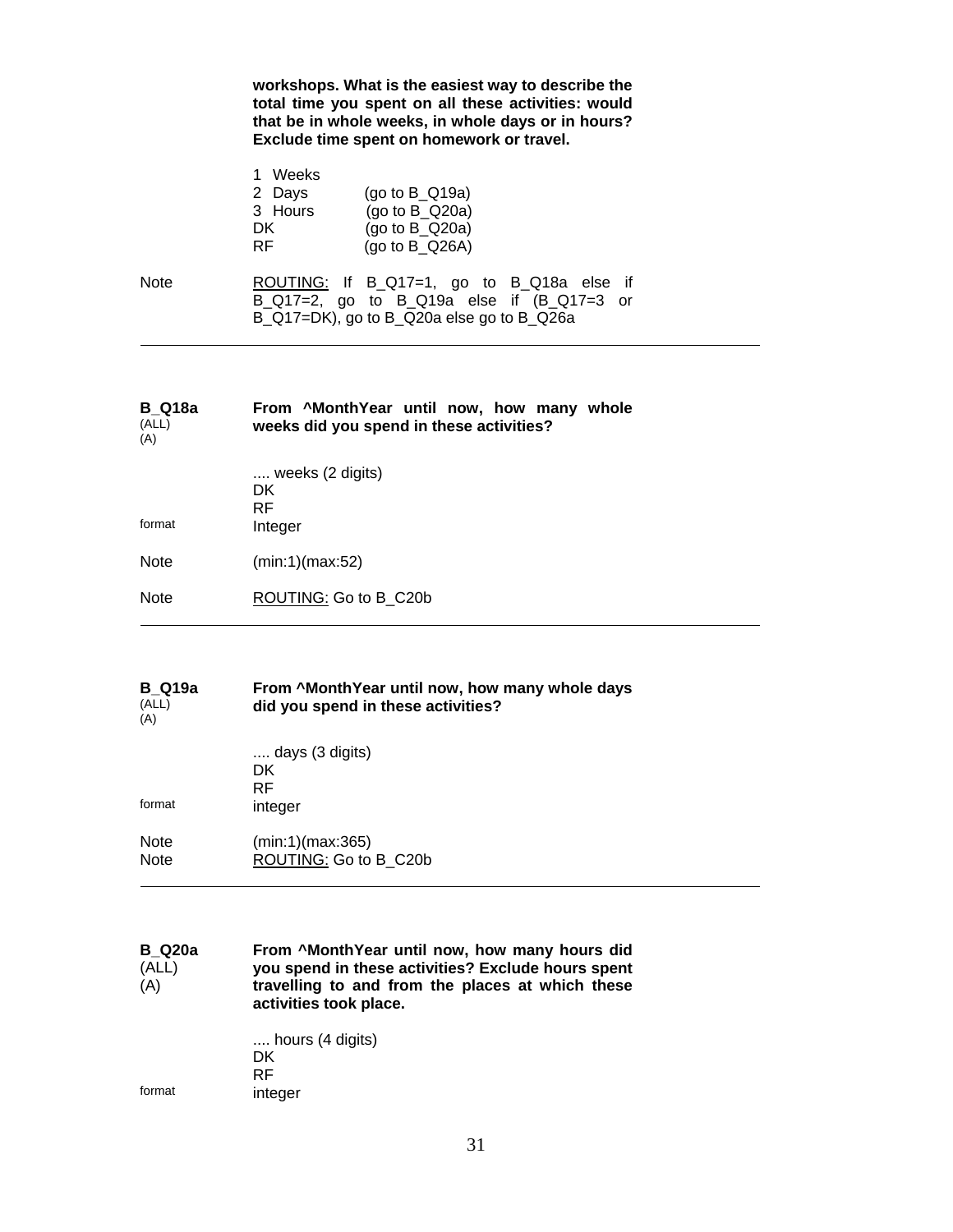| <b>B_C20b</b>                  | ROUTING: If (^B_D12h= "2") then goto ^B_Q20b else<br>goto ^B_Q26a                                                                                                                                                                    |
|--------------------------------|--------------------------------------------------------------------------------------------------------------------------------------------------------------------------------------------------------------------------------------|
| <b>B</b> Q20b<br>(NEW)<br>(A)  | About how much of this time was spent on<br>activities that were job-related?                                                                                                                                                        |
|                                | <b>INTERVIEWER: Hand show card 5</b>                                                                                                                                                                                                 |
|                                | 1 None of the time<br>2 Up to a quarter of the time<br>3 Up to half of the time<br>4 More than half of the time<br>5 All of the time<br>DK.<br>RF.                                                                                   |
| <b>B</b> Q26a<br>(AESc)<br>(A) | In the last 12 months, were there ^MoreAny<br>learning activities you wanted to participate in but<br>did not? Include both learning activities that lead<br>formal qualifications and other organised<br>to<br>learning activities. |
| Note                           | If $(B_001d=<12$ or B_D03d=<12 or B_Q02a =1 or<br>B_Q04a =1 or B_D12h=1 or B_D12h=2 or B_D12h=4)<br>then ^MoreAny='more',<br>else ^MoreAny='any'                                                                                     |
|                                | 1 Yes<br>$2$ No<br>(go to $B$ _END)<br>DK.<br>(go to $B$ _END)<br>RF<br>(qo to B END)                                                                                                                                                |
| <b>Note</b>                    | ROUTING: If B_Q26a=1, go to B_Q26b else go to<br><b>B_END</b>                                                                                                                                                                        |
| <b>B_Q26b</b><br>(AESc)<br>(C) | Which of the following reasons prevented you from<br>participating in education and training? Please<br>indicate the most important reason.                                                                                          |
|                                | INTERVIEWER:<br>1. Hand show card 7.<br>2. If you feel that the respondent has a problem in<br>reading the show card, read the answer categories to<br>the respondent.                                                               |
|                                | 1 I did not have the prerequisites<br>2 Education or training was too expensive/I could not<br>afford it<br>3 Lack of employer's support<br>4 I was too busy at work<br>5 The course or programme was offered at an                  |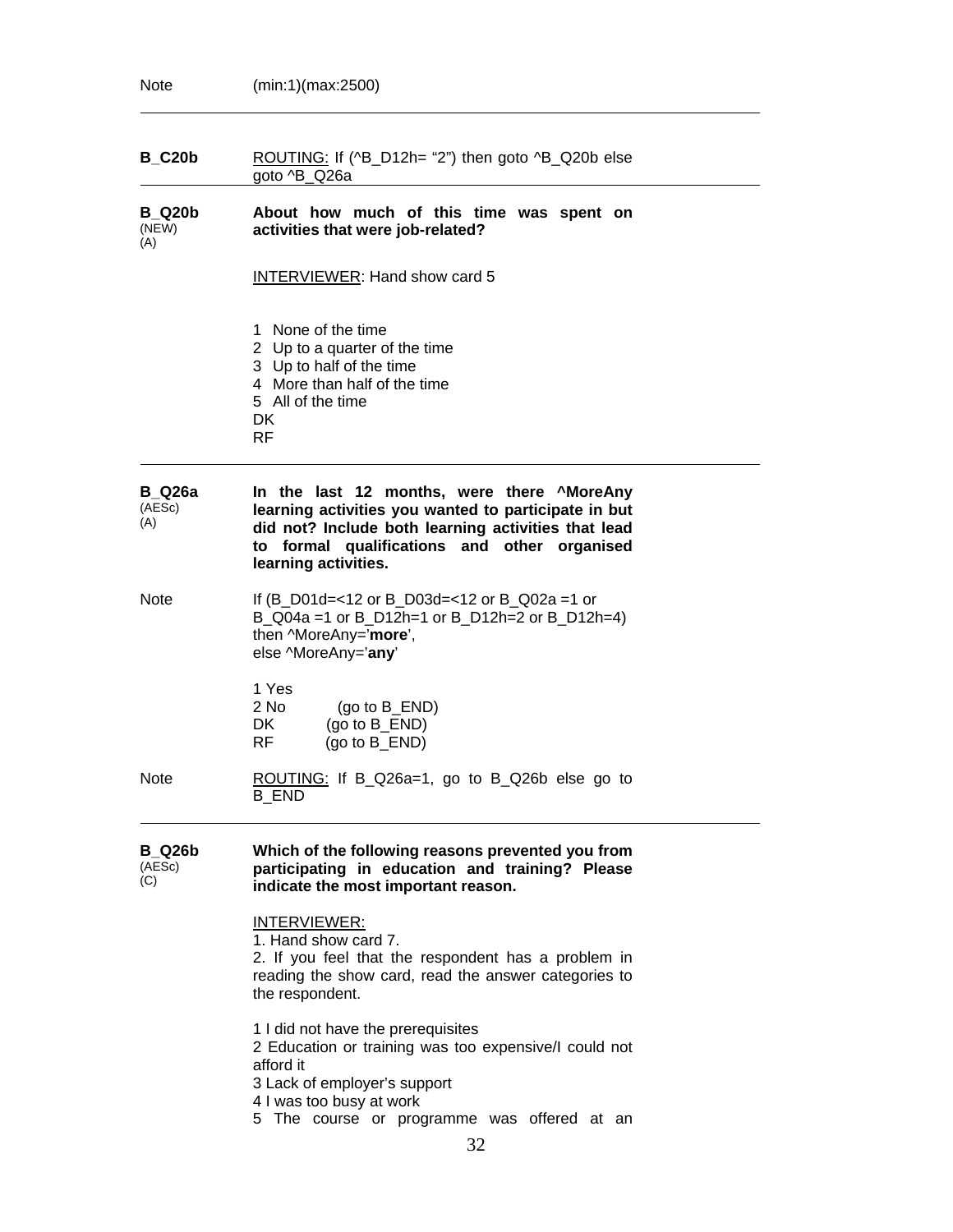inconvenient time or place 6 I did not have time because of child care or family  responsibilities 7 Something unexpected came up that prevented me from taking education or training 8 Other DK RF

# **B\_END**

ROUTING: go to C\_START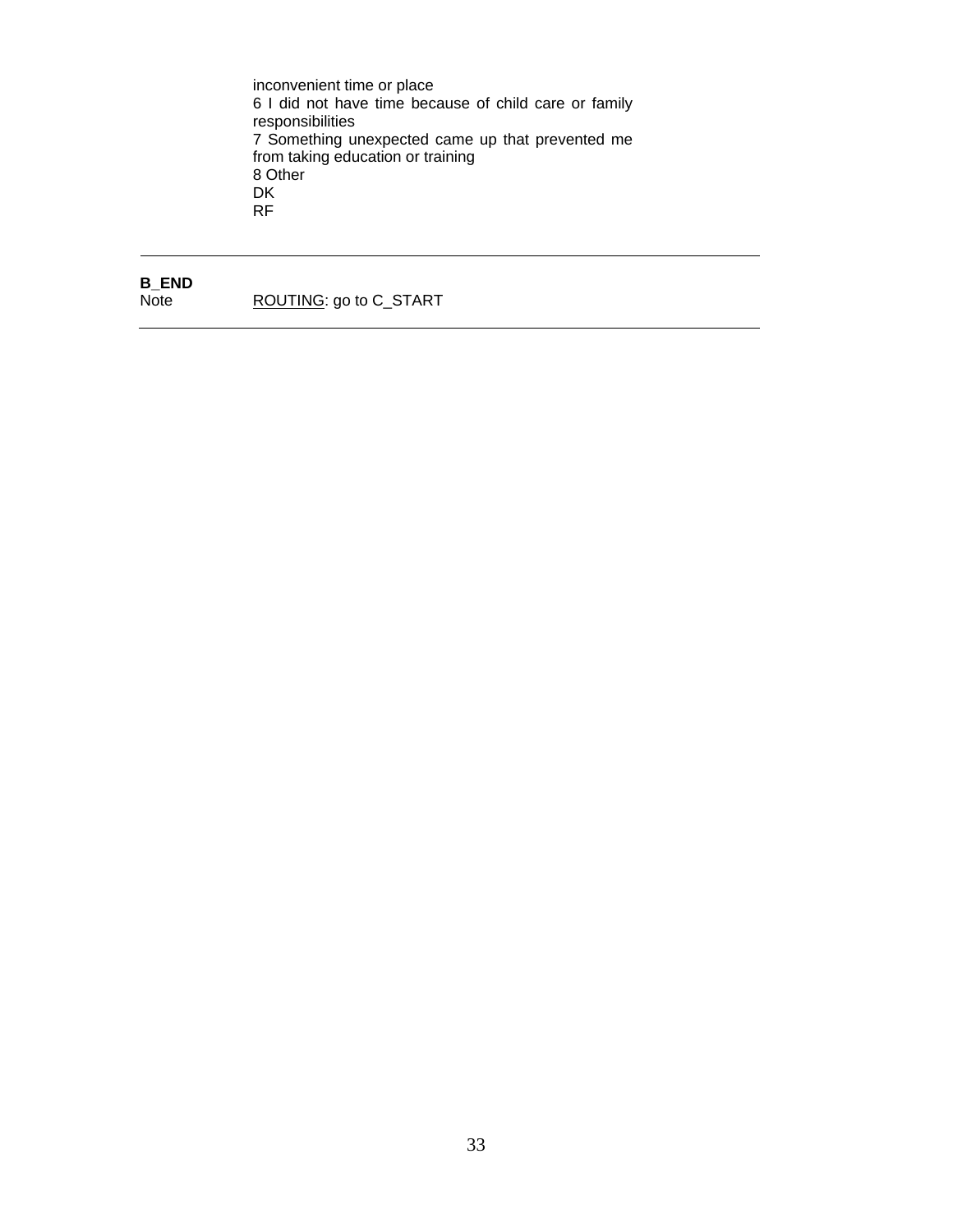### **C\_START Current status and Work history** [FOR ALL]

| <b>C R01</b>                | I would now like to ask some questions about<br>your activities last week, that is, the 7 days<br>ending last Sunday.                                                                                                                                                                                                                                                                                                                                                                                                                                                                           |
|-----------------------------|-------------------------------------------------------------------------------------------------------------------------------------------------------------------------------------------------------------------------------------------------------------------------------------------------------------------------------------------------------------------------------------------------------------------------------------------------------------------------------------------------------------------------------------------------------------------------------------------------|
|                             | INTERVIEWER: Press <next key=""> to continue</next>                                                                                                                                                                                                                                                                                                                                                                                                                                                                                                                                             |
| $C$ Q01a<br>(LFSukc)<br>(A) | In the last week, did you do any PAID work for [All]<br>at least one hour, either as an employee or as<br>self-employed?                                                                                                                                                                                                                                                                                                                                                                                                                                                                        |
|                             | <u>HELP:</u><br>1. Paid work means any work for pay or profit<br>during the reference week, even for as little as one<br>hour. Pay includes cash payments or "payment in<br>kind" (payment in goods or services rather than<br>money), whether payment was received in the<br>week the work was done or not. Also counted as<br>working for pay is anyone who receives wages for<br>on-the-job training that involves the production of<br>goods or services.<br>2. Self-employed: a person who works directly for<br>himself/herself. A self-employed person may or<br>may not have personnel. |
|                             | INTERVIEWER:<br>1. This question is crucial for the routing. Don't<br>knows or refusals are to be minimised. Please<br>probe for an answer.<br>2. Unpaid work for family business should be<br>excluded here and reported in C_Q01c.                                                                                                                                                                                                                                                                                                                                                            |
|                             | 1 Yes<br>(go to $C_{D05}$ )<br>2 No<br>DK.<br>RF                                                                                                                                                                                                                                                                                                                                                                                                                                                                                                                                                |
| <b>Note</b>                 | ROUTING: If C_Q01a=1, go to C_D05 else go to<br>$C_$ Q01b                                                                                                                                                                                                                                                                                                                                                                                                                                                                                                                                       |
| $C_$ Q01b<br>(LFSuk)<br>(A) | Last week, were you away from a job or<br>business that you plan to return to?                                                                                                                                                                                                                                                                                                                                                                                                                                                                                                                  |
|                             | HELP:<br>1. People who are temporarily away from their job<br>augo of holidou oighnoso                                                                                                                                                                                                                                                                                                                                                                                                                                                                                                          |

because of holiday, sickness, maternity leave, sabbatical etc should be coded 'yes'.

2. People who have been temporarily laid off, but receive at least 50% of their wage or salary from their employer or expect to return to their former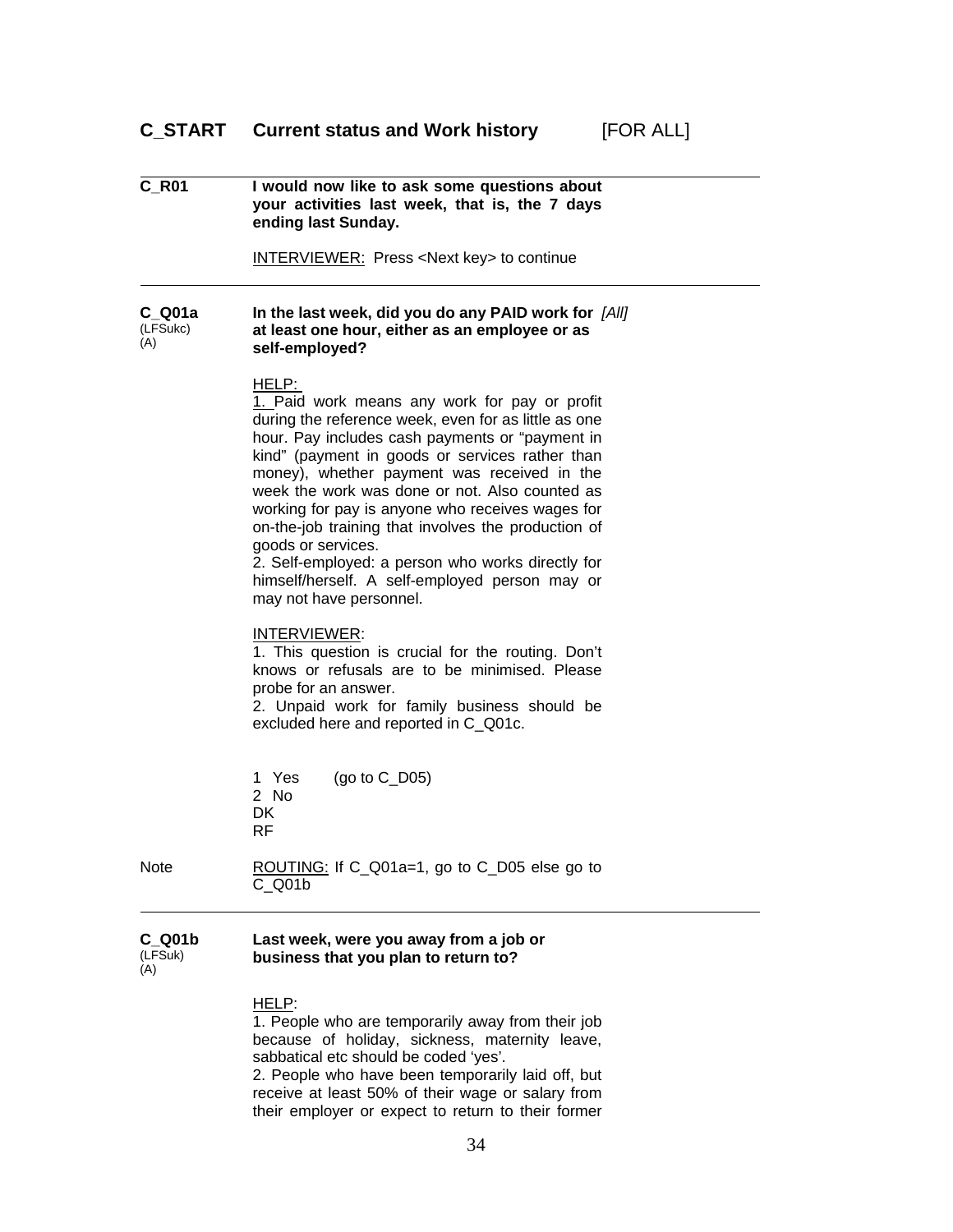job within 3 months, should also be coded 'yes'.

INTERVIEWER: This question is crucial for the routing. Don't knows or refusals are to be minimised. Please probe for an answer.

1 Yes (go to C\_D05) 2 No DK RF

Note ROUTING: If C\_Q01b=1, go to C\_D05 else go to C\_Q01c

#### **C\_Q01c**  (LFSukc) (A) **Last week, did you do any UNPAID work for at least one hour for a business that you own or a relative owns?**

#### HELP:

1. Unpaid work for a business that you own or a relative owns means that the respondent does not receive any pay or profit from the work during the reference week. They should not have received or expect to receive cash payments or "payment in kind" (payment in goods or services rather than money) for work done at a business s/he or a relative owns.

2. Unpaid family work is any task directly contributing to the operation of the family farm or business.

INTERVIEWER: This question is crucial for the routing. Don't knows or refusals are to be minimised. Please probe for an answer.

1 Yes (go to C\_D05) 2 No DK RF

Note ROUTING: If C\_Q01c=1, go to C\_D05 else go to C\_Q02a

#### **C\_Q02a**  (LFSuk)  $(A)$ **In the 4 weeks ending last Sunday, were you** *[Not currently working]*  **looking for paid work at any time?**

ADAPTATION INSTRUCTION: In some countries, it may be necessary to add one or more questions concerning other work-related search behaviour, e.g. looking for a place on a government scheme.

1 Yes (go to C\_S03) 2 No DK RF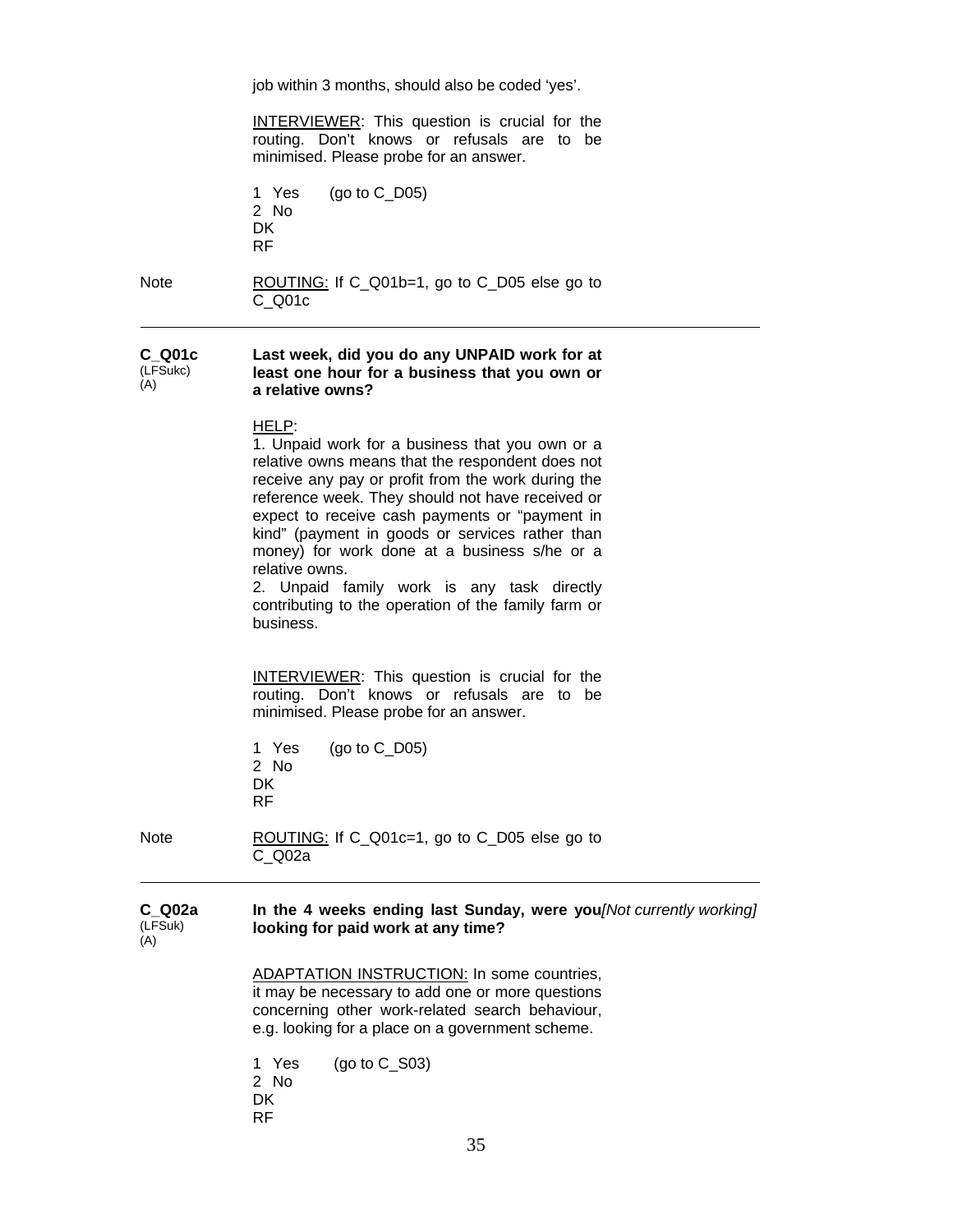| <b>Note</b>                 | ROUTING: If C_Q02a=1, go to C_S03 else go to<br>C Q02b                                                                                                                                                                                                                                                                                                                                                                                                                                                                                                                                                                                                               |                                                        |
|-----------------------------|----------------------------------------------------------------------------------------------------------------------------------------------------------------------------------------------------------------------------------------------------------------------------------------------------------------------------------------------------------------------------------------------------------------------------------------------------------------------------------------------------------------------------------------------------------------------------------------------------------------------------------------------------------------------|--------------------------------------------------------|
| $C_$ Q02b<br>(LFSuk)<br>(A) | In these 4 weeks, were you waiting to start a<br>job for which you had already been hired?                                                                                                                                                                                                                                                                                                                                                                                                                                                                                                                                                                           |                                                        |
|                             | 1 Yes<br>2 No<br>(go to $C_R$ R03)<br>(go to $C_R$ 03)<br>DK<br>(go to $C_R$ 03)<br>RF                                                                                                                                                                                                                                                                                                                                                                                                                                                                                                                                                                               |                                                        |
| <b>Note</b>                 | ROUTING: If C_Q02b=1, go to C_Q02c else go to<br>$C_$ Q03                                                                                                                                                                                                                                                                                                                                                                                                                                                                                                                                                                                                            |                                                        |
| C Q02c<br>(LFSuk)<br>(A)    | Will you be starting that job within three<br>months, or in more than three months?                                                                                                                                                                                                                                                                                                                                                                                                                                                                                                                                                                                  |                                                        |
|                             | 1 within three months<br>(go to $C_$ S03)<br>2 in more than three months<br>(go to $C_$ S03)<br>DK.<br>(go to $C_$ S03)<br>RF<br>(go to $C_$ S03)                                                                                                                                                                                                                                                                                                                                                                                                                                                                                                                    |                                                        |
| <b>Note</b>                 | ROUTING: Go to C_S03                                                                                                                                                                                                                                                                                                                                                                                                                                                                                                                                                                                                                                                 |                                                        |
| Layout                      | Item group checkbox                                                                                                                                                                                                                                                                                                                                                                                                                                                                                                                                                                                                                                                  |                                                        |
| C Q03<br>(LFSuk)<br>(C)     | In the last 4 weeks, for which of the following<br>reasons did you not look for work?                                                                                                                                                                                                                                                                                                                                                                                                                                                                                                                                                                                | [Not currently working<br>and not looking for<br>work] |
|                             | <b>INTERVIEWER:</b><br>1. Hand show card 8.<br>2. If you feel that the respondent has a problem in<br>reading the show card, read the answer<br>categories to the respondent.<br>3. Mark all that apply<br>1 I was waiting for the results of an application for<br>a job or was being assessed by a training agent<br>2 I was a student<br>3 I was looking after the family or home<br>4 I was temporarily sick or injured<br>5 I have a long-term illness or disability<br>6 I did not believe any jobs were available<br>7 I did not get around to looking yet<br>8 I did not need employment<br>9 I retired from paid work<br>10 Other reason<br>DK<br><b>RF</b> |                                                        |
| <b>Note</b>                 | ROUTING: go to C_D05                                                                                                                                                                                                                                                                                                                                                                                                                                                                                                                                                                                                                                                 |                                                        |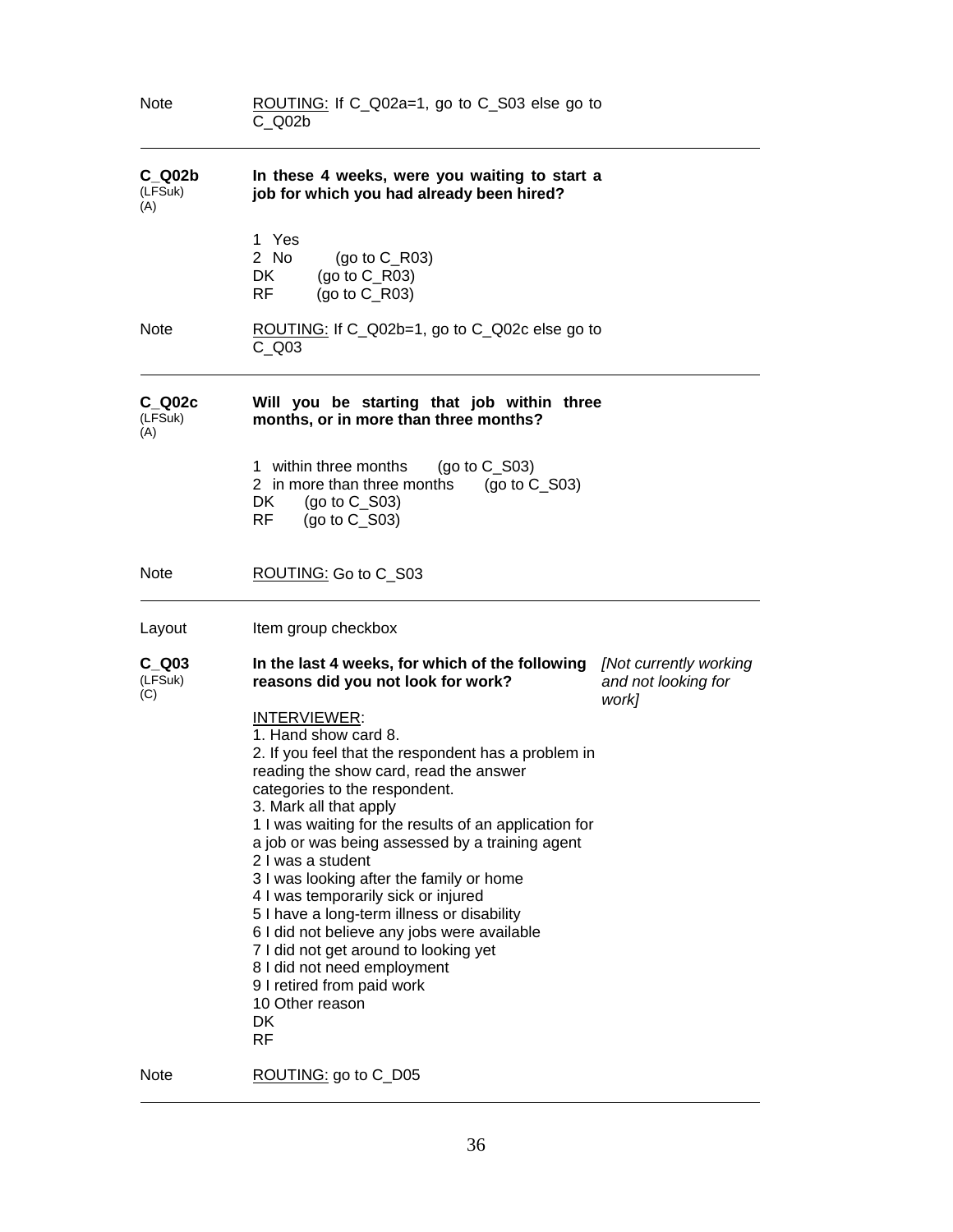# Layout Item group end

# **C\_S03 How many months in total have/had you been looking for paid work?**

# INTERVIEWER:

1. If the respondent answers in years this must be recorded as the equivalent number of months. 2. The respondent should be prompted to report the exact number of months if the time spent looking for work is less than two years. 3. Replies of less than a month should be entered as zero. .... months (2 digits) DK RF<br>format inte integer Note (min: 0)(max: 99) Note ROUTING: If C\_Q02a=1 go to C\_Q04a, else if C\_Q02c=1 go to C\_Q05, else go to C\_D05

ADAPTATION INSTRUCTION: C\_Q04a to

|                                  | C_Q04j Countries are allowed to adapt the item<br>categories to reflect national relevant ways of<br>looking for work. The list should include a category<br>'do anything else to find work' (see C_Q04j),<br>including open answer specification (see C_S04j).<br>In the case that the open answer specifies an<br>action that is classed as active search behavior in<br>your country, the derived variable C D04 should<br>be assigned the value 1 (respondent has taken<br>active steps to find a job). |  |
|----------------------------------|-------------------------------------------------------------------------------------------------------------------------------------------------------------------------------------------------------------------------------------------------------------------------------------------------------------------------------------------------------------------------------------------------------------------------------------------------------------------------------------------------------------|--|
| Layout<br>C Q04a<br>(LFS)<br>(B) | Item group table<br>In the four weeks ending last Sunday, did you<br>do any of these things<br>get in contact with a public employment office [Not currently working]<br>to find work?<br>but looking for work]                                                                                                                                                                                                                                                                                             |  |
|                                  | 1 Yes<br>2 No<br>DK.<br><b>RF</b>                                                                                                                                                                                                                                                                                                                                                                                                                                                                           |  |
| C Q04b<br>(LFS)<br>(B)           | get in contact with a private agency (temporary<br>work agency, firm specialising in recruitment,<br>etc.) to find work?                                                                                                                                                                                                                                                                                                                                                                                    |  |
|                                  | 1 Yes<br>2 No<br>DK<br>RF                                                                                                                                                                                                                                                                                                                                                                                                                                                                                   |  |
| C Q04c                           | apply to employers directly?                                                                                                                                                                                                                                                                                                                                                                                                                                                                                |  |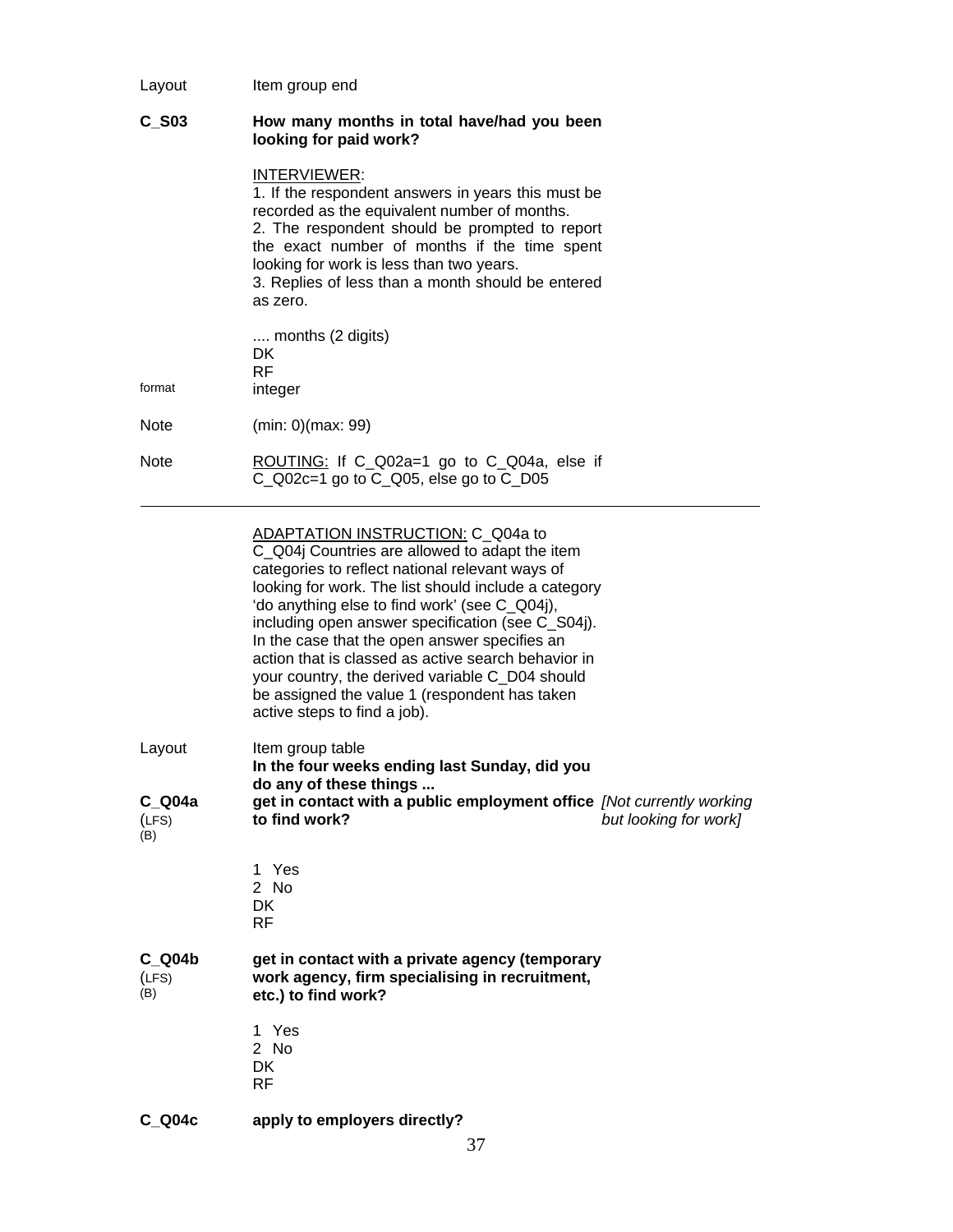(LFS) (B)

|                                     | 1 Yes<br>2 No<br>DK<br><b>RF</b>                                                                                            |
|-------------------------------------|-----------------------------------------------------------------------------------------------------------------------------|
| $C_$ Q04d<br>(LFS)<br>(B)           | ask among friends, relatives, unions, etc. to<br>find work?                                                                 |
|                                     | 1 Yes<br>2 No<br><b>DK</b><br><b>RF</b>                                                                                     |
| $C_$ Q04e<br>(LFS)<br>(B)           | place or answer job advertisements?                                                                                         |
|                                     | 1 Yes<br>2 No<br>DK<br>RF                                                                                                   |
| Layout<br>$C_$ Q04f<br>(LFS)<br>(B) | Item group new page<br>In the four weeks ending last Sunday, did you<br>do any of these things<br>study job advertisements? |
|                                     | 1 Yes<br>2 No<br>DK.<br><b>RF</b>                                                                                           |
| $C_$ Q04g<br>(LFS)<br>(B)           | take a recruitment test or examination or<br>undergo an interview?                                                          |
|                                     | 1 Yes<br>2 No<br>DK<br><b>RF</b>                                                                                            |
| $C_$ Q04h<br>(LFS)<br>(B)           | look for land, premises or equipment for work?                                                                              |
|                                     | 1 Yes<br>2 No<br><b>DK</b><br><b>RF</b>                                                                                     |
| C_Q04i<br>(LFS)<br>(B)              | apply for permits, licences or financial<br>resources for work?                                                             |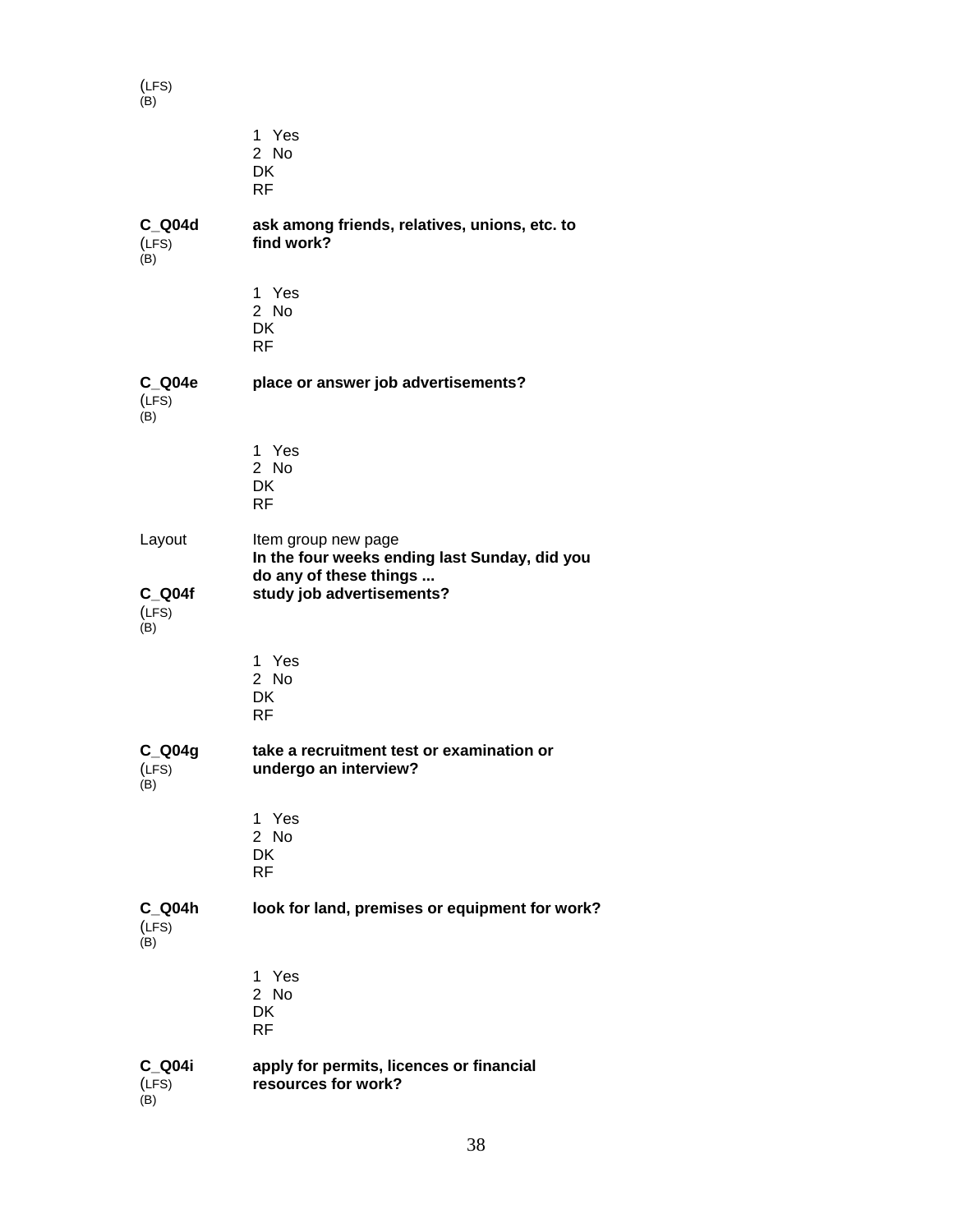|                           | 1 Yes<br>2 No<br>DK<br><b>RF</b>                                                                                                                                                                                                                                                  |
|---------------------------|-----------------------------------------------------------------------------------------------------------------------------------------------------------------------------------------------------------------------------------------------------------------------------------|
| $C_$ Q04j<br>(LFS)<br>(B) | do anything else to find work?                                                                                                                                                                                                                                                    |
|                           | 1 Yes<br>2 No<br>(go to $C_D04$ )<br>DK<br>(go to $C_D04$ )<br>RF<br>(go to $C_D$ 04)                                                                                                                                                                                             |
| <b>Note</b>               | ROUTING: If C_Q04j=1, go to C_S04j else go to<br>C D04                                                                                                                                                                                                                            |
| Layout                    | Item group end                                                                                                                                                                                                                                                                    |
| $C_$ S04j                 | Could you please specify what else you did to<br>find work?                                                                                                                                                                                                                       |
| format                    | DK<br><b>RF</b><br>string                                                                                                                                                                                                                                                         |
| <b>Note</b>               | (99 spaces)                                                                                                                                                                                                                                                                       |
| $C$ <sub>D04</sub>        | Derived variable: respondent has taken active<br>steps to find a job                                                                                                                                                                                                              |
|                           | ADAPTATION INSTRUCTION: If countries have<br>adapted the questions C_Q04a to C_Q04j to<br>reflect national relevant ways of looking for work,<br>this will need to be taken into account in the<br>calculation of whether the respondent has taken<br>active steps to find a job. |
|                           | If (C_Q04a=1 or C_Q04b=1 or C_Q04c=1 or<br>C_Q04d=1 or C_Q04e=1 or C_Q04g=1 or<br>C_Q04h=1 or C_Q04i=1), then C_D04=1<br>Else If (C_Q04a=2 and C_Q04b=2 and C_Q04c=2<br>and C_Q04d=2 and C_Q04e=2 and C_Q04g=2<br>and $C_Q04h=2$ and $C_Q04i=2$ ), then $C_D04=2$<br>else C_D04=3 |
|                           | 1 Yes<br>2 No<br>3 Not known                                                                                                                                                                                                                                                      |

**C\_Q05**  (LFSuk) **If a job had been available in the week ending last Sunday, would you have been able to start within 2 weeks?** 

(A)

*[Not currently working but looking for work or waiting to start a job]*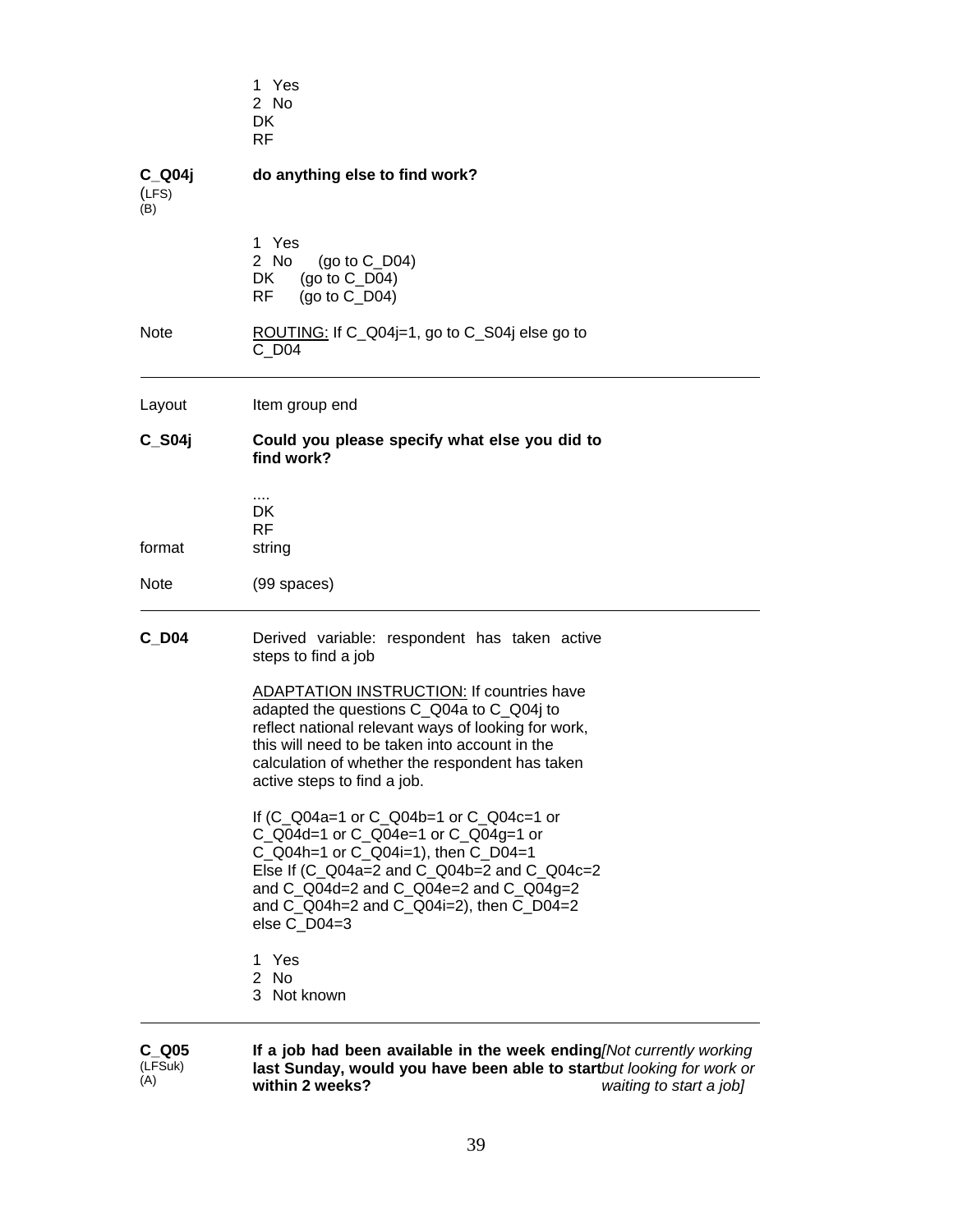ADAPTATION INSTRUCTION: Countries may have to adapt the wording to reflect the national situation. In some countries, it may be necessary to extend the question to include other workrelated categories, e.g. a place on a government scheme.

- 1 Yes 2 No
- DK
- RF

| C D05 | Derived variable: employment status |
|-------|-------------------------------------|
|       | 1 Employed                          |

- 2 Unemployed
- 3 Out of the labour force
- 4 Not known

If (C\_Q01a=1 or C\_Q01b=1 or C\_Q01c=1), then C\_D05=1 else if (C\_Q02a=1 and (C\_D04=1 and C\_Q05=1)), then C\_D05=2 else if (C\_Q02c=1 and C\_Q05=1), then C\_D05=2 else if ((C\_Q01a=2 and C\_Q01b=2 and C\_Q01c=2) and (C\_Q02a=2 or C\_Q02b=2 or C\_Q02c=2)), then C\_D05=3 else if ((C\_D04=2 and C\_Q02a=1) or C\_Q05=2), then C\_D05=3 else C\_D05=4 end if

Note ROUTING: If (C\_Q01a=1 or C\_Q01b=1), go to C\_Q06 else go to C\_D06

| C Q06 | In the last week, did you have one job or one Currently working |
|-------|-----------------------------------------------------------------|
| (NEW) | business or was there more than one? Please                     |
| (A)   | only consider paid work.                                        |

# INTERVIEWER:

1. This includes work from which the respondent was temporarily away. 2. If the respondent had one job AND one business, this should be marked as 'More than one job or business'.

- 1 One job or business 2 More than one job or business **DK** RF
- **C\_D06** Derived variable: respondent currently working or doing unpaid work for family business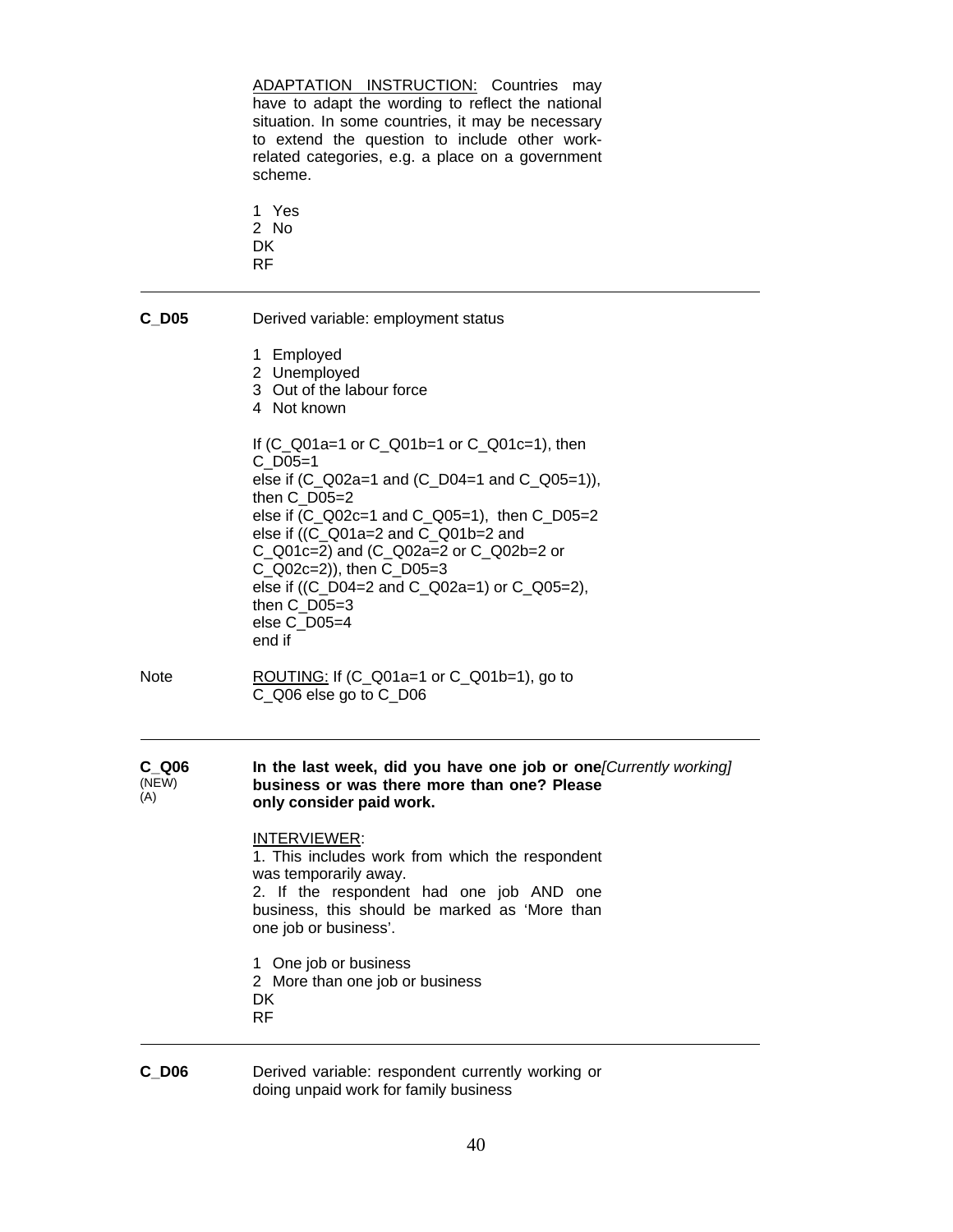1 Yes, paid work one job or business 2 Yes, paid work more than one job or business or number of jobs/businesses missing 3 Yes, unpaid work for family business 4 No 5 Not known If ((C\_Q01a=1 or C\_Q01b=1) and C\_Q06=1), then C\_D06=1 else if ((C\_Q01a=1 or C\_Q01b=1) and (C\_Q06=2 or C\_Q06=DK or C\_Q06=RF)), then C\_D06=2 else if C\_Q01c=1, then C\_D06=3 else if (C\_Q01a=2 and C\_Q01b=2 and C\_Q01c=2) then C\_D06=4 else C\_D06=5 end if

#### **C\_Q07**  (AESuk)

(A)

**Please look at this card and tell me which ONE**  *[All]*  **of the statements best describes your current situation. If more than one statement applies to you, please indicate the statement that best describes how you see yourself.** 

# INTERVIEWER:

- 1. Hand show card 9.
- 2. Mark only one answer.
- 1 Full-time employed (self-employed, employee)
- 2 Part-time employed (self-employed, employee)
- 3 Unemployed
- 4 Pupil, student
- 5 Apprentice, internship
- 6 In retirement or early retirement
- 7 Permanently disabled
- 8 In compulsory military or community service

9 Fulfilling domestic tasks or looking after

children/family

- 10 Other
- **DK**
- RF

# **C\_C08** ROUTING: If (C\_D06=1 or C\_D06=2), go to C\_Q09 else go to C\_Q08a

#### **C\_Q08a**  (NEW)  $(A)$ **Have you ever had paid work? Please include**  *[Not currently in paid*  **self-employment.**  *work]*

# HELP:

1. Paid work means any work for pay or profit, even for as little as one hour. Pay includes cash payments or "payment in kind" (payment in goods or services rather than money). Also counted as working for pay is anyone who receives wages for on-the-job training that involves the production of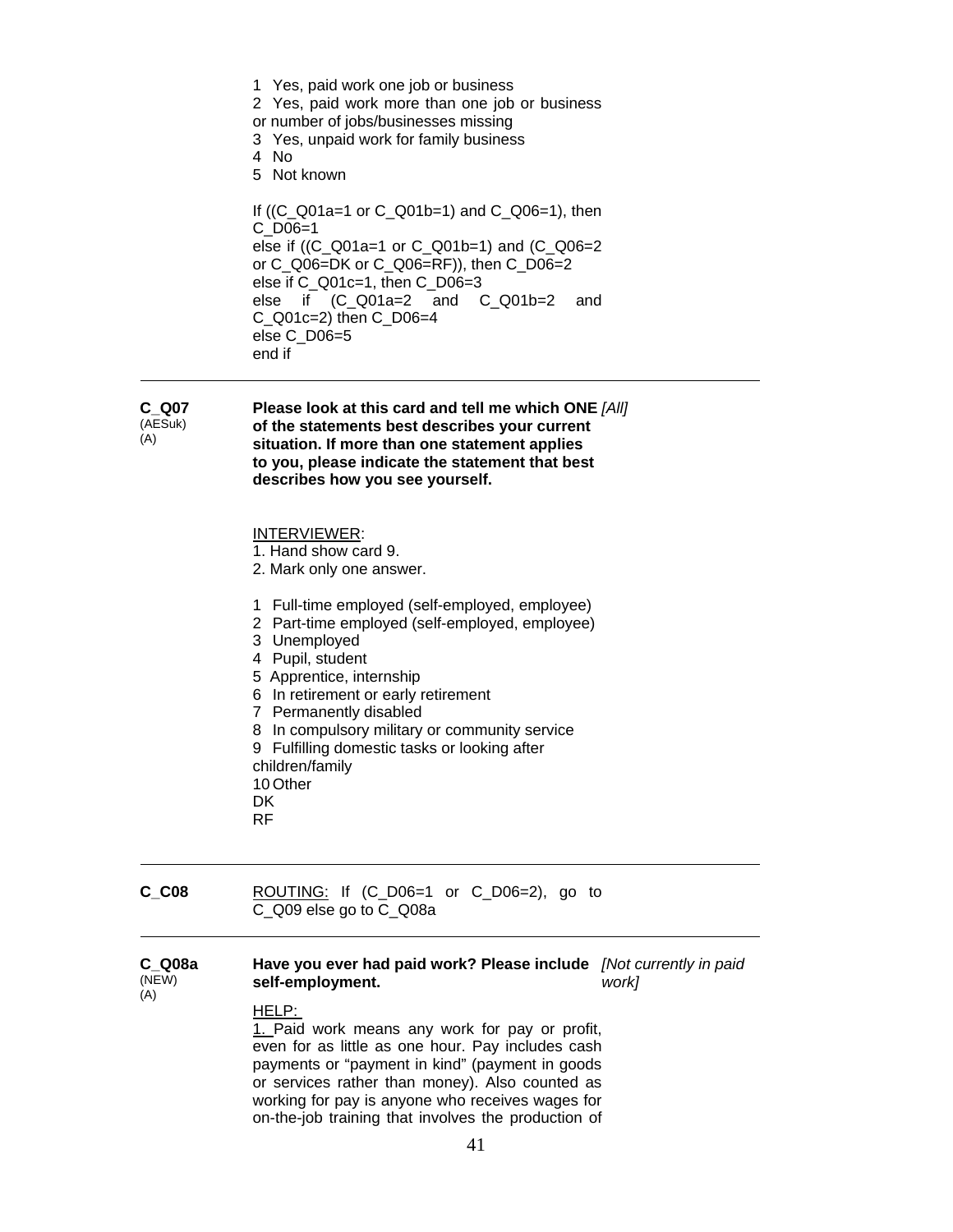goods or services.

2. Self-employed: a person who works directly for himself/herself. A self-employed person may or may not have personnel.

INTERVIEWER: Unpaid work for family business should be excluded.

ADAPTATION INSTRUCTION: Countries may have to adapt the wording to reflect the national situation. In some countries, it may be necessary to extend the question to include other workrelated categories, e.g. a place on a government scheme.

1 Yes 2 No (go to C\_D09) DK (go to C<sub>\_</sub>D09) RF (go to C\_D09)

Note ROUTING: If C\_Q08a=1, go to C\_Q08b else go to C\_D09

#### **C\_Q08b**  (NEW) (A) **During the last 12 months, that is since ^MonthYear , did you have any paid work? Please include self-employment.**

#### HELP:

1. Paid work means any work for pay or profit, even for as little as one hour. Pay includes cash payments or "payment in kind" (payment in goods or services rather than money). Also counted as working for pay is anyone who receives wages for on-the-job training that involves the production of goods or services.

2. Self-employed: a person who works directly for himself/herself. A self-employed person may or may not have personnel.

**INTERVIEWER:** Unpaid work for family business should be excluded.

1 Yes (go to C\_Q09) 2 No DK (go to C\_Q09) RF (go to C\_Q09)

# Note ROUTING: if C\_Q08b=2, go to C\_Q08c1 else go to C\_Q09

Layout Item group list  **When you stopped working in your last paid job, how old were you or what year was it? C\_Q08c1**  (NEW)  $(A)$ 

*[Not currently in paid work but with work experience]*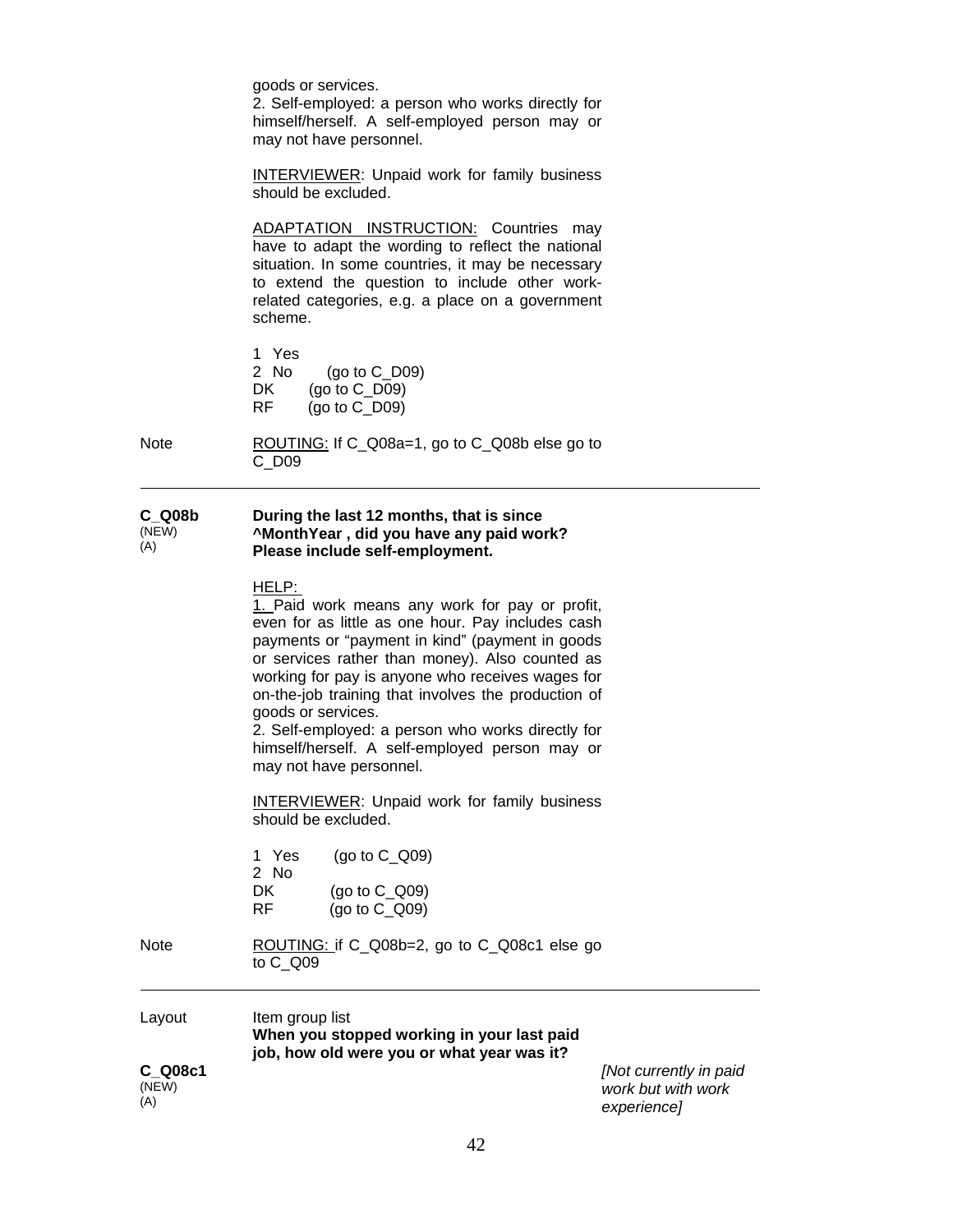| <b>INTERVIEWER:</b> Enter age OR year.                                                                                                                                       |
|------------------------------------------------------------------------------------------------------------------------------------------------------------------------------|
| Age (2 digits)<br>DK<br><b>RF</b><br>Integer                                                                                                                                 |
| (min:6)(max:65)                                                                                                                                                              |
|                                                                                                                                                                              |
| Year(4 digits)<br>DK<br><b>RF</b><br>Integer                                                                                                                                 |
| (min:1951)(max:2012)                                                                                                                                                         |
| Show calendar on screen                                                                                                                                                      |
| Unlikely answer has been entered. Please confirm<br>age or year entered in the last question or change<br>year of birth (A_Q01a) or year leaving last paid job<br>(C_Q08c2). |
| Trigger soft edit if (C_Q08c2-A_Q01a<15) or if<br>(C_Q08c2-A_Q01a>65) or if<br>(C_Q08c1+A_Q01a>A_D01a3)                                                                      |
| C_Q08c1, A_Q01a                                                                                                                                                              |
| Item group end                                                                                                                                                               |
| Derived variable: left work in past 5 years                                                                                                                                  |
| 1 Yes<br>2 No or unknown                                                                                                                                                     |
| If (A_D01a3-C_Q08c2<6) then C_D08c=1<br>Else C_D08c=2                                                                                                                        |
|                                                                                                                                                                              |

**C\_Q09**  (JRAc)  $(A)$ **In total, approximately how many years have** *[Currently in paid work*  **you had paid work? Only include those years** *or with work*  where 6 months or more was spent in eitherexperience] **full-time or part-time work.** 

# HELP:

1. Paid work means any work for pay or profit, even for as little as one hour. Pay includes cash payments or "payment in kind" (payment in goods or services rather than money). Also counted as working for pay is anyone who receives wages for on-the-job training that involves the production of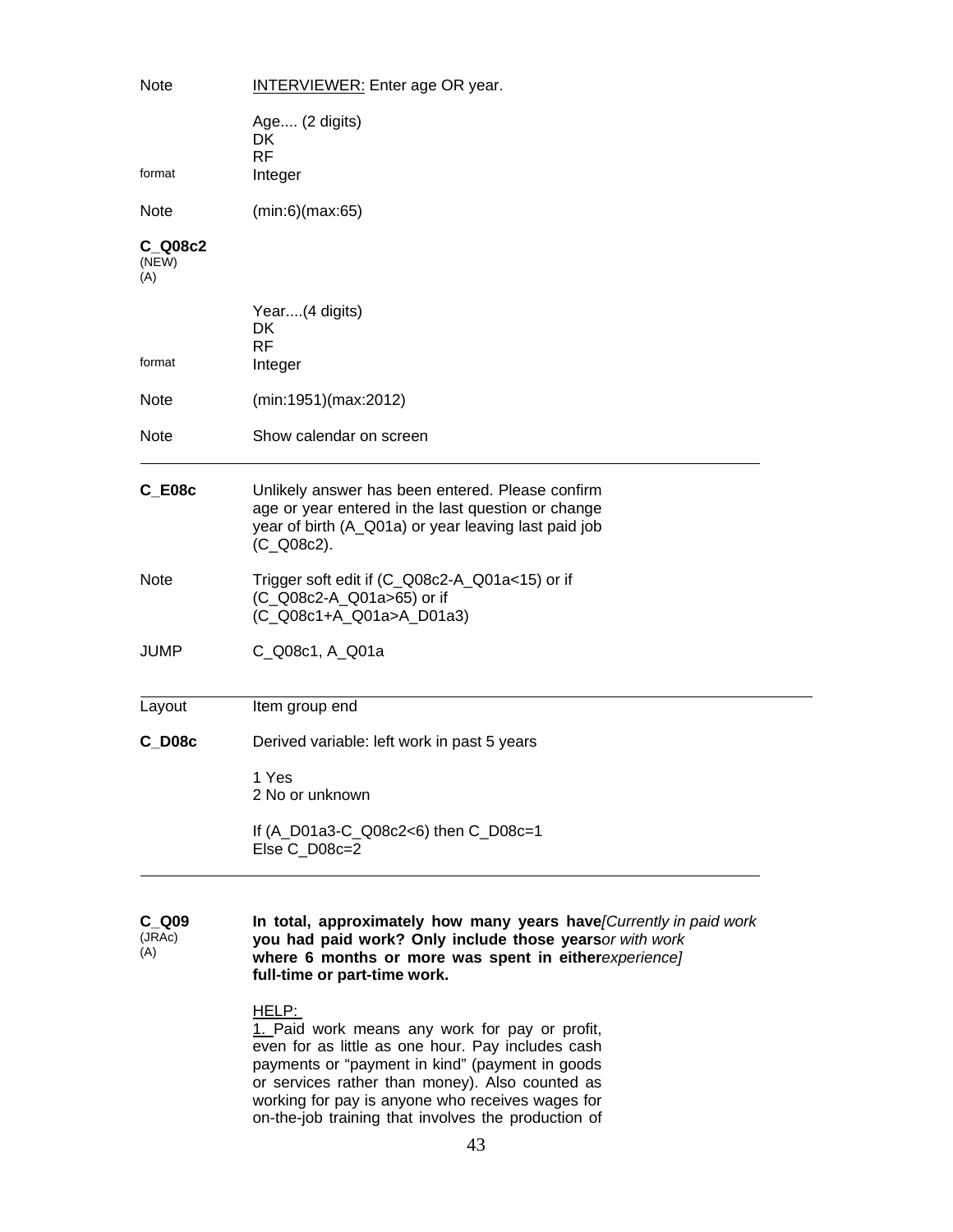(NEW) (A) **firms or organisations did you work? Include your own business or businesses in the case** *unpaid work or with work experience in*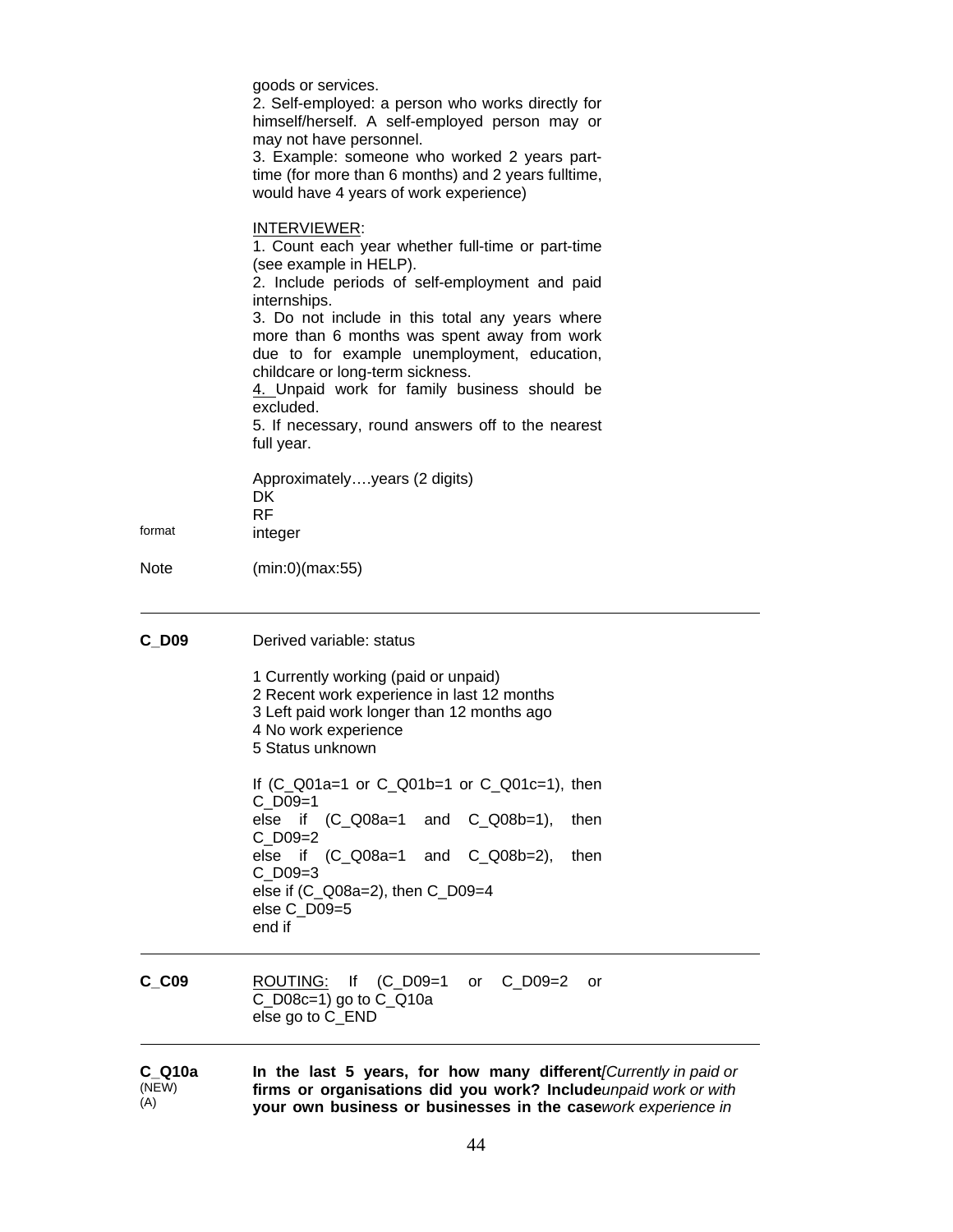#### **of self-employment.** *last 5 years]*

**INTERVIEWER:** In the case that the formal status of an organisation changed while the respondent was working there, for example as a result of a merger or reorganisation, respondents should report the full period of time he/she has been working for the organisation or part thereof as a single firm or organisation.

#### HELP:

1. All jobs should be counted, even short-term jobs and jobs involving only a few hours of work per week.

2. An unbroken spell of employment with the same temporary work agency should be counted as having worked for one firm, irrespective of how many different firms the person worked in during that period. Similarly, an unbroken spell of employment as a consultant or freelance worker should be counted as having worked for one firm, irrespective of how may different firms the person worked in during that period.

3. 'Business' refers to more or less continuous and coherent settings within which one works for oneself. It could refer to an actual business enterprise like a farm or a factory, but also in the case of freelancers to a line of work whereby one provides a similar set of products or services to one or more clients. Short periods in which the respondent is idle because no orders have been received, but is available to perform the same kind of work, should be counted as part of the same 'business'. If the respondent returns to the same kind of work after a significant period in which he or she has not been available, this should be counted as a different 'business'.

| format               | firms or organisations (2 digits)<br>DK.<br><b>RF</b><br>integer |  |
|----------------------|------------------------------------------------------------------|--|
| Note                 | (Min:1)(Max:90)                                                  |  |
| C_END<br><b>Note</b> | ROUTING: If C_D09=1, go to D_START                               |  |

Else if (C\_D09=2 or C\_D08c=1), go to E\_START Else go to H\_START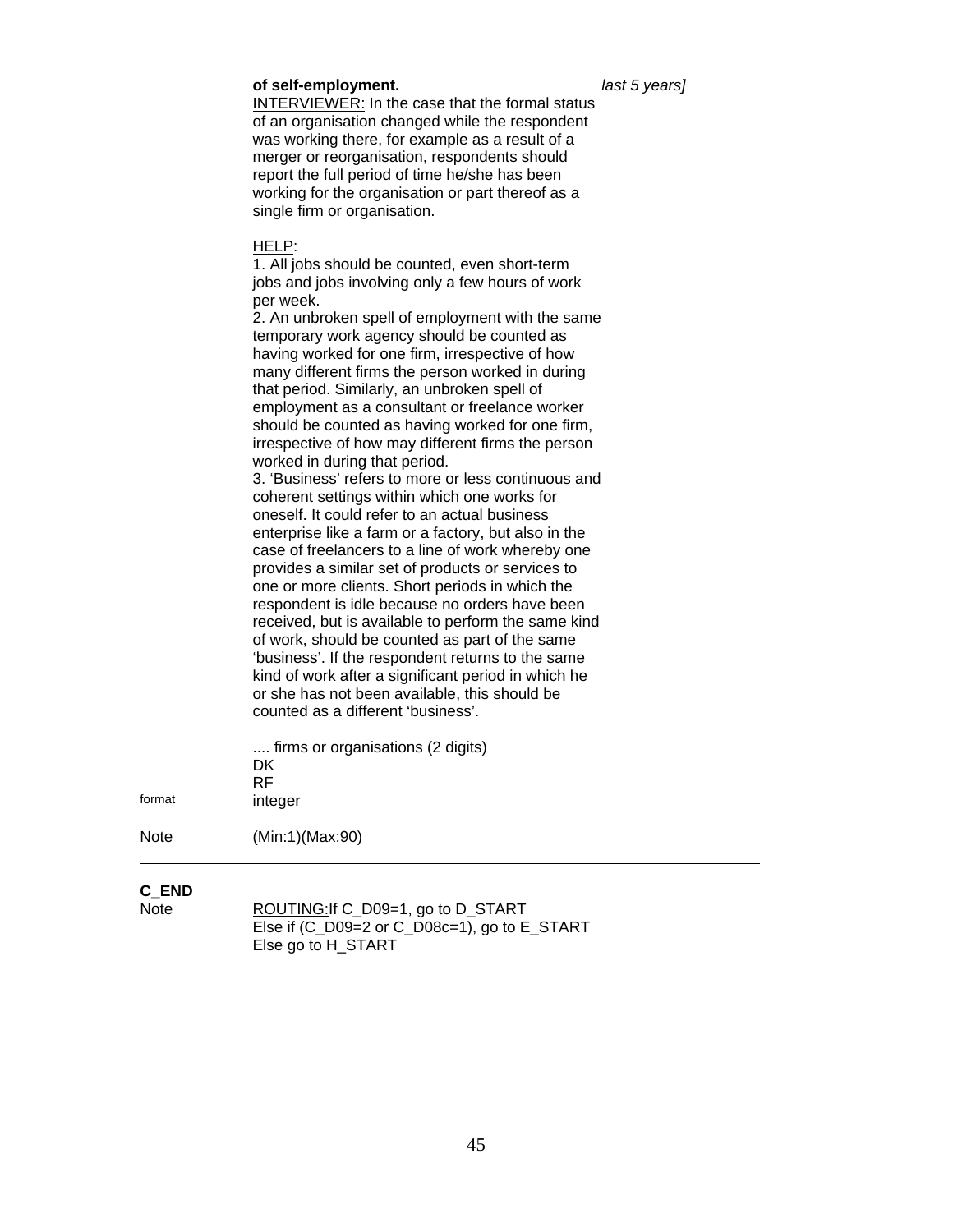# **D\_R01a** The next questions are about the job or business where **you worked ^DuringLastWeek We will refer to this as 'your current job' or 'your current business'.**

Note If (C\_D06=1 or C\_D06= 3) then ^DuringLastWeek='**during the last week.**' Else if (C\_D06=2) then ^DuringLastWeek='**THE MOST HOURS** 

**in the last week. If you had two jobs or businesses where you worked the same amount of time, choose the job or business where you earned most.**'

#### INTERVIEWER:

1. If the respondent did not work last week, this refers to the job or business they usually work in.

2. If the respondent worked for a temporary employment agency, the questions refer to the firm or organisation where he or she actually carried out the work.

3. Press <Next key> to continue.

HELP: For external consultants brought in to advise a firm or organization on specific aspects of its operations the questions refer to the firm providing the consultancy services (including the respondent if he/she is a freelance consultant).

**D\_Q01a**  (OECD) (A) **What is your job title?** 

INTERVIEWER:

1. Avoid vague occupational titles such as manager, clerk, or farmer.

2. Descriptions must always reflect the respondent's most important duties. For example, accountant would be certified industrial accountant, clerk would be sales clerk, farmer would be dairy farmer, and manager would be regional sales manager.

COUNTRY INSTRUCTION: The information gathered in questions D\_Q01a and D\_Q01b will be used to code occupation to 4 digit ISCO2008.

ADAPTATION INSTRUCTION: Questions D\_Q01a and D Q01b should be considered as indicative of the kinds of questions that should be asked. Countries should apply a set of standard questions that is appropriate for coding occupations in their country, which may or may not correspond to these questions. If necessary, appropriate examples can be provided.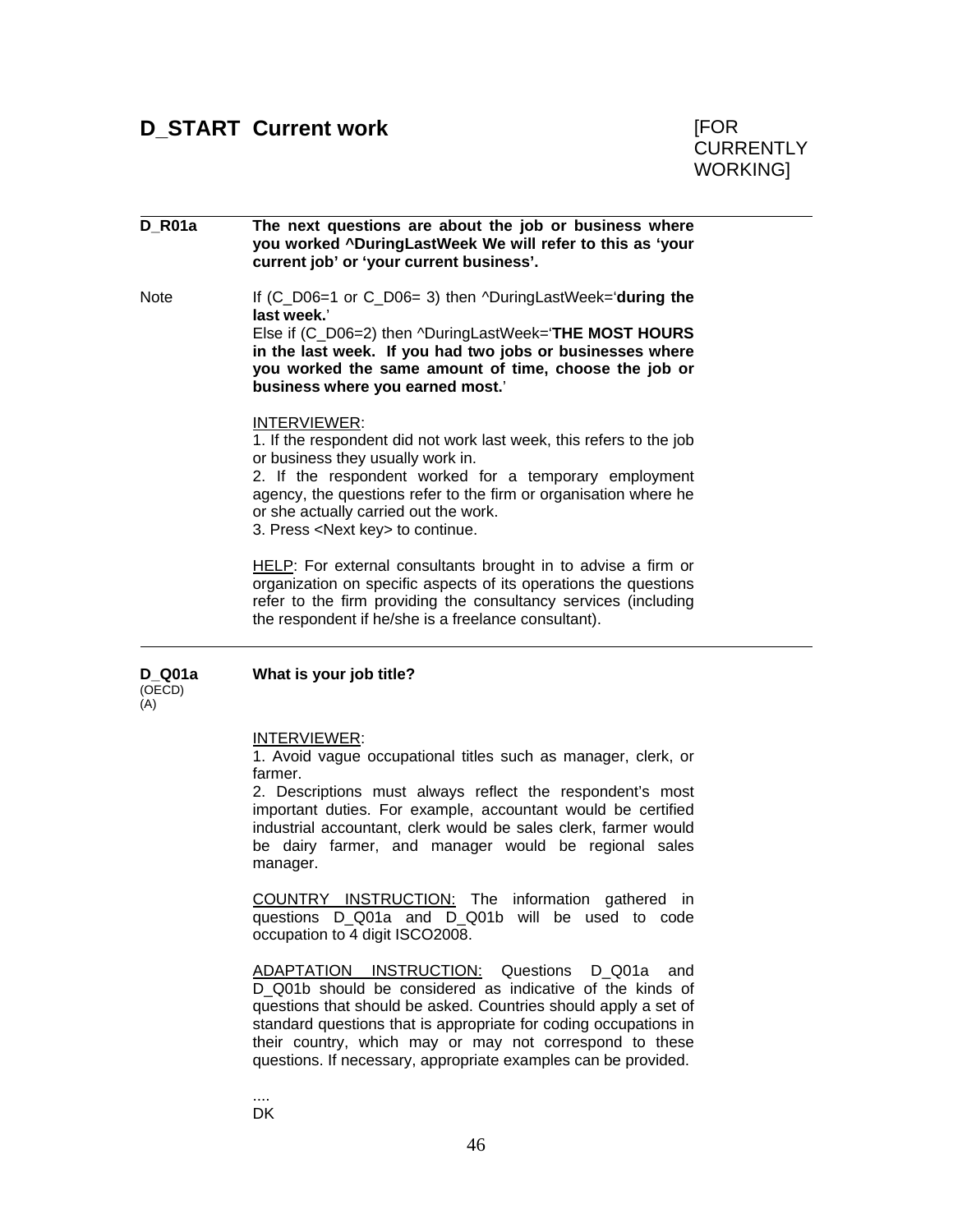RF format string Note (250 spaces)

#### **D\_Q01b**  (OECD) (A) **What are your most important responsibilities? Please give a full description.**

INTERVIEWER: Descriptions must always reflect the respondent's most important activities or duties. For example, stocking shelves, keeping track of costs and payments, looking after sick animals, caring for sick people, fixing sore teeth, building roads and bridges.

.... **DK**  RF format string

Note (250 spaces)

#### **D\_Q02a**  (OECD) (A) **In what kind of business, industry or service do you work? Please give a full description.**

### INTERVIEWER:

1. Describe specifically the kind of business, industry or service where the respondent works.

2. Give an exact description of the industry, indicating both a general and specific function for the employer. For example: copper mine, fountain pen manufacturer, wholesale grocery supplier, retail bookstore, road construction, shoe repair service.

HELP: For external consultants brought in to advise a firm or organization on specific aspects of its operations the questions refer to the firm providing the consultancy services (including the respondent if he/she is a freelance consultant).

COUNTRY INSTRUCTION: The information gathered in questions D\_Q02a and D\_Q02b will be used to code industry to 4 digit ISIC.

ADAPTATION INSTRUCTION: Questions D\_Q02a and D\_Q02b should be considered as indicative of the kinds of questions that should be asked. Countries should apply a set of standard questions that is appropriate for coding industries in their country, which may or may not correspond to these questions. If necessary, appropriate examples can be provided.

format String

Note (250 spaces)

.... DK RF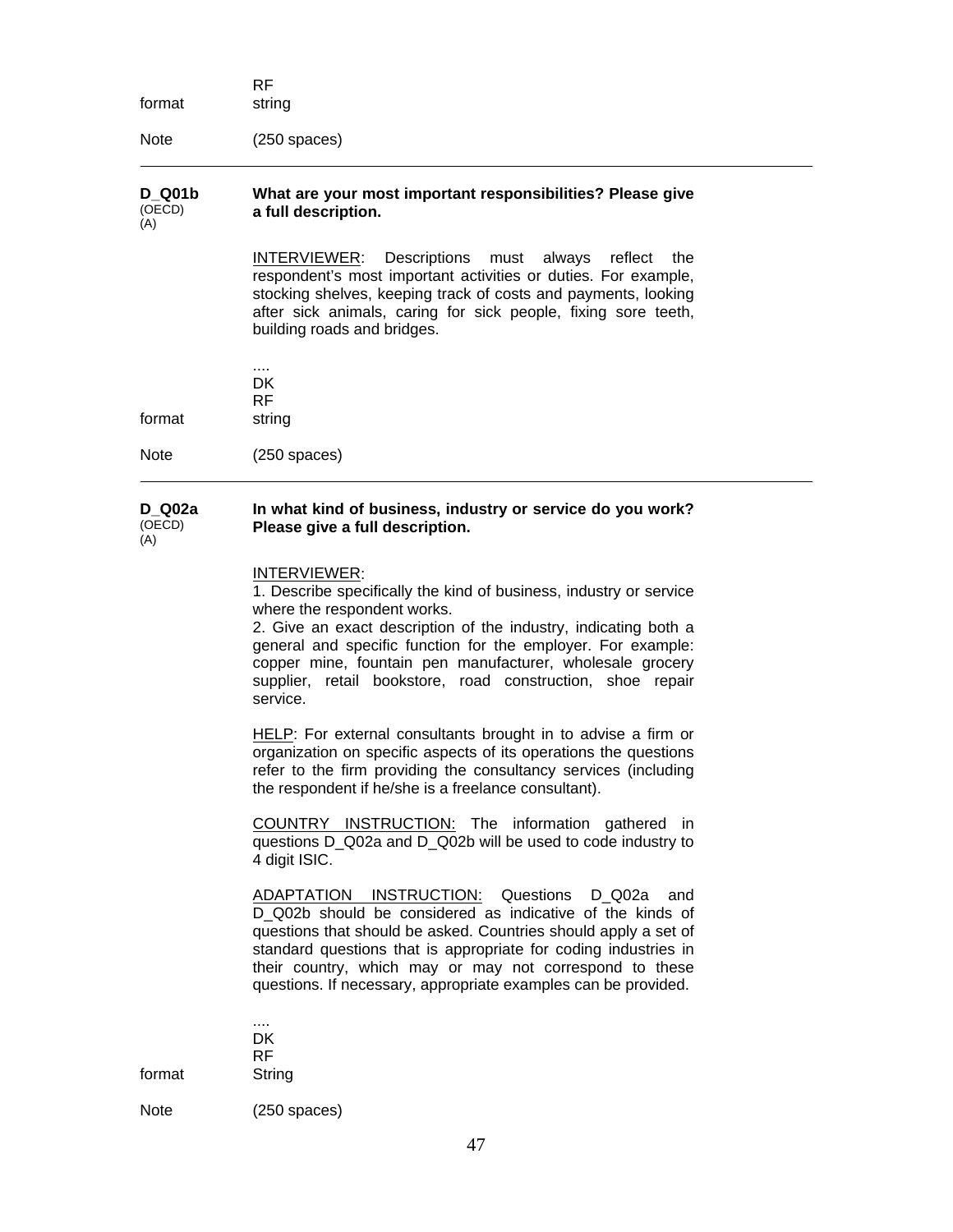| <b>D</b> Q02b<br>(OECD)<br>(A) | What does your firm or organisation mainly make or do?<br>Please give a full description.                                                                                                                                                                    |
|--------------------------------|--------------------------------------------------------------------------------------------------------------------------------------------------------------------------------------------------------------------------------------------------------------|
|                                | HELP: For external consultants brought in to advise a firm or<br>organization on specific aspects of its operations the questions<br>refer to the firm providing the consultancy services (including<br>the respondent if he/she is a freelance consultant). |
|                                | INTERVIEWER: Describe specifically the type of products or<br>services that the respondent's workplace provides.                                                                                                                                             |
| format                         | <br>DK.<br><b>RF</b><br>String                                                                                                                                                                                                                               |
| Note                           | (250 spaces)                                                                                                                                                                                                                                                 |

#### **D\_Q03 In which sector of the economy do you work? Is it …**

(JRAc)  $\overline{C}$ 

#### INTERVIEWER:

1. Read categories to respondent

2. If the respondent works for a temporary employment agency the questions refer to the firm or organisation where he/she actually carried out his/her work.

3. Private companies in which the government is minority shareholder should be classified as belonging to the private sector.

#### HELP:

1. The private sector includes all companies and organisations that are not in public ownership.

2. The public sector includes: all parts of the public administration at the national, regional or local levels; public services provided by the state or from state funds (including publicly run schools, hospitals, universities, etc.); and publiclyowned companies.

3. The non-profit sector includes all organisations that are not publicly funded but whose principle aim is not to generate a profit and would include charities, many NGOs, etc.

4. For external consultants brought in to advise a firm or organization on specific aspects of its operations the questions refer to the firm providing the consultancy services (including the respondent if he/she is a freelance consultant).

**1 The private sector (for example a company) 2 The public sector (for example the local government or a state school)** 

**3 A non-profit organisation (for example a charity, professional association or religious organisation) DK** RF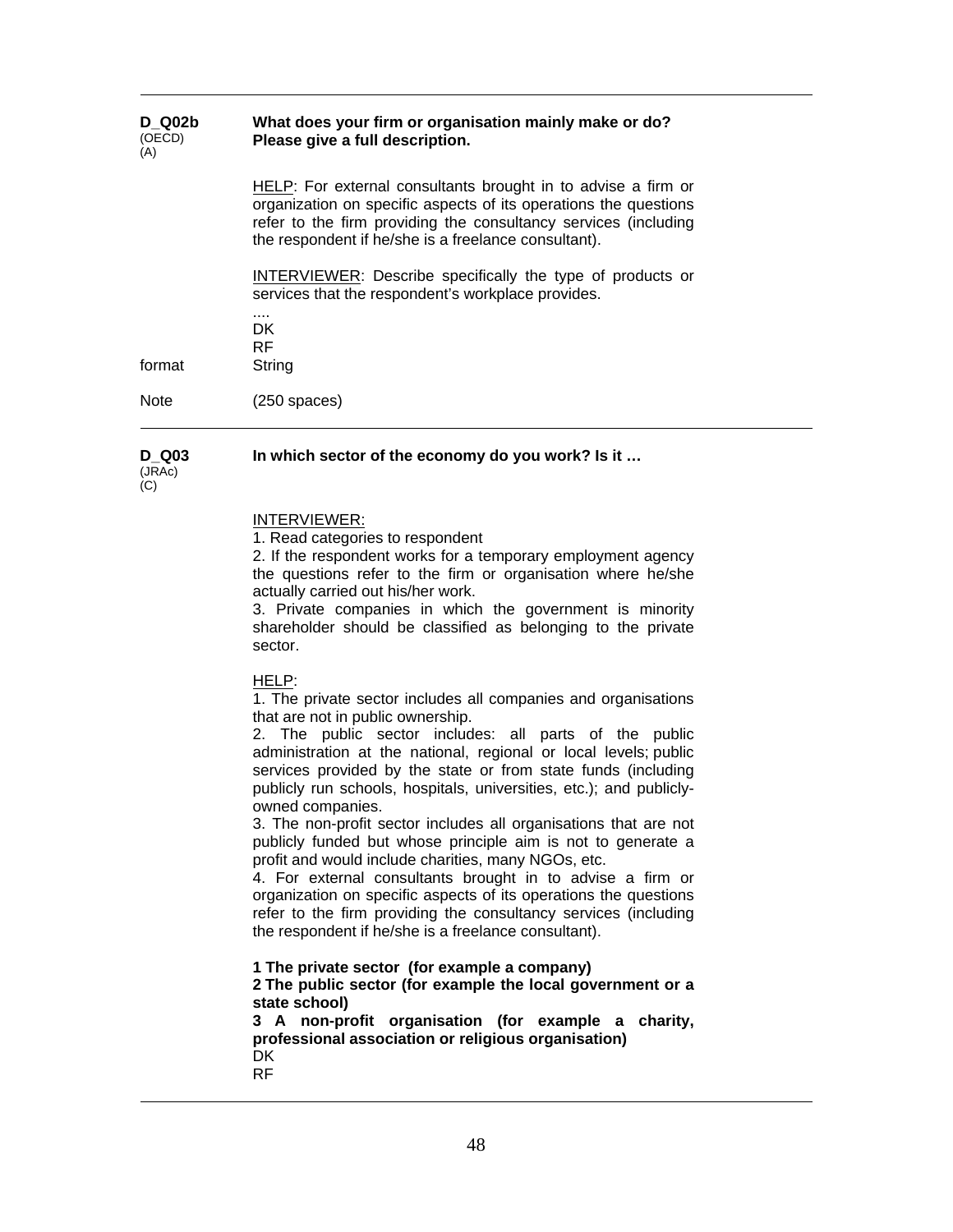#### **D\_Q04**  (LFSuk) (A) **In this job, are you working as an employee or are you selfemployed?**  *[Paid workers]*

|                                   | HELP:<br>1. By employee we mean someone who gets a salary or wage<br>from an employer or a temporary employment agency.<br>2. Self-employed includes people who have their own business<br>or are partners in a business as well as freelancers. A self-<br>employed person may or may not have personnel.<br><b>INTERVIEWER:</b><br>1. Note that this refers to the job in which the respondent is<br>working most hours per week.<br>2. Someone who works as an employee for his or her own<br>business should be coded as self-employed.                                                                                                                                                                                                                                                                                                                                                          |                                   |
|-----------------------------------|------------------------------------------------------------------------------------------------------------------------------------------------------------------------------------------------------------------------------------------------------------------------------------------------------------------------------------------------------------------------------------------------------------------------------------------------------------------------------------------------------------------------------------------------------------------------------------------------------------------------------------------------------------------------------------------------------------------------------------------------------------------------------------------------------------------------------------------------------------------------------------------------------|-----------------------------------|
|                                   | 1 Employee<br>2 Self-employed<br>(go to $D_Q(05b1)$<br>DK<br><b>RF</b>                                                                                                                                                                                                                                                                                                                                                                                                                                                                                                                                                                                                                                                                                                                                                                                                                               |                                   |
| <b>Note</b>                       | ROUTING: If D_Q04=2, go to D_Q05b1 else go to D_Q05a1                                                                                                                                                                                                                                                                                                                                                                                                                                                                                                                                                                                                                                                                                                                                                                                                                                                |                                   |
| Layout<br>D Q05a1<br>(NEW)<br>(A) | Item group list<br>At what age or in which year did you start working for your<br>current employer?                                                                                                                                                                                                                                                                                                                                                                                                                                                                                                                                                                                                                                                                                                                                                                                                  | <b>[Unpaid</b><br>worker/salaried |
|                                   | HELP:<br>1. In the case that the respondent has returned to working for<br>an employer after a period in which he/she did not work for that<br>employer, only the current episode should be counted, except in<br>the following cases:<br>*When people were temporarily away from their job because of<br>holiday, sickness, maternity leave, sabbatical etc.<br>* When people were temporarily laid off, but received at least<br>50% of their wage or salary from their employer.<br>In these latter two cases the start of the episode before the<br>temporary break should be indicated.<br>2. In the case that the formal status of the organisation has<br>changed since the respondent started working there, for<br>example as a result of a merger or reorganisation, respondents<br>should report the full period of time he/she has been working for<br>the organisation or part thereof. | employee]                         |
| <b>Note</b>                       | <b>INTERVIEWER:</b> Enter age OR year.                                                                                                                                                                                                                                                                                                                                                                                                                                                                                                                                                                                                                                                                                                                                                                                                                                                               |                                   |
| format                            | Age (2 digits)<br>DK<br><b>RF</b><br>Integer                                                                                                                                                                                                                                                                                                                                                                                                                                                                                                                                                                                                                                                                                                                                                                                                                                                         |                                   |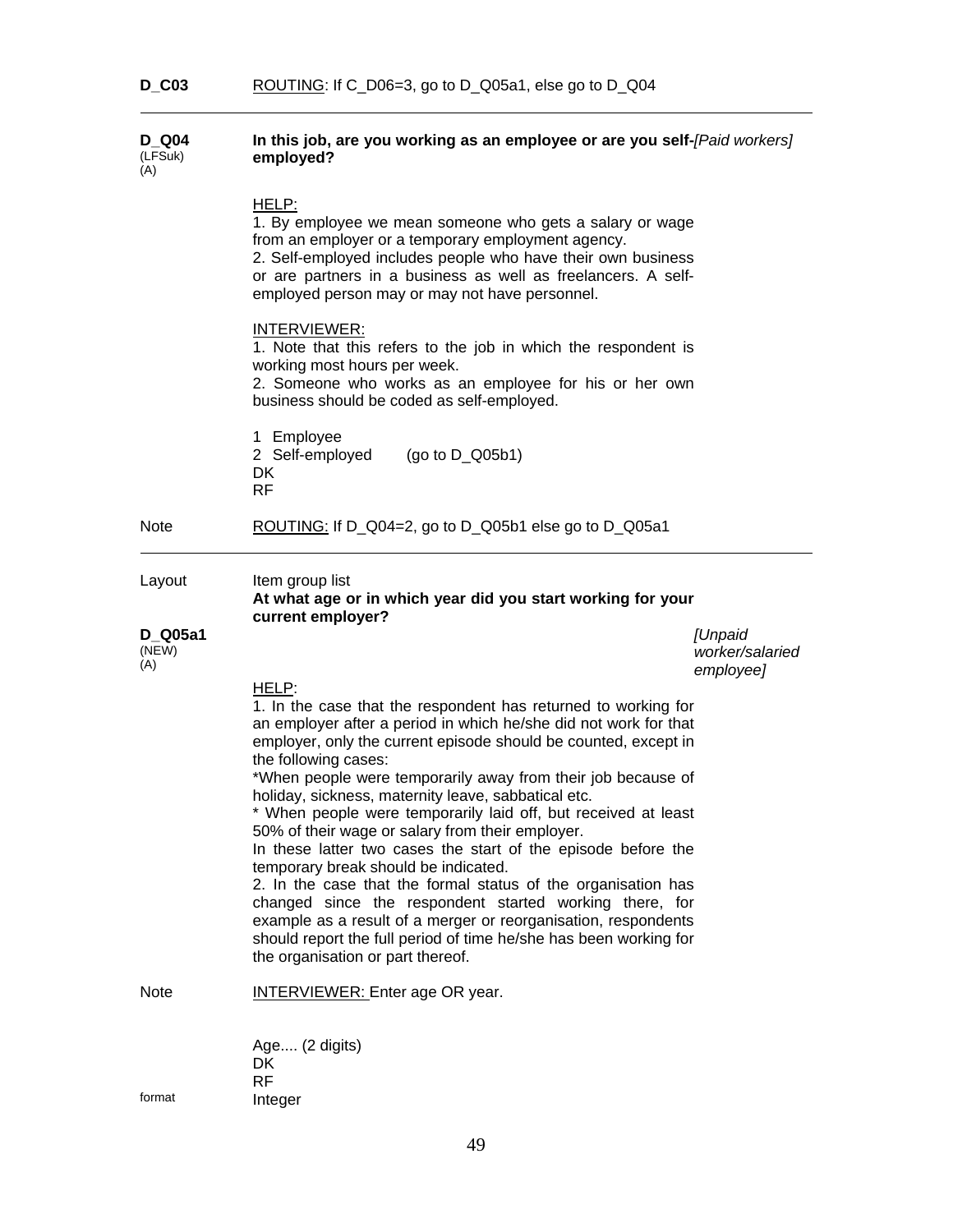Note (min:6)(max:65)

# **D\_Q05a2** *[Unpaid*

*worker/salaried employee]* 

| format      | Year(4 digits)<br><b>DK</b><br><b>RF</b><br>Integer                                                                                                                                                                       |
|-------------|---------------------------------------------------------------------------------------------------------------------------------------------------------------------------------------------------------------------------|
| <b>Note</b> | (min:1951)(max:2012)                                                                                                                                                                                                      |
| <b>Note</b> | Show calendar on screen                                                                                                                                                                                                   |
| $D_E05a$    | Unlikely answer has been entered. Please confirm age or year<br>entered in the last question or change year of birth (A_Q01a) or<br>year of starting work for current employer (D_Q05a1).                                 |
| <b>Note</b> | Trigger soft edit if (D_Q05a2-A_Q01a<10) or if (D_Q05a2-<br>A_Q01a>65) or if (D_Q05a1+A_Q01a>A_D01a3)                                                                                                                     |
| <b>JUMP</b> | D_Q05a1, A_Q01a                                                                                                                                                                                                           |
| <b>Note</b> | ROUTING: If $(A_0D1a3 - D_005a2 < 2)$ go to D_Q05a3, else<br>go to D_C05b                                                                                                                                                 |
| Layout      | Item group end                                                                                                                                                                                                            |
| D_Q05a3     | And in which month was that?                                                                                                                                                                                              |
|             | January<br>1<br>$\overline{2}$<br>February<br>3<br>March<br>April<br>4<br>5<br>May<br>6<br>June<br>$\overline{7}$<br>July<br>8<br>August<br>September<br>9<br>10 October<br>11 November<br>12 December<br>DK<br><b>RF</b> |
| $D_{C}05b$  | ROUTING: If (D_Q04=1 or D_Q04=DK or D_Q04=RF or<br>C_D06=3), go to D_Q06a else go to D_Q05b1                                                                                                                              |

# Layout ltem group list  **At what age or in which year did you start working in your current business?**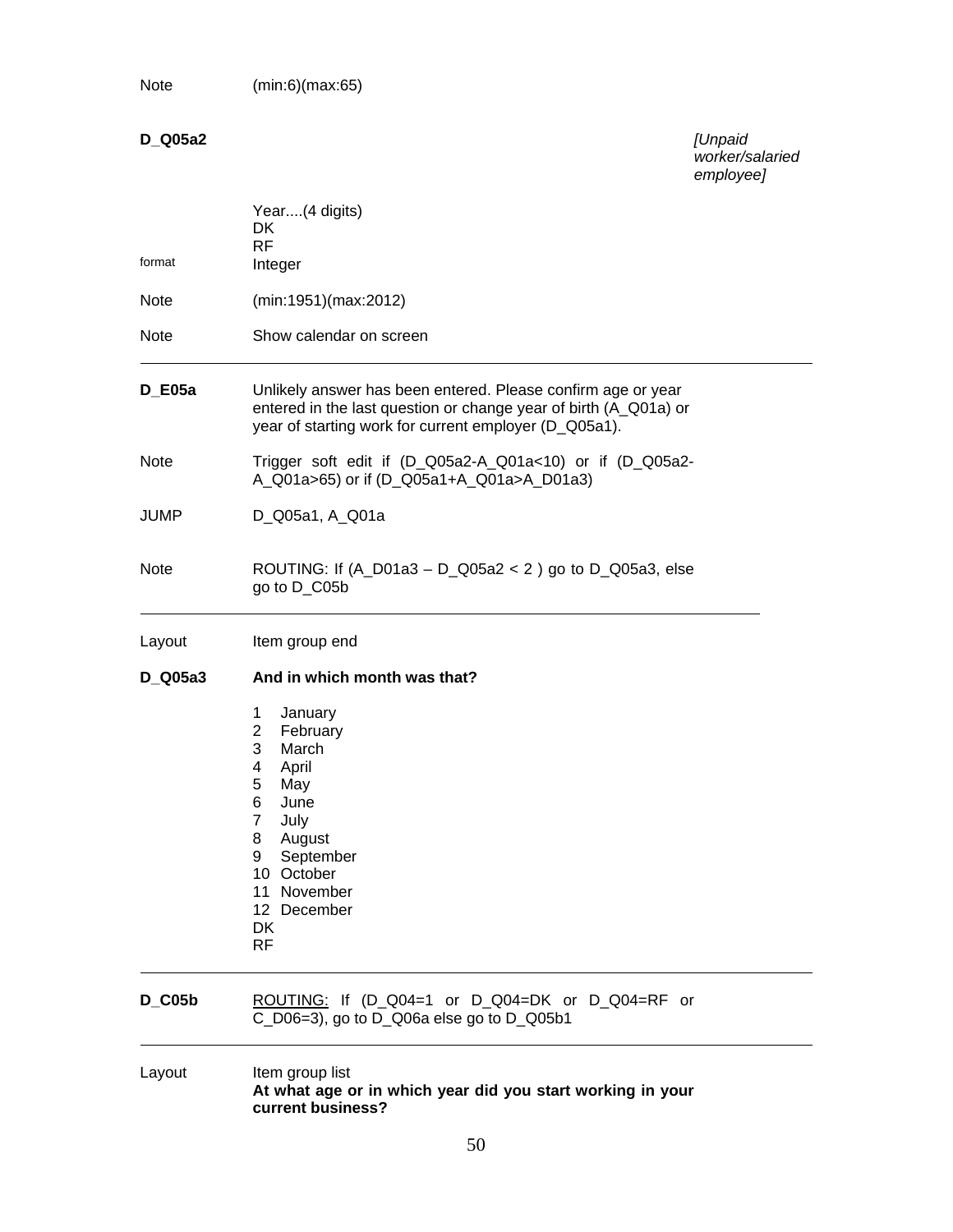# HELP:

1. In the case that the respondent has returned to running a business after a period in which he/she did not run that business, only the current episode should be counted, except when people were temporarily away from their business because of holiday, sickness, maternity leave, sabbatical etc. 2. In the case that the formal status of the business has changed since the respondent started running this, for example as a result of a merger or reorganisation, respondents should report the full period of time he/she has been working in this business or part thereof.

Note **INTERVIEWER:** Enter age OR year.

| Age (2 digits) |
|----------------|
| DK             |
| RF             |
| integer        |
|                |

Note (min:6)(max:65)

**D\_Q05b2** *[Self-employed]* 

| format        | Year(4 digits)<br>DK.<br><b>RF</b><br>integer                                                                                                                                                  |  |  |  |
|---------------|------------------------------------------------------------------------------------------------------------------------------------------------------------------------------------------------|--|--|--|
| Note          | (min:1951)(max:2012)                                                                                                                                                                           |  |  |  |
| Note          | Show calendar on screen                                                                                                                                                                        |  |  |  |
| <b>D_E05b</b> | Unlikely answer has been entered. Please confirm age or year<br>entered in the last question or change year of birth (A_Q01a) or<br>year of starting work for your current business (D_Q05b1). |  |  |  |
| <b>Note</b>   | Trigger soft edit if $(D_Q05b2-A_Q01a<10)$ or if $(D_Q05b2-A_Q01a<10)$<br>A_Q01a>65) or if (D_Q05b1+A_Q01a>A_D01a3)                                                                            |  |  |  |
| JUMP          | D_Q05b1, A_Q01a                                                                                                                                                                                |  |  |  |
| Note          | ROUTING: If $(A_0D1a3 - D_005b2 < 2)$ go to D_Q05b3, else<br>go to $D_{C}06$                                                                                                                   |  |  |  |
| Layout        | Item group end                                                                                                                                                                                 |  |  |  |
|               |                                                                                                                                                                                                |  |  |  |

**D\_Q05b3 And in which month was that?**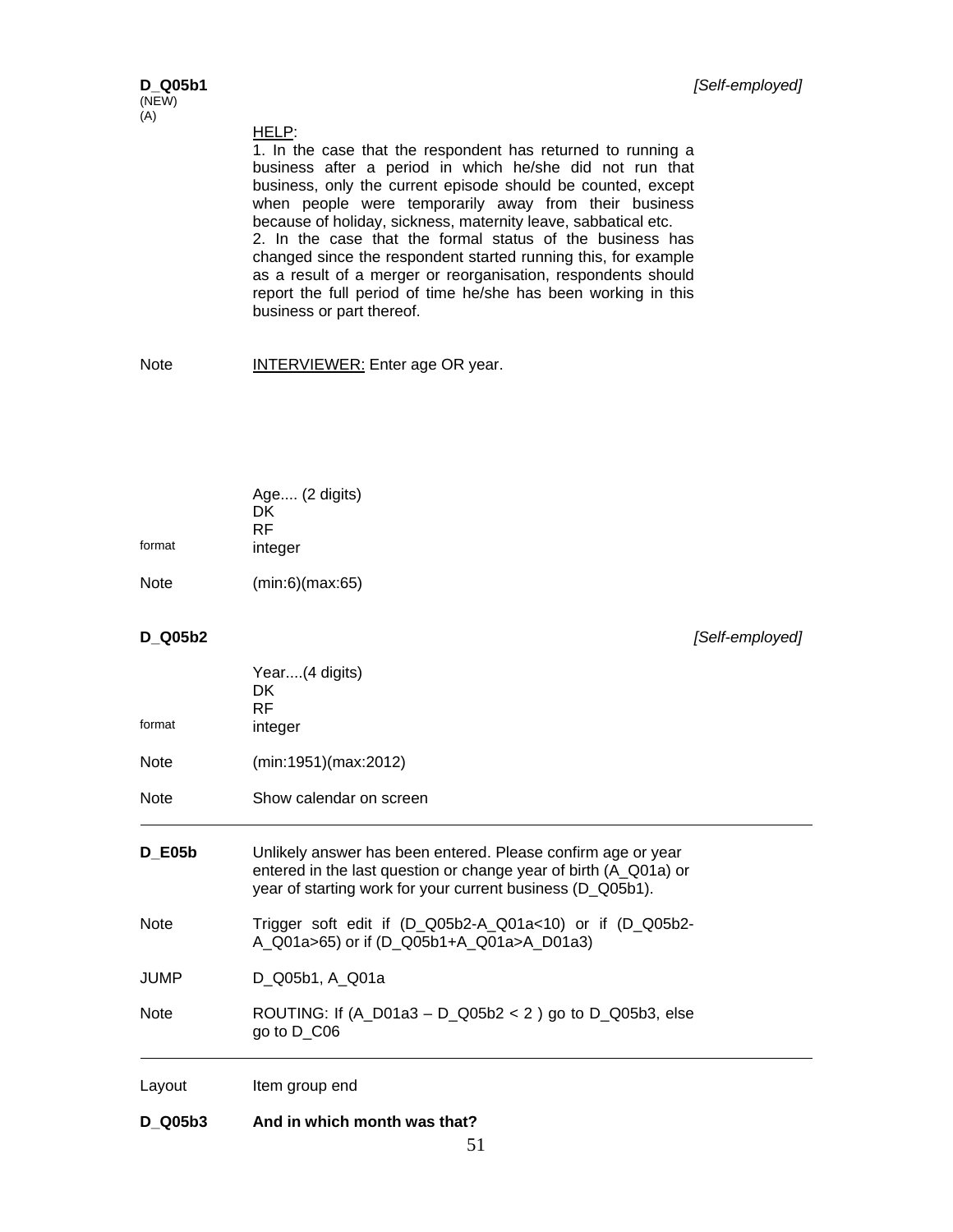- 1 January 2 February 3 March 4 April 5 May 6 June 7 July 8 August 9 September 10 October 11 November 12 December
- **DK**
- RF

# **D\_C06** ROUTING: If D\_Q04=2, go to D\_Q07a else go to D\_Q06a

| D Q06a    | How many people work for your employer at the place [Unpaid] |                 |
|-----------|--------------------------------------------------------------|-----------------|
| (LFSuk-c) | where you work? Would that be                                | worker/salaried |
| (A)       |                                                              | emplovee]       |

### INTERVIEWER:

1. Read categories to respondent.

2. This question refers to the geographical location where the job is mainly carried out or based.

3. If the respondent works for a temporary employment agency the questions refer to the firm or organisation where he/she actually carries out his/her work.

HELP: For external consultants brought in to advise a firm or organization on specific aspects of its operations the questions refer to the firm providing the consultancy services (including the respondent if he/she is a freelance consultant).

**1 1 to 10 people 2 11 to 50 people 3 51 to 250 people 4 251 to 1000 people 5 more than 1000 people**  DK RF

**D\_Q06b**  (Wage)  $(C)$ **Over the last 12 months, has the number of people working** *[Unpaid*  **at the place where you work …**  *worker/salaried employee]* 

**INTERVIEWER:** Read categories to respondent.

**1 Increased 2 Decreased 3 Stayed more or less the same DK** RF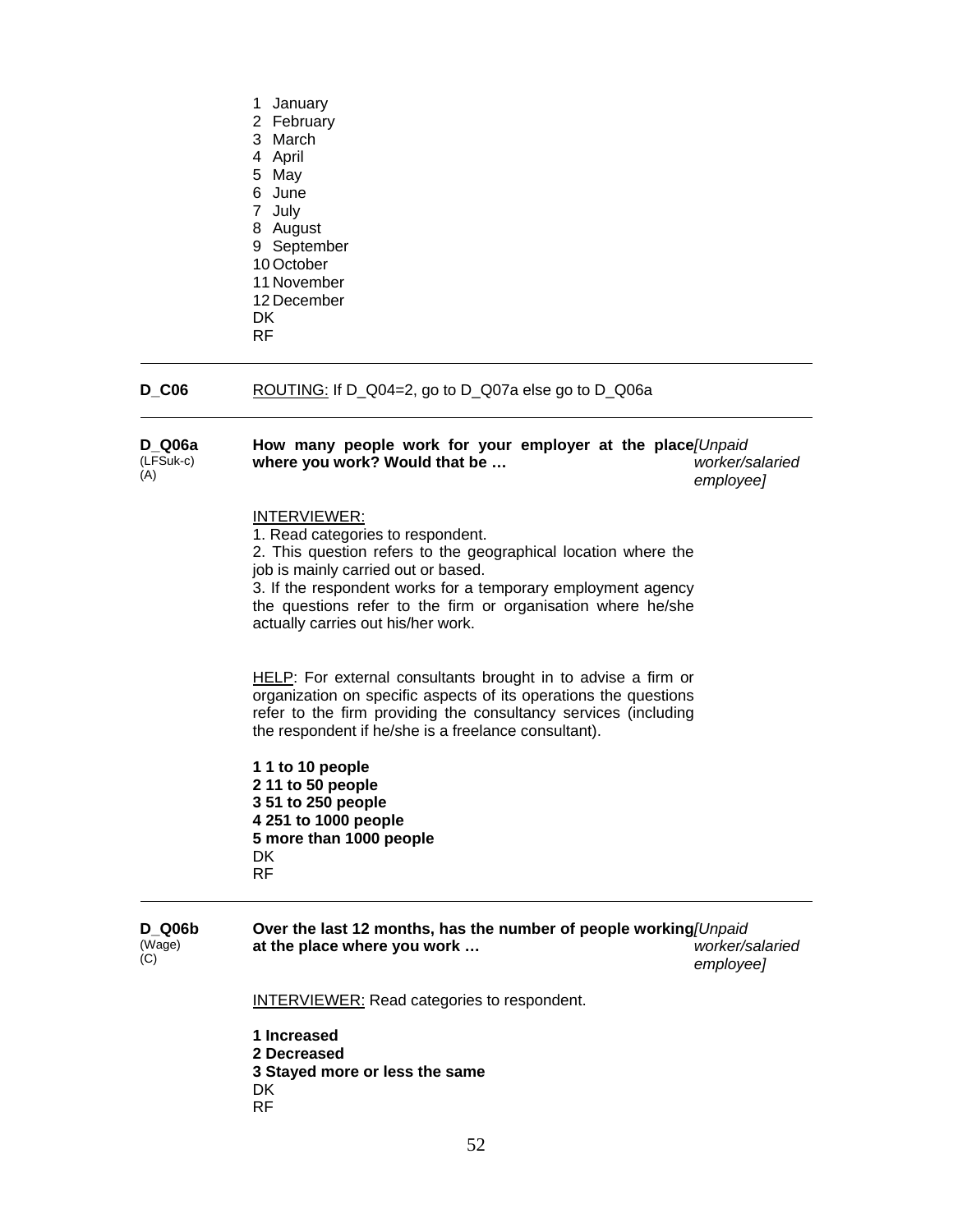| <b>D</b> Q06c<br>(NEW)<br>(C)     | Is the place where you work part of a larger firm or/Unpaid<br>organisation?<br>worker/salaried<br>employee]                                                                                                                                        |  |  |
|-----------------------------------|-----------------------------------------------------------------------------------------------------------------------------------------------------------------------------------------------------------------------------------------------------|--|--|
|                                   | HELP: This can refer to a parent company or to other branches,<br>agencies etc of a firm that is not related to a single location, e.g.<br>a chain of stores, a university with separate departments or<br>faculties.                               |  |  |
|                                   | 1 Yes<br>2 No<br>DK<br>RF                                                                                                                                                                                                                           |  |  |
| <b>Note</b>                       | ROUTING: Go to D_Q08a                                                                                                                                                                                                                               |  |  |
| D Q07a<br>(LFSuk-c)<br>(A)        | Do you have employees working for you? Please include/Self-employed]<br>family members working paid or unpaid in the business.                                                                                                                      |  |  |
|                                   | 1 Yes<br>2 No (go to $D_Q(10)$<br>(go to $D_Q$ 10)<br>DK.<br>(go to $D_Q(10)$<br>RF                                                                                                                                                                 |  |  |
| <b>Note</b>                       | ROUTING: If $D_Q07a=1$ , go to $D_Q07b$ else go to $D_Q10$                                                                                                                                                                                          |  |  |
|                                   |                                                                                                                                                                                                                                                     |  |  |
| <b>D</b> Q07b<br>(LFSuk-c)<br>(A) | How many people do you employ? Would that be<br>[Self-employed]                                                                                                                                                                                     |  |  |
|                                   | INTERVIEWER:<br>1. Read categories to respondent.<br>2. This question refers to the geographical location where the<br>work is mainly carried out or based.                                                                                         |  |  |
|                                   | 1 <b>1 to 10 people</b> (go to D_Q10)<br>2 11 to 50 people (go to $D_Q(10)$ )<br>3 51 to 250 people (go to D_Q10)<br>4 251 to 1000 people (go to D_Q10)<br>5 more than 1000 people $(go to D_Q10)$<br>DK (go to $D_Q$ 10)<br>RF.<br>$(qo to D_Q10)$ |  |  |
| <b>Note</b>                       | ROUTING: Go to D_Q10                                                                                                                                                                                                                                |  |  |
| <b>D_Q08a</b><br>(JRAc)<br>(A)    | Do you manage or supervise other employees?<br><b>[Unpaid</b><br>worker/salaried<br>employee]                                                                                                                                                       |  |  |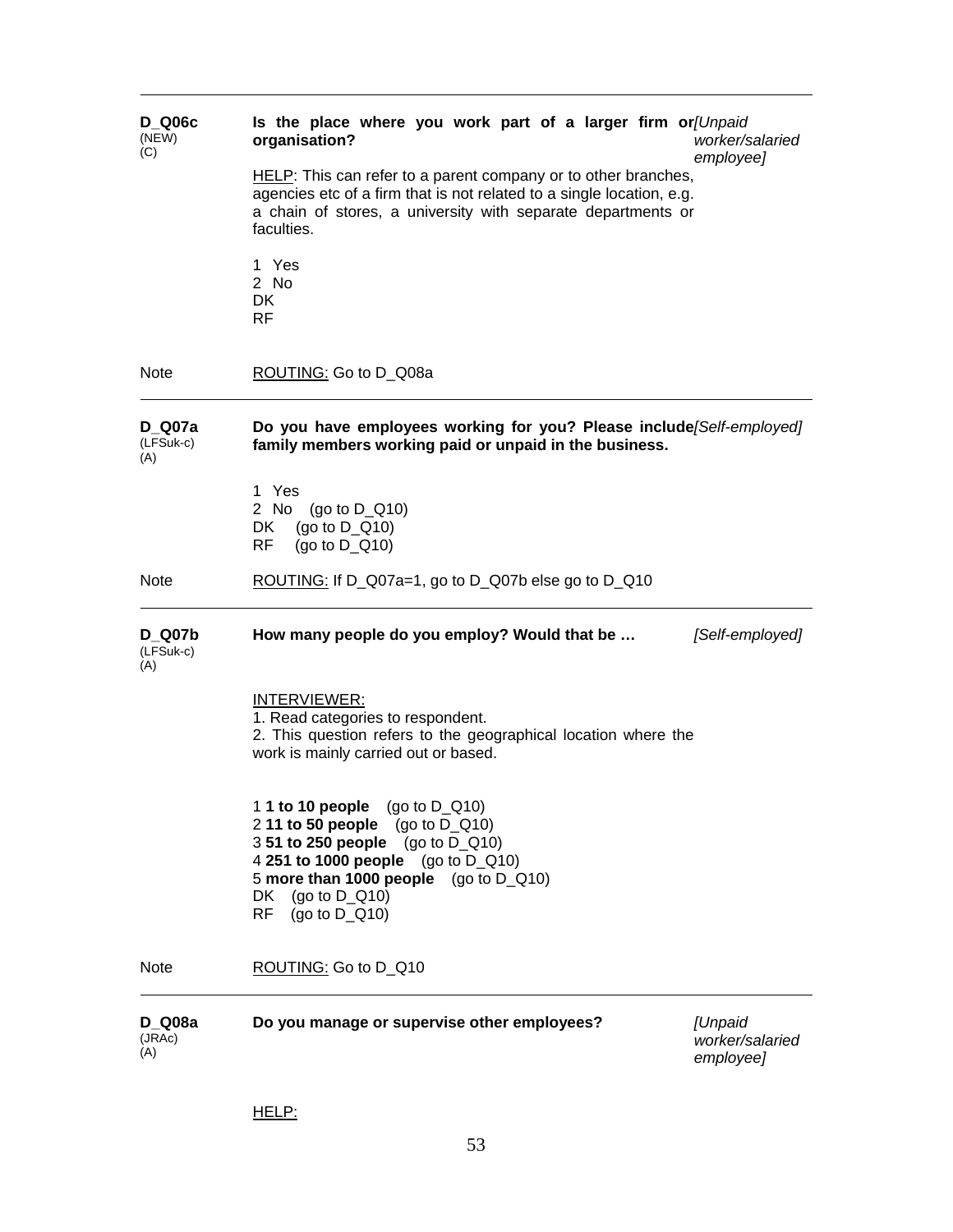1. By managing or supervising other employees, we mean that a person is in some way responsible for how other employees do their work.

2. This may be either direct, for example overseeing subordinates, assigning tasks or evaluating performance, or indirect, for example designing work schedules or directing the work of lower level managers.

1 Yes  $(qo to D CO9)$ DK (go to D\_C09) RF (go to D\_C09)

Note ROUTING: If D\_Q08a=1, go to D\_Q08b, else go to D\_C09

**D\_Q08b**  (JRAc) (A) **How many employees do you supervise or manage directly** *[Unpaid*  **or indirectly? Would that be …**  *worker/salaried* 

*employee]* 

#### HELP:

1. 'Directly' refers to a situation in which employees are directly accountable to the respondent. For example, a general manager of a firm may supervise three managers directly, giving them orders or instructions, and checking to see whether these have been followed.

2. 'Indirectly' refers to a situation in which employees are not directly accountable to the respondent, but are accountable to another person who falls under the chain of command of the respondent. For example, if each of the three managers directly supervised by the general manager supervises 10 people, the general manager will supervise 3 people directly plus 30 people indirectly. In this case, the correct answer would be 33 people (25 to 99 people). If the 10 people supervised by the managers each supervise 10 people, 300 people would be added to the total, which would become 333 (100 or more people).

INTERVIEWER: Read categories to respondent.

**1 1 to 5 people 2 6 to 10 people 3 11 to 24 people 4 25 to 99 people 5 100 or more people**  DK RF

#### **D\_C09** ROUTING: If C\_D06=3, go to D\_Q10, else go to D\_Q09

| D Q09  |  |
|--------|--|
| (EWCS) |  |
| (A)    |  |

**What kind of employment contract do you have? Is that …** *[Only salaried employee]* 

ADAPTATION INSTRUCTION: Countries should use the appropriate national wording of response categories, e.g. permanent/temporary contract or contract of unlimited/limited duration. Some countries may add the phrase 'or probationary period' to the specification of indefinite contracts.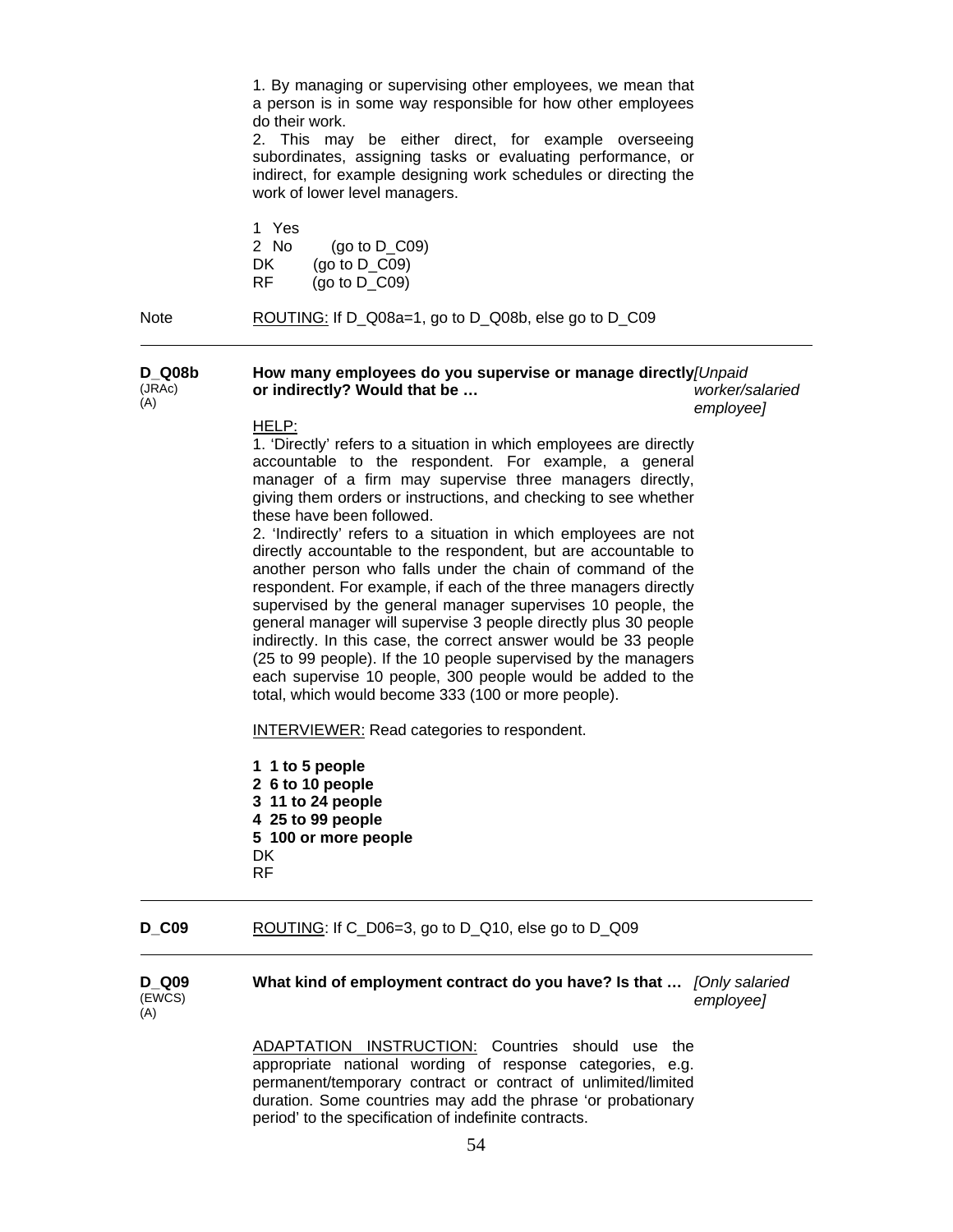**INTERVIEWER:** Read categories to respondent.

|                                           | 1 An indefinite contract<br>(go to $D_Q(10)$<br>2 A fixed term contract<br>(go to $D_Q(10)$<br>3 A temporary employment agency contract<br>$D_Q(10)$                                                                                       | (90 t) |  |  |
|-------------------------------------------|--------------------------------------------------------------------------------------------------------------------------------------------------------------------------------------------------------------------------------------------|--------|--|--|
|                                           | 4 An apprenticeship or other training scheme                                                                                                                                                                                               | (go    |  |  |
|                                           | to $D_Q(10)$<br>5 No contract<br>(go to $D_Q(10)$                                                                                                                                                                                          |        |  |  |
|                                           | 6 Other<br>DK<br>(go to $D_Q(10)$<br>RF<br>(go to $D$ Q10)                                                                                                                                                                                 |        |  |  |
| <b>Note</b>                               | ROUTING: If D_Q09=6, go to D_S09, else go to D_Q10                                                                                                                                                                                         |        |  |  |
| <b>D_S09</b>                              | Could you please specify what kind of contract you have?                                                                                                                                                                                   |        |  |  |
| format                                    | $\cdots$<br>DK<br><b>RF</b><br>string                                                                                                                                                                                                      |        |  |  |
| <b>Note</b>                               | $(250$ spaces)                                                                                                                                                                                                                             |        |  |  |
| <b>D</b> Q <sub>10</sub><br>(EWCS)<br>(A) | How many hours do you usually work per week in this job?<br>Include any usual paid or unpaid overtime, but exclude<br>lunch breaks or other breaks                                                                                         |        |  |  |
|                                           | <b>INTERVIEWER:</b><br>1. If the repondent's hours of work vary, the respondent should<br>be prompted to give an estimated average over the past month.<br>2. In the case of an apprenticeship, time spent at school should<br>be excluded |        |  |  |
| format                                    | hours per week (3 digits)<br>DK<br>RF.<br>integer                                                                                                                                                                                          |        |  |  |
| <b>Note</b>                               | (min:1)(max:125)                                                                                                                                                                                                                           |        |  |  |
| <b>D_E10</b>                              | Unlikely answer has been entered. Please confirm.                                                                                                                                                                                          |        |  |  |
| <b>Note</b>                               | Trigger soft edit if (D_Q10>80)                                                                                                                                                                                                            |        |  |  |
| JUMP                                      | $D_$ Q10                                                                                                                                                                                                                                   |        |  |  |
| <b>D</b> R11<br>(EWCSc)<br>(B)            | The next few questions are about the amount of flexibility<br>you have in deciding how you do your job.                                                                                                                                    |        |  |  |
|                                           | <b>INTERVIEWER: 1. Hand show card 10 and ask the respondent</b><br>to hold onto it until instructed to hand it back.<br>2. Press <next key=""> to continue</next>                                                                          |        |  |  |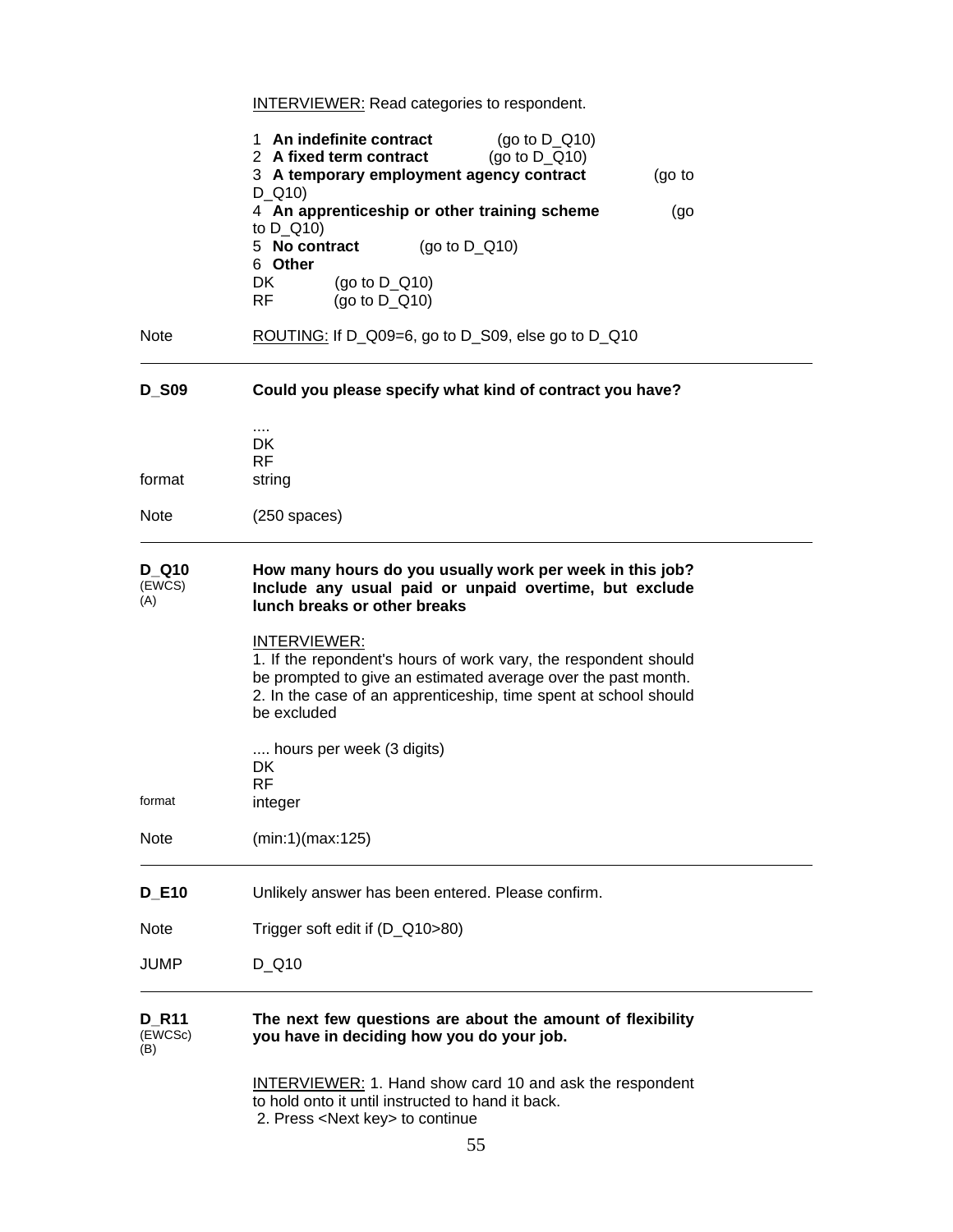| Item group table<br>Layout<br>To what extent can you choose or change<br>the sequence of your tasks?<br>$D_Q$ 11a<br>(EWCSc)<br>(B) |                                                                                                                                 |  |  |
|-------------------------------------------------------------------------------------------------------------------------------------|---------------------------------------------------------------------------------------------------------------------------------|--|--|
|                                                                                                                                     | 1 Not at all<br>2 Very little<br>3 To some extent<br>4 To a high extent<br>5 To a very high extent<br>DK<br><b>RF</b>           |  |  |
| <b>D_Q11b</b><br>(EWCSc)<br>(B)                                                                                                     | how you do your work?                                                                                                           |  |  |
|                                                                                                                                     | Not at all<br>1<br>2 Very little<br>3 To some extent<br>4 To a high extent<br>5 To a very high extent<br>DK<br><b>RF</b>        |  |  |
| <b>D_Q11c</b><br>(EWCSc)<br>(B)                                                                                                     | the speed or rate at which you work?                                                                                            |  |  |
|                                                                                                                                     | 1 Not at all<br>2 Very little<br>3 To some extent<br>4 To a high extent<br>5 To a very high extent<br>DK<br>RF                  |  |  |
| D_Q11d<br>(EWCSc)<br>(B)                                                                                                            | your working hours?                                                                                                             |  |  |
|                                                                                                                                     | Not at all<br>1<br>2 Very little<br>3 To some extent<br>4 To a high extent<br>5 To a very high extent<br><b>DK</b><br><b>RF</b> |  |  |
| Layout                                                                                                                              | Item group end                                                                                                                  |  |  |
| <b>D_N11d</b>                                                                                                                       | <b>INTERVIEWER:</b><br>1. Take back show card 10 from the respondent.                                                           |  |  |

2. Press <Next key> to continue.

 $\overline{\phantom{0}}$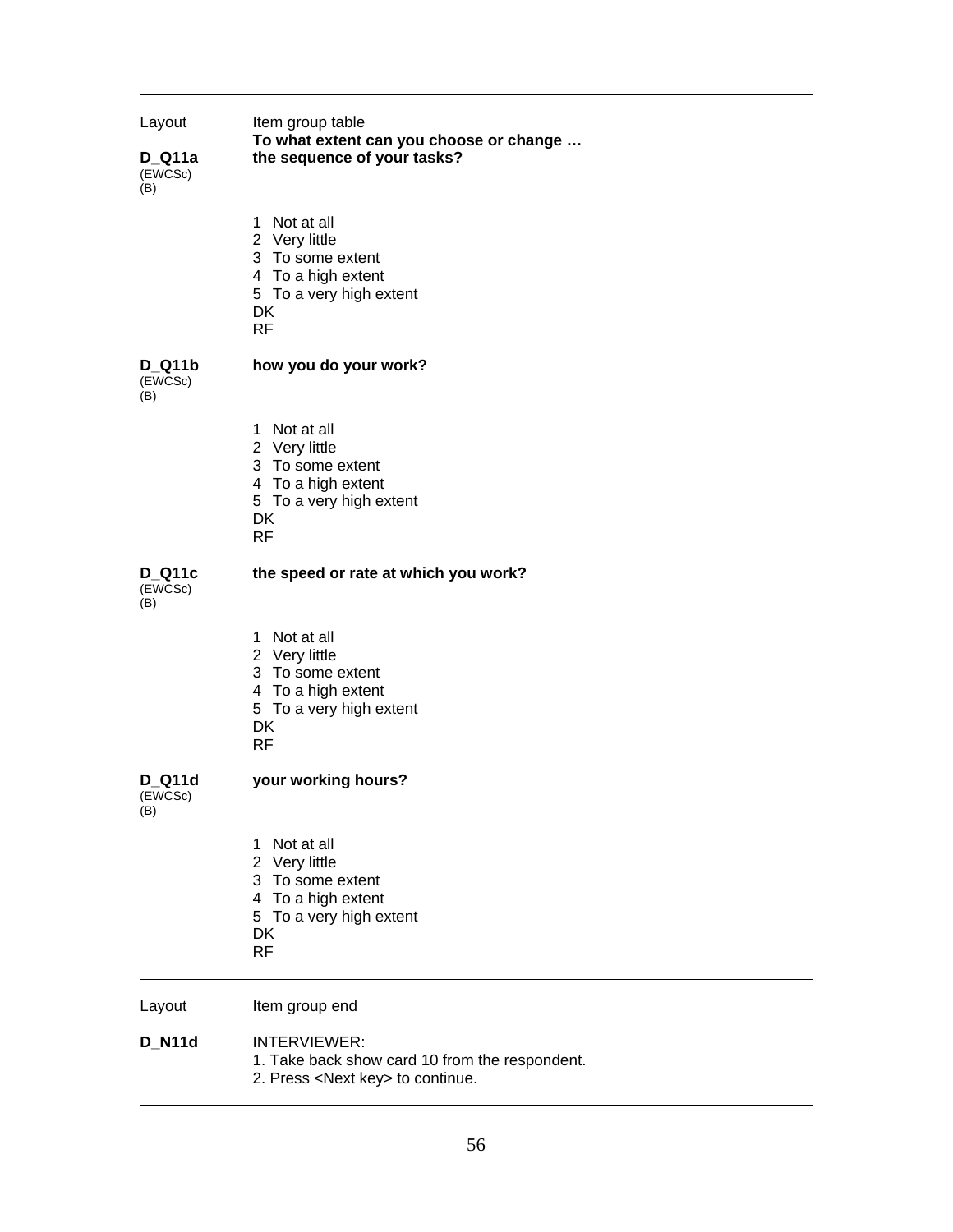#### **D\_Q12a**  (JRA) (A) Still talking about your current job: If applying today, what[Unpaid would be the usual qualifications, if any, that someone worker/salaried **would need to GET this type of job?**  *employee]*

ADAPTATION INSTRUCTION: Countries should develop their own list of current national levels that allows recoding into the categories given below. It is important that the national list is ordered in the same way as below, that is: from the lowest to the highest level. Countries will also have to develop a national list of educational programmes that closely follows the list presented here.

COUNTRY INSTRUCTION: The answer categories and SHOW CARD should be identical to those used in B\_Q01a, except that the answer category 15 (Foreign qualification) should be omitted.

INTERVIEWER: Hand show card 11.

- 1 No formal education or below ISCED 1
- 2 ISCED 1
- 3 ISCED 2
- 4 ISCED 3C shorter than 2 years
- 5 ISCED 3C 2 years or more
- 6 ISCED 3A-B
- 7 ISCED 3 (without distinction A-B-C, 2y+)
- 8 ISCED 4C
- 9 ISCED 4A-B
- 10 ISCED 4 (without distinction A-B-C)
- 11 ISCED 5B
- 12 ISCED 5A, bachelor degree
- 13 ISCED 5A, master degree
- 14 ISCED 6
- **DK**
- RF

Note ROUTING: If (D\_Q12a=1 or D\_Q12a=DK or D\_Q12a=RF) go to D\_Q12c, else go to D\_Q12b

| D Q12b        | Thinking about whether this qualification is necessary for [Unpaid]                                                                                    |           |  |  |
|---------------|--------------------------------------------------------------------------------------------------------------------------------------------------------|-----------|--|--|
| (JRAc)<br>(C) | doing your job satisfactorily, which of the following worker/salaried<br>statements would be most true?<br>INTERVIEWER: Read categories to respondent. | emplovee] |  |  |

- **1 This level is necessary**
- **2 A lower level would be sufficient**
- **3 A higher level would be needed**
- DK
- RF

**D\_Q12c**  (JRA) (B) **Supposing that someone with this level of qualification** *[Unpaid*  were applying today, how much related work experience worker/salaried **would they need to GET this job? Would that be …**  *employee]*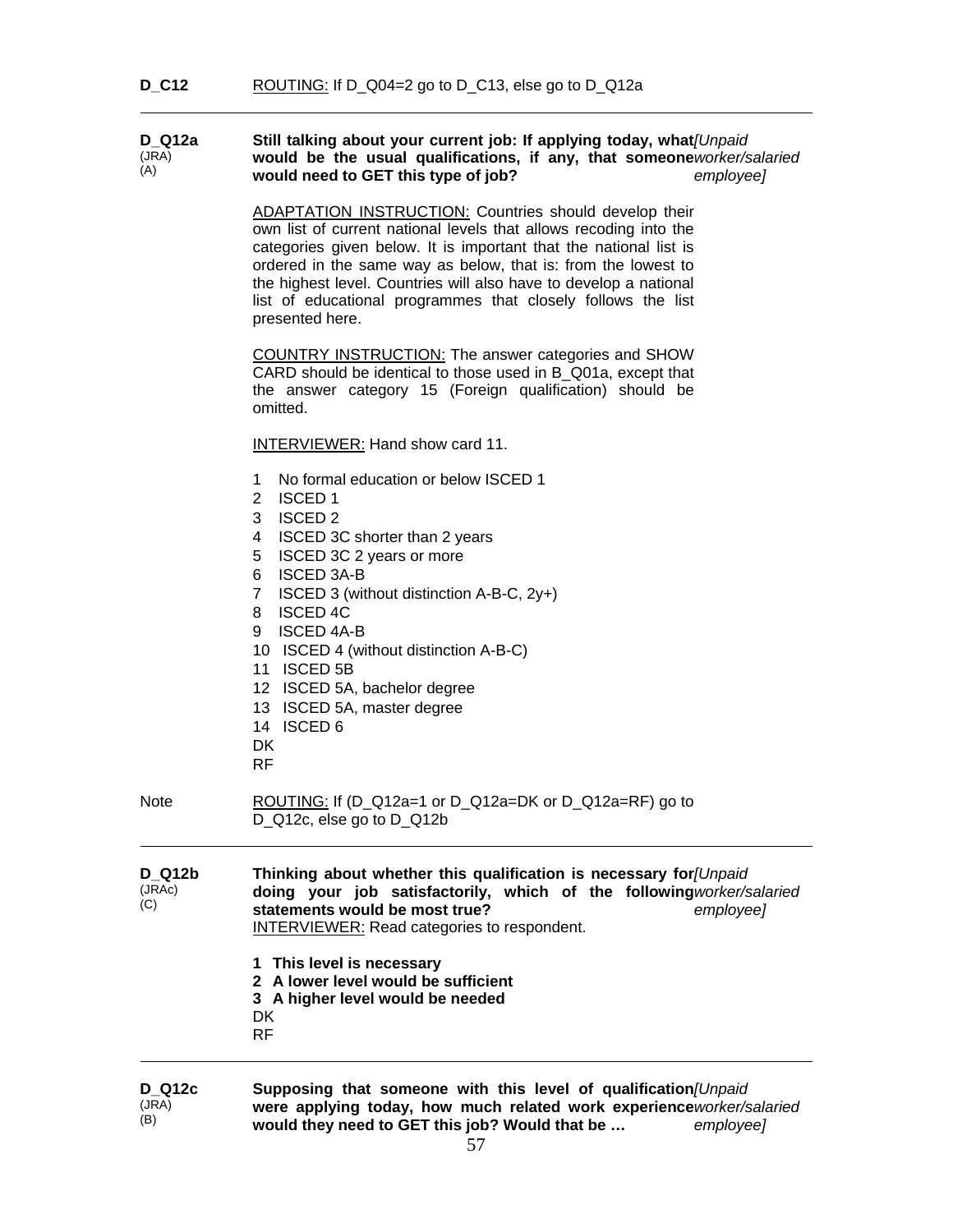### INTERVIEWER:

1. Read categories to respondent.

2. Exclude internships or work placements that are considered part of formal education.

**1 None** 

- **2 Less than 1 month**
- **3 1 to 6 months**
- **4 7 to 11 months**
- **5 1 or 2 years**
- **6 3 years or more**
- DK
- RF

**D\_C13** ROUTING: If (^D\_Q04= "2" and ^D\_Q07a= "2") then goto ^D\_Q13b else goto ^D\_Q13a

#### **D\_Q13a**  (JRA) **In your own job, how often do you learn new work-related things from co-workers or supervisors?**

(B)

#### INTERVIEWER:

1. Hand show card 12 and ask the respondent to hold onto it while answering the next three questions.

2. If the respondent has no co-workers or supervisors, the answer should be 'never'.

1 Never

- 2 Less than once a month
- 3 Less than once a week but at least once a month
- 4 At least once a week but not every day
- 5 Every day
- DK
- RF

#### **D\_Q13b**   $($ J $\overline{R}$ Ac $)$ (B) **How often does your job involve learning-by-doing from the tasks you perform?**

- 1 Never
- 2 Less than once a month
- 3 Less than once a week but at least once a month
- 4 At least once a week but not every day
- 5 Every day
- DK
- RF

#### **D\_Q13c**   $(JRA)$ **How often does your job involve keeping up to date with new products or services?**

- $(B)$
- - 1 Never 2 Less than once a month
	- 3 Less than once a week but at least once a month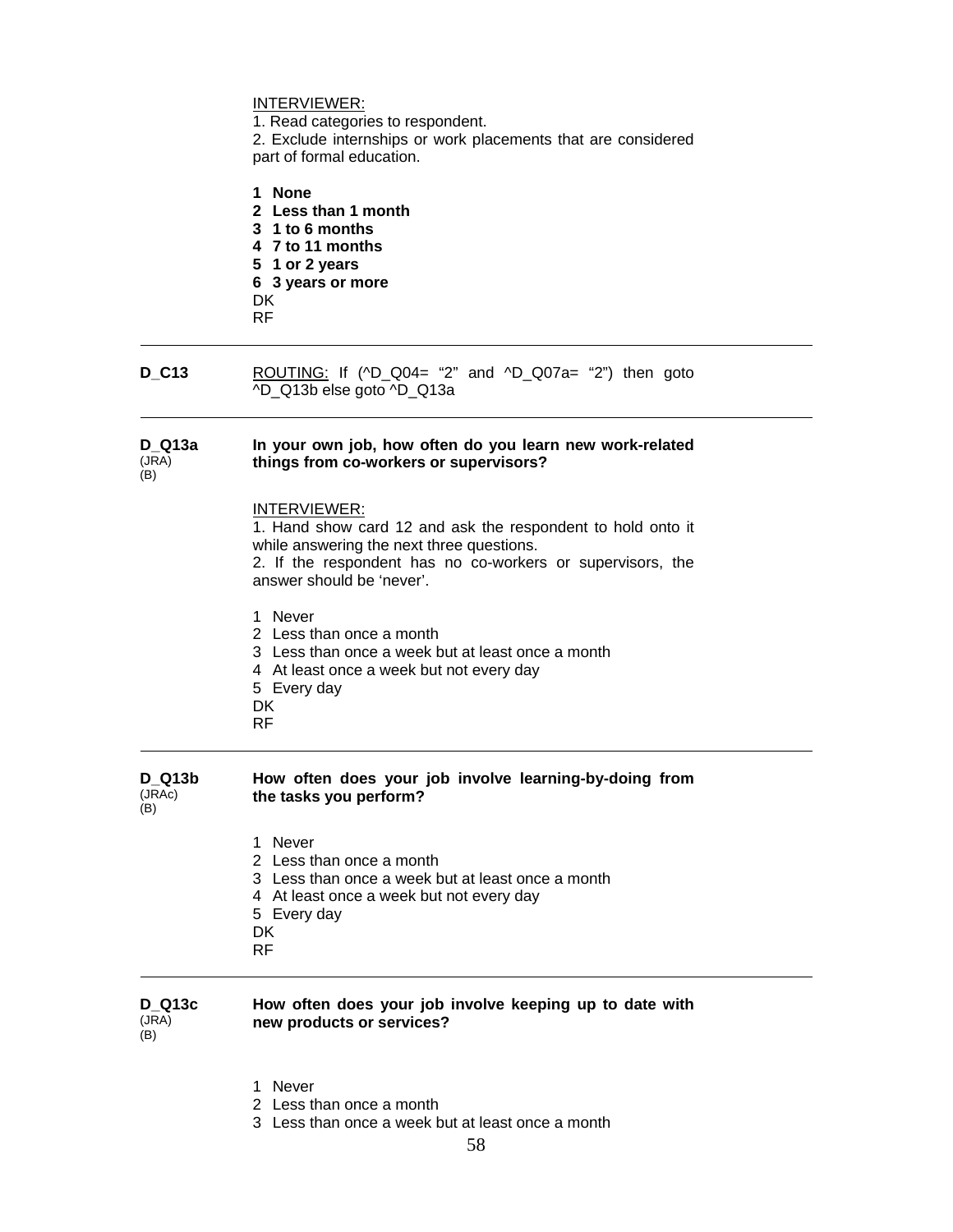|                               | 4 At least once a week but not every day<br>5 Every day<br>DK<br>RF                                                                                                                                                                                                                                                                                            |
|-------------------------------|----------------------------------------------------------------------------------------------------------------------------------------------------------------------------------------------------------------------------------------------------------------------------------------------------------------------------------------------------------------|
| <b>D_N13c</b>                 | INTERVIEWER:<br>1. Take back show card 12 from the respondent.<br>2. Press <next key=""> to continue.</next>                                                                                                                                                                                                                                                   |
| <b>D</b> Q14<br>(ESSc)<br>(C) | All things considered, how satisfied are you with your<br>current job? Would you say you are                                                                                                                                                                                                                                                                   |
|                               | <b>INTERVIEWER:</b> Read categories to respondent.                                                                                                                                                                                                                                                                                                             |
|                               | 1 Extremely satisfied<br>2 Satisfied<br>3 Neither satisfied nor dissatisfied<br>4 Dissatisfied<br>5 Extremely dissatisfied<br>DK<br>RF                                                                                                                                                                                                                         |
| <b>D_C16</b>                  | ROUTING: If $D_Q04=2$ go to $D_Q18a$ , else if $C_D06=3$ go to<br>D_END else go to D_Q16a                                                                                                                                                                                                                                                                      |
| D_Q16a<br>(ALLc)<br>(A)       | What is the easiest way for you to tell us your usual gross[Only salaried<br>wage or salary for your current job? Would it be<br>employee]                                                                                                                                                                                                                     |
|                               | INTERVIEWER:<br>1. Read answer categories to respondent.<br>2. Make sure that this is expressed in time units.<br>3. When people get paid per piece, ask them how long it takes<br>on average to finish a piece of work and specify this in hours.<br>4. Code 8 'I get no salary or wage at all' could e.g. refer to<br>apprentices who only receive training. |
|                               | 1 Per hour<br>(go to $D_D16a$ )<br>2 Per day<br>(go to $D_D16a$ )<br>3 Per week<br>(go to $D_D16a$ )<br>(go to $D_D16a$ )<br>4 Per two weeks<br>5 Per month<br>(go to $D_D16a$ )<br>6 Per year<br>(go to $D_D16a$ )<br>7 Piece rate                                                                                                                            |
|                               | 8 I get no salary or wage at all<br>(go to $D$ _END)<br>DK<br>(go to D_END)<br><b>RF</b><br>(go to D_END)                                                                                                                                                                                                                                                      |
| <b>Note</b>                   | ROUTING: If (D_Q16a=7), go to D_S16a, else if (D_Q16a=8 or<br>D_Q16a=DK or D_Q16a=RF), go to D_END else go to D_D16a                                                                                                                                                                                                                                           |

**D\_S16a Could you please specify how many hours on average it takes to produce one piece?**  *[Only salaried employee]*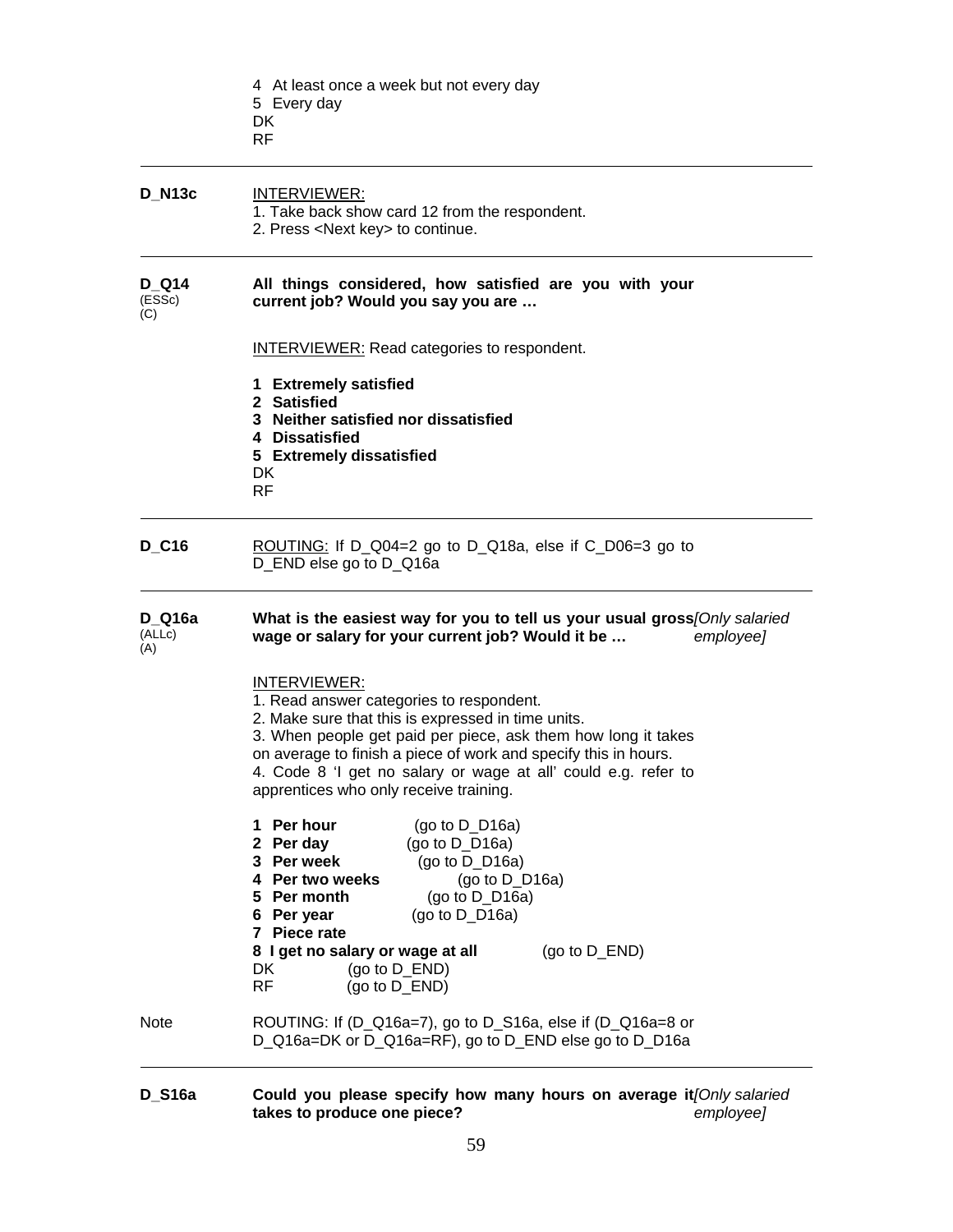|                          | INTERVIEWER:<br>1. If finishing a piece takes less than 2 hours, you may enter<br>decimals to specify the minutes as well.<br>2. For easy reference: 0,5 is half hour; 0,25 is 15 minutes; 0,10<br>is approximately 5 minutes; and 0,02 is approximately one<br>minute.                                                                                                                                                                                                                                                                                                            |
|--------------------------|------------------------------------------------------------------------------------------------------------------------------------------------------------------------------------------------------------------------------------------------------------------------------------------------------------------------------------------------------------------------------------------------------------------------------------------------------------------------------------------------------------------------------------------------------------------------------------|
| Format                   | hours<br>DK.<br>RF.<br>Decimal                                                                                                                                                                                                                                                                                                                                                                                                                                                                                                                                                     |
| Note                     | (min:0)(max: 9999)                                                                                                                                                                                                                                                                                                                                                                                                                                                                                                                                                                 |
| $D_$ D16a                | Derived variable: convert D_Q16a to hourly basis<br>If $(D_Q16a=1$ and $(D_Q10=0$ or $D_Q10=DK$ or $D_Q10=RF)$ )<br>then $D_D16a=1$ ,<br>Else if D_Q16a=1 then D_D16a=40/D_Q10,<br>Else if D_Q16a=2 then D_D16a=8,<br>Else if D Q16a=3 then D D16a=40,<br>Else if D_Q16a=4 then D_D16a=80,<br>Else if D_Q16a=5 then D_D16a=173,<br>Else if D_Q16a=6 then D_D16a=2080,<br>Else if D_Q16a=7 then D_D16a=D_S16a,<br>End if                                                                                                                                                            |
| D Q16b<br>(OECDc)<br>(A) | What is your usual gross pay ^PerHourDayEtc? Please[Only salaried<br>give as good an approximation as you can. By gross, weemployee]<br>before deductions for tax,<br>social<br>mean<br>security<br>contributions, and the like. Please include any regular<br>overtime pay, regular bonuses, tips and commissions.<br>Don't include annual bonuses such as 13th month or<br>holiday pay.                                                                                                                                                                                          |
| <b>Note</b>              | If D Q16a=1 then ^PerHourDayEtc='per hour',<br>Else if D_Q16a=2 then ^PerHourDayEtc ='per day',<br>Else if D_Q16a=3 then ^PerHourDayEtc ='per week',<br>Else if D Q16a=4 then ^PerHourDayEtc ='per two weeks',<br>Else if D_Q16a=5 then ^PerHourDayEtc ='per month'<br>Else if D_Q16a=6 then ^PerHourDayEtc ='per year'<br>Else if D_Q16a=7 then ^PerHourDayEtc ='per piece'<br>Else ^PerHourDayEtc ="<br>End if                                                                                                                                                                   |
|                          | <b>ADAPTATION INSTRUCTION:</b> Gross pay refers to the total<br>before any deductions are made by the employer in respect of<br>taxes, contributions of employees to social security and pension<br>schemes, life insurance premiums, union dues and other<br>obligations of employees. Gross pay does NOT include<br>employers' social security contributions.<br>Pay should be<br>expressed in the local currency. Countries should use the<br>national wording and<br>give<br>appropriate<br>country-specific<br>instructions to the interviewer. Countries can adapt the digit |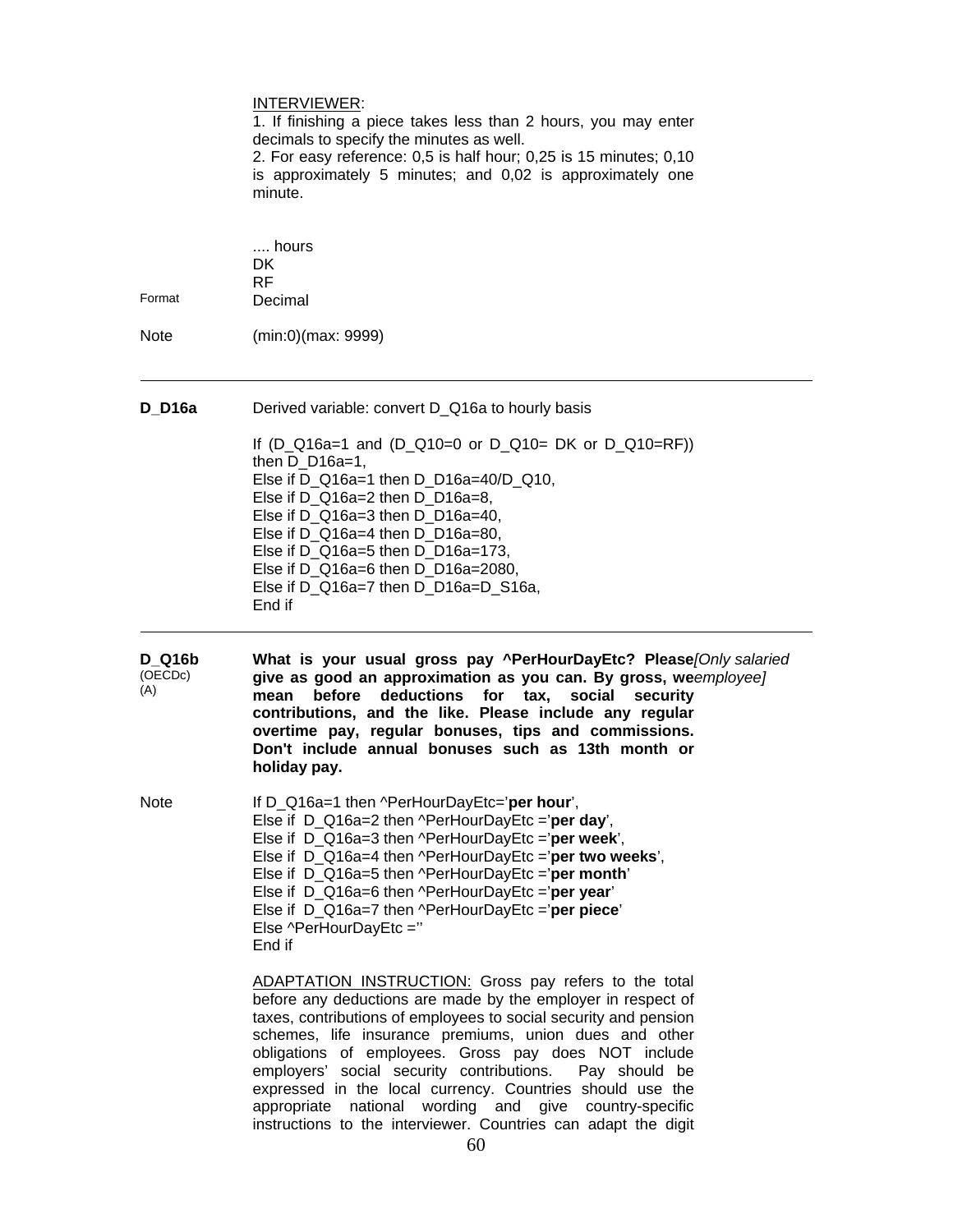|                                             | range if necessary. Countries should adapt the thousand<br>separator and the decimal separator to their own standard.                                                                                                                                                                                                |  |
|---------------------------------------------|----------------------------------------------------------------------------------------------------------------------------------------------------------------------------------------------------------------------------------------------------------------------------------------------------------------------|--|
|                                             | INTERVIEWER:<br>1. If necessary you can enter 2 decimals. Please use ',' as a<br>decimal separator (e.g. 4,50).<br>2. You may also use '.' to separate thousands (e.g. 33.500<br>instead of 33500).                                                                                                                  |  |
|                                             | HELP: Holiday pay refers to any pay that is received for annual<br>holidays in addition to usual earnings received when working.                                                                                                                                                                                     |  |
| Format<br>thousandSeparator Yes<br>Decimals | Approximately  euro's (8 digits)<br>(go to $D_C16d$ )<br>DK.<br><b>RF</b><br>(go to $D_Q16c$ )<br>Decimal<br>2                                                                                                                                                                                                       |  |
| Note                                        | (min:0)(max:10000000)                                                                                                                                                                                                                                                                                                |  |
| Note                                        | ROUTING: If (D_Q16b=DK) go to D_C16d, else if<br>(D Q16b=RF) go to D Q16c, else go to D D16c1                                                                                                                                                                                                                        |  |
| <b>D_D16c1</b>                              | Derived variable: ^rule16b1=5                                                                                                                                                                                                                                                                                        |  |
|                                             | ADAPTATION INSTRUCTION: ^rule16b1 is the Euro amount<br>specified to trigger the soft edit for unlikely hourly wage.<br>Countries are allowed to adapt this amount to fit the local<br>situation. If the local currency is not the Euro, adapt the amount<br>to trigger unlikely hourly wages in the local currency. |  |
| <b>D</b> D16c2                              | Derived variable: ^rule16b2=100                                                                                                                                                                                                                                                                                      |  |
|                                             | ADAPTATION INSTRUCTION: ^rule16b2 is the Euro amount<br>specified to trigger the soft edit for unlikely hourly wage.<br>Countries are allowed to adapt this amount to fit the local<br>situation. If the local currency is not the Euro, adapt the amount<br>to trigger unlikely hourly wages in the local currency. |  |
| <b>D_E16b</b>                               | Unlikely answer has been entered. Please confirm gross pay or<br>change answer in D_Q16b or usually worked hours (D_Q10).                                                                                                                                                                                            |  |
| Note                                        | Trigger soft edit if ((D_Q16b/D_D16a)*(40/D_Q10))<^rule16b1<br>or if ((D_Q16b/D_D16a)*(40/D_Q10))>^rule16b2                                                                                                                                                                                                          |  |
| JUMP                                        | D_Q16b, D_Q10                                                                                                                                                                                                                                                                                                        |  |
| <b>D_C16c</b>                               | ROUTING: If D_Q16b=RF go to D_Q16c, else if D_Q16b=DK<br>go to D_C16d, else go to D_Q17a                                                                                                                                                                                                                             |  |
|                                             |                                                                                                                                                                                                                                                                                                                      |  |

| <b>D_Q16c</b> |  |  | Would you be prepared to answer this question if we ask it |
|---------------|--|--|------------------------------------------------------------|
|---------------|--|--|------------------------------------------------------------|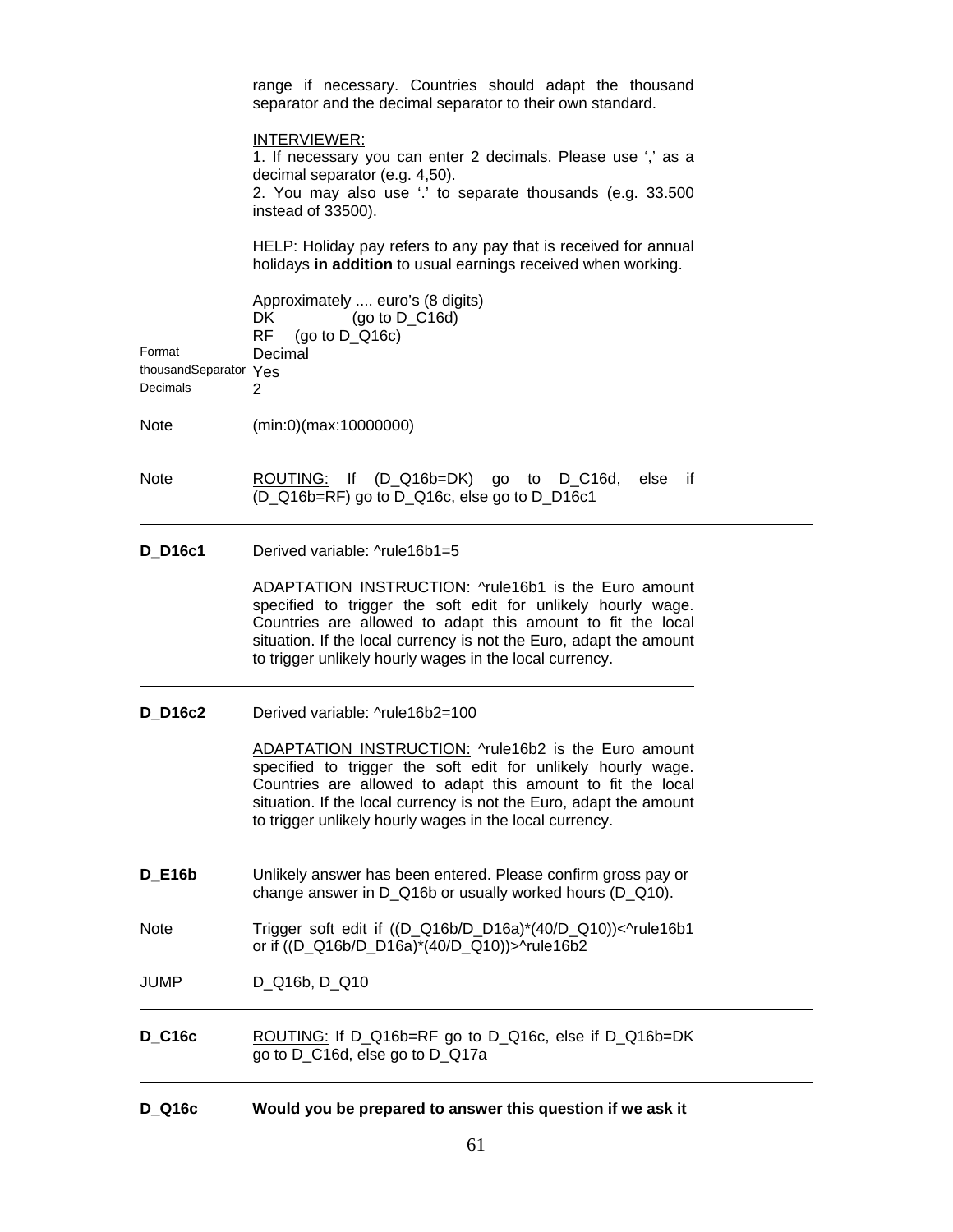**in broad categories?** 

|     | 1 Yes |                   |
|-----|-------|-------------------|
|     | 2 No  | (go to $D_Q$ 17a) |
| DK. |       | (go to $D_Q$ 17a) |
| RF. |       | (go to $D_Q$ 17a) |

Note ROUTING: If D\_Q16c=1 go to D\_C16d, else go to D\_Q17a

**D\_C16d** ROUTING: If D\_Q16a=1 go to D\_Q16d1, Else if D\_Q16a=2 go to D\_Q16d2, Else if D\_Q16a=3 go to D\_Q16d3, Else if D\_Q16a=4 go to D\_Q16d4, Else if D Q16a=5 go to D Q16d5, Else if D\_Q16a=6 go to D\_Q16d6, Else if (D\_Q16a=7 and (D\_Q16b=DK or D\_Q16b=RF)) go to D\_Q16d5, Else go to D\_Q17a

**D\_Q16d1**  (NEW) (A) **How much would you estimate your usual gross pay per** *[Only salaried*  **hour is?**  *employee]* 

> ADAPTATION INSTRUCTION: Gross pay refers to the total before any deductions are made by the employer in respect of taxes, contributions of employees to social security and pension schemes, life insurance premiums, union dues and other obligations of employees. Gross pay does NOT include employers' social security contributions. Answer category boundaries should be adjusted to national deciles and quartiles and rounded to appropriate numbers. Countries should develop a list of individual gross hourly earnings in their own local currency that correspond as closely as possible to the national deciles and quartiles for the hourly earnings. Countries should use the appropriate national wording and give country-specific instructions to the interviewer.

INTERVIEWER: Hand show card 19a to respondent.

|      | 1 Less than $\#10\%$ (Go to D Q17a)<br>2 #10% to less than #25%<br>(Go to $D_Q$ 17a)<br>(Go to $D_Q$ 17a)<br>3 #25% to less than #50%<br>4 #50% to less than #75% (Go to D_Q17a)<br>(Go to $D_Q$ 17a)<br>5 #75% to less than #90%<br>6 #90% or more $(Go to D Q17a)$<br>(Go to D $Q17a$ )<br>DK<br>(Go to $D$ Q17a)<br>RF - |
|------|-----------------------------------------------------------------------------------------------------------------------------------------------------------------------------------------------------------------------------------------------------------------------------------------------------------------------------|
| Note | National adaptations have to be inserted. #xx% refers a value<br>corresponding to xx% of national distribution of hourly gross<br>earnings                                                                                                                                                                                  |
| Note | ROUTING: Go to D Q17a                                                                                                                                                                                                                                                                                                       |

**D\_Q16d2**  (NEW) **How much would you estimate your usual gross pay per** *[Only salaried*  **day is?** *employee]*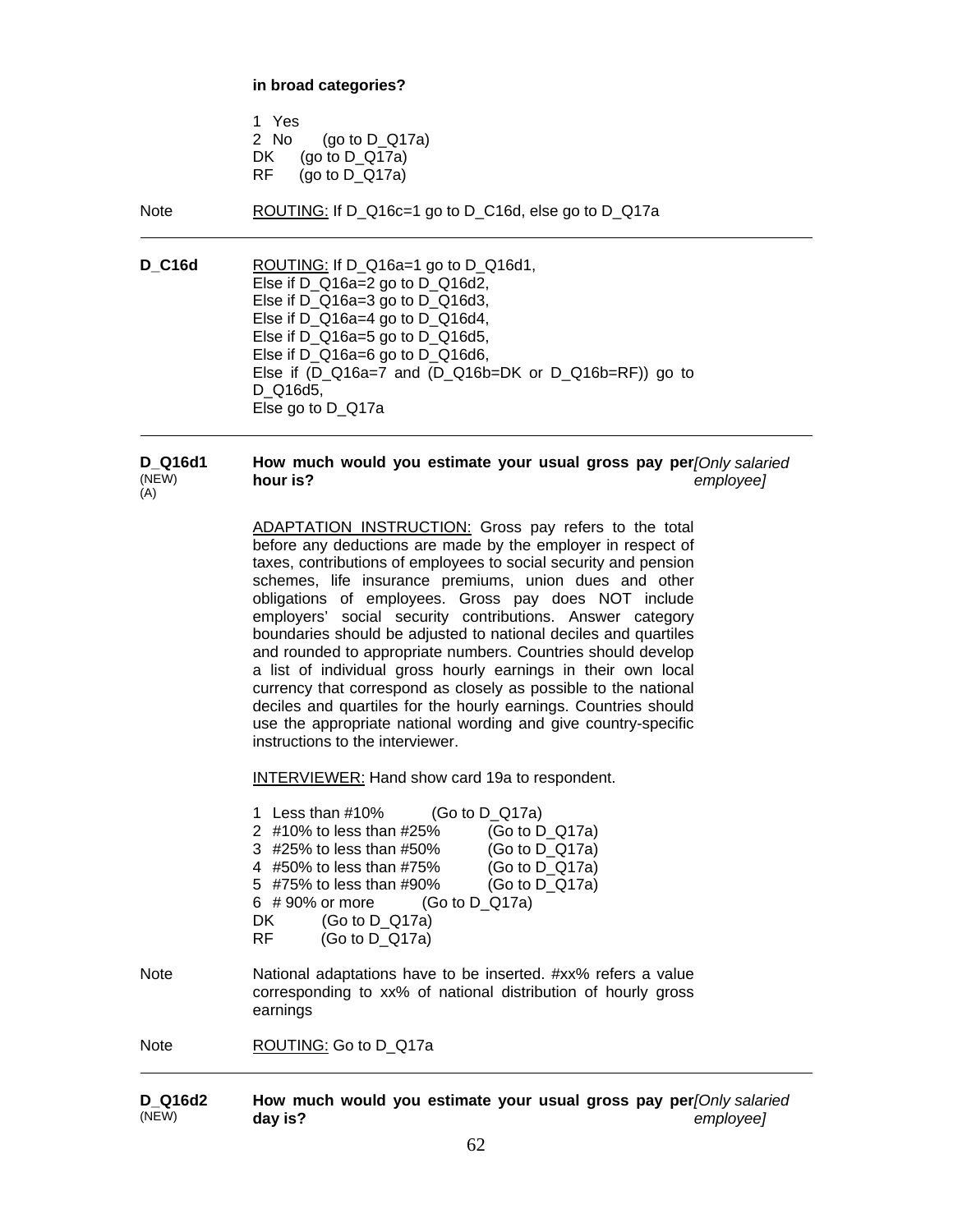ADAPTATION INSTRUCTION: Gross pay refers to the total before any deductions are made by the employer in respect of taxes, contributions of employees to social security and pension schemes, life insurance premiums, union dues and other obligations of employees. Gross pay does NOT include employers' social security contributions. Answer category boundaries should be adjusted to national deciles and quartiles and rounded to appropriate numbers. Countries should develop a list of individual gross daily earnings in their own local currency that correspond as closely as possible to the national deciles and quartiles for the daily earnings. Countries should use the appropriate national wording and give country-specific instructions to the interviewer.

INTERVIEWER: Hand show card 19b to respondent.

| 1 Less than #10%                | (Go to $D_Q$ 17a) |                   |
|---------------------------------|-------------------|-------------------|
| 2 #10% to less than #25%        |                   | (Go to $D_Q$ 17a) |
| 3 #25% to less than #50%        |                   | (Go to D_Q17a)    |
| 4 #50% to less than #75%        |                   | (Go to $D_Q$ 17a) |
| 5 #75% to less than #90%        |                   | (Go to D_Q17a)    |
| 6 #90% or more $(Go to D_Q17a)$ |                   |                   |
| (Go to $D_Q$ 17a)<br>DK         |                   |                   |
| (Go to D Q17a)<br>RF.           |                   |                   |
|                                 |                   |                   |

Note National adaptations have to be inserted. #xx% refers a value corresponding to xx% of national distribution of daily gross earnings

Note ROUTING: Go to D\_Q17a

#### **D\_Q16d3**  (NEW) (A) **How much would you estimate your usual gross pay per** *[Only salaried*  **week is?** *employee]*

ADAPTATION INSTRUCTION: Gross pay refers to the total before any deductions are made by the employer in respect of taxes, contributions of employees to social security and pension schemes, life insurance premiums, union dues and other obligations of employees. Gross pay does NOT include employers' social security contributions. Answer category boundaries should be adjusted to national deciles and quartiles and rounded to appropriate numbers. Countries should develop a list of individual gross weekly earnings in their own local currency that correspond as closely as possible to the national deciles and quartiles for the weekly earnings. Countries should use the appropriate national wording and give country-specific instructions to the interviewer.

INTERVIEWER: Hand show card 19c to respondent.

| 1 Less than #10%         | (Go to $D_Q$ 17a) |
|--------------------------|-------------------|
| 2 #10% to less than #25% | (Go to $D_Q$ 17a) |
| 3 #25% to less than #50% | (Go to $D_Q$ 17a) |
| 4 #50% to less than #75% | (Go to $D_Q$ 17a) |
| 5 #75% to less than #90% | (Go to $D_Q$ 17a) |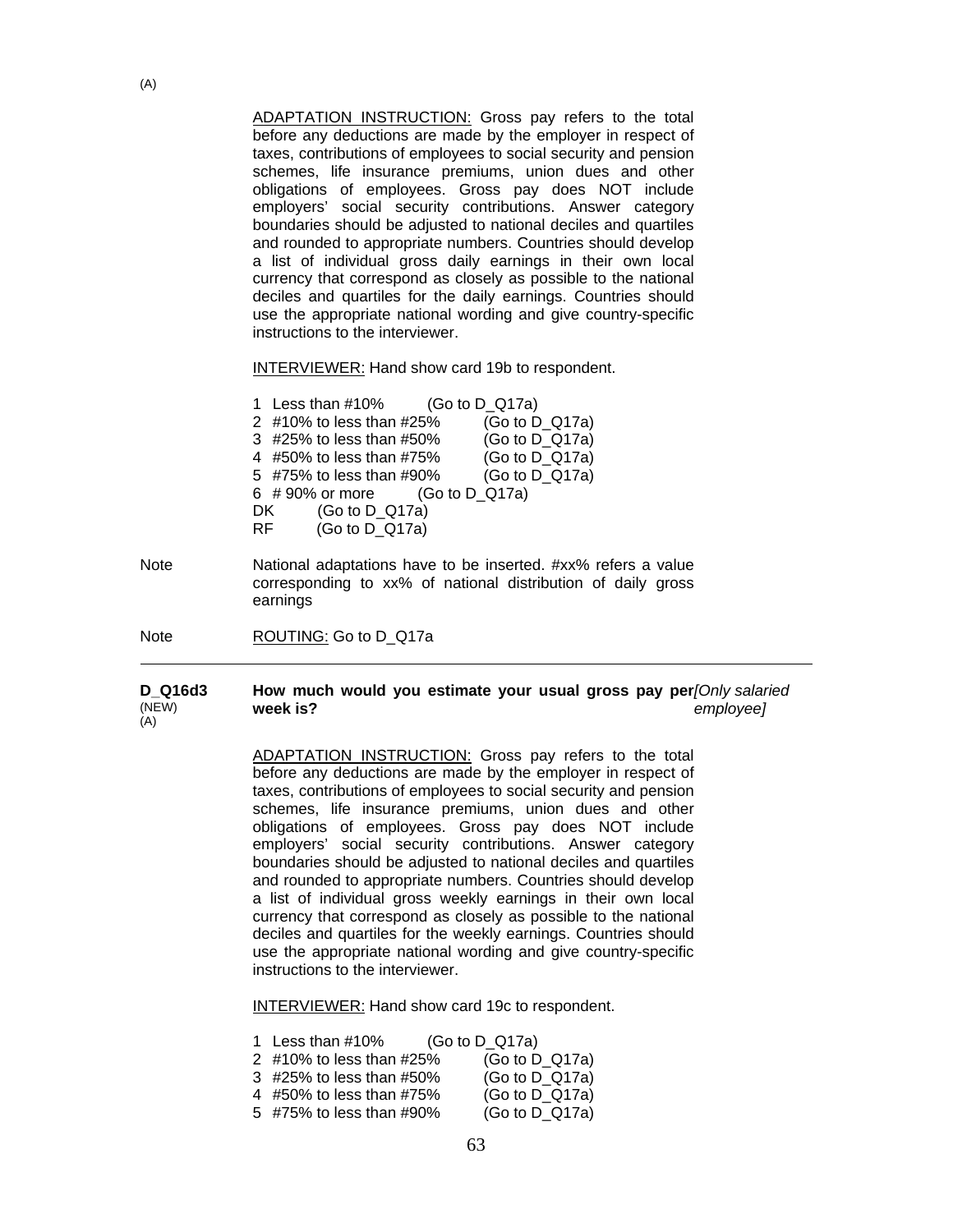6 # 90% or more (Go to D\_Q17a) DK **(Go to D\_Q17a)** RF(Go to D\_Q17a)

Note National adaptations have to be inserted. #xx% refers a value corresponding to xx% of national distribution of weekly gross earnings

Note ROUTING: Go to D\_Q17a

#### **D\_Q16d4**  (NEW)  $(A)$ **How much would you estimate your usual gross pay per** *[Only salaried*  **two weeks is?** *employee]*

ADAPTATION INSTRUCTION: Gross pay refers to the total before any deductions are made by the employer in respect of taxes, contributions of employees to social security and pension schemes, life insurance premiums, union dues and other obligations of employees. Gross pay does NOT include employers' social security contributions. Answer category boundaries should be adjusted to national deciles and quartiles and rounded to appropriate numbers. Countries should develop a list of individual gross bi-weekly earnings in their own local currency that correspond as closely as possible to the national deciles and quartiles for the bi-weekly earnings. Countries should use the appropriate national wording and give countryspecific instructions to the interviewer.

INTERVIEWER: Hand show card 19d to respondent.

| 1 Less than #10%                | (Go to D $Q17a$ ) |
|---------------------------------|-------------------|
| 2 #10% to less than #25%        | (Go to $D_Q$ 17a) |
| 3 #25% to less than #50%        | (Go to D_Q17a)    |
| 4 #50% to less than #75%        | (Go to $D_Q$ 17a) |
| 5 #75% to less than #90%        | (Go to D_Q17a)    |
| 6 #90% or more $(Go to D_Q17a)$ |                   |
| (Go to $D_Q$ 17a)<br>DKI        |                   |
| (Go to $D_Q$ 17a)<br>RF         |                   |
|                                 |                   |

Note National adaptations have to be inserted. #xx% refers a value corresponding to xx% of national distribution of b-weekly gross earnings

Note ROUTING: Go to D Q17a

#### **D\_Q16d5**  (NEW) (A) **How much would you estimate your usual gross pay per** *[Only salaried*  **month is?** *employee]*

ADAPTATION INSTRUCTION: Gross pay refers to the total before any deductions are made by the employer in respect of taxes, contributions of employees to social security and pension schemes, life insurance premiums, union dues and other obligations of employees. Gross pay does NOT include employers' social security contributions. Answer category boundaries should be adjusted to national deciles and quartiles and rounded to appropriate numbers. Countries should develop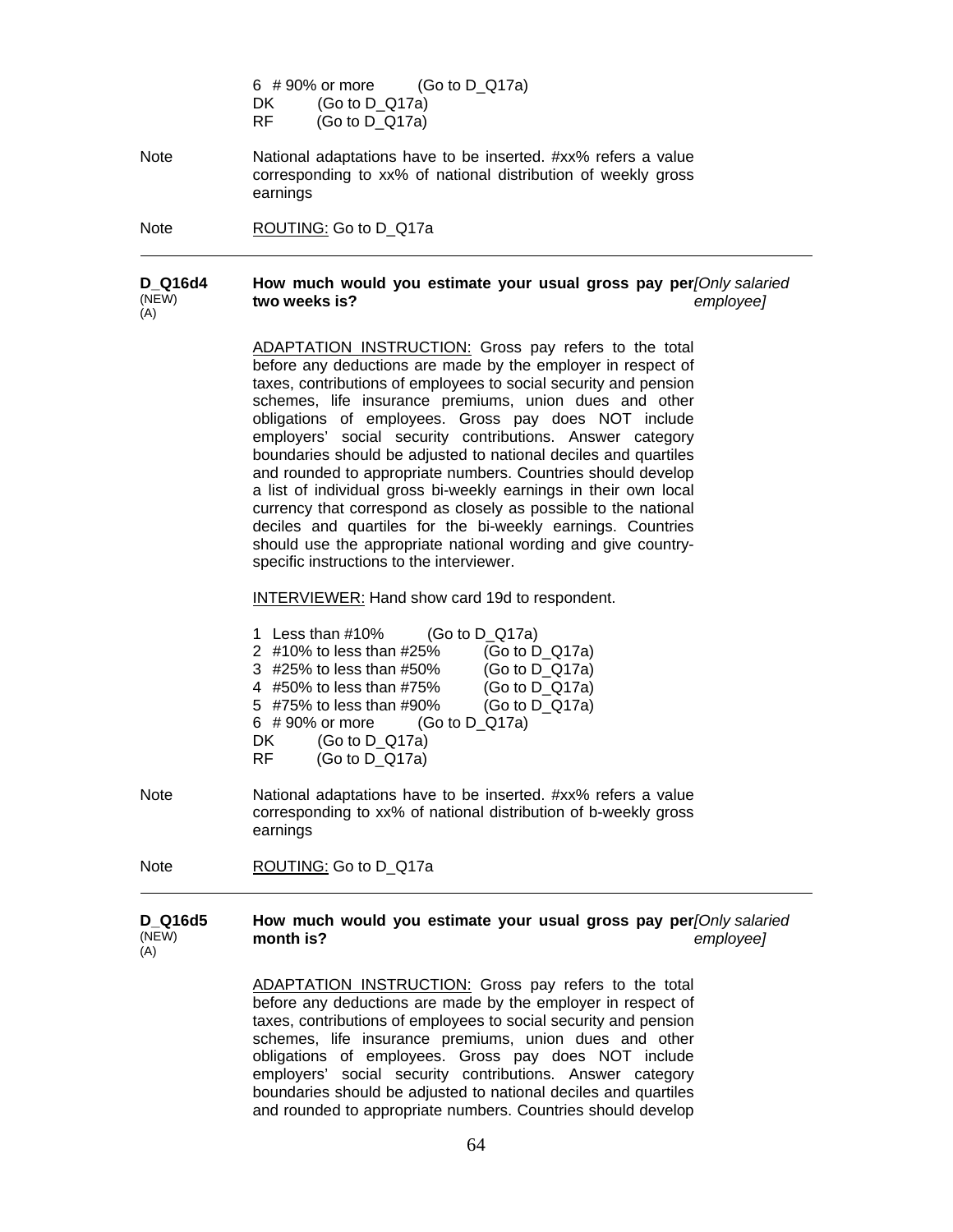a list of individual gross monthly earnings in their own local currency that correspond as closely as possible to the national deciles and quartiles for the monthly earnings. Countries should use the appropriate national wording and give country-specific instructions to the interviewer.

INTERVIEWER: Hand show card 19e to respondent.

|    | 1 Less than $\#10\%$ (Go to D Q17a) |                   |
|----|-------------------------------------|-------------------|
|    | 2 #10% to less than #25%            | (Go to $D_Q$ 17a) |
|    | 3 #25% to less than #50%            | (Go to $D_Q$ 17a) |
|    | 4 #50% to less than #75%            | (Go to $D_Q$ 17a) |
|    | 5 #75% to less than #90%            | (Go to D_Q17a)    |
|    | 6 #90% or more $(Go to D_Q17a)$     |                   |
| DK | (Go to $D_Q$ 17a)                   |                   |
| RF | (Go to $D_Q$ 17a)                   |                   |

Note National adaptations have to be inserted. #xx% refers a value corresponding to xx% of national distribution of monthly gross earnings

Note ROUTING: Go to D\_Q17a

#### **D\_Q16d6**  (NEW) (A) **How much would you estimate your usual gross pay per** *[Only salaried*  **year is?** *employee]*

ADAPTATION INSTRUCTION: Gross pay refers to the total before any deductions are made by the employer in respect of taxes, contributions of employees to social security and pension schemes, life insurance premiums, union dues and other obligations of employees. Gross pay does NOT include employers' social security contributions. Answer category boundaries should be adjusted to national deciles and quartiles and rounded to appropriate numbers. Countries should develop a list of individual gross annual earnings in their own local currency that correspond as closely as possible to the national deciles and quartiles for the annual earnings. Countries should use the appropriate national wording and give country-specific instructions to the interviewer.

INTERVIEWER: Hand show card 19f to respondent.

1 Less than #10% 2 #10% to less than #25% 3 #25% to less than #50% 4 #50% to less than #75% 5 #75% to less than #90% 6 # 90% or more **DK** RF Note National adaptations have to be inserted. #xx% refers a value corresponding to xx% of national distribution of annual gross earnings

**D\_Q17a In addition to your usual pay, do you receive any other***[Only salaried*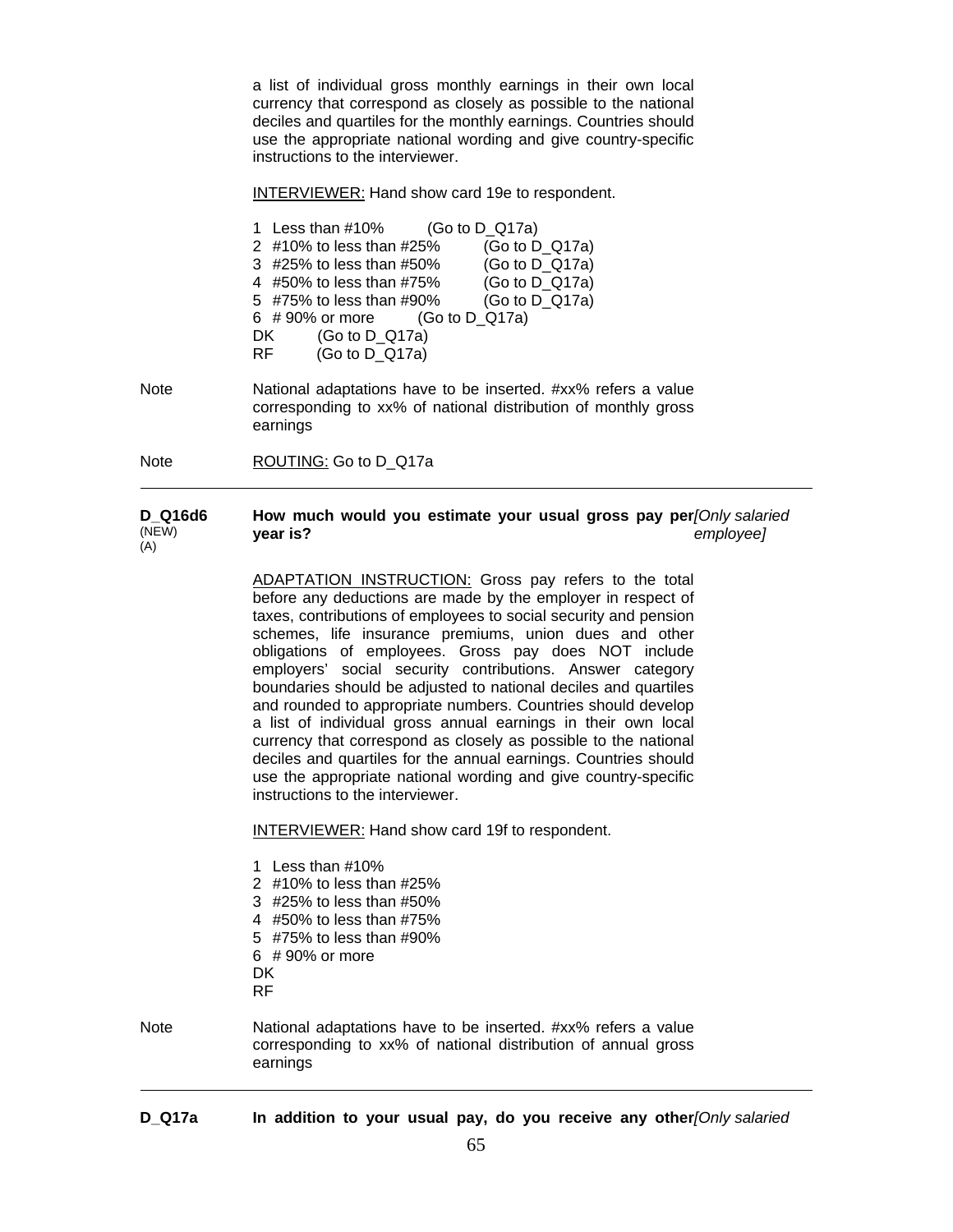(OECDc) (OECDc) **payments related to this job, such as annual bonuses e.g. a***employee***]<br>(C) <br>and the point of boliday nay? 13th month or holiday pay?**  ADAPTATION INSTRUCTION: Countries should use the appropriate national wording for annual bonuses and other additional payments and give country-specific instructions to the interviewer. Pay should be expressed in the local currency. 1 Yes 2 No (go to D\_END) DK (go to D\_END) RF (go to D\_END) Note ROUTING: If D\_Q17a=1 go to D\_Q17b, else go to D\_END **D\_Q17b**  (OECDc) (C) **In total, how much were these additional payments last** *[Only salaried*  **year? Please think in terms of gross payments.**  *employee]*  ADAPTATION INSTRUCTION: Pay should be expressed in the local currency. Countries should use the appropriate national wording for annual bonuses and other additional payments and give country-specific instructions to the interviewer. Countries can adapt the digit range if necessary. Countries should adapt the thousand separator to their own standard. INTERVIEWER: 1. If the respondent started the job this year, ask about the expected additional payments. 2. You may use '.' to separate thousands (e.g. 33.500 instead of 33500). Approximately .... # euros (7 digits) (go to D\_END) DK(go to D\_Q17d) RFformat Integer thousandSeparator Yes Note (min:1)(max:1.000.000) Note ROUTING: If D\_Q17b=DK, go to D\_Q17d, else if D\_Q17b=RF, go to D\_Q17c else go to D\_END **D\_Q17c Would you be prepared to answer this question if we ask it in broad categories?**  1 Yes 2 No (go to D\_END) DK (go to D\_END) RF (go to D\_END) Note ROUTING: If D\_Q17c=1 go to D\_Q17d, else go to D\_END

**D\_Q17d**  (NEW) **How much would you estimate these additional payments** *[Only salaried*  **were last year? Please think in terms of gross payments.** *employee]*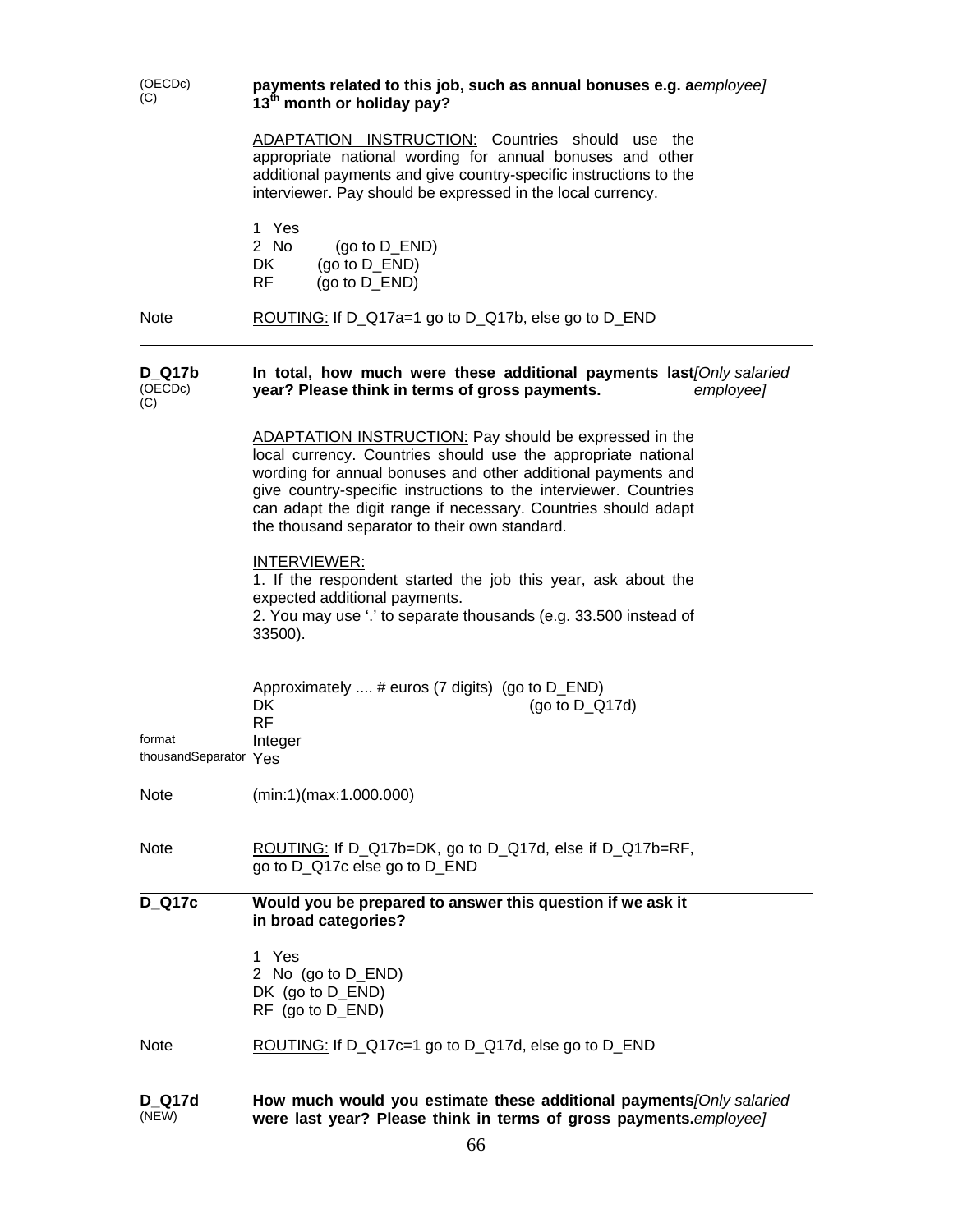# (C) **Were they …**

ADAPTATION INSTRUCTION: Answer category boundaries should be adjusted to national distribution in their own local currency and rounded to appropriate numbers.

INTERVIEWER: Read categories to respondent.

**1 Less than #5% 2 #5% to less than #10% 3 #10% or more**  DK RF

Note National adaptations have to be inserted. #5% refers a value corresponding to 5% of the median of national annual gross earnings and #10% refers to a value corresponding to 10% of median of national annual gross earnings in the national currency.

Note ROUTING: Go to D\_END

#### **D\_Q18a**  (OECDc) (A) **What were your total earnings last ^YearMonth from your** *[Self-employed]*  **current business after deducting all business expenses, but before deducting income taxes, social security contributions, and the like?**

Note If ((((A\_D01a3\*12)+A\_D01a1) - ((D\_Q05b2\*12)+D\_Q05b3)) < 12) then ^YearMonth='month' Else ^YearMonth='year'

> ADAPTATION INSTRUCTION: Countries should use the appropriate national wording and give country-specific instructions to the interviewer. Pay should be expressed in the local currency. Countries may adapt digit range if necessary. Countries should adapt the thousand separator to their own standard.

INTERVIEWER:

1. You may use '.' to separate thousands (e.g. 33.500 instead of 33500). 2. In the case of negative earnings, code 0. No check will be performed on this variable. Approximately ....# euros (8 digits) (go to D\_END) DK(go to D\_C18c) RF format Integer thousandSeparator Yes

Note (min:0)(max:10.000.000)

Note ROUTING: If D\_Q18a=DK go to D\_C18c, else if D\_Q18a=RF go to D\_Q18b, else go to D\_END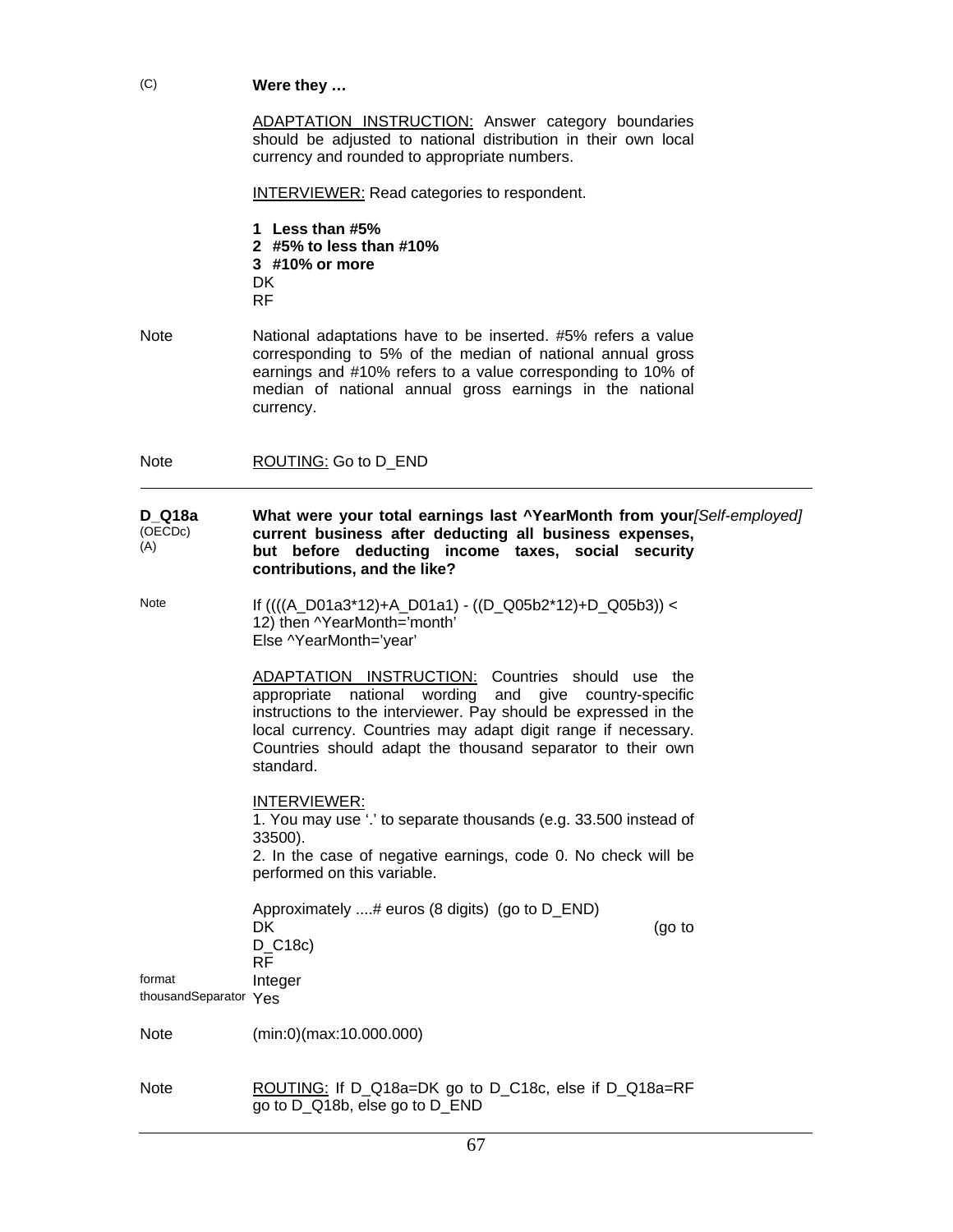| <b>D</b> Q18b                  | Would you be prepared to answer this question if we ask it<br>in broad categories?                                                                                                                                                                                                                                                                |  |
|--------------------------------|---------------------------------------------------------------------------------------------------------------------------------------------------------------------------------------------------------------------------------------------------------------------------------------------------------------------------------------------------|--|
|                                | 1 Yes<br>2 No (go to D_END)<br>DK (go to $D$ _END)<br>RF (go to D_END)                                                                                                                                                                                                                                                                            |  |
| <b>Note</b>                    | ROUTING: If D_Q18b=1 go to D_C18c, else go to D_END                                                                                                                                                                                                                                                                                               |  |
| <b>D_C18c</b>                  | ROUTING: If ((((A_D01a3*12)+A_D01a1) -<br>$((D_Q05b2*12)+D_Q05b3)) < 12$ go to $D_Q18c1$ , else go to<br>D Q18c2                                                                                                                                                                                                                                  |  |
| <b>D_Q18c1</b><br>(NEW)<br>(A) | How much would you estimate your earnings last month[Self-employed]<br>were?                                                                                                                                                                                                                                                                      |  |
|                                | <b>ADAPTATION INSTRUCTION:</b> Answer category boundaries<br>should be adjusted to national deciles and quartiles and<br>rounded to appropriate numbers. Countries should develop a<br>list of INDIVIDUAL GROSS MONTHLY earnings in their own<br>local currency that corresponds as closely as possible to the<br>national deciles and quartiles. |  |
|                                | <b>INTERVIEWER:</b> Hand show card 19e to respondent.                                                                                                                                                                                                                                                                                             |  |
|                                | 1 Less than #10%<br>2 #10% to less than #25%<br>3 #25% to less than #50%<br>4 #50% to less than #75%<br>5 #75% to less than #90%<br>6 #90% or more<br>DK<br><b>RF</b>                                                                                                                                                                             |  |
| <b>Note</b>                    | National adaptations have to be inserted. #xx% refers a value<br>corresponding to xx% of national distribution of monthly gross<br>earnings                                                                                                                                                                                                       |  |
| <b>Note</b>                    | ROUTING: Go to D_END                                                                                                                                                                                                                                                                                                                              |  |
| <b>D_Q18c2</b><br>(NEW)<br>(A) | How much would you estimate your earnings last year/Self-employed]<br>were?                                                                                                                                                                                                                                                                       |  |
|                                | <b>ADAPTATION INSTRUCTION:</b> Answer category boundaries<br>should be adjusted to national deciles and quartiles and<br>rounded to appropriate numbers. Countries should develop a<br>list of INDIVIDUAL GROSS ANNUAL earnings in their own local<br>currency that corresponds as closely as possible to the national                            |  |

INTERVIEWER: Hand show card 19f to respondent.

deciles and quartiles.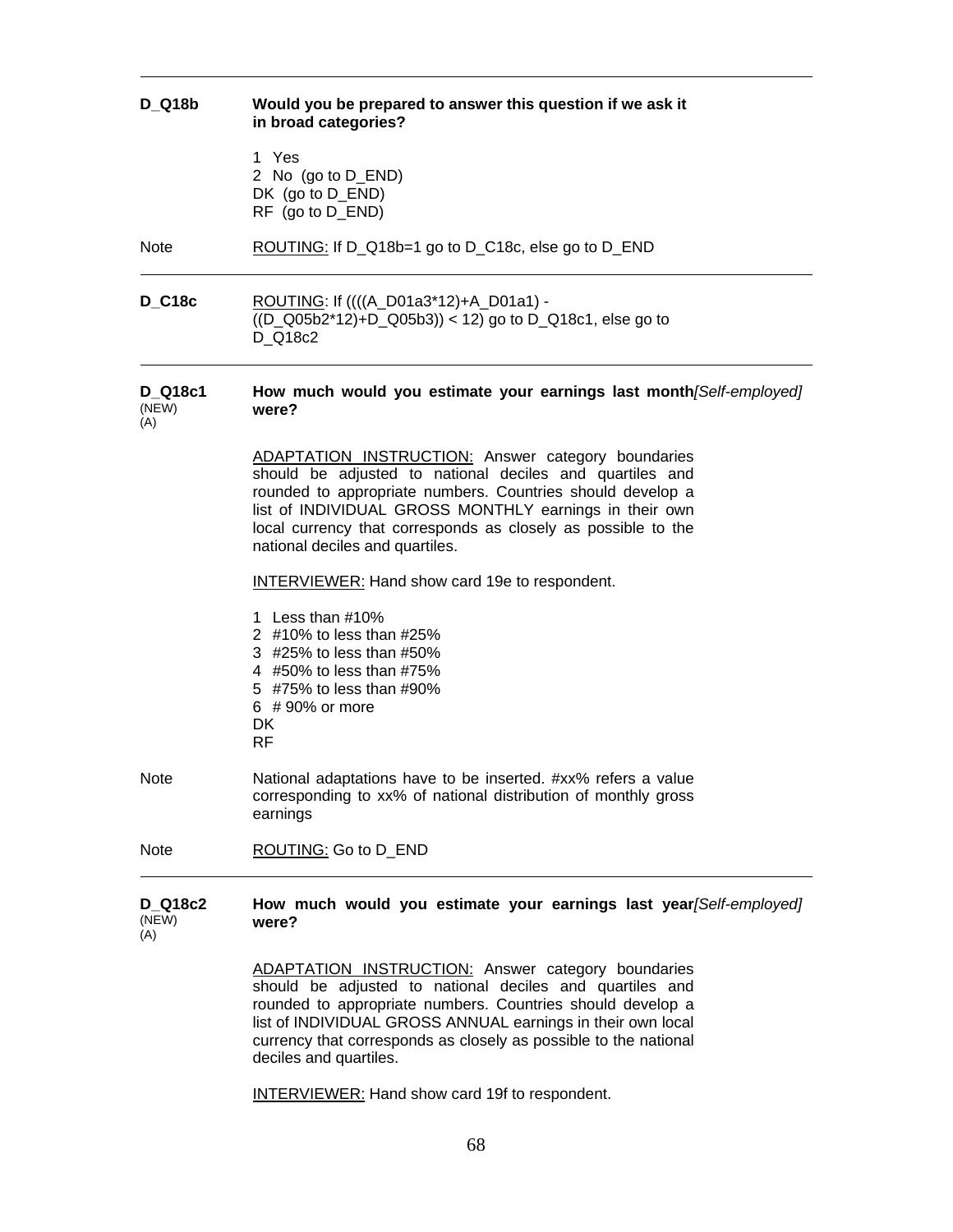|              | 1 Less than $\#10\%$<br>2 $\#10\%$ to less than $\#25\%$<br>$3\;$ #25% to less than #50%<br>4 #50% to less than #75%<br>5 $\#75\%$ to less than $\#90\%$<br>$6#90\%$ or more<br>DK.<br><b>RF</b> |
|--------------|--------------------------------------------------------------------------------------------------------------------------------------------------------------------------------------------------|
| <b>Note</b>  | National adaptations have to be inserted. #xx% refers a value<br>corresponding to xx% of national distribution of annual gross<br>earnings                                                       |
| <b>D END</b> | ROUTING: Go to F START                                                                                                                                                                           |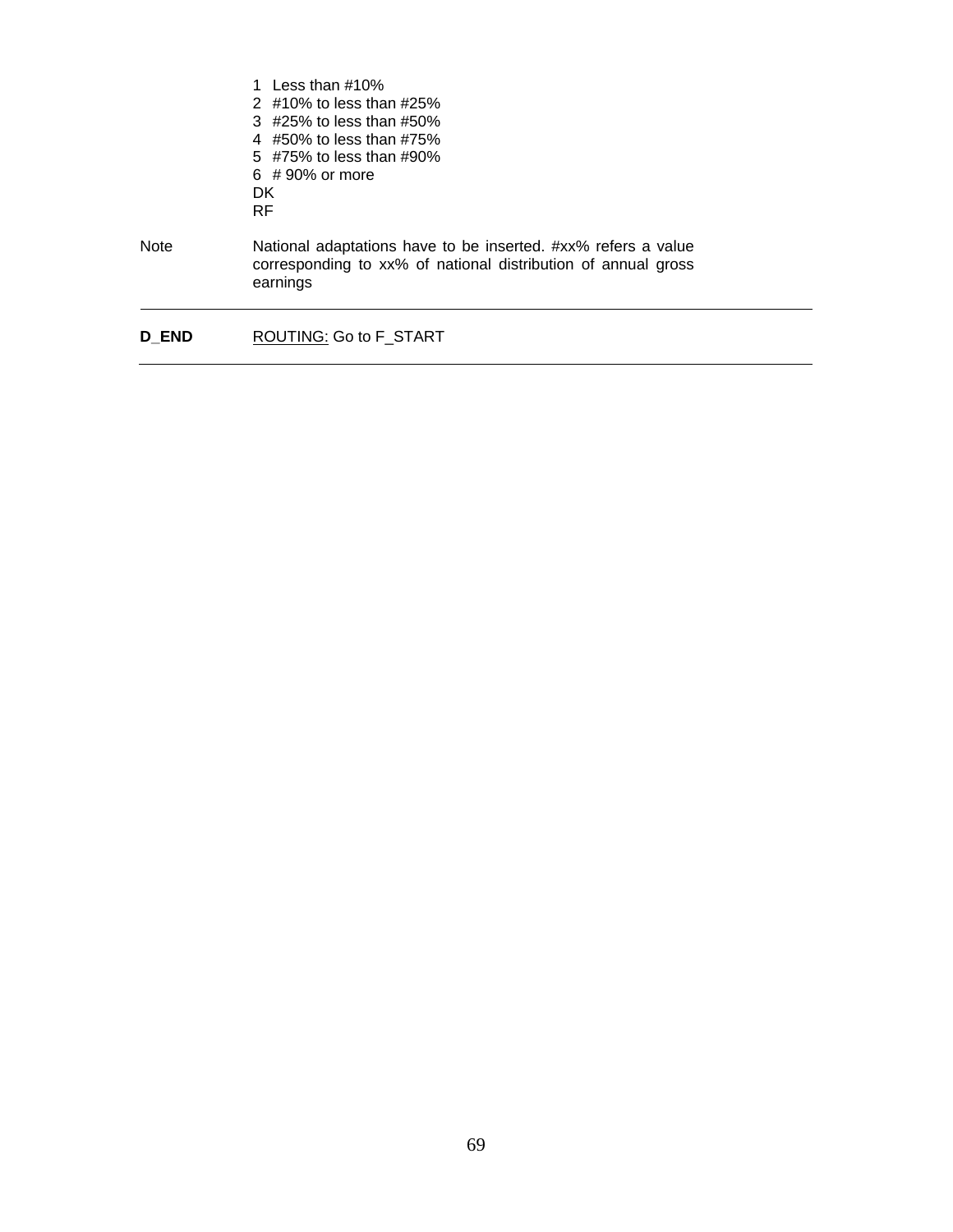# **E\_START Last job** [NOT

**CURRENTL** Y WORKING BUT HAD PAID WORK IN past 5 years]

**E\_D01a** Derived variable: ^LastYearEarlier If C\_Q08b=1 then ^LastYearEarlier='**in the last 12 months**' else if (C\_Q08c2=DK or ^LastYearEarlier='**before you last stopped working**' Else ^LastYearEarlier= '**in** ' & **C\_Q08c2** 

### **E\_R01a The next questions are about the last job or business you held. This is the job or business you had ^LastYearEarlier.**

INTERVIEWER:

1. If the respondent worked for a temporary employment agency, the questions refer to the firm or organisation where he or she actually carried out the work. 2. Press <Next key> to continue.

HELP: For external consultants brought in to advise a firm or organization on specific aspects of its operations the questions refer to the firm providing the consultancy services (including the respondent if he/she was a freelance consultant).

#### **E\_Q01a**  (OECD) (A) **What was your job title?**

#### INTERVIEWER:

1. Avoid vague occupational titles such as manager, clerk, or farmer.

2. Descriptions must always reflect the respondent's most important duties. For example, accountant would be certified industrial accountant, clerk would be sales clerk, farmer would be dairy farmer, and manager would be regional sales manager.

COUNTRY INSTRUCTION: The information gathered in questions E\_Q01a and E\_Q01b will be used to code occupation to 4 digit ISCO2008.

ADAPTATION INSTRUCTION: Questions E\_Q01a and E\_Q01b should be considered as indicative of the kinds of questions that should be asked. Countries should apply a set of standard questions that is appropriate for coding occupations in their country, which may or may not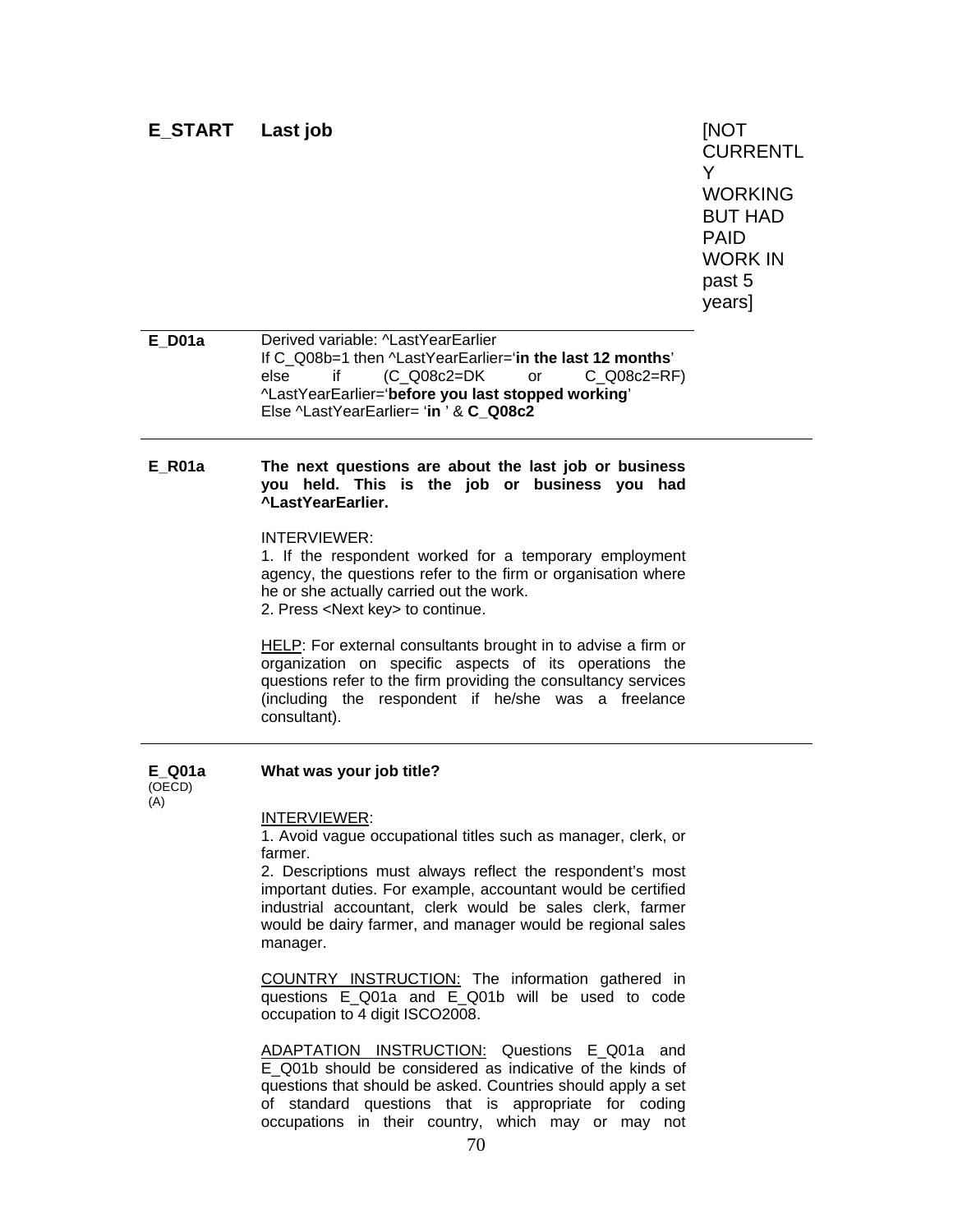correspond to these questions. If necessary, appropriate examples can be provided.

|        | $\cdots$<br>DK      |
|--------|---------------------|
| format | <b>RF</b><br>string |
| Note   | $(250$ spaces)      |

#### **E\_Q01b**  (OECD) (A) **What were your most important responsibilities? Please give a full description.**

INTERVIEWER: Descriptions must always reflect the respondent's most important activities or duties. For example, stocking shelves, keeping track of costs and payments, looking after sick animals, caring for sick people, fixing sore teeth, building roads and bridges.

.... **DK**  RF format string

Note (250 spaces)

#### **E\_Q02a**  (OECD) (A) **In what kind of business, industry or service did you work? Please give a full description.**

#### INTERVIEWER:

1. Describe specifically the kind of business, industry or service where the respondent worked.

2. Give an exact description of the industry, indicating both a general and specific function for the employer. For example: copper mine, fountain pen manufacturer, wholesale grocery supplier, retail bookstore, road construction, shoe repair service.

HELP: For external consultants brought in to advise a firm or organization on specific aspects of its operations the questions refer to the firm providing the consultancy services (including the respondent if he/she was a freelance consultant).

COUNTRY INSTRUCTION: The information gathered in questions E\_Q02a and E\_Q02b will be used to code industry to 4 digit ISIC.

ADAPTATION INSTRUCTION: Questions E\_Q02a and E\_Q02b should be considered as indicative of the kinds of questions that should be asked. Countries should apply a set of standard questions that is appropriate for coding industries in their country, which may or may not correspond to these questions. If necessary, appropriate examples can be provided.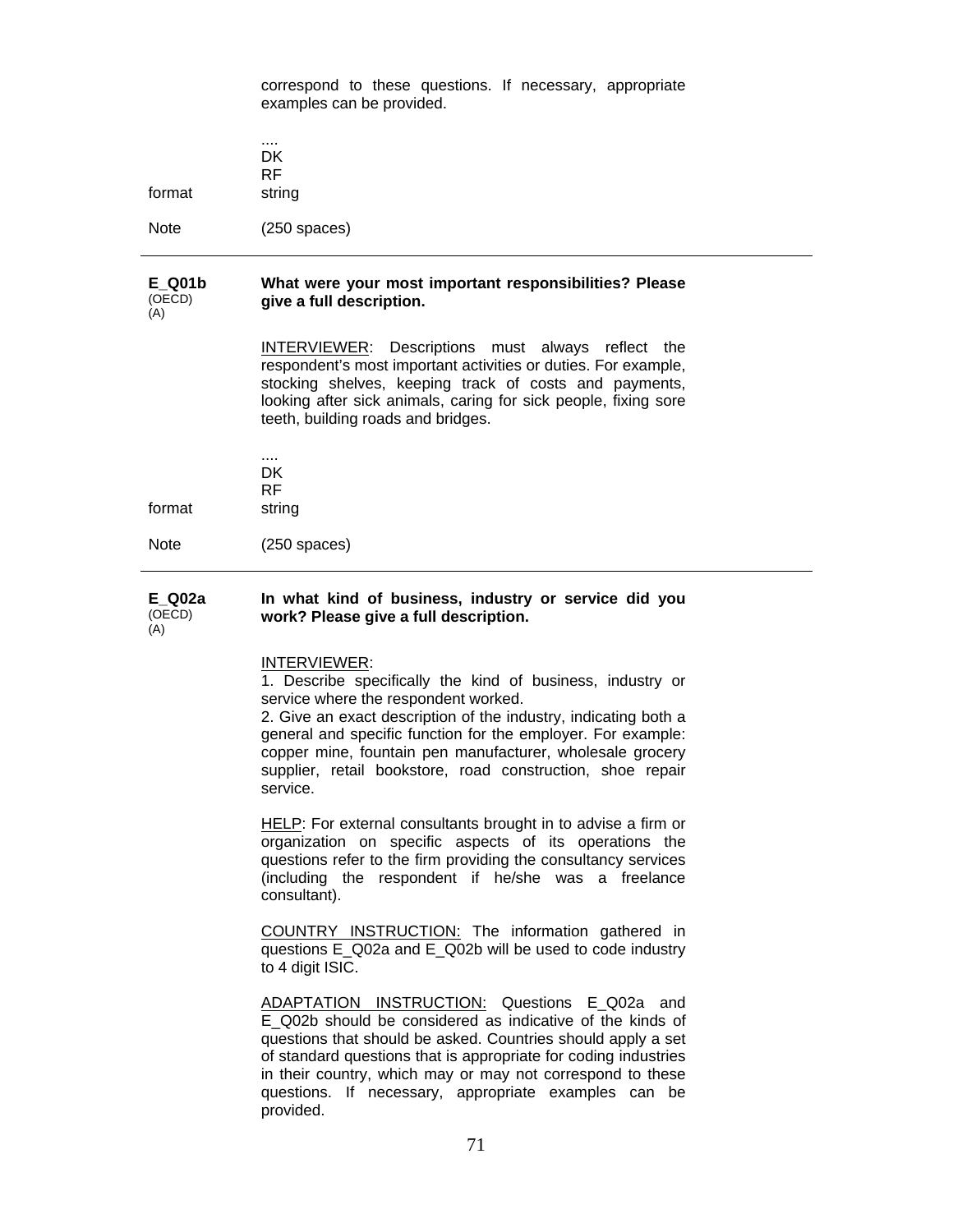| format | $\cdots$<br>DK<br><b>RF</b><br>string |
|--------|---------------------------------------|
| Note   | $(250$ spaces)                        |
|        |                                       |

#### **E\_Q02b**  (OECD) (A) **What did your firm or organisation mainly make or do? Please give a full description.**

HELP: For external consultants brought in to advise a firm or organization on specific aspects of its operations the questions refer to the firm providing the consultancy services (including the respondent if he/she was a freelance consultant).

INTERVIEWER: Describe specifically the type of products or services that the respondent's workplace provides.

|             | DK<br>RF       |
|-------------|----------------|
| format      | string         |
| <b>Note</b> | $(250$ spaces) |

**E\_Q03**  (JRAc)

**In which sector of the economy did you work? Was it …** 

 $(C)$ 

# INTERVIEWER:

1. Read categories to respondent.

2. If the respondent worked for a temporary employment agency the questions refer to the firm or organisation where he/she actually carried out his/her work.

3. Private companies in which the government is minority shareholder should be classified as belonging to the private sector.

HELP:

1. The private sector includes all companies and organisations that are not in public ownership.

2. The public sector includes all parts of the public administration at national, regional or local level as well as public services provided by the state or from state funds (including publicly run schools, hospitals, universities, etc.).

3. The non-profit sector includes all organisations that are not publicly funded but whose principle aim is not to generate a profit and would include charities, many NGOs, etc.

4. For external consultants brought in to advise a firm or organization on specific aspects of its operations the questions refer to the firm providing the consultancy services (including the respondent if he/she was a freelance consultant).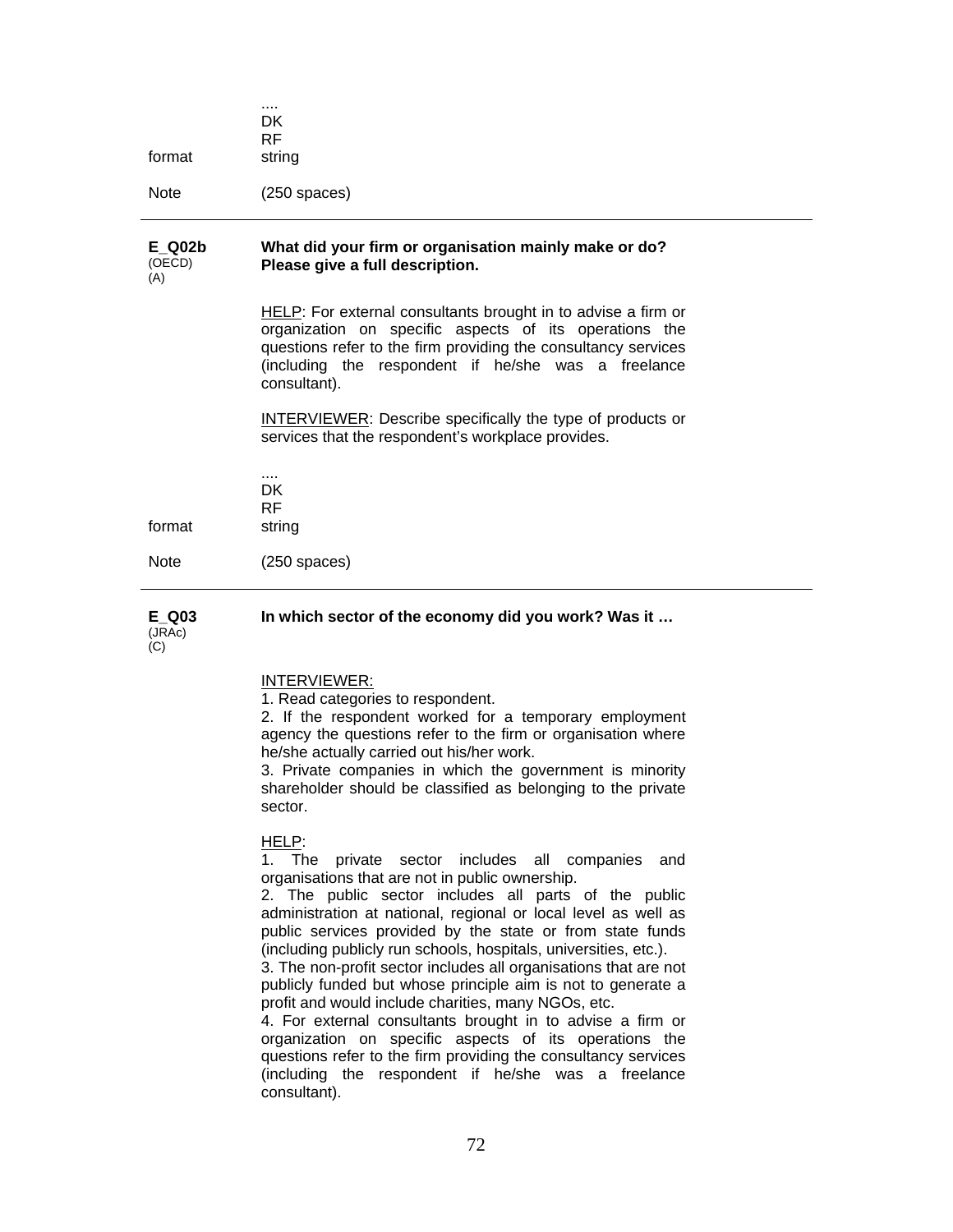|                         | 1 The private sector (for example a company)<br>2 The public sector (for example the local government or<br>a state school)<br>3 A non-profit organisation (for example a charity,<br>professional association or religious organisation)<br>DK<br><b>RF</b>                                                                                                                                                                                                                                                                                                                                                                                                                                                                                                                                                                                                                                      |                              |
|-------------------------|---------------------------------------------------------------------------------------------------------------------------------------------------------------------------------------------------------------------------------------------------------------------------------------------------------------------------------------------------------------------------------------------------------------------------------------------------------------------------------------------------------------------------------------------------------------------------------------------------------------------------------------------------------------------------------------------------------------------------------------------------------------------------------------------------------------------------------------------------------------------------------------------------|------------------------------|
| E Q04<br>(LFSuk)<br>(A) | In this job, were you working as an employee or were<br>you self-employed?                                                                                                                                                                                                                                                                                                                                                                                                                                                                                                                                                                                                                                                                                                                                                                                                                        |                              |
|                         | HELP:<br>1. By employee we mean someone who gets a salary or<br>wage from an employer or a temporary employment agency.<br>2. Self-employed includes people who have their own<br>business or are partners in a business as well as freelancers.<br>A self-employed person may or may not have personnel.                                                                                                                                                                                                                                                                                                                                                                                                                                                                                                                                                                                         |                              |
|                         | <b>INTERVIEWER:</b> Someone who worked as an employee for<br>his or her own business should be coded as self-employed.                                                                                                                                                                                                                                                                                                                                                                                                                                                                                                                                                                                                                                                                                                                                                                            |                              |
|                         | 1 Employee<br>2 Self-employed<br>(go to $E_Q(05b1)$<br>DK<br><b>RF</b>                                                                                                                                                                                                                                                                                                                                                                                                                                                                                                                                                                                                                                                                                                                                                                                                                            |                              |
| <b>Note</b>             | ROUTING: If E_Q04=2 go to E_Q05b1, else go to E_Q05a1                                                                                                                                                                                                                                                                                                                                                                                                                                                                                                                                                                                                                                                                                                                                                                                                                                             |                              |
| Layout                  | Item group list<br>Still talking about the job you left ^LastYearEarlier: At<br>what age or in which year did you start working for your<br>former employer?                                                                                                                                                                                                                                                                                                                                                                                                                                                                                                                                                                                                                                                                                                                                      |                              |
| E Q05a1<br>(NEW)<br>(A) |                                                                                                                                                                                                                                                                                                                                                                                                                                                                                                                                                                                                                                                                                                                                                                                                                                                                                                   | [Paid worker<br>in last job] |
|                         | HELP:<br>1. In the case that the respondent has returned to working for<br>an employer after a period in which he/she did not work for<br>that employer, only the last episode should be counted,<br>except in the following cases:<br>*When people were temporarily away from their job because<br>of holiday, sickness, maternity leave, sabbatical etc.<br>* When people were temporarily laid off, but received at least<br>50% of their wage or salary from their employer.<br>In these latter two cases the start of the episode before the<br>temporary break should be indicated.<br>2. In the case that the formal status of the organisation has<br>changed since the respondent started working there, for<br>example as a result of a merger or reorganisation,<br>respondents should report the full period of time he/she has<br>been working for the organisation or part thereof. |                              |
|                         |                                                                                                                                                                                                                                                                                                                                                                                                                                                                                                                                                                                                                                                                                                                                                                                                                                                                                                   |                              |

Note **INTERVIEWER:** Enter age OR year.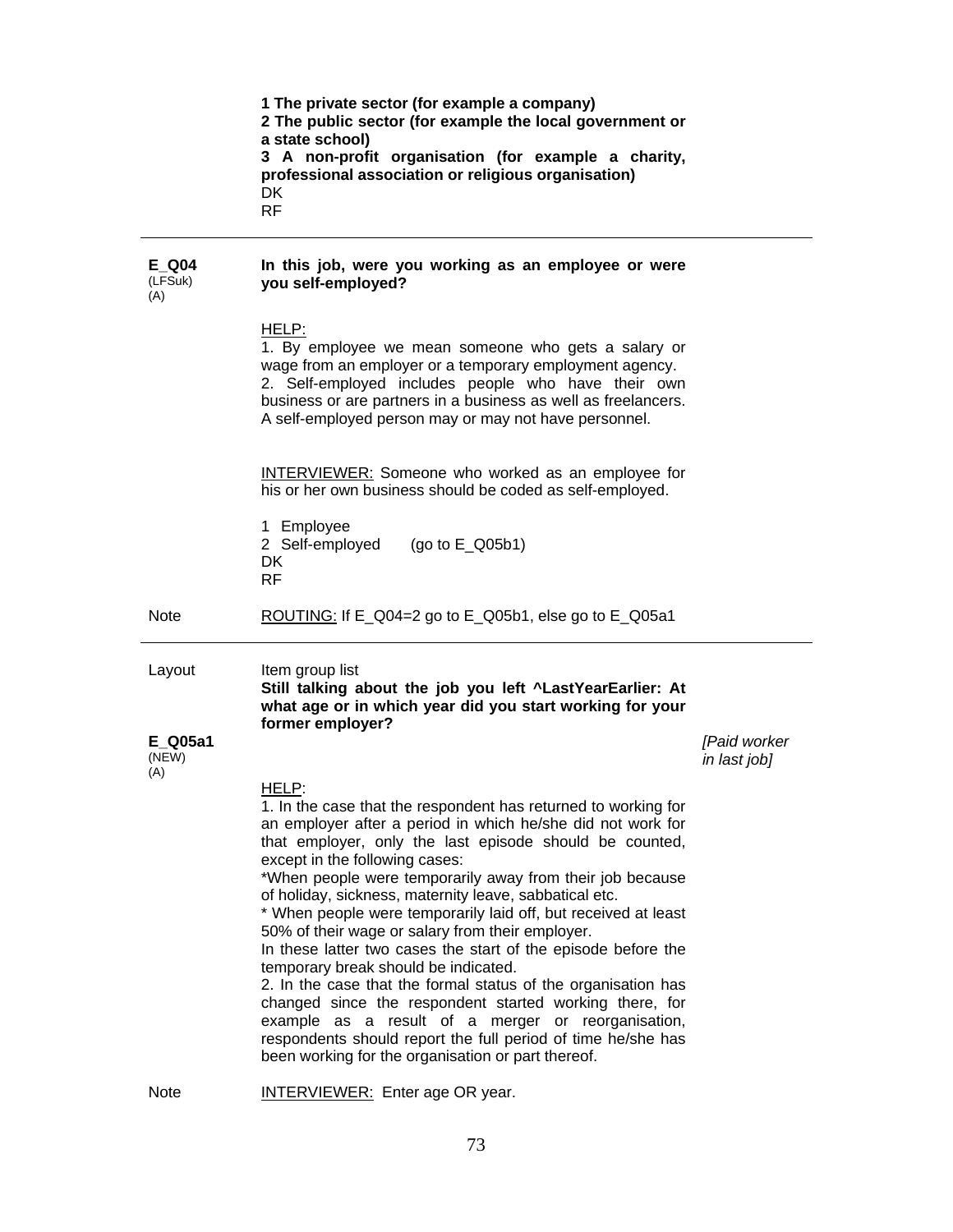| format                  | Age (2 digits)<br>DK.<br><b>RF</b><br>integer                                                                                                                                                                                                                                                                                                                                                                                                                                                                                                                                                                   |                                    |
|-------------------------|-----------------------------------------------------------------------------------------------------------------------------------------------------------------------------------------------------------------------------------------------------------------------------------------------------------------------------------------------------------------------------------------------------------------------------------------------------------------------------------------------------------------------------------------------------------------------------------------------------------------|------------------------------------|
| <b>Note</b>             | (min:6)(max:65)                                                                                                                                                                                                                                                                                                                                                                                                                                                                                                                                                                                                 |                                    |
| E Q05a2<br>(NEW)<br>(A) |                                                                                                                                                                                                                                                                                                                                                                                                                                                                                                                                                                                                                 | [Paid worker<br>in last job]       |
| format                  | Year(4 digits)<br>DK<br><b>RF</b>                                                                                                                                                                                                                                                                                                                                                                                                                                                                                                                                                                               |                                    |
|                         | integer                                                                                                                                                                                                                                                                                                                                                                                                                                                                                                                                                                                                         |                                    |
| <b>Note</b>             | (min:1951)(max:2012)                                                                                                                                                                                                                                                                                                                                                                                                                                                                                                                                                                                            |                                    |
| <b>Note</b>             | show calendar on screen                                                                                                                                                                                                                                                                                                                                                                                                                                                                                                                                                                                         |                                    |
| <b>E</b> E05a           | Unlikely answer has been entered. Please confirm age or<br>year entered in the last question or change year of birth<br>(A_Q01a) or year of starting work for former employer<br>(E_Q05a2) or year leaving last employer (C_Q08c2).                                                                                                                                                                                                                                                                                                                                                                             |                                    |
| <b>Note</b>             | Trigger soft edit if (E_Q05a2-A_Q01a<10) or if (E_Q05a2-<br>A_Q01a>65) or if ((C_Q08b=2) and (C_Q08c2-E_Q05a2 <0))<br>or if (E_Q05a1+A_Q01a>A_D01a3)                                                                                                                                                                                                                                                                                                                                                                                                                                                            |                                    |
| <b>JUMP</b>             | E_Q05a1, C_Q08c1, A_Q01a                                                                                                                                                                                                                                                                                                                                                                                                                                                                                                                                                                                        |                                    |
| Layout                  | Item group end                                                                                                                                                                                                                                                                                                                                                                                                                                                                                                                                                                                                  |                                    |
| $E$ <sub>C05b</sub>     | ROUTING: Go to E_C06                                                                                                                                                                                                                                                                                                                                                                                                                                                                                                                                                                                            |                                    |
| Layout                  | Item group list<br>Still talking about the business you left ^LastYearEarlier:<br>At what age or in which year did you start working in<br>your former business?                                                                                                                                                                                                                                                                                                                                                                                                                                                |                                    |
| E Q05b1<br>(NEW)<br>(A) | HELP:                                                                                                                                                                                                                                                                                                                                                                                                                                                                                                                                                                                                           | [Self-<br>employed in<br>last job] |
|                         | 1. In the case that the respondent has returned to running a<br>business after a period in which he/she did not run that<br>business, only the last episode should be counted, except<br>when people were temporarily away from their business<br>because of holiday, sickness, maternity leave, sabbatical etc.<br>2. In the case that the formal status of the business has<br>changed since the respondent started running this, for<br>example as a result of a merger or reorganisation,<br>respondents should report the full period of time he/she has<br>been working in this business or part thereof. |                                    |

Note **INTERVIEWER:** Enter age OR year.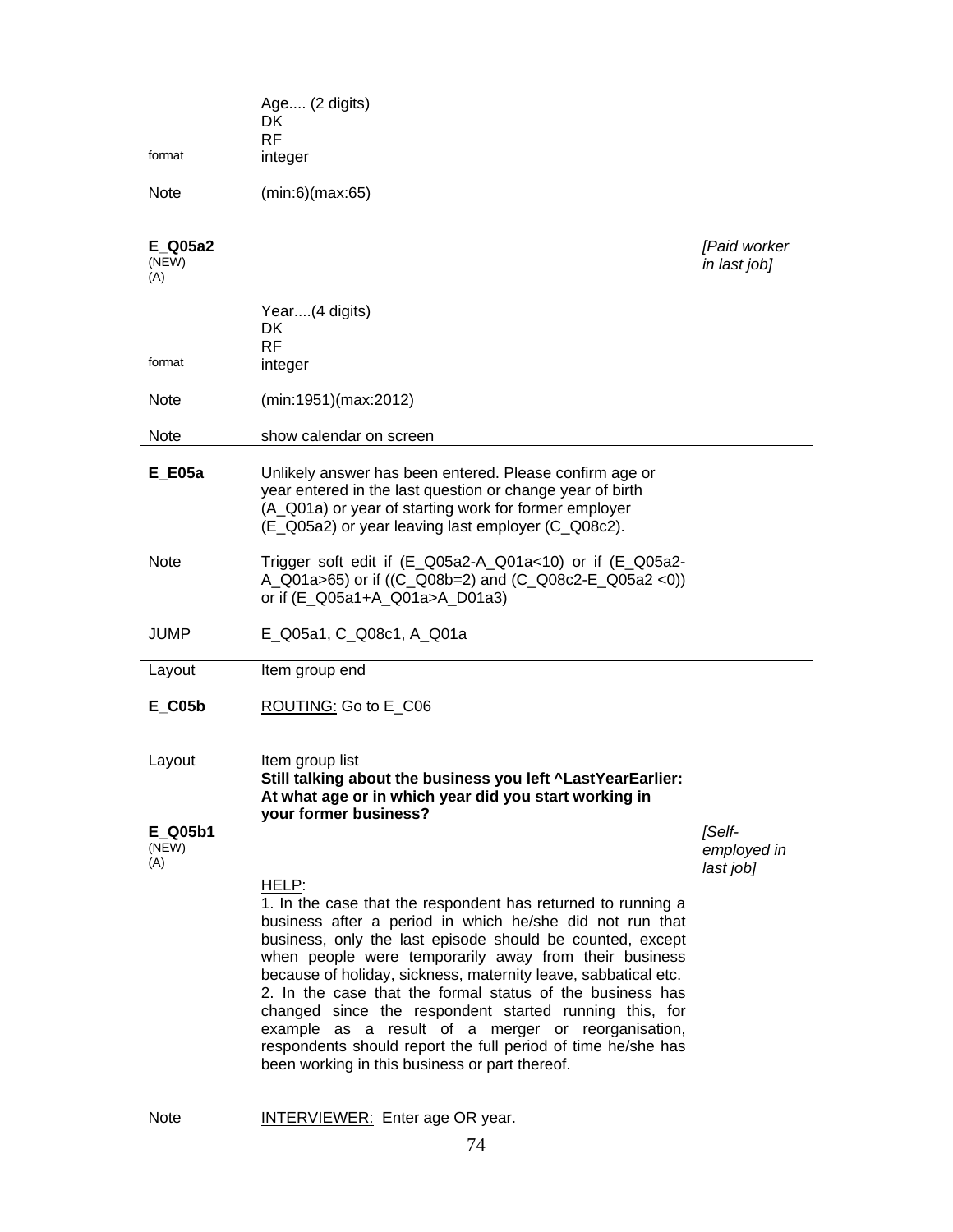| format                  | Age (2 digits)<br>DK<br><b>RF</b><br>integer                                                                                                                                                                                             |                                    |
|-------------------------|------------------------------------------------------------------------------------------------------------------------------------------------------------------------------------------------------------------------------------------|------------------------------------|
| <b>Note</b>             | (min:6)(max:65)                                                                                                                                                                                                                          |                                    |
| E Q05b2<br>(NEW)<br>(A) |                                                                                                                                                                                                                                          | [Self-<br>employed in<br>last job] |
| format                  | Year(4 digits)<br>DK.<br><b>RF</b><br>integer                                                                                                                                                                                            |                                    |
| Note                    | (min:1951)(max:2012)                                                                                                                                                                                                                     |                                    |
| <b>Note</b>             | Show calendar on screen                                                                                                                                                                                                                  |                                    |
| $E_E$ 605b              | Unlikely answer has been entered. Please confirm age or<br>year entered in the last question or change year of birth<br>(A_Q01a) or year of starting work for your former business<br>(E_Q05b2) or year leaving last employer (C_Q08c2). |                                    |
| <b>Note</b>             | Trigger soft edit if $(E_Qu5b2-A_Qu1a<10)$ or if $(E_Qu5b2-A_Qu1a<10)$<br>A_Q01a>65) or if ((C_Q08b=2) and (C_Q08c2-E_Q05b2 <0))<br>or if (E_Q05b1+A_Q01a>A_D01a3)                                                                       |                                    |
| <b>JUMP</b>             | E_Q05b1, C_Q08c1, A_Q01a                                                                                                                                                                                                                 |                                    |
| Layout                  | Item group end                                                                                                                                                                                                                           |                                    |
| $E_{O}$                 | ROUTING: If E_Q04=2, go to E_Q07a else go to E_Q06                                                                                                                                                                                       |                                    |
|                         |                                                                                                                                                                                                                                          |                                    |

**E\_Q06**  (LFSuk-c)  $(A)$ **How many people worked for your employer at the place**  *[Paid worker*  **where you worked? Would that be ...**  *in last job]* 

### INTERVIEWER:

- 1. Read categories to respondent.
- 2. This question refers to the geographical location where the job was mainly carried out or based.

3. If the respondent worked for a temporary work agency the questions refer to the firm or organisation where he/she actually carried out his/her work.

HELP: For external consultants brought in to advise a firm or organization on specific aspects of its operations the questions refer to the firm providing the consultancy services (including the respondent if he/she was a freelance consultant).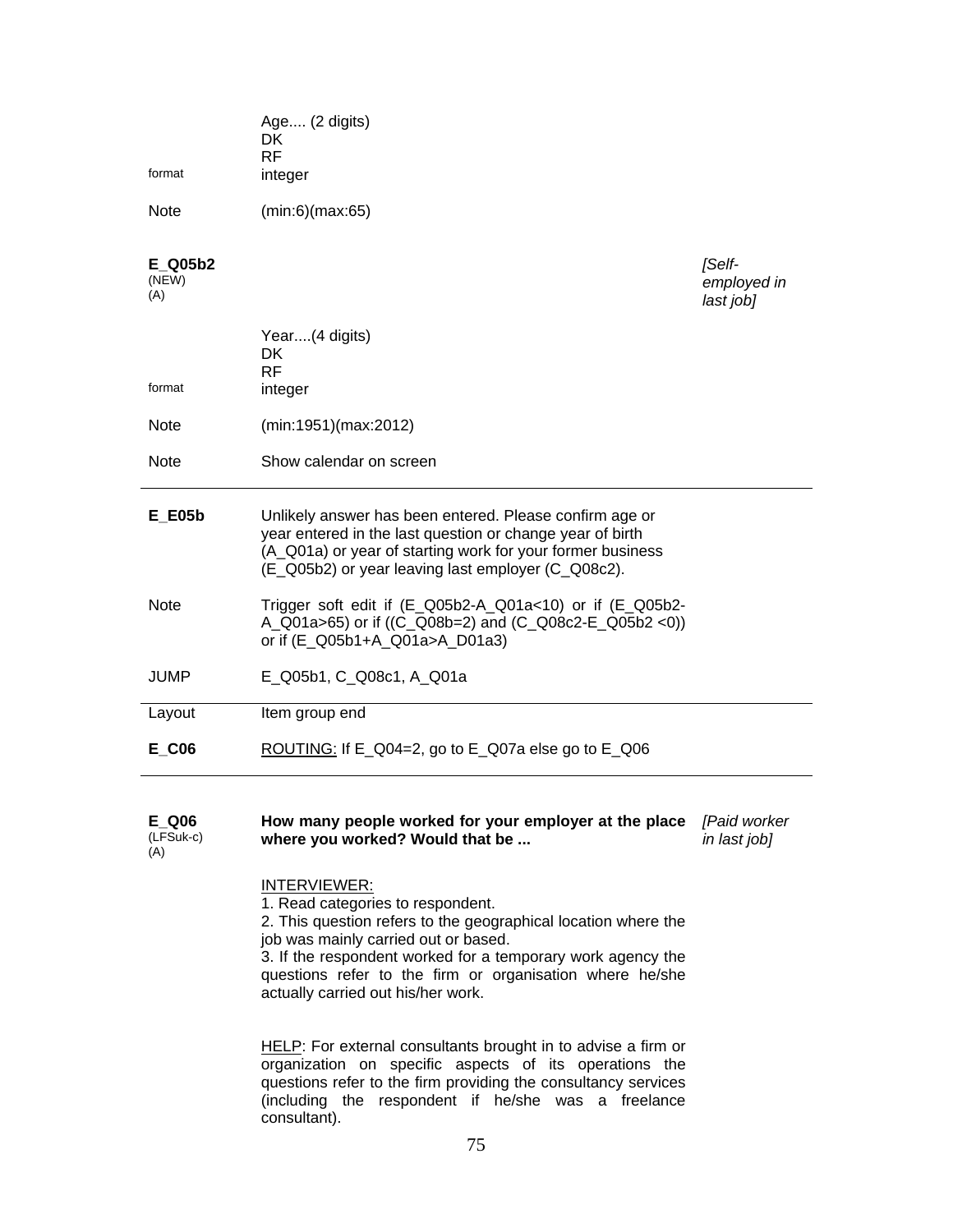1 **1 to 10 people** (go to E\_Q08) 2 **11 to 50 people** (go to E\_Q08) 3 **51 to 250 people** (go to E\_Q08) 4 **251 to 1000 people** (go to E\_Q08) 5 **more than 1000 people** (go to E\_Q08) DK (go to E Q08) RF (go to E\_Q08) Note ROUTING: Go to E\_Q08 **E\_Q07a**  (LFSuk-c)  $(A)$ **Did you have employees working for you? Please**  *[Self***include family members who worked paid or unpaid in the business.**  *employed in last job]*  1 Yes 2 No (go to E\_Q09) DK (go to E\_Q09) RF (go to E\_Q09) Note ROUTING: If E\_Q07a=1 go to E\_Q07b, else go to E\_Q09 **E\_Q07b**  (LFSuk-c)  $(A)$ **How many people did you employ at the place where you worked? Would that be …**  *[Selfemployed in last job]*  INTERVIEWER: 1. Read categories to respondent. 2. This question refers to the geographical location where the work was mainly carried out or based. **1 1 to 10 people 2 11 to 50 people 3 51 to 250 people 4 251 to 1000 people 5 more than 1000 people**  DK RF Note ROUTING: Go to E\_Q09 **E\_Q08**  (EWCS)  $(A)$ **What kind of employment contract did you have? Was**  *[Paid worker]*  **that …**  ADAPTATION INSTRUCTION: Countries should use the appropriate national wording of response categories, e.g. permanent/temporary contract or contract of unlimited/limited duration. Some countries may add the phrase 'or probationary period' to the specification of indefinite

INTERVIEWER: Read categories to respondent.

contracts.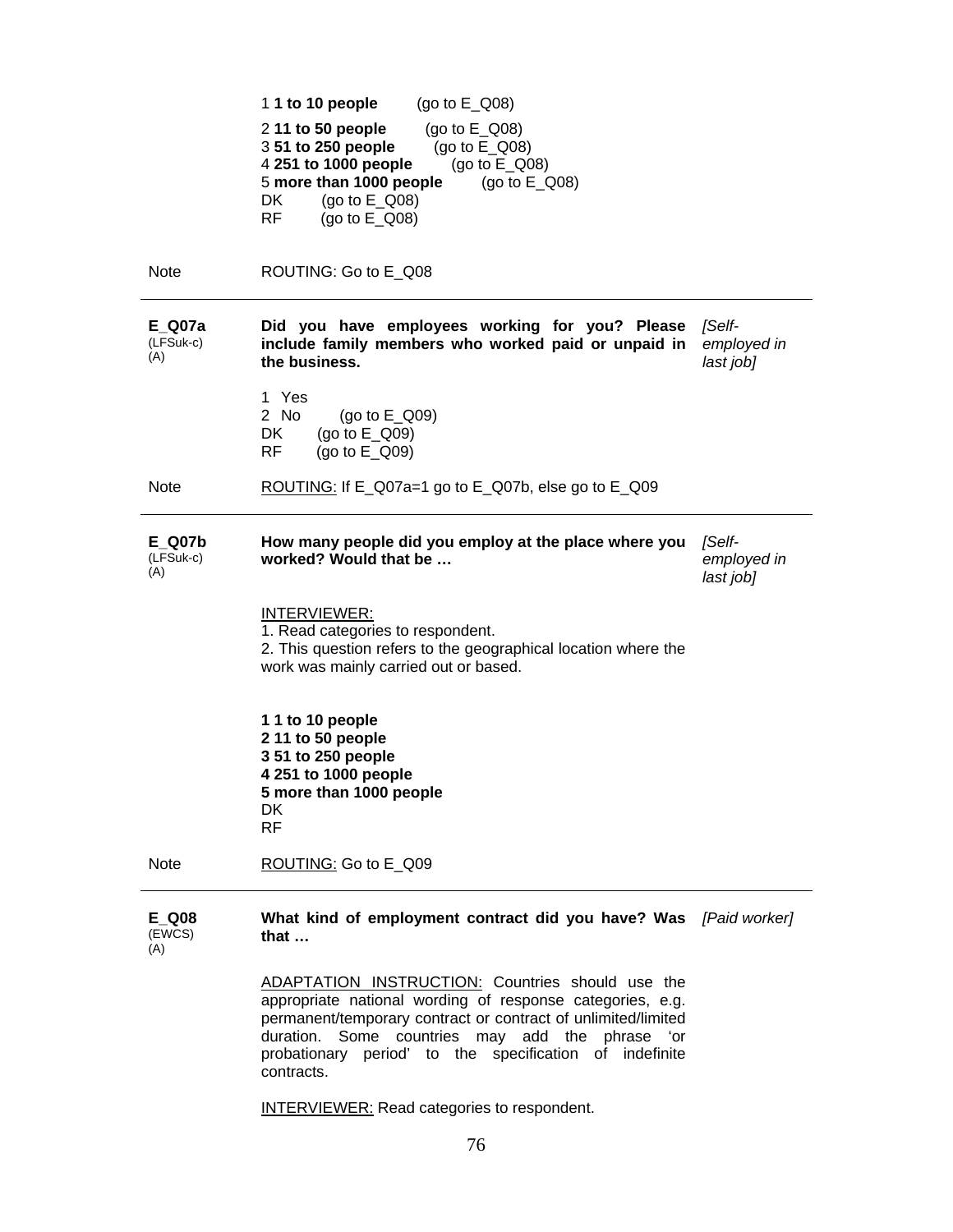|                         | 1 An indefinite contract<br>(go to $E_$ Q09)<br>2 A fixed term contract<br>(go to $E_Q$ Q09)<br>3 A temporary employment agency contract<br>(go<br>to E_Q09)                                             |
|-------------------------|----------------------------------------------------------------------------------------------------------------------------------------------------------------------------------------------------------|
|                         | 4 An<br>apprenticeship or<br>other<br>training<br>scheme<br>(go to $E_Q$ Q09)<br>5 No contract<br>(go to $E_$ Q09)<br>6 Other<br>DK<br>(go to $E_Q$ Q09)<br>RF<br>(go to $E_Q$ Q09)                      |
| <b>Note</b>             | ROUTING: If E_Q08=6, go to E_S08, else go to E_Q09                                                                                                                                                       |
| <b>E_S08</b>            | Could you please specify what kind of contract you had?                                                                                                                                                  |
| format                  | $\cdots$<br>DK<br><b>RF</b><br>string                                                                                                                                                                    |
| <b>Note</b>             | $(250$ spaces)                                                                                                                                                                                           |
| E Q09<br>(EWCS)<br>(A)  | How many hours did you usually work per week in this<br>job? Include any usual paid or unpaid overtime, but<br>exclude lunch breaks or other breaks.                                                     |
|                         | INTERVIEWER:<br>1. If there is variation in the number of hours, the respondent<br>should make an estimated average.<br>2. In the case of an apprenticeship, time spent at school<br>should be excluded. |
| format                  | hours per week (3 digits)<br>DK<br><b>RF</b><br>integer                                                                                                                                                  |
| <b>Note</b>             | (min:1)(max:125)                                                                                                                                                                                         |
| E_E09                   | Unlikely answer has been entered. Please confirm.                                                                                                                                                        |
| <b>Note</b>             | Trigger soft edit if (E_Q09>80)                                                                                                                                                                          |
| <b>JUMP</b>             | E Q09                                                                                                                                                                                                    |
| $E_{.}$ C10             | ROUTING: If E_Q04=2 go to E_END, else go to E_Q10                                                                                                                                                        |
| E Q10<br>(LFSuk)<br>(A) | Could you tell me the main reason you stopped working<br>[Paid worker<br>in your last job?<br>in last job]                                                                                               |
|                         | <b>INTERVIEWER:</b><br>1. Hand show card 13.                                                                                                                                                             |

Ĭ.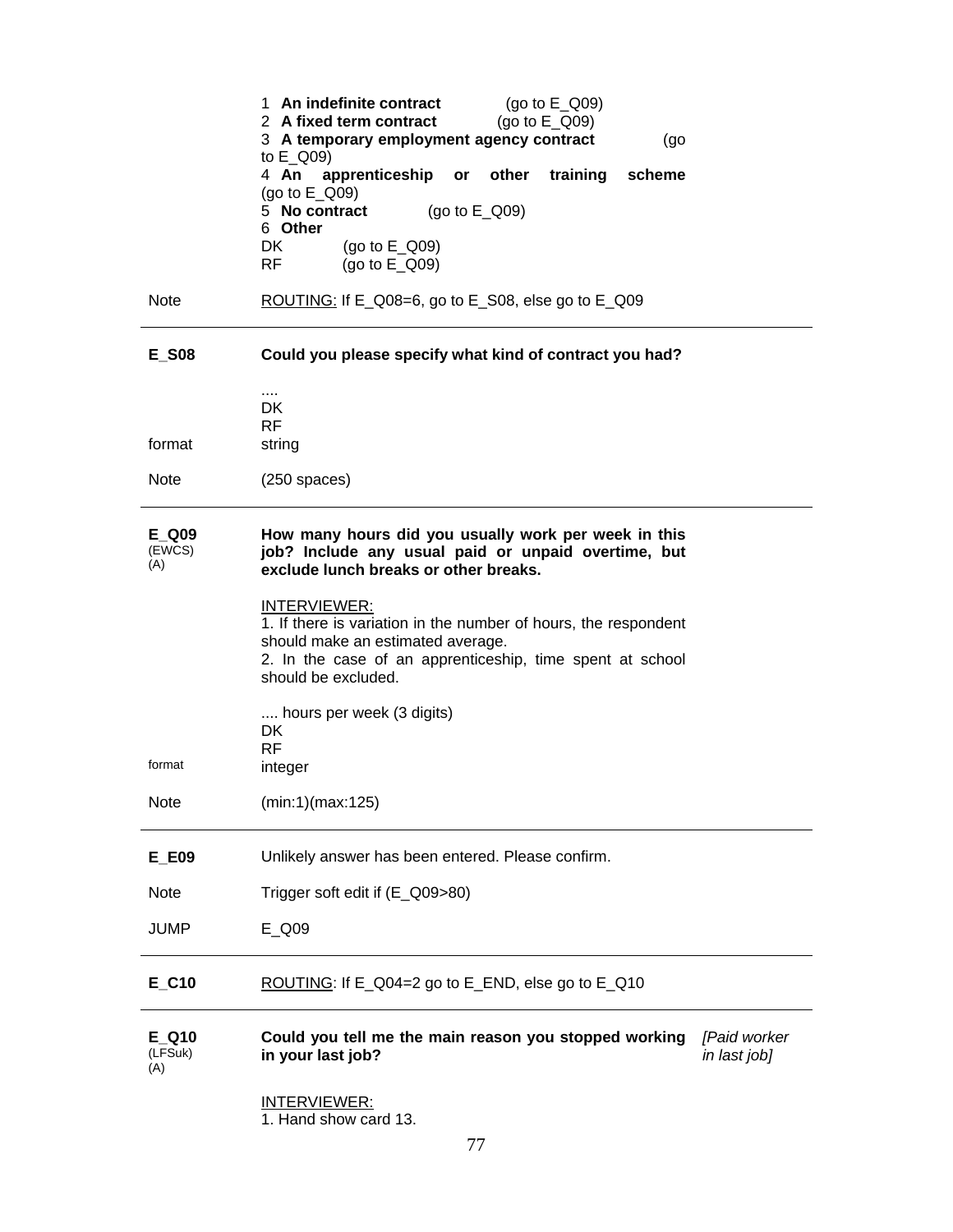2. If you feel that the respondent has a problem in reading the show card, read the answer categories to the respondent.

1 I was dismissed

2 I was made redundant or took voluntary redundancy

- 3 It was a temporary job which came to an end
- 4 I resigned
- 5 I gave up work for health reasons
- 6 I took early retirement
- 7 I retired (at or after State Pension age)
- 8 I gave up work because of family responsibilities or child

care

9 I gave up work in order to study

10 I left for some other reason

 DK RF

**E\_END** ROUTING: If C\_D09=2, go to F\_START else go to H\_START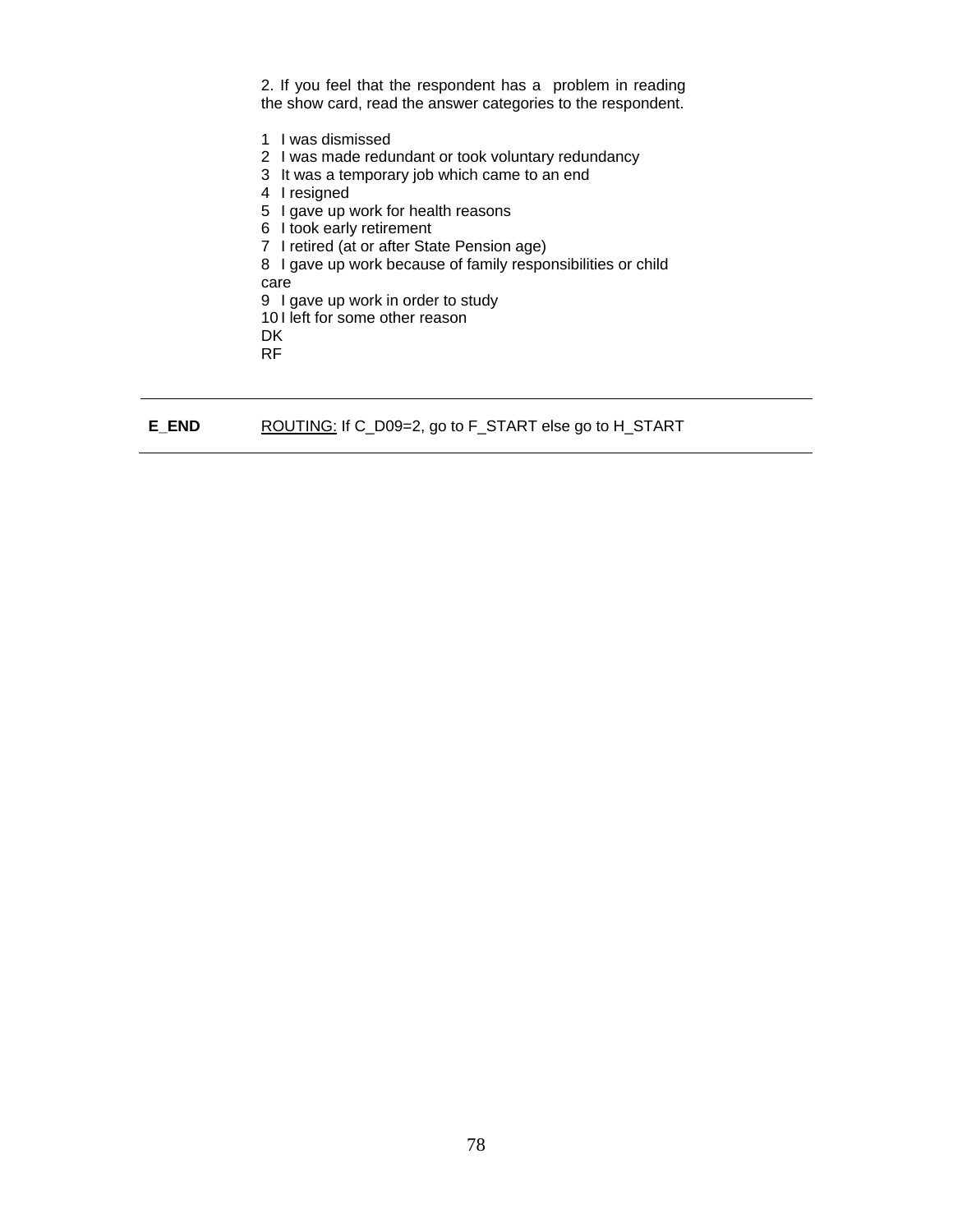# **F\_START Skills used at work** [CURR

**ENTLY** WORKI NG OR **HAS** WORK ED IN THE LAST YEAR]

| $F_$ D01a                     | Derived variable: If C_D09=1 then ^DoDid='do', else if<br>C_D09=2 then ^DoDid='did'                                                                                                                                                       |
|-------------------------------|-------------------------------------------------------------------------------------------------------------------------------------------------------------------------------------------------------------------------------------------|
| F_D01a2                       | Derived variable: If C_D09=1 then ^DoiDid='Do', else if<br>C_D09=2 then ^DoiDid='Did'                                                                                                                                                     |
| $F_$ D01b                     | Derived variable: If C_D09=1 then ^DoesDid='does', else if<br>C D09=2 then ^DoesDid='did'                                                                                                                                                 |
| <b>F_D01c</b>                 | Derived variable: If C_D09=1 then ^JobLastjob='current job',<br>else if C_D09=2 then ^JobLastjob='last job'                                                                                                                               |
| $F_{.}CO1$                    | ROUTING: If (^D_Q04= "2" and ^D_Q07a= "2") or (^E_Q04= "2"<br>and ^E_Q07a= "2") then goto ^F_N01b else go to ^F_R01                                                                                                                       |
| <b>F_R01</b>                  | I am now going to ask you about activities in your<br>^JobLastjob.<br>INTERVIEWER:<br>1. Hand show card 5 and ask the respondent to hold onto it<br>while answering the next two questions.<br>2. Press <next key=""> to continue.</next> |
| Layout                        | Item group table                                                                                                                                                                                                                          |
| <b>F</b> Q01b<br>(JRA)<br>(B) | In your ^JobLastjob what proportion of your time ^DoDid<br>you usually spend<br>cooperating or collaborating with co-workers?                                                                                                             |
|                               | INTERVIEWER: If the respondent has no co-workers, the<br>answer should be 'none of the time'.                                                                                                                                             |
|                               | None of the time<br>1.<br>2 Up to a quarter of the time<br>3 Up to half of the time<br>79                                                                                                                                                 |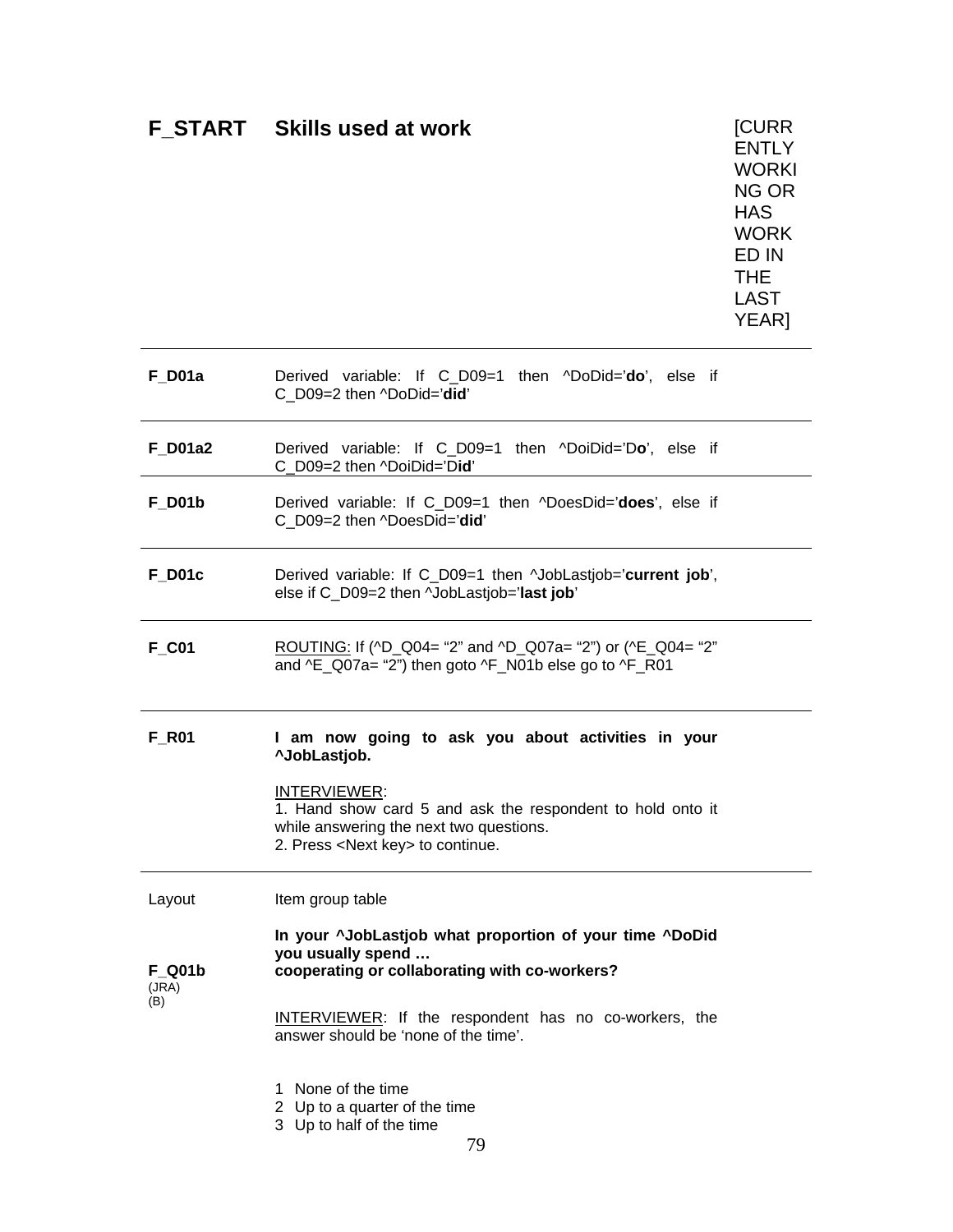|                                  | 4 More than half of the time<br>5 All the time<br>DK.<br><b>RF</b>                                                                                                            |
|----------------------------------|-------------------------------------------------------------------------------------------------------------------------------------------------------------------------------|
| Layout                           | Item group end                                                                                                                                                                |
| <b>F N01b</b>                    | <b>INTERVIEWER:</b><br>1. Hand show card 12 and ask the respondent to hold onto it<br>until instructed to hand it back.<br>2. Press <next key=""> to continue.</next>         |
| Layout<br>F Q02a<br>(JRA)<br>(B) | Item group table<br>How often ^DoesDid your ^JobLastjob usually involve<br>sharing work-related information with co-workers?                                                  |
|                                  | <b>INTERVIEWER:</b> If the respondent has no co-workers, the<br>answer should be 'never'.                                                                                     |
|                                  | 1 Never<br>2 Less than once a month<br>3 Less than once a week but at least once a month<br>4 At least once a week but not every day<br>5 Every day<br>DK<br><b>RF</b>        |
| <b>F Q02b</b><br>(JRA)<br>(B)    | instructing, training or teaching people, individually or in<br>groups?                                                                                                       |
|                                  | 1 Never<br>2 Less than once a month<br>3 Less than once a week but at least once a month<br>4 At least once a week but not every day<br>5 Every day<br>DK<br><b>RF</b>        |
| <b>F Q02c</b><br>(JRA)<br>(B)    | making speeches or giving presentations in front of five or<br>more people?                                                                                                   |
|                                  | 1 Never<br>2 Less than once a month<br>3 Less than once a week but at least once a month<br>4 At least once a week but not every day<br>5 Every day<br><b>DK</b><br><b>RF</b> |
| <b>F Q02d</b><br>(JRA)<br>(B)    | selling a product or selling a service?                                                                                                                                       |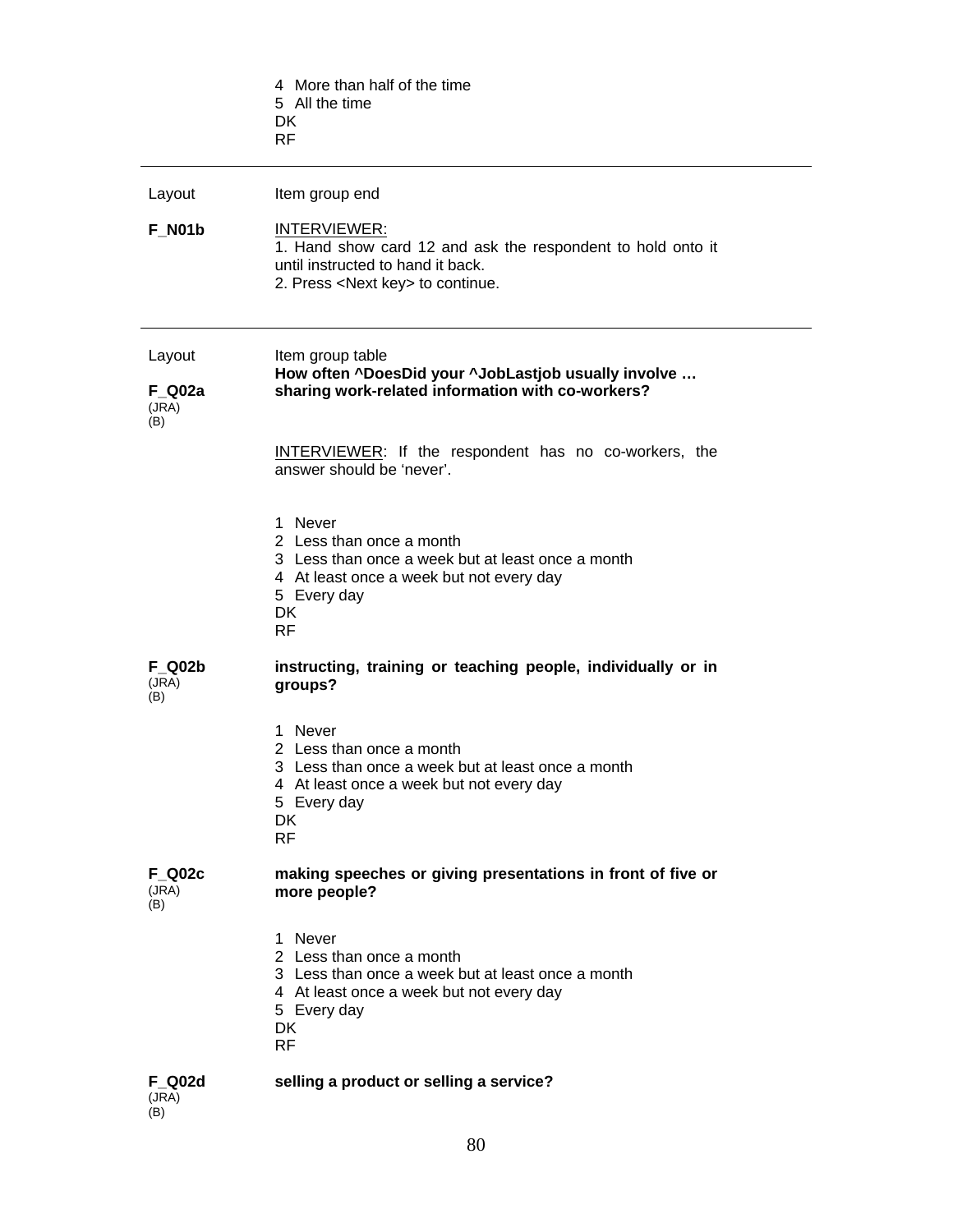- 1 Never
- 2 Less than once a month
- 3 Less than once a week but at least once a month
- 4 At least once a week but not every day

5 Every day

DK

RF

**F\_Q02e** 

Layout

**F\_Q03a**   $(JRA)$  $(B)$ 

**F\_Q03b**  (JRA) (B)

### **advising people?**

(JRA)  $(B)$ 

|                                  | 1 Never<br>2 Less than once a month<br>3 Less than once a week but at least once a month<br>4 At least once a week but not every day<br>5 Every day<br><b>DK</b><br><b>RF</b> |
|----------------------------------|-------------------------------------------------------------------------------------------------------------------------------------------------------------------------------|
| Layout<br>F Q03a<br>(JRA)<br>(B) | Item group table<br>How often ^DoesDid your ^JobLastjob usually involve<br>planning your own activities?                                                                      |
|                                  | 1 Never<br>2 Less than once a month<br>3 Less than once a week but at least once a month<br>4 At least once a week but not every day<br>5 Every day<br><b>DK</b><br><b>RF</b> |
| F Q03b<br>(JRA)<br>(B)           | planning the activities of others?                                                                                                                                            |
|                                  | 1 Never<br>2 Less than once a month<br>3 Less than once a week but at least once a month                                                                                      |

- 4 At least once a week but not every day
- 5 Every day
- DK
- RF

**F\_Q03c** 

## **organising your own time?**

 $(JRA)$  $(B)$ 

- 1 Never
- 2 Less than once a month
- 3 Less than once a week but at least once a month
- 4 At least once a week but not every day
- 5 Every day
- DK
- RF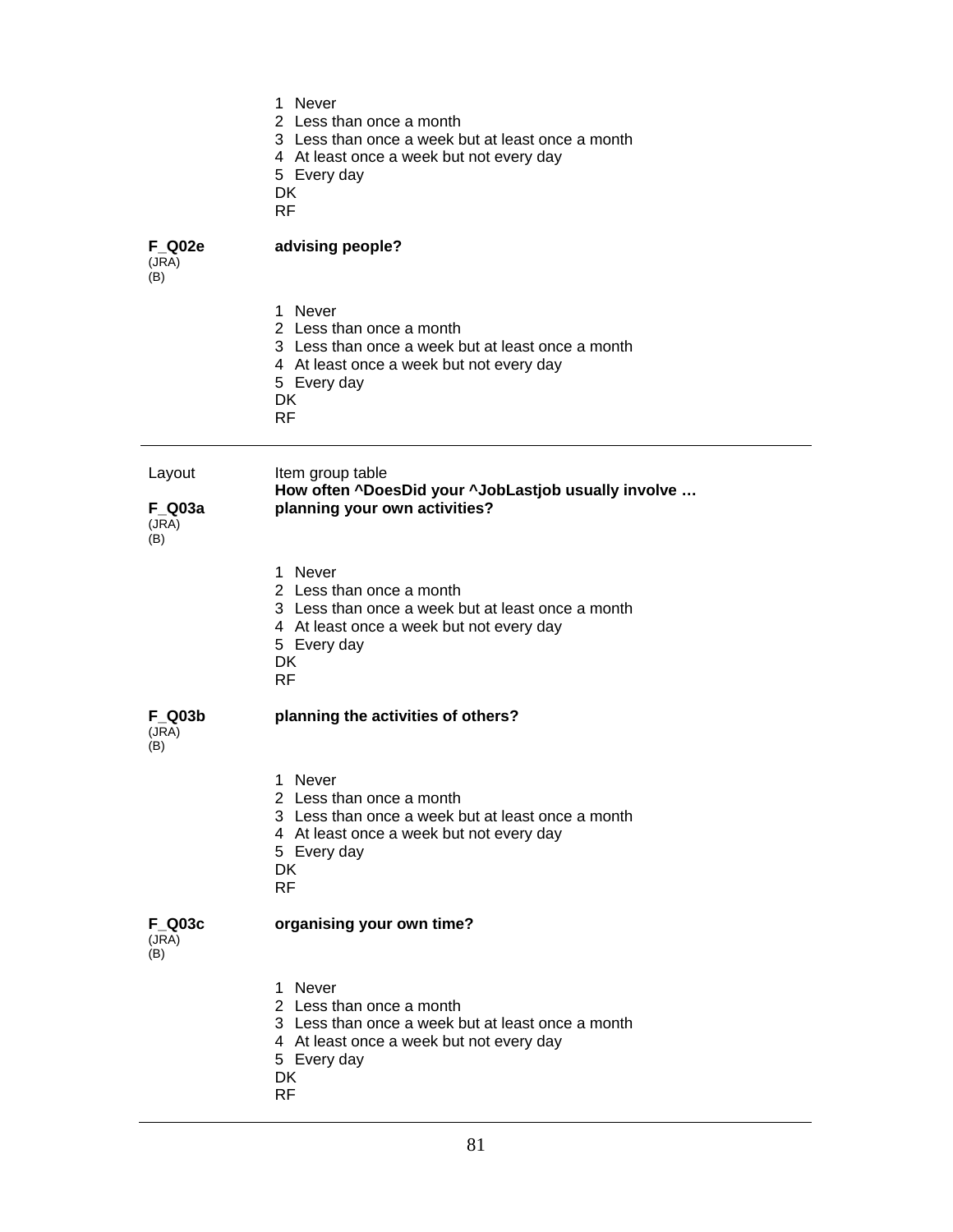| Layout<br>F Q04a<br>(JRA)<br>(B) | Item group table<br>How often ^DoesDid your ^JobLastjob usually involve<br>persuading or influencing people?                                                                                                                                                                                                                                                                                          |
|----------------------------------|-------------------------------------------------------------------------------------------------------------------------------------------------------------------------------------------------------------------------------------------------------------------------------------------------------------------------------------------------------------------------------------------------------|
|                                  | 1 Never<br>2 Less than once a month<br>3 Less than once a week but at least once a month<br>4 At least once a week but not every day<br>5 Every day<br>DK<br><b>RF</b>                                                                                                                                                                                                                                |
| <b>F Q04b</b><br>(JRA)<br>(B)    | negotiating with people either inside or outside your firm or<br>organisation?                                                                                                                                                                                                                                                                                                                        |
|                                  | 1 Never<br>2 Less than once a month<br>3 Less than once a week but at least once a month<br>4 At least once a week but not every day<br>5 Every day<br><b>DK</b><br><b>RF</b>                                                                                                                                                                                                                         |
| <b>F</b> D05a1                   | Derived variable: If C_D09=1 then ^AreWere='are', else if<br>C D09=2 then ^AreWere='were'                                                                                                                                                                                                                                                                                                             |
| <b>F</b> D05a2                   | Derived variable: If C_D09=1 then ^TakeTook='take', else if<br>C D09=2 then ^TakeTook='took'                                                                                                                                                                                                                                                                                                          |
| Layout                           | Item group list                                                                                                                                                                                                                                                                                                                                                                                       |
| F Q05a<br>(JRA)<br>(B)           | The next question is about "problem solving" tasks you<br>"DoDid in your "JobLastjob. Think of "problem solving" as<br>what happens when you are faced with a new or difficult<br>situation which requires you to think for a while about what<br>to do next. How often ^AreWere you usually faced by<br>relatively simple problems that ^TakeTook no more than 5<br>minutes to find a good solution? |
|                                  | 1 Never<br>2 Less than once a month<br>3 Less than once a week but at least once a month<br>4 At least once a week but not every day<br>5 Every day<br>DK<br>RF                                                                                                                                                                                                                                       |
| <b>F Q05b</b><br>(JRA)<br>(B)    | And how often ^AreWere you usually confronted with more<br>complex problems that ^TakeTook at least 30 minutes to<br>find a good solution? The 30 minutes only refers to the<br>time needed to THINK of a solution, not the time needed to<br>carry it out.                                                                                                                                           |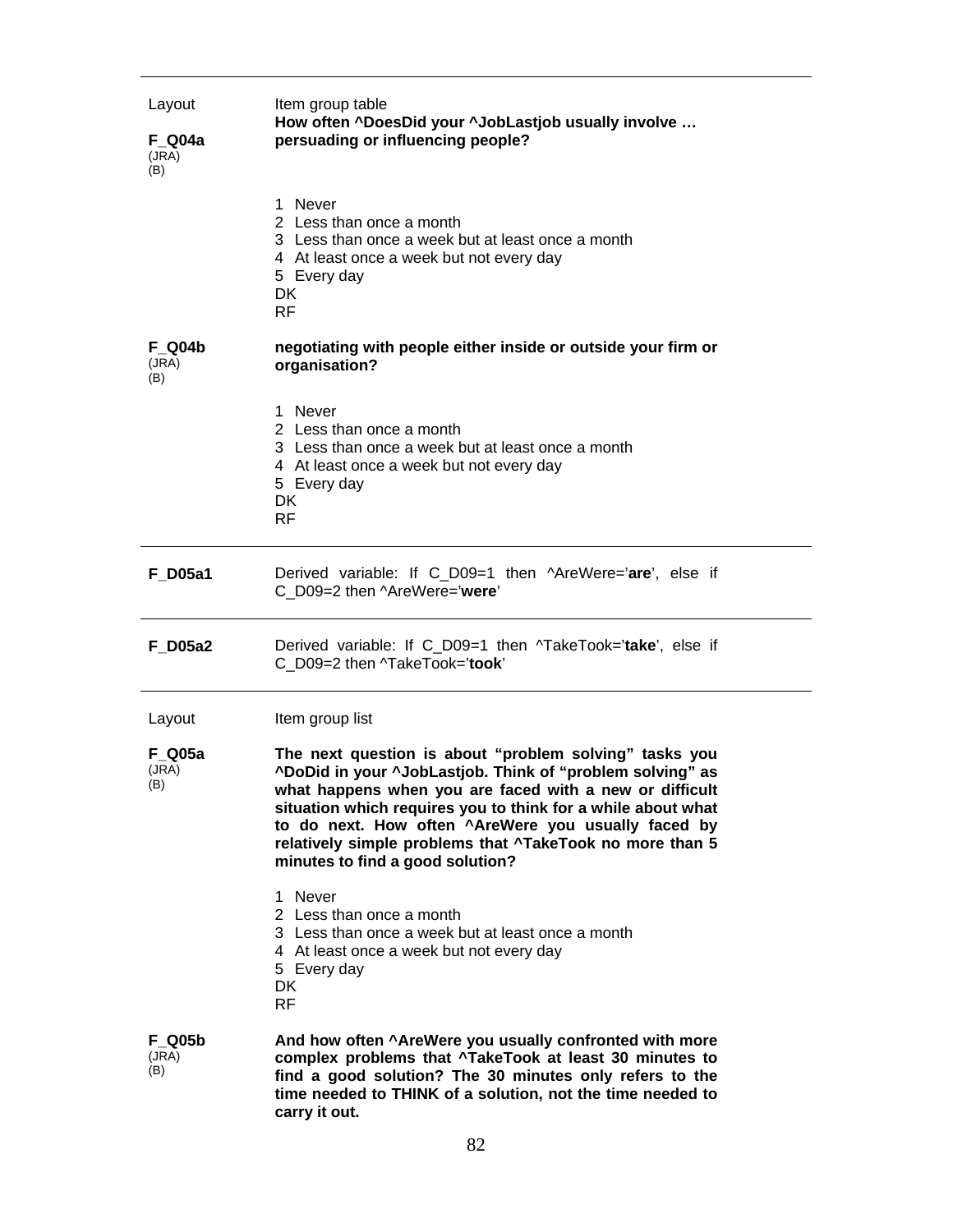|                                         | 1 Never<br>2 Less than once a month<br>3 Less than once a week but at least once a month<br>4 At least once a week but not every day<br>5 Every day<br>DK<br><b>RF</b>                                                                    |
|-----------------------------------------|-------------------------------------------------------------------------------------------------------------------------------------------------------------------------------------------------------------------------------------------|
| Layout<br><b>F Q06b</b><br>(JRA)<br>(B) | Item group table<br>How often ^DoesDid your ^JobLastjob usually involve<br>working physically for a long period?                                                                                                                          |
|                                         | 1 Never<br>2 Less than once a month<br>3 Less than once a week but at least once a month<br>4 At least once a week but not every day<br>5 Every day<br><b>DK</b><br>RF                                                                    |
| <b>F Q06c</b><br>(JRA)<br>(B)           | using skill or accuracy with your hands or fingers?                                                                                                                                                                                       |
|                                         | 1 Never<br>2 Less than once a month<br>3 Less than once a week but at least once a month<br>4 At least once a week but not every day<br>5 Every day<br>DK<br><b>RF</b>                                                                    |
| Layout                                  | Item group end                                                                                                                                                                                                                            |
| <b>F N06c</b>                           | <u>INTERVIEWER:</u><br>1. Take back show card 12 from the respondent.<br>2. Press <next key=""> to continue.</next>                                                                                                                       |
| $F_{O}$ C07                             | ROUTING: If C_D09=1, go to F_Q07a else go to F_END                                                                                                                                                                                        |
| <b>F_Q07a</b><br>(JRA)<br>(B)           | Do you feel that you have the skills to cope with more<br>demanding duties than those you are required to perform<br>in your current job?                                                                                                 |
|                                         | HELP: By 'more demanding duties' we mean tasks and<br>responsibilities that would require more knowledge and skills<br>than are required to carry out the tasks and responsibilities that<br>are typical of the respondent's current job. |
|                                         | 1 Yes<br>2 No                                                                                                                                                                                                                             |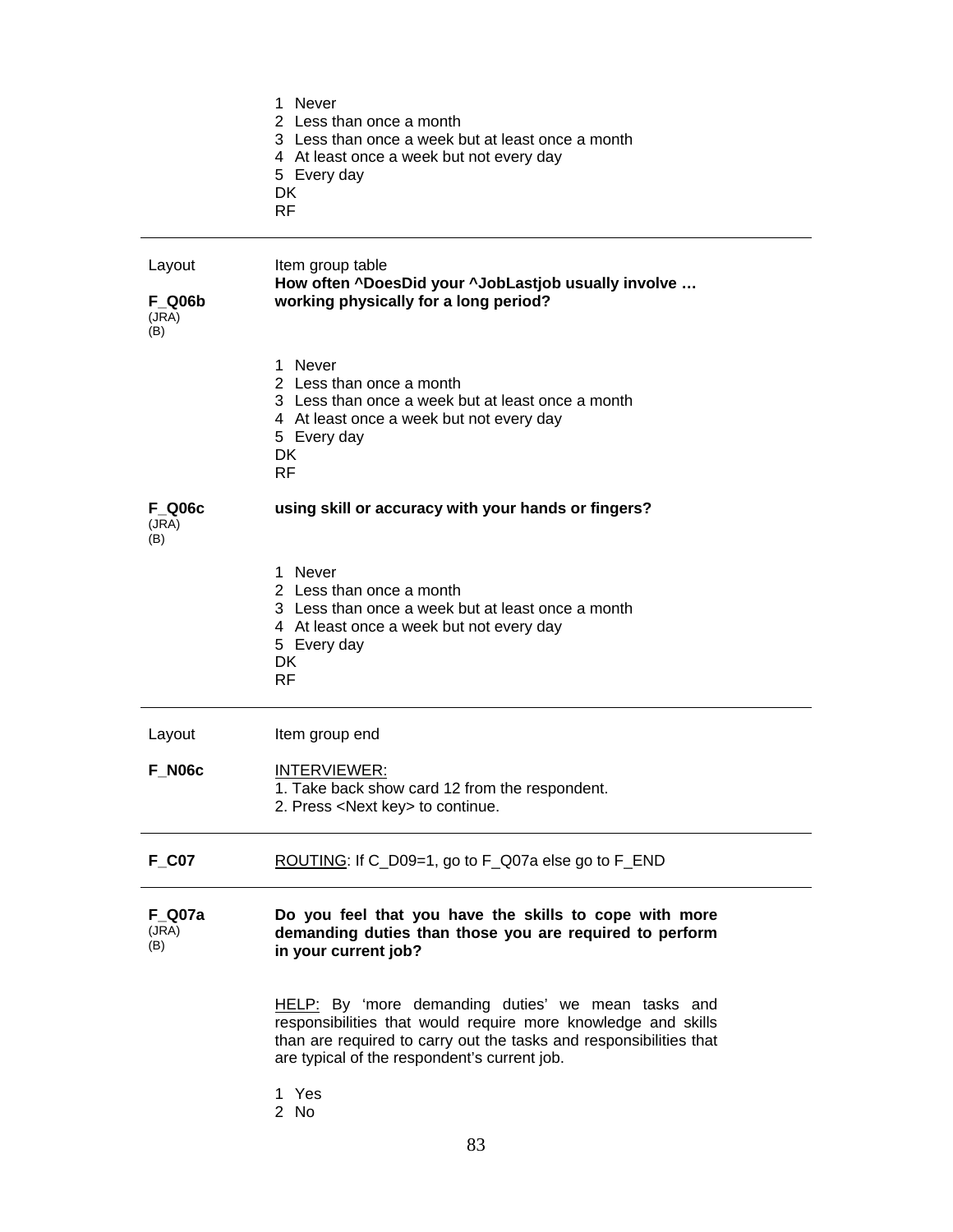|                               | <b>DK</b><br><b>RF</b>                                                                        |
|-------------------------------|-----------------------------------------------------------------------------------------------|
| <b>F_Q07b</b><br>(JRA)<br>(B) | Do you feel that you need further training in order to cope<br>well with your present duties? |
|                               | 1 Yes<br>$2$ No<br>DK.<br><b>RF</b>                                                           |
| <b>F END</b>                  | ROUTING: Go to G_START                                                                        |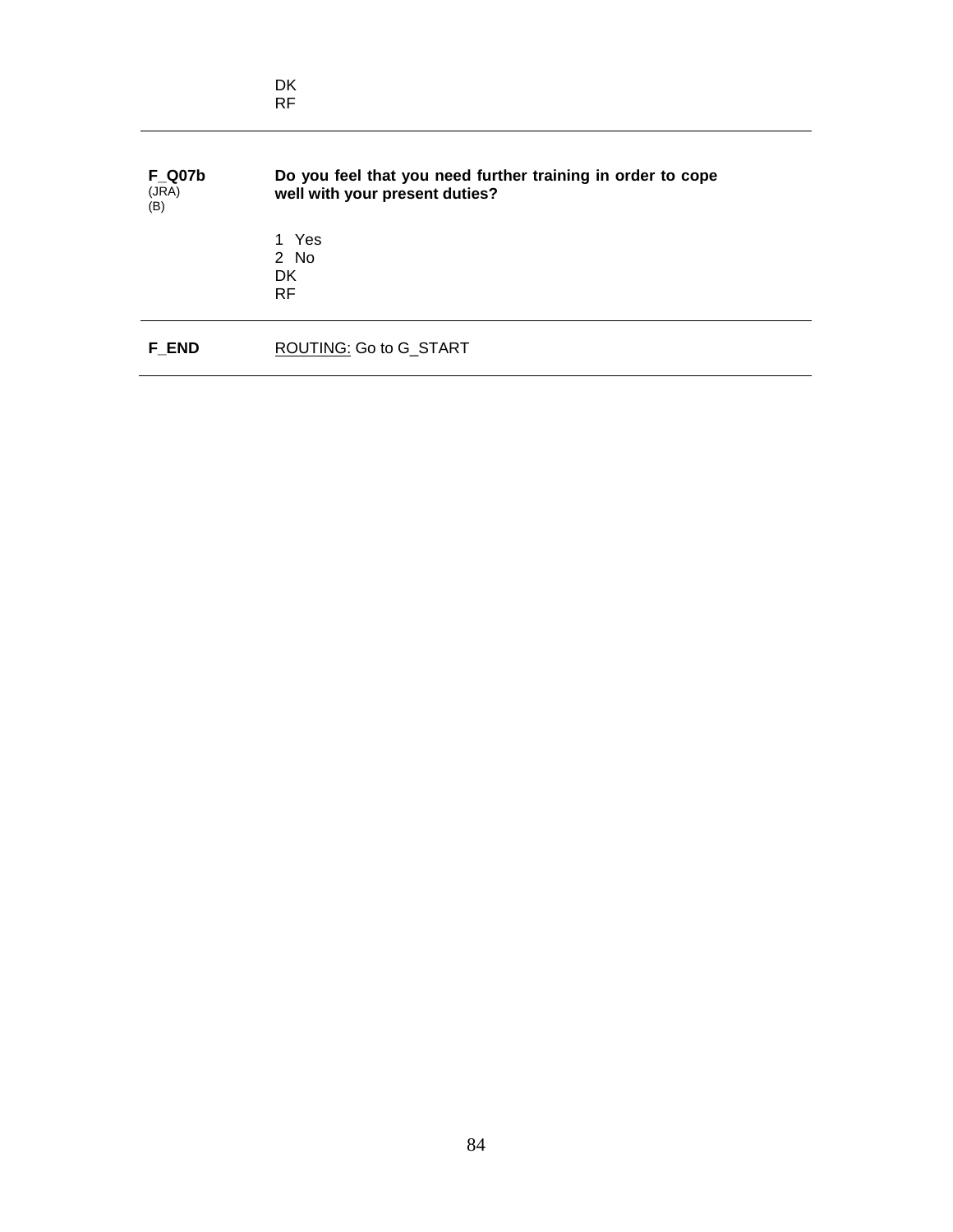|                                       | G_START Skill Use Literacy, Numeracy and ICT at<br>work                                                                                                                                                                                                                                                                                                                                                                                                                                           | <b>[CURR</b><br><b>ENTLY</b><br><b>WORKI</b><br>NG OR<br><b>HAD</b><br><b>PAID</b><br><b>WORK</b><br>IN THE<br><b>LAST</b><br>12<br><b>MONTH</b><br>S] |
|---------------------------------------|---------------------------------------------------------------------------------------------------------------------------------------------------------------------------------------------------------------------------------------------------------------------------------------------------------------------------------------------------------------------------------------------------------------------------------------------------------------------------------------------------|--------------------------------------------------------------------------------------------------------------------------------------------------------|
| $G_D$ 01a                             | variable:<br>lf<br>$C$ D09=1<br>Derived<br>then<br>^UndertakeUndertook='undertake', else if C_D09=2<br>then<br>^UndertakeUndertook='undertook'                                                                                                                                                                                                                                                                                                                                                    |                                                                                                                                                        |
| <b>G</b> D01b                         | Derived variable: If C_D09=1 then ^IsWas='is', else if C_D09=2<br>then ^lsWas='was'                                                                                                                                                                                                                                                                                                                                                                                                               |                                                                                                                                                        |
| G_R01                                 | The following questions are about reading activities that<br>you ^UndertakeUndertook as part of your ^JobLastjob.<br>Please only report reading that ^IsWas part of your<br>^JobLastjob, not reading you ^DoDid in your non-work<br>time. Include any reading you might do on computer<br>screens or other electronic displays.<br>INTERVIEWER:<br>1. Hand show card 12 and ask the respondent to hold onto it<br>until instructed to hand it back.<br>2. Press <next key=""> to continue.</next> |                                                                                                                                                        |
| Layout<br>G Q01a<br>(ALL, JRA)<br>(B) | Item group table<br>In your ^JobLastjob, how often ^DoDid you usually<br>read directions or instructions?                                                                                                                                                                                                                                                                                                                                                                                         |                                                                                                                                                        |
|                                       | 1 Never<br>2 Less than once a month<br>3 Less than once a week but at least once a month<br>4 At least once a week but not every day<br>5 Every day<br>DK<br><b>RF</b>                                                                                                                                                                                                                                                                                                                            |                                                                                                                                                        |
| G Q01b<br>(ALL, JRA)<br>(B)           | read letters, memos or e-mails?                                                                                                                                                                                                                                                                                                                                                                                                                                                                   |                                                                                                                                                        |
|                                       | 1 Never<br>2 Less than once a month                                                                                                                                                                                                                                                                                                                                                                                                                                                               |                                                                                                                                                        |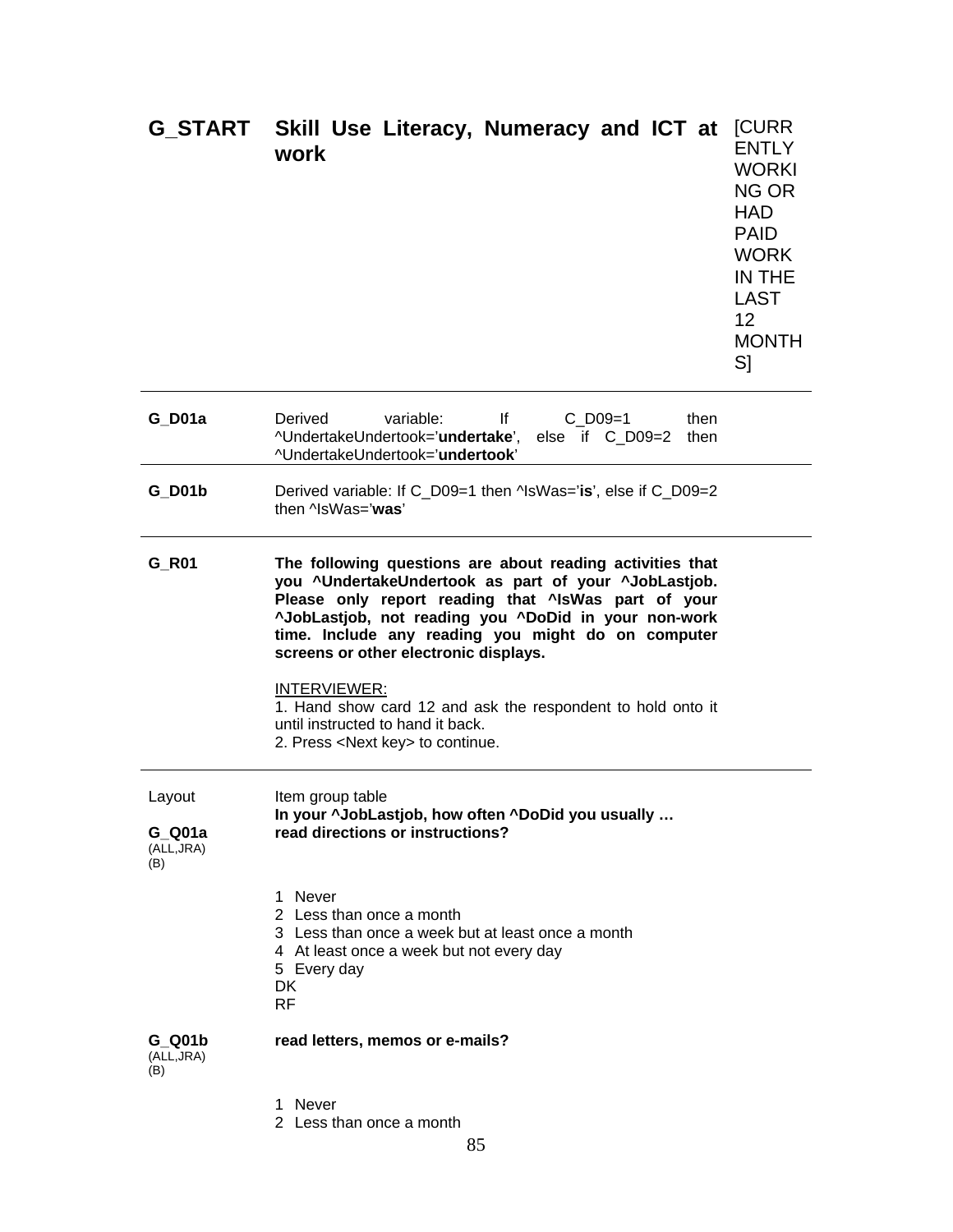- 3 Less than once a week but at least once a month
- 4 At least once a week but not every day
- 5 Every day
- **DK**
- RF

**G\_Q01c**  (ALL,JRA)  $(B)$ 

#### **read articles in newspapers, magazines or newsletters?**

1 Never

- 2 Less than once a month
- 3 Less than once a week but at least once a month
- 4 At least once a week but not every day
- 5 Every day
- DK
- RF

**G\_Q01d**  (ALL,JRA) (B)

### **read articles in professional journals or scholarly publications?**

1 Never

- 2 Less than once a month
- 3 Less than once a week but at least once a month
- 4 At least once a week but not every day
- 5 Every day
- DK
- RF

Layout ltem group new page  **In your ^JobLastjob, how often ^DoDid you usually … read books?** 

**G\_Q01e**  (ALL,JRA)  $(B)$ 

- 
- 1 Never
- 2 Less than once a month
- 3 Less than once a week but at least once a month
- 4 At least once a week but not every day
- 5 Every day
- **DK**
- RF

**G\_Q01f** 

#### **read manuals or reference materials?**

(ALL,JRA) (B)

 $(B)$ 

- 1 Never
- 2 Less than once a month
- 3 Less than once a week but at least once a month
- 4 At least once a week but not every day
- 5 Every day
- DK
- RF

#### **G\_Q01g**  (ALL,JRA) **read bills, invoices, bank statements or other financial statements?**

1 Never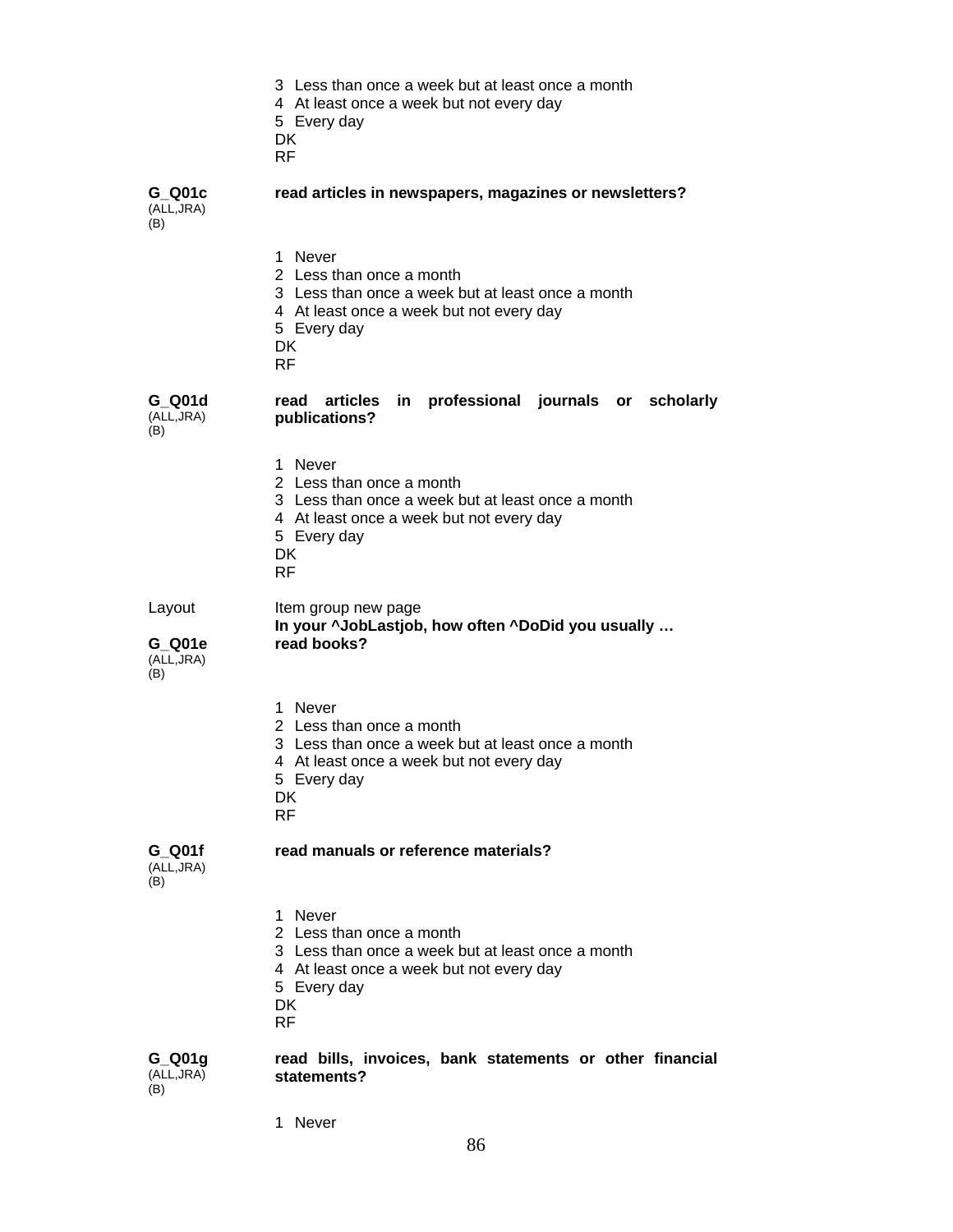|                                       | 2 Less than once a month<br>3 Less than once a week but at least once a month<br>4 At least once a week but not every day<br>5 Every day<br>DK<br><b>RF</b>                                        |
|---------------------------------------|----------------------------------------------------------------------------------------------------------------------------------------------------------------------------------------------------|
| G Q01h<br>(ALL,JRA)<br>(B)            | read diagrams, maps or schematics?                                                                                                                                                                 |
|                                       | 1 Never<br>2 Less than once a month<br>3 Less than once a week but at least once a month<br>4 At least once a week but not every day<br>5 Every day<br><b>DK</b><br><b>RF</b>                      |
| Layout                                | Item group end                                                                                                                                                                                     |
| G_R02                                 | The following questions are about writing activities that<br>you ^UndertakeUndertook as part of your ^JobLastjob.<br>Include any writing you might do on computers or other<br>electronic devices. |
|                                       | <b>INTERVIEWER:</b> Press <next key=""> to continue.</next>                                                                                                                                        |
| Layout<br>G Q02a<br>(ALL, JRA)<br>(B) | Item group table<br>In your ^JobLastjob, how often ^DoDid you usually<br>write letters, memos or e-mails?                                                                                          |
|                                       | 1 Never<br>2 Less than once a month<br>3 Less than once a week but at least once a month<br>4 At least once a week but not every day<br>5 Every day<br>DK<br><b>RF</b>                             |
| $G_$ Q02b<br>(ALL, JRA)<br>(B)        | write articles for newspapers, magazines or newsletters?                                                                                                                                           |
|                                       | 1 Never<br>2 Less than once a month<br>3 Less than once a week but at least once a month<br>4 At least once a week but not every day<br>5 Every day<br>DK<br><b>RF</b>                             |
| G Q02c<br>(ALL, JRA)<br>(B)           | write reports?                                                                                                                                                                                     |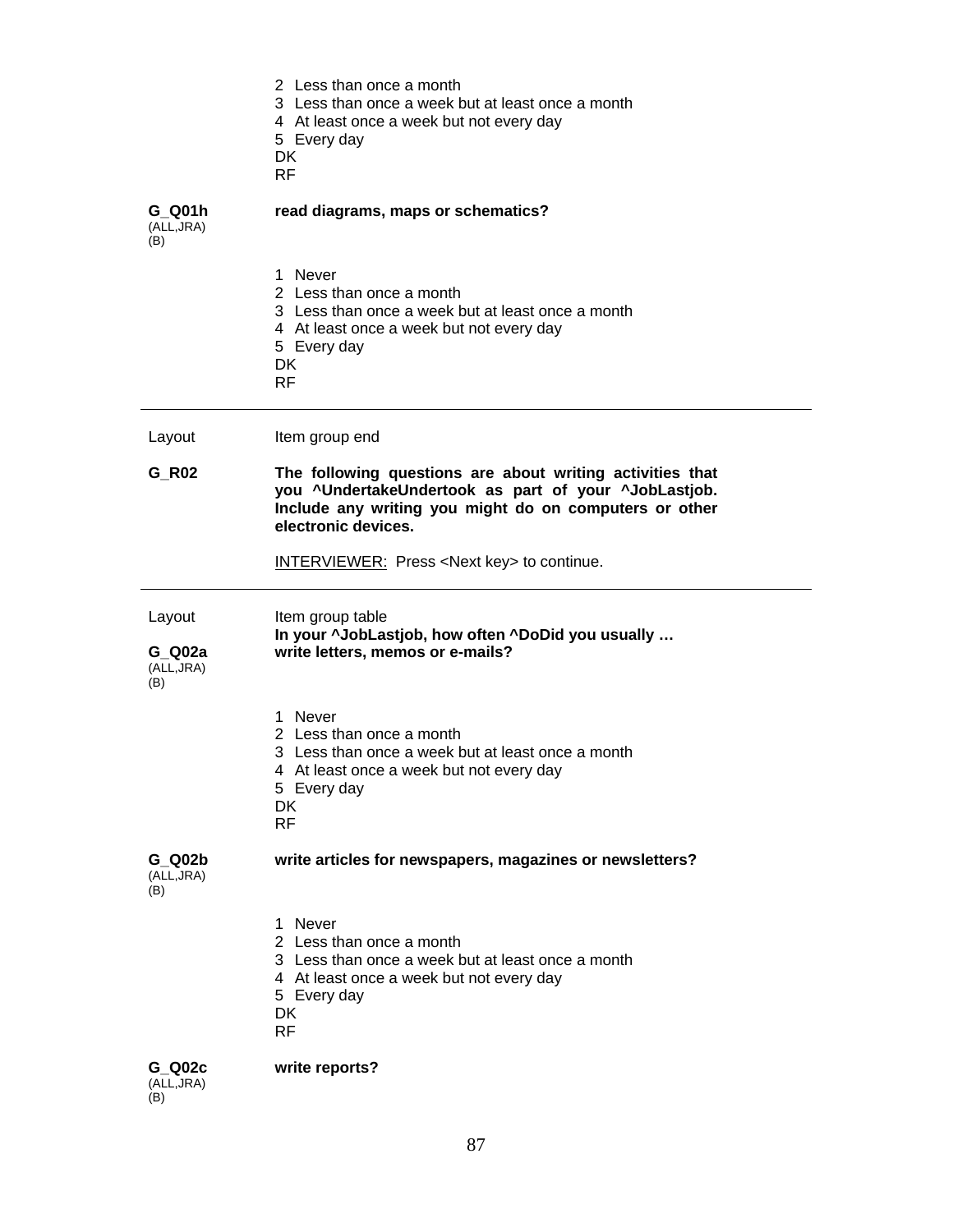|                                       | 1 Never<br>2 Less than once a month<br>3 Less than once a week but at least once a month<br>4 At least once a week but not every day<br>5 Every day<br><b>DK</b><br><b>RF</b>                             |
|---------------------------------------|-----------------------------------------------------------------------------------------------------------------------------------------------------------------------------------------------------------|
| G Q02d<br>(ALL, JRA)<br>(B)           | fill in forms?                                                                                                                                                                                            |
|                                       | 1 Never<br>2 Less than once a month<br>3 Less than once a week but at least once a month<br>4 At least once a week but not every day<br>5 Every day<br><b>DK</b><br><b>RF</b>                             |
| Layout                                | Item group end                                                                                                                                                                                            |
| G_R03                                 | The following questions are about activities that you<br>^UndertakeUndertook as part of your ^JobLastjob and that<br>numbers, quantities, numerical information,<br>involve<br>statistics or mathematics. |
|                                       | <b>INTERVIEWER:</b><br>Press <next key=""> to continue.</next>                                                                                                                                            |
| Layout<br>G Q03b<br>(ALL, JRA)<br>(B) | Item group table<br>In your ^JobLastjob, how often ^DoDid you usually<br>calculate prices, costs or budgets?                                                                                              |
|                                       | 1 Never<br>2 Less than once a month<br>3 Less than once a week but at least once a month<br>4 At least once a week but not every day<br>5 Every day<br>DK<br><b>RF</b>                                    |
| G Q03c<br>(ALL, JRA)<br>(B)           | use or calculate fractions, decimals or percentages?                                                                                                                                                      |
|                                       | 1 Never<br>2 Less than once a month<br>3 Less than once a week but at least once a month<br>4 At least once a week but not every day<br>5 Every day<br>DK<br><b>RF</b>                                    |
| G Q03d<br>(ALL, JRA)                  | use a calculator - either hand-held or computer based?                                                                                                                                                    |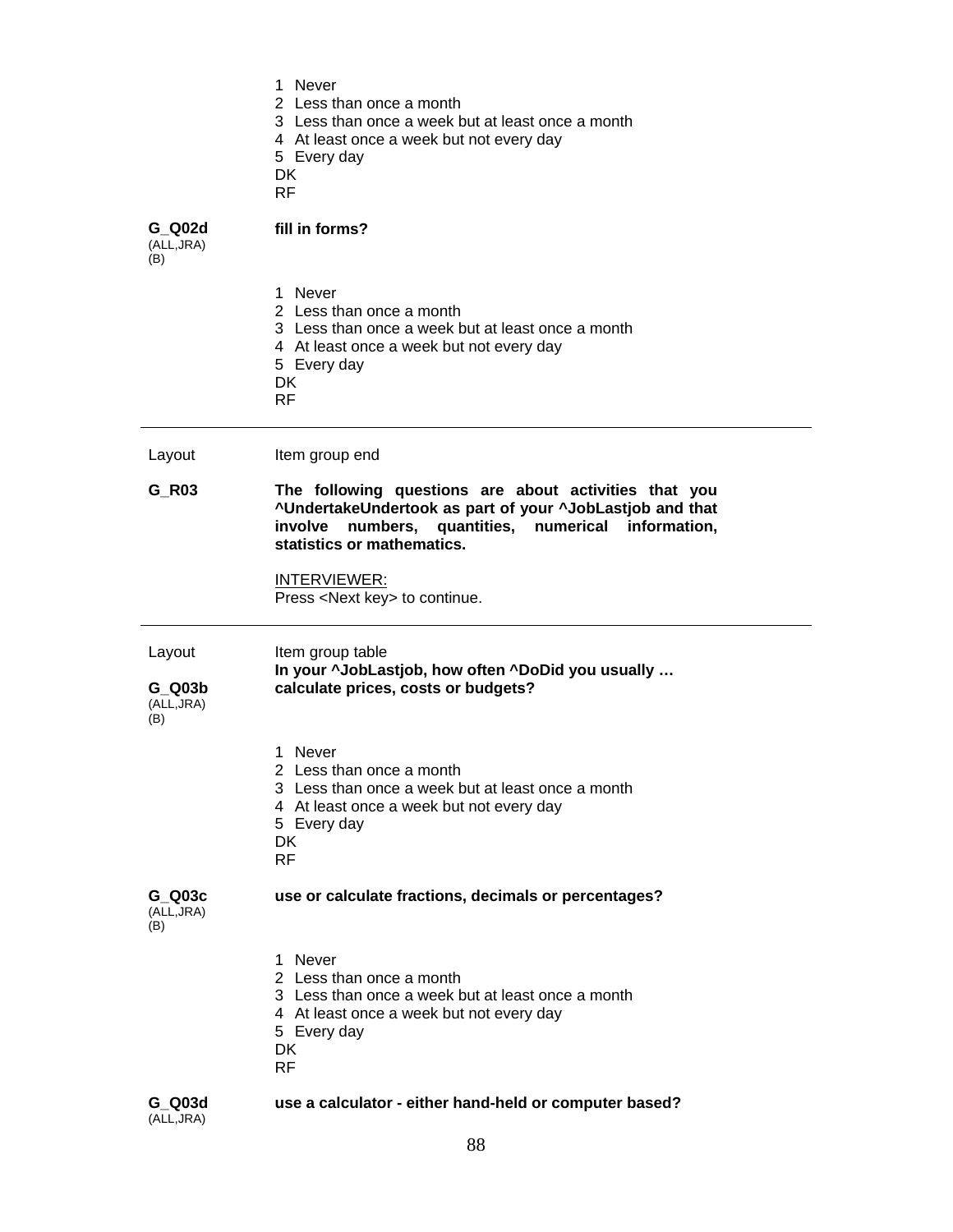|                                       | 1 Never<br>2 Less than once a month<br>3 Less than once a week but at least once a month<br>4 At least once a week but not every day<br>5 Every day<br>DK<br><b>RF</b>                                                                                                                                     |
|---------------------------------------|------------------------------------------------------------------------------------------------------------------------------------------------------------------------------------------------------------------------------------------------------------------------------------------------------------|
| Layout<br>G Q03f<br>(ALL, JRA)<br>(B) | Item group new page<br>In your ^JobLastjob, how often ^DoDid you usually<br>prepare charts, graphs or tables?                                                                                                                                                                                              |
|                                       | 1 Never<br>2 Less than once a month<br>3 Less than once a week but at least once a month<br>4 At least once a week but not every day<br>5 Every day<br>DK<br><b>RF</b>                                                                                                                                     |
| $G_$ Q03g<br>(ALL, JRA)<br>(B)        | use simple algebra or formulas?                                                                                                                                                                                                                                                                            |
|                                       | HELP: By simple algebra or formula, we mean a mathematical<br>rule that enables us to find an unknown number or quantity, for<br>example a rule for finding an area when knowing length and<br>width, or for working out how much more time is needed to<br>travel a certain distance if speed is reduced. |
|                                       | 1 Never<br>2 Less than once a month<br>3 Less than once a week but at least once a month<br>4 At least once a week but not every day<br>5 Every day<br>DK<br><b>RF</b>                                                                                                                                     |
| G Q03h<br>(ALL, JRA)<br>(B)           | use more advanced math or statistics such as calculus,<br>complex algebra, trigonometry or use of regression<br>techniques?                                                                                                                                                                                |
|                                       | 1 Never<br>2 Less than once a month                                                                                                                                                                                                                                                                        |

- 3 Less than once a week but at least once a month
- 4 At least once a week but not every day
- 5 Every day
- DK
- RF

| Layout |
|--------|
|--------|

Item group end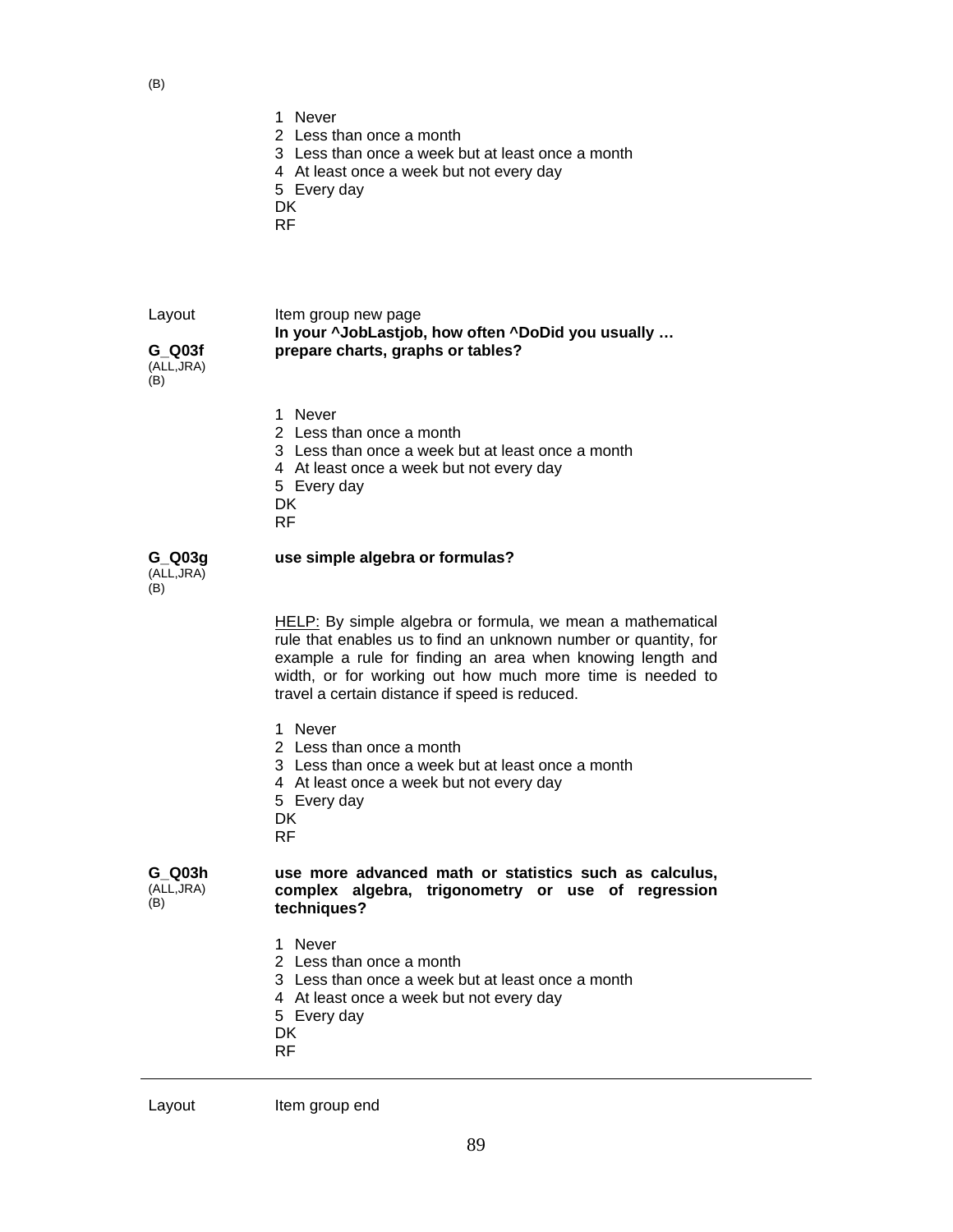| G Q04<br>(NEW)<br>(A)                 | ^DoiDid you use a computer in your ^JobLastjob?                                                                                                                                                                                         |
|---------------------------------------|-----------------------------------------------------------------------------------------------------------------------------------------------------------------------------------------------------------------------------------------|
|                                       | <b>INTERVIEWER:</b> This includes cell-phones and other hand-held<br>electronic devices that are used to connect to the internet,<br>check e-mails etc.                                                                                 |
|                                       | HELP: By computer we mean a mainframe, desktop or laptop<br>computer, or any other device that can be used to do such<br>things as sending or receiving e-mail messages, processing<br>data or text, or finding things on the internet. |
|                                       | 1 Yes<br>2 No<br>(go to $G$ _END)<br>DK<br>$(go to G_END)$<br><b>RF</b><br>(go to G_END)                                                                                                                                                |
| <b>Note</b>                           | ROUTING: If G_Q04=1 go to G_R05, else go to G_END                                                                                                                                                                                       |
| $G_R$ 05                              | The following questions are about the use of computers or<br>internet as part of your ^JobLastjob. They do not refer to<br>the use of computers or internet in any jobs you may have<br>held prior to your ^JobLastjob.                 |
|                                       | <b>INTERVIEWER:</b> Press <next key=""> to continue.</next>                                                                                                                                                                             |
| Layout<br>G Q05a<br>(ALL, JRA)<br>(B) | Item group table<br>In your ^JobLastjob, how often ^DoDid you usually<br>use email?                                                                                                                                                     |
|                                       | 1 Never<br>2 Less than once a month<br>3 Less than once a week but at least once a month<br>4 At least once a week but not every day<br>5 Every day<br>DK.<br><b>RF</b>                                                                 |
| G Q05c<br>(ALL, JRA)<br>(B)           | use the internet in order to better understand issues related<br>to your work?                                                                                                                                                          |
|                                       | 1 Never<br>2 Less than once a month<br>3 Less than once a week but at least once a month<br>4 At least once a week but not every day<br>5 Every day<br>DK<br><b>RF</b>                                                                  |
| G Q05d<br>(ALL, JRA)<br>(B)           | conduct transactions on the internet, for example buying or<br>selling products or services, or banking?                                                                                                                                |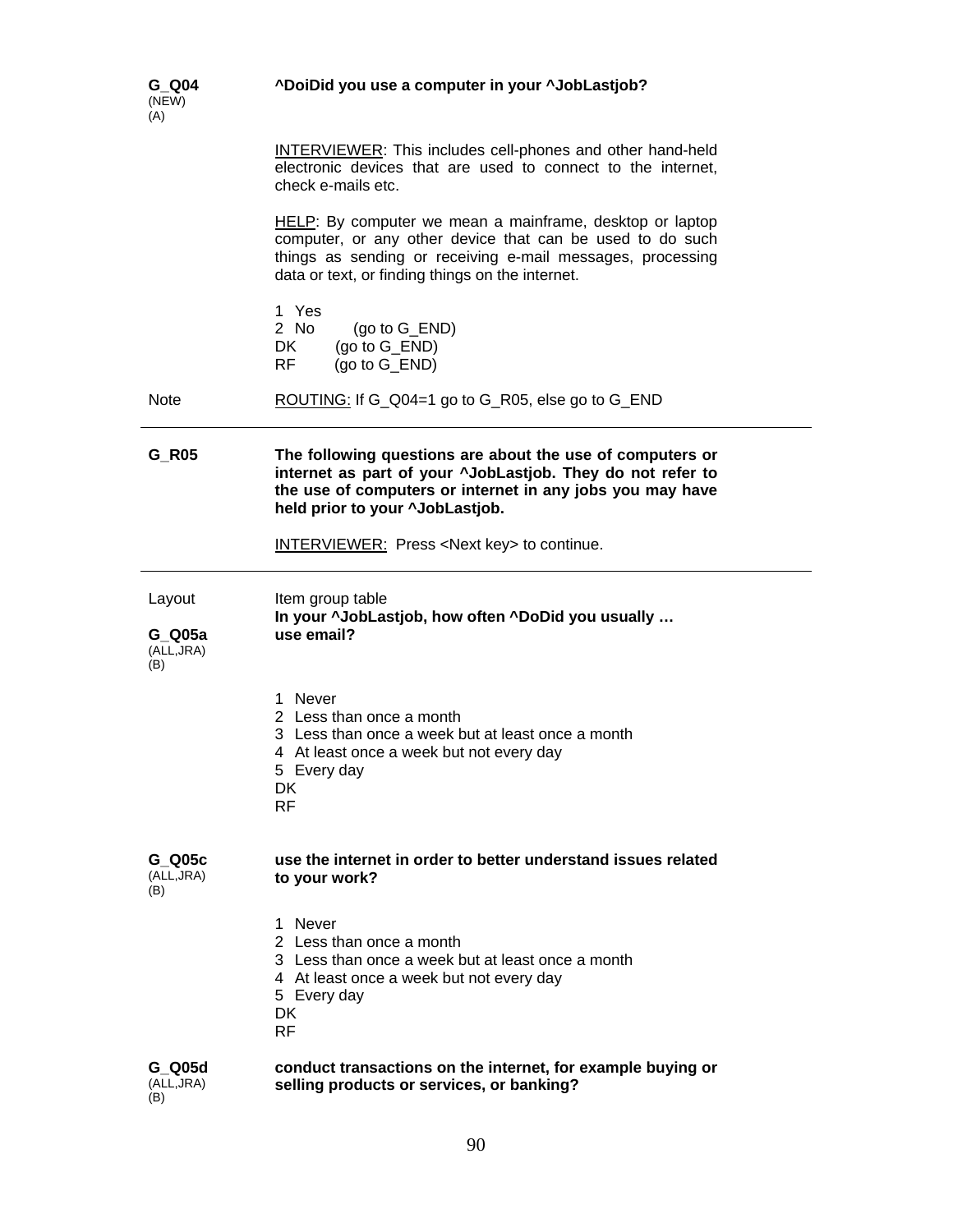- 1 Never
- 2 Less than once a month
- 3 Less than once a week but at least once a month
- 4 At least once a week but not every day
- 5 Every day
- DK
- RF

Layout ltem group new page **In your ^JobLastjob, how often ^DoDid you usually … G\_Q05e use spreadsheet software, for example Excel?** 

(ALL,JRA) (B)

> ADAPTATION INSTRUCTION: Countries are allowed to give country-specific examples of spreadsheet software.

- 1 Never
- 2 Less than once a month
- 3 Less than once a week but at least once a month
- 4 At least once a week but not every day
- 5 Every day
- DK
- RF

#### **G\_Q05f**  (ALL,JRA)  $(B)$

#### **use a word processor, for example Word?**

ADAPTATION INSTRUCTION: Countries are allowed to give country-specific examples of word processing software.

- 1 Never
- 2 Less than once a month
- 3 Less than once a week but at least once a month
- 4 At least once a week but not every day
- 5 Every day
- **DK**
- RF

**G\_Q05g**  (ALL,JRA)  $(B)$ 

### **use a programming language to program or write computer code?**

- 1 Never
- 2 Less than once a month
- 3 Less than once a week but at least once a month
- 4 At least once a week but not every day
- 5 Every day
- **DK**
- RF

**G\_Q05h**  (ALL,JRA) (B)

#### **participate in real-time discussions on the internet, for example online conferences, or chat groups?**

- 1 Never
- 2 Less than once a month
- 3 Less than once a week but at least once a month
- 4 At least once a week but not every day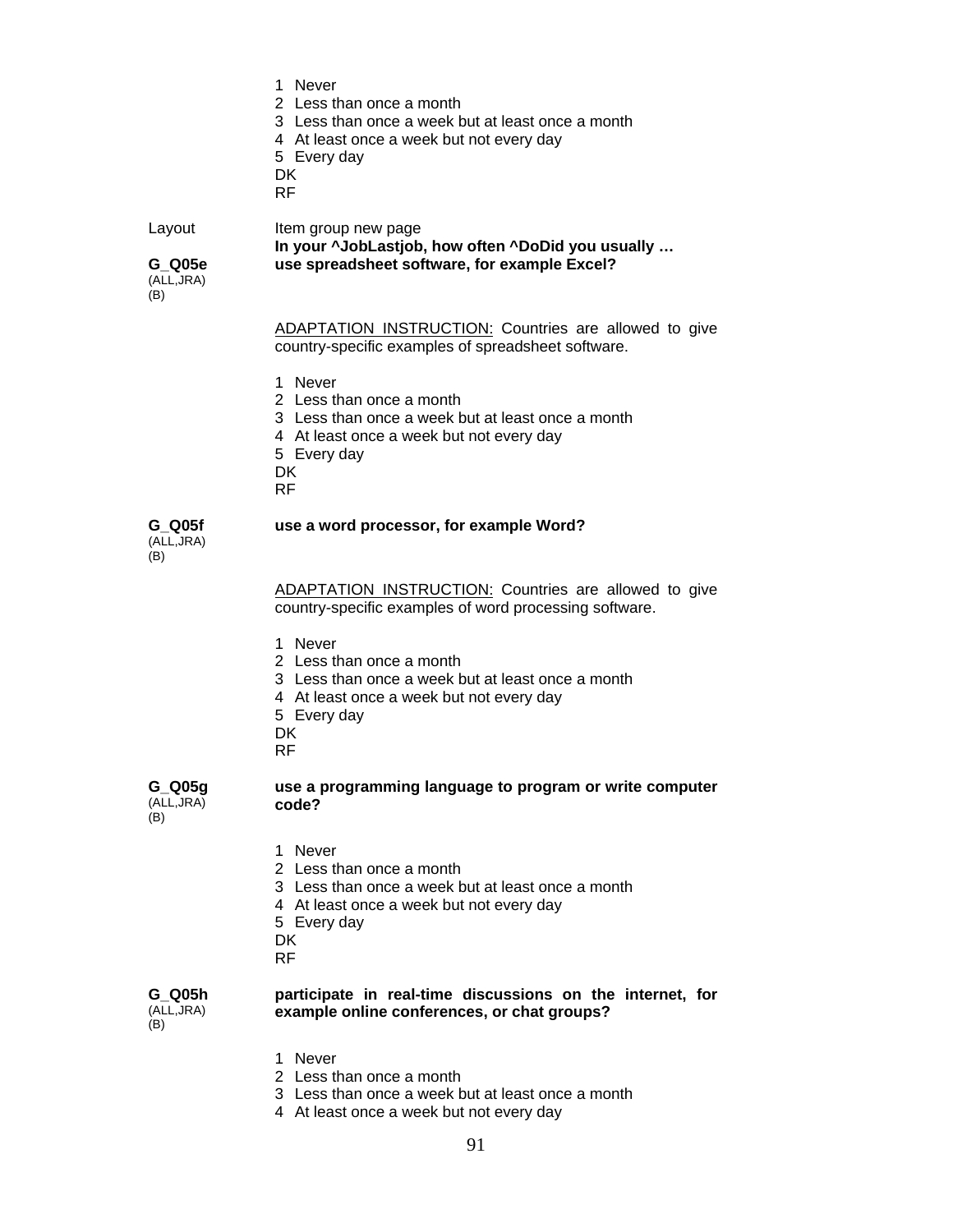|                       | 5 Every day<br>DK<br><b>RF</b>                                                                                                                                                                                                                                                                                                                                                                                                |
|-----------------------|-------------------------------------------------------------------------------------------------------------------------------------------------------------------------------------------------------------------------------------------------------------------------------------------------------------------------------------------------------------------------------------------------------------------------------|
|                       |                                                                                                                                                                                                                                                                                                                                                                                                                               |
| Layout                | Item group end                                                                                                                                                                                                                                                                                                                                                                                                                |
| G N05h                | INTERVIEWER:<br>1. Take back show card 12 from the respondent.<br>2. Press <next key=""> to continue.</next>                                                                                                                                                                                                                                                                                                                  |
| G Q06<br>(JRA)<br>(B) | What level of computer use ^IsWas needed to perform your<br>^JobLastiob?                                                                                                                                                                                                                                                                                                                                                      |
|                       | <b>INTERVIEWER: Hand show card 15.</b>                                                                                                                                                                                                                                                                                                                                                                                        |
|                       | 1 STRAIGHTFORWARD, for example using a computer for<br>straightforward routine tasks such as data entry or sending and<br>receiving e-mails<br>2 MODERATE, for example word-processing, spreadsheets or<br>database management<br>3 COMPLEX, for example developing software or modifying<br>computer games, programming using languages like java, sql,<br>php or perl, or maintaining a computer network<br>DK<br><b>RF</b> |
| G D07a                | Derived variable: If C_D09=1 then ^HaveHad='have', else if<br>C_D09=2 then ^HaveHad='had'                                                                                                                                                                                                                                                                                                                                     |
| $G_D$ 07b             | Derived variable: If C_D09=1 then ^NeedNeeded='need', else if<br>C D09=2 then ^NeedNeeded ='needed'                                                                                                                                                                                                                                                                                                                           |
| G Q07<br>(NEW)<br>(B) | Do you think you ^HaveHad the computer skills you<br>^NeedNeeded to do your ^JobLastjob well?                                                                                                                                                                                                                                                                                                                                 |
|                       | 1 Yes<br>2 No<br><b>DK</b><br><b>RF</b>                                                                                                                                                                                                                                                                                                                                                                                       |
| G Q08<br>(NEW)<br>(B) | Has a lack of computer skills affected your chances of<br>being hired for a job or getting a promotion or pay raise?                                                                                                                                                                                                                                                                                                          |
|                       | 1 Yes<br>2 No<br>DK<br><b>RF</b>                                                                                                                                                                                                                                                                                                                                                                                              |
| G_END                 | ROUTING: Go to H_START                                                                                                                                                                                                                                                                                                                                                                                                        |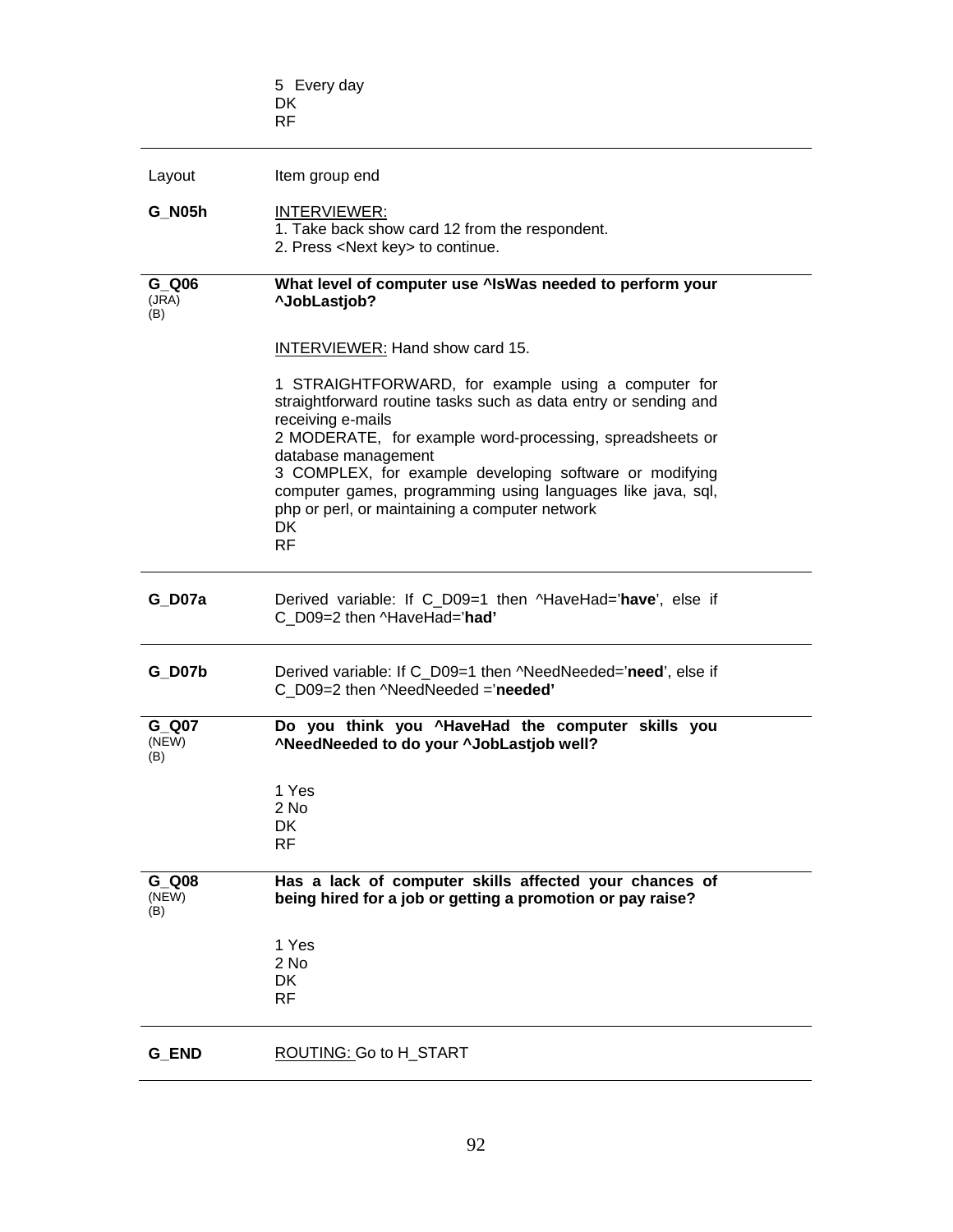#### **H\_START Skill Use Literacy, Numeracy and ICT in everyday life**  [FOR ALL]

| $H_$ D01a                                | Derived variable: If C_D09=1 then ^Ineverydaylife='Outside<br>your work',<br>Else ^Ineverydaylife='In everyday life'<br>End if                                                                                                                                                                                                                                                                                                                                                                                                                                                                                                                                                                                                                                                                                                                   |
|------------------------------------------|--------------------------------------------------------------------------------------------------------------------------------------------------------------------------------------------------------------------------------------------------------------------------------------------------------------------------------------------------------------------------------------------------------------------------------------------------------------------------------------------------------------------------------------------------------------------------------------------------------------------------------------------------------------------------------------------------------------------------------------------------------------------------------------------------------------------------------------------------|
| $H_R$ 01                                 | ^TalkedAboutWork I would now like to talk about your reading<br>activities ^EverydayReading Include any reading you might do<br>on computer screens or other electronic displays.                                                                                                                                                                                                                                                                                                                                                                                                                                                                                                                                                                                                                                                                |
| <b>Note</b>                              | If C D09=1 then ^TalkedAboutWork='Until now we talked<br>about your activities at work.', else if C_D09=2 then<br>^TalkedAboutWork='Until now we talked about your<br>activities in your last job.' else ^TalkedAboutWork=' '.                                                                                                                                                                                                                                                                                                                                                                                                                                                                                                                                                                                                                   |
| <b>Note</b>                              | If $(C_D09=1$ and $(B_Q02a=2$ or B_Q02a=DK or B_Q02a=RF))<br>then ^EverydayReading='outside work.'<br>$(C_{D09=1$<br>Else<br>and<br>if<br>$B$ Q02a=1)<br>then<br>^EverydayReading='outside work, including any reading you<br>do as part of your studies.'<br>Else if (C_D09=2 and (B_Q02a=2 or B_Q02a=DK or<br>B_Q02a=RF)) then ^EverydayReading='in everyday life.<br>Exclude any reading you did as part of your last job.'<br>Else if (C_D09=2 and B_Q02a=1) then ^EverydayReading='in<br>everyday life. Exclude any reading you did as part of your<br>last job, but include any reading you do as part of your<br>studies.'<br>Else ^EverydayReading='in everyday life.'<br>INTERVIEWER:<br>1. Hand show card 12 and ask the respondent to hold onto it<br>until instructed to hand it back.<br>2. Press <next key=""> to continue.</next> |
| Layout<br>$H_$ Q01a<br>(ALL, JRA)<br>(B) | Item group table<br>^Ineverydaylife, how often do you usually<br>read directions or instructions?                                                                                                                                                                                                                                                                                                                                                                                                                                                                                                                                                                                                                                                                                                                                                |
|                                          | 1 Never<br>2 Less than once a month<br>3 Less than once a week but at least once a month<br>4 At least once a week but not every day<br>5 Every day<br><b>DK</b><br><b>RF</b>                                                                                                                                                                                                                                                                                                                                                                                                                                                                                                                                                                                                                                                                    |
| <b>H</b> Q01b<br>(ALL, JRA)<br>(B)       | read letters, memos or e-mails?                                                                                                                                                                                                                                                                                                                                                                                                                                                                                                                                                                                                                                                                                                                                                                                                                  |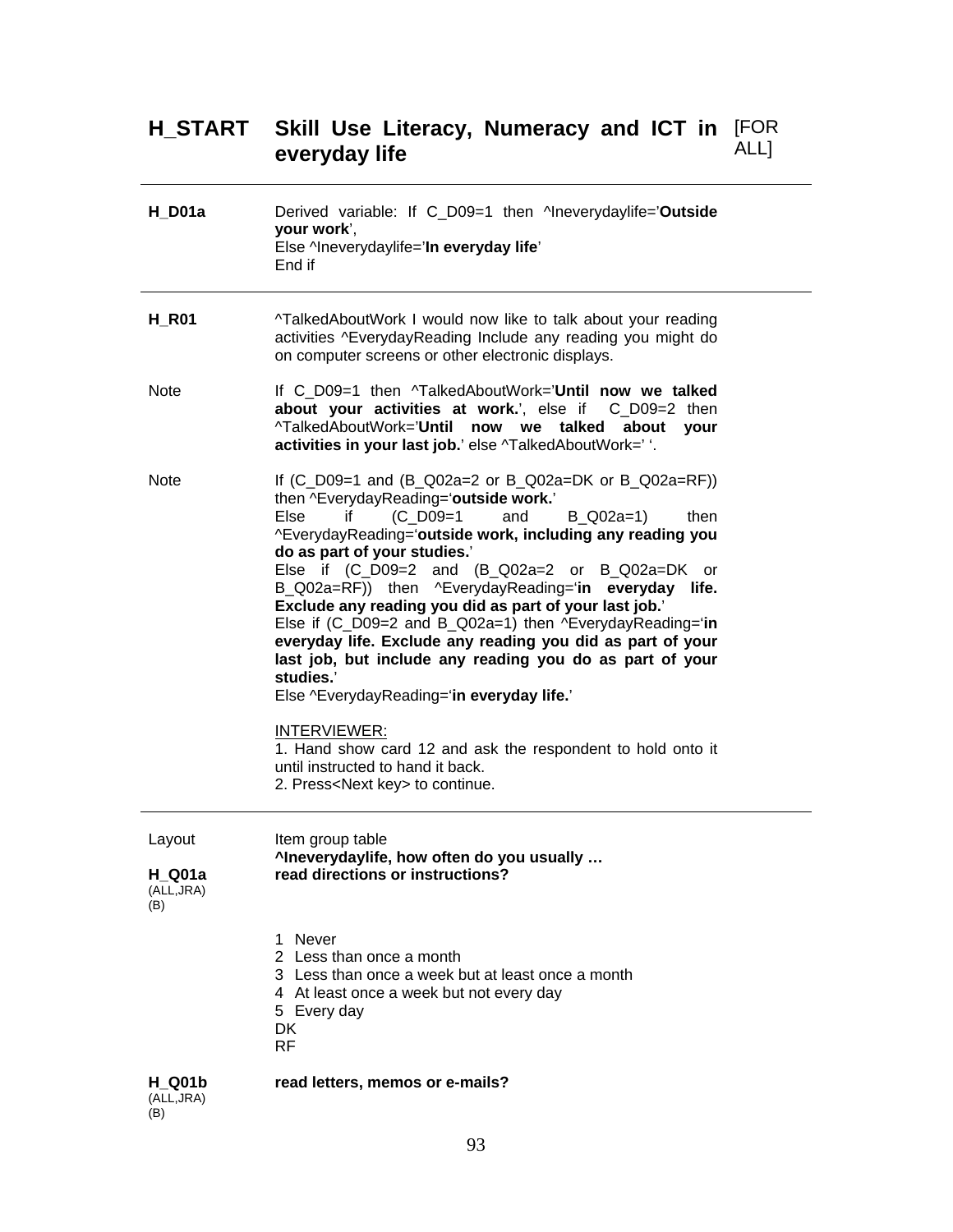1 Never 2 Less than once a month 3 Less than once a week but at least once a month 4 At least once a week but not every day 5 Every day **DK** RF **H\_Q01c**  (ALL,JRA) (B) **read articles in newspapers, magazines or newsletters?**  1 Never 2 Less than once a month 3 Less than once a week but at least once a month 4 At least once a week but not every day 5 Every day **DK** RF **H\_Q01d**  (ALL,JRA) (B) **read articles in professional journals or scholarly publications?**  1 Never 2 Less than once a month 3 Less than once a week but at least once a month 4 At least once a week but not every day 5 Every day DK RF Layout ltem group new page  **^Ineverydaylife, how often do you usually … H\_Q01e**  (ALL,JRA)  $(B)$ **read books, fiction or non-fiction?**  1 Never 2 Less than once a month 3 Less than once a week but at least once a month 4 At least once a week but not every day 5 Every day **DK** RF **H\_Q01f**  (ALL,JRA) (B) **read manuals or reference materials?**  1 Never 2 Less than once a month 3 Less than once a week but at least once a month 4 At least once a week but not every day 5 Every day **DK** RF

**H\_Q01g read bills, invoices, bank statements or other financial** 

94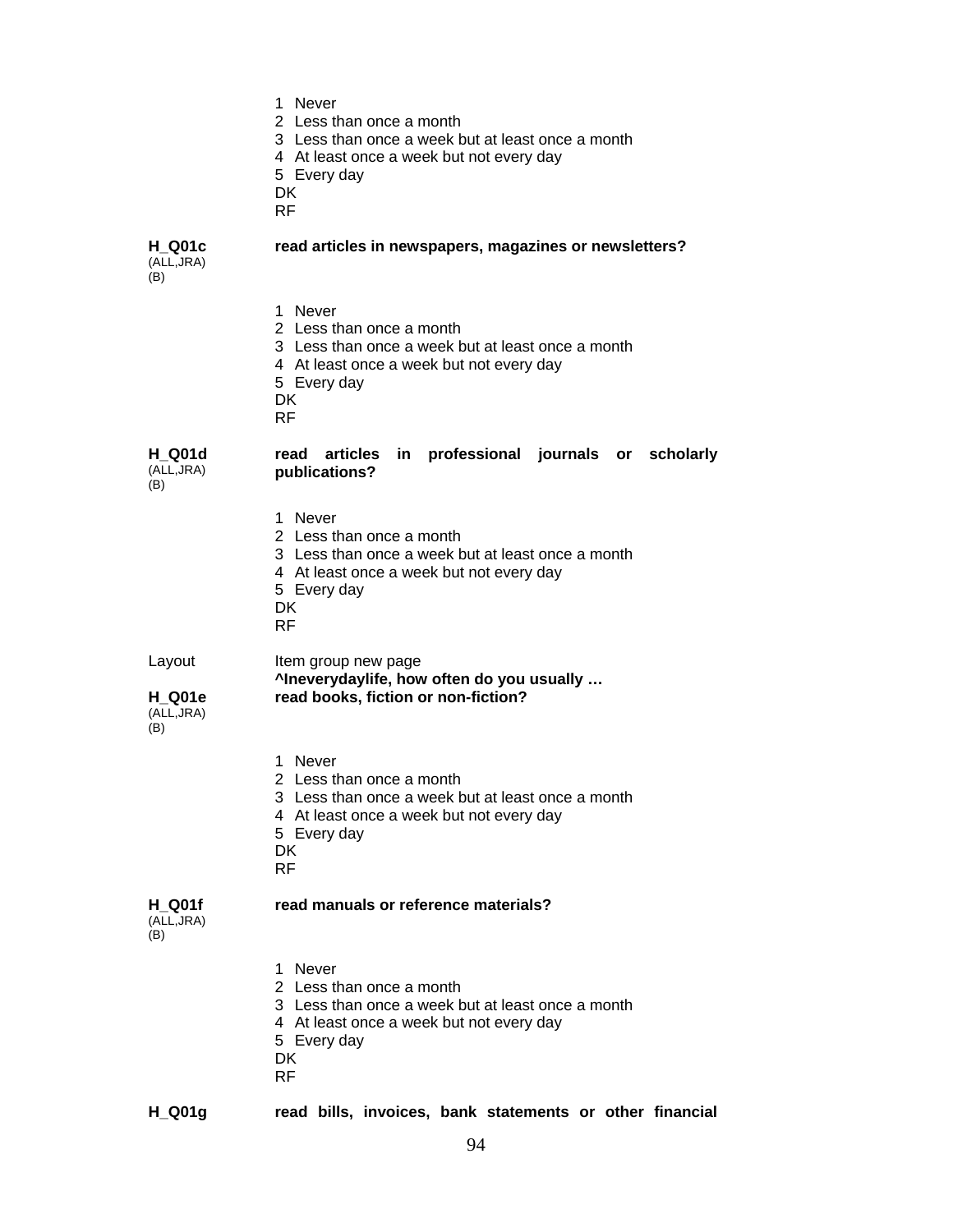| (ALL, JRA)<br>(B)                  | statements?                                                                                                                                                             |
|------------------------------------|-------------------------------------------------------------------------------------------------------------------------------------------------------------------------|
|                                    | 1 Never<br>2 Less than once a month<br>3 Less than once a week but at least once a month<br>4 At least once a week but not every day<br>5 Every day<br>DK.<br>RF.       |
| <b>H</b> Q01h<br>(ALL, JRA)<br>(B) | read diagrams, maps, or schematics?                                                                                                                                     |
|                                    | 1 Never<br>2 Less than once a month<br>3 Less than once a week but at least once a month<br>4 At least once a week but not every day<br>5 Every day<br>DK.<br><b>RF</b> |
| Layout                             | Item group end                                                                                                                                                          |
| <b>H R02</b>                       | The following questions are about your writing activities<br>^EverydayWriting Include any writing you might do on                                                       |

Note If (C\_D09=1 and (B\_Q02a=2 or B\_Q02a=DK or B\_Q02a=RF)) then ^EverydayWriting='**outside work.**' Else if  $(C\ D09=1$  and B $Q02a=1$  then ^EverydayWriting='**outside work, including any writing you do as part of your studies.**' Else if (C\_D09=2 and (B\_Q02a=2 or B\_Q02a=DK or B\_Q02a=RF)) then ^EverydayWriting='**in everyday life. Exclude any writing you did as part of your last job.**' Else if (C\_D09=2 and B\_Q02a=1) then ^EverydayWriting='**in everyday life. Exclude any writing you did as part of your last job, but include any writing you do as part of your studies.**' Else if  $((C_D09=3 \text{ or } C_D09=4)$  and  $B_Q02a=1)$  then ^EverydayWriting='**that you do in everyday life, including any writing you do as part of your studies.**' Else ^EverydayWriting='**in everyday life.**' INTERVIEWER: Press <Next key> to continue.

**computers or other electronic devices.**

| Layout                     | Item group table<br>^Ineverydaylife, how often do you usually |
|----------------------------|---------------------------------------------------------------|
| H Q02a<br>(ALL,JRA)<br>(B) | write letters, memos or e-mails?                              |

- 1 Never
- 2 Less than once a month
- 3 Less than once a week but at least once a month
- 4 At least once a week but not every day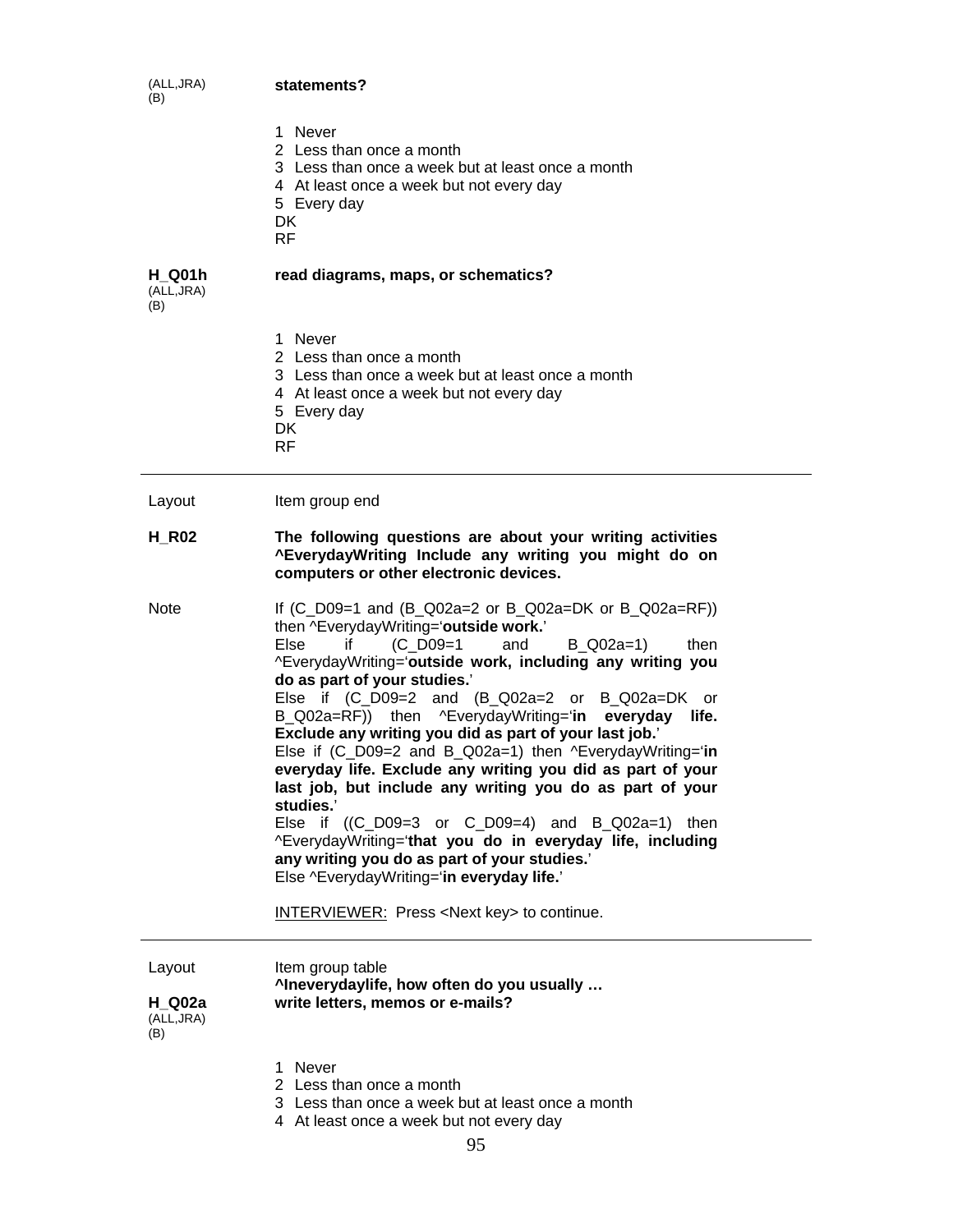5 Every day DK RF

**H\_Q02b**  (ALL,JRA)

## **write articles for newspapers, magazines or newsletters?**

(B)

|                                    | 1 Never<br>2 Less than once a month<br>3 Less than once a week but at least once a month<br>4 At least once a week but not every day<br>5 Every day<br>DK<br><b>RF</b>  |
|------------------------------------|-------------------------------------------------------------------------------------------------------------------------------------------------------------------------|
| <b>H Q02c</b><br>(ALL, JRA)<br>(B) | write reports?                                                                                                                                                          |
|                                    | 1 Never<br>2 Less than once a month<br>3 Less than once a week but at least once a month<br>4 At least once a week but not every day<br>5 Every day<br>DK<br><b>RF</b>  |
| H Q02d<br>(ALL, JRA)<br>(B)        | fill in forms?                                                                                                                                                          |
|                                    | 1 Never<br>2 Less than once a month<br>3 Less than once a week but at least once a month<br>4 At least once a week but not every day<br>5 Every day<br>DK.<br><b>RF</b> |
| Layout                             | Item group end                                                                                                                                                          |

**H\_R03 The following questions are about activities that you undertake ^EverydayNumbers**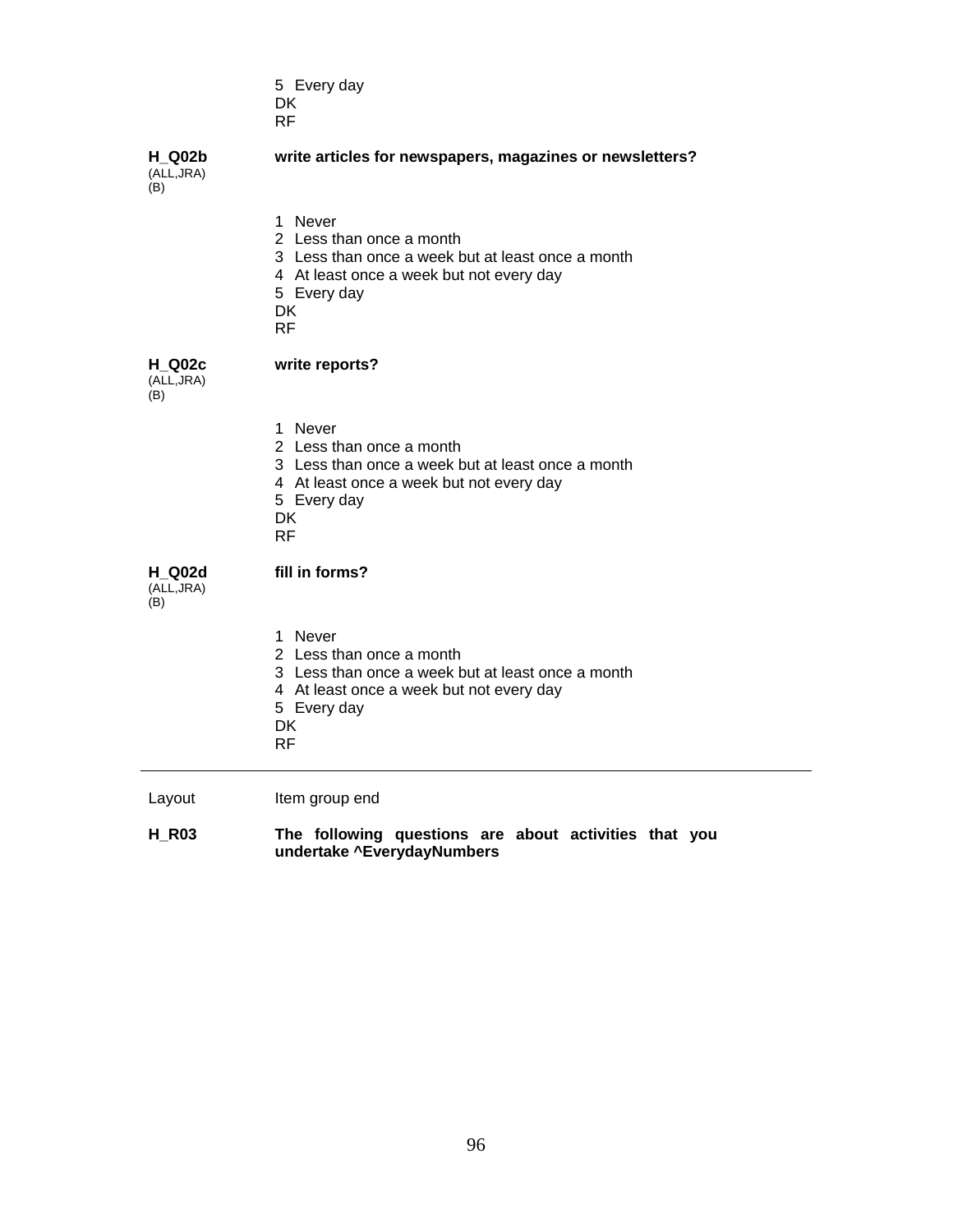Note If (C\_D09=1 and (B\_Q02a=2 or B\_Q02a=DK or B\_Q02a=RF)) then ^EverydayNumbers='**outside work that involve numbers, quantities, numerical information, statistics or mathematics.**'

> Else if  $(C\ D09=1$  and B $Q02a=1$  then EverydayNumbers='**outside work that involve numbers, quantities, numerical information, statistics or mathematics, including any such activities you undertake as part of your studies.**'

> Else if (C\_D09=2 and (B\_Q02a=2 or B\_Q02a=DK or B\_Q02a=RF)) then ^ EverydayNumbers='**in everyday life that involve numbers, quantities, numerical information, statistics or mathematics. Exclude any such activities you undertook as part of your last job.**'

> Else if (C\_D09=2 and B\_Q02a=1) then ^ EverydayNumbers='**in everyday life that involve numbers, quantities, numerical information, statistics or mathematics. Exclude any such activities you undertook as part of your last job, but include any such activities you undertake as part of your studies.**'

> Else if  $((C_D09=3 \text{ or } C_D09=4)$  and  $B_Q02a=1)$  then  $\wedge$ EverydayNumbers='**in everyday life that involve numbers, quantities, numerical information, statistics or mathematics. Include any such activities you undertake as part of your studies.**'

> Else ^ EverydayNumbers='**in everyday life that involve numbers, quantities, numerical information, statistics or mathematics.**'

INTERVIEWER:

Press <Next key> to continue.

Layout Item group table **^Ineverydaylife, how often do you usually … calculate prices, costs or budgets?** 

**H\_Q03b**  (ALL,JRA) (B)

- 1 Never
- 2 Less than once a month
- 3 Less than once a week but at least once a month
- 4 At least once a week but not every day
- 5 Every day
- **DK**
- RF

### **use or calculate fractions, decimals or percentages?**

**H\_Q03c**  (ALL,JRA) (B)

- 1 Never
- 2 Less than once a month
- 
- 3 Less than once a week but at least once a month
- 4 At least once a week but not every day
- 5 Every day
- **DK**
- RF

#### **H\_Q03d**  (ALL,JRA) **use a calculator - either hand-held or computer based?**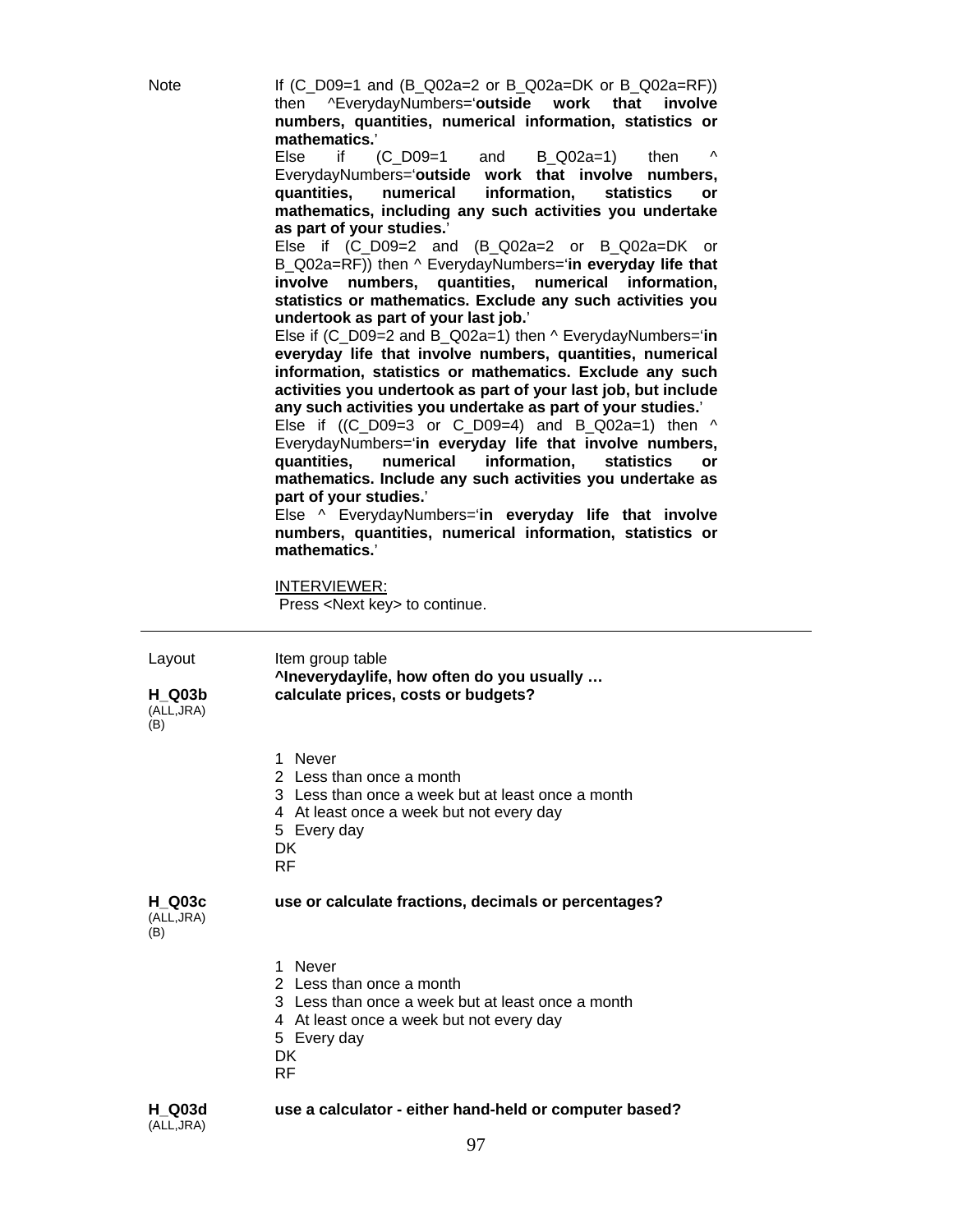(B)

| $\mathcal{L}$                         |                                                                                                                                                                                                                                                                                                            |
|---------------------------------------|------------------------------------------------------------------------------------------------------------------------------------------------------------------------------------------------------------------------------------------------------------------------------------------------------------|
|                                       | 1 Never<br>2 Less than once a month<br>3 Less than once a week but at least once a month<br>4 At least once a week but not every day<br>5 Every day<br><b>DK</b><br><b>RF</b>                                                                                                                              |
| Layout<br>H Q03f<br>(ALL, JRA)<br>(B) | Item group new page<br>^Ineverydaylife, how often do you usually<br>prepare charts, graphs or tables?                                                                                                                                                                                                      |
|                                       | 1 Never<br>2 Less than once a month<br>3 Less than once a week but at least once a month<br>4 At least once a week but not every day<br>5 Every day<br>DK<br><b>RF</b>                                                                                                                                     |
| $H_$ Q03g<br>(ALL, JRA)<br>(B)        | use simple algebra or formulas?                                                                                                                                                                                                                                                                            |
|                                       | HELP: By simple algebra or formula, we mean a mathematical<br>rule that enables us to find an unknown number or quantity, for<br>example a rule for finding an area when knowing length and<br>width, or for working out how much more time is needed to<br>travel a certain distance if speed is reduced. |
|                                       | 1 Never<br>2 Less than once a month<br>3 Less than once a week but at least once a month<br>4 At least once a week but not every day<br>5 Every day<br>DK.<br><b>RF</b>                                                                                                                                    |
| <b>H</b> Q03h<br>(ALL, JRA)<br>(B)    | use more advanced math or statistics such as calculus,<br>complex algebra, trigonometry or use of regression<br>techniques?                                                                                                                                                                                |
|                                       | 1 Never<br>2 Less than once a month<br>3 Less than once a week but at least once a month<br>4 At least once a week but not every day<br>5 Every day<br>DK<br><b>RF</b>                                                                                                                                     |

|  | $H_{C}$ 04a | ROUTING: If G_Q04=1, go to H_Q04b, else go to H_Q04a |
|--|-------------|------------------------------------------------------|
|--|-------------|------------------------------------------------------|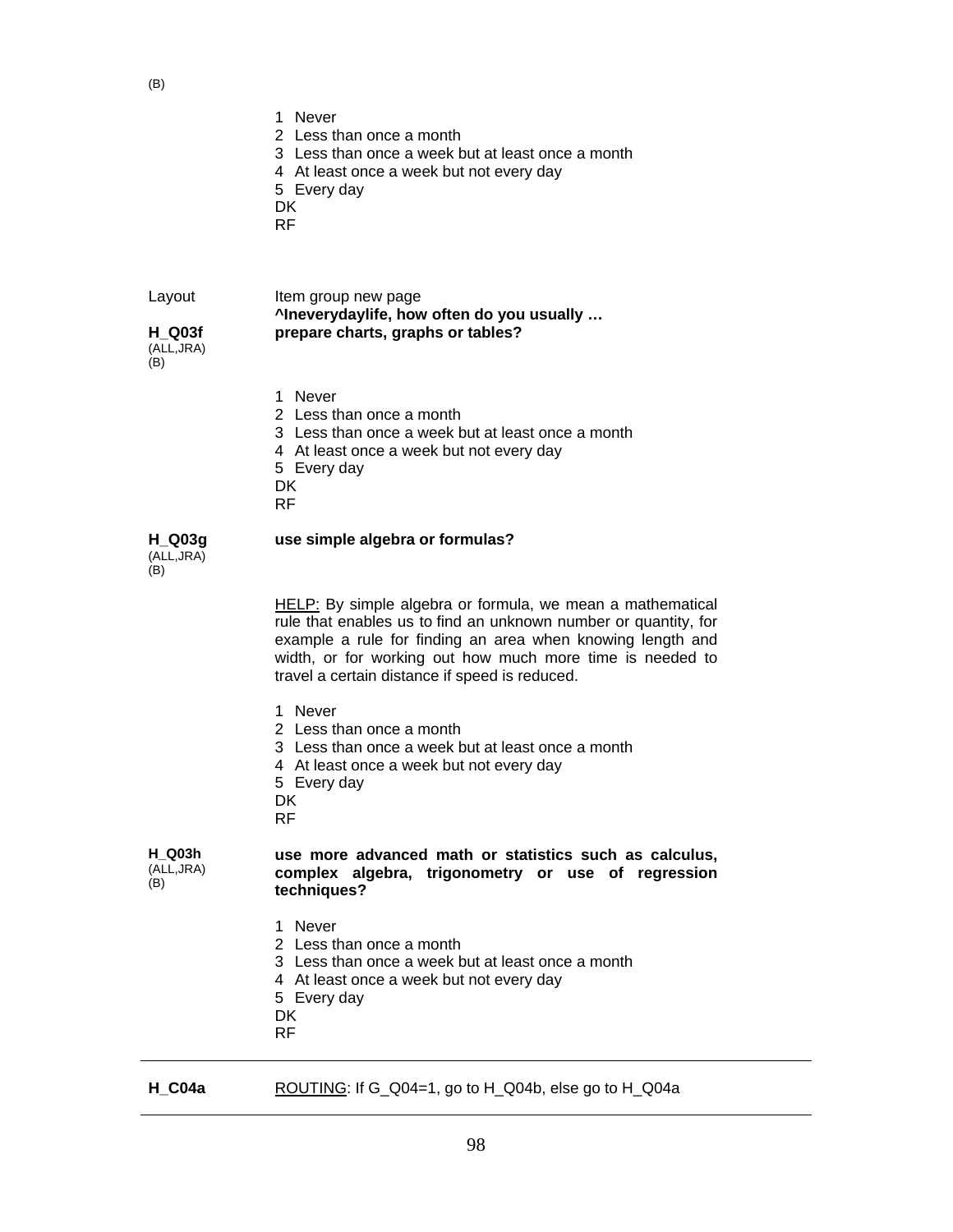| Layout                        | Item group end                                                                                                                                                                                                                                                                                                                                                                                                                                                                                                                                                                                                                                                                                                                                                                                                                                                                                             |
|-------------------------------|------------------------------------------------------------------------------------------------------------------------------------------------------------------------------------------------------------------------------------------------------------------------------------------------------------------------------------------------------------------------------------------------------------------------------------------------------------------------------------------------------------------------------------------------------------------------------------------------------------------------------------------------------------------------------------------------------------------------------------------------------------------------------------------------------------------------------------------------------------------------------------------------------------|
| <b>H</b> Q04a<br>(NEW)<br>(A) | Have you ever used a computer?                                                                                                                                                                                                                                                                                                                                                                                                                                                                                                                                                                                                                                                                                                                                                                                                                                                                             |
|                               | <b>INTERVIEWER:</b> This includes cell-phones and other hand-held<br>electronic devices that are used to connect to the internet,<br>check e-mails etc.                                                                                                                                                                                                                                                                                                                                                                                                                                                                                                                                                                                                                                                                                                                                                    |
|                               | HELP: By computer we mean a mainframe, desktop or laptop<br>computer, or any other device that can be used to do such<br>things as sending or receiving e-mail messages, processing<br>data or text, or finding things on the internet.                                                                                                                                                                                                                                                                                                                                                                                                                                                                                                                                                                                                                                                                    |
|                               | 1 Yes<br>2 No<br>(go to H_END)<br>(go to H_END)<br>DK.<br>(go to H END)<br>RF.                                                                                                                                                                                                                                                                                                                                                                                                                                                                                                                                                                                                                                                                                                                                                                                                                             |
| <b>Note</b>                   | ROUTING: If H_Q04a=1,go to H_Q04b, else go to H_END                                                                                                                                                                                                                                                                                                                                                                                                                                                                                                                                                                                                                                                                                                                                                                                                                                                        |
| <b>H</b> Q04b<br>(NEW)<br>(A) | Do you use a computer in your everyday life now<br>^OutsideWork?                                                                                                                                                                                                                                                                                                                                                                                                                                                                                                                                                                                                                                                                                                                                                                                                                                           |
| <b>Note</b>                   | If (C_D09=1) then ^OutsideWork='outside work',<br>else<br>^OutsideWork=' '.                                                                                                                                                                                                                                                                                                                                                                                                                                                                                                                                                                                                                                                                                                                                                                                                                                |
|                               | 1 Yes<br>2 No<br>(go to H_END)<br>$(go to H_END)$<br>DK.<br>(go to H_END)<br>RF                                                                                                                                                                                                                                                                                                                                                                                                                                                                                                                                                                                                                                                                                                                                                                                                                            |
| <b>Note</b>                   | ROUTING: If H_Q04b=1 go to H_R05, else go to H_END                                                                                                                                                                                                                                                                                                                                                                                                                                                                                                                                                                                                                                                                                                                                                                                                                                                         |
| <b>H_R05</b>                  | The following questions are about the use of computers or<br>the internet ^EverydayComputers This could be at home or<br>in other places that offer internet services, like internet<br>cafes or libraries.                                                                                                                                                                                                                                                                                                                                                                                                                                                                                                                                                                                                                                                                                                |
| Note                          | If $(C_1D09=1$ and $(B_2Q02a=2$ or B_Q02a=DK or B_Q02a=RF)<br>then ^EverydayComputers='outside work.'<br>(C D09=1<br>Else<br>and<br>B Q02a=1)<br>if<br>then<br>^EverydayComputers='outside work, including any such<br>activities you undertake as part of your studies.'<br>Else if (C_D09=2 and (B_Q02a=2 or B_Q02a=DK or<br>B_Q02a=RF)) then ^EverydayComputers='in everyday life.<br>Exclude any such activities you undertook as part of your<br>last job.'<br>$(C_$ D09=2<br>Else<br>if<br>and<br>$B_$ Q02a=1)<br>then<br>^EverydayComputers='in everyday life. Exclude any such<br>activities you undertook as part of your last job, but include<br>any such activities you undertake as part of your studies.'<br>Else if $((C_D09=3 \text{ or } C_D09=4)$ and $B_D02a=1)$ then<br>^EverydayComputers='in everyday life, including any such<br>activities you undertake as part of your studies.' |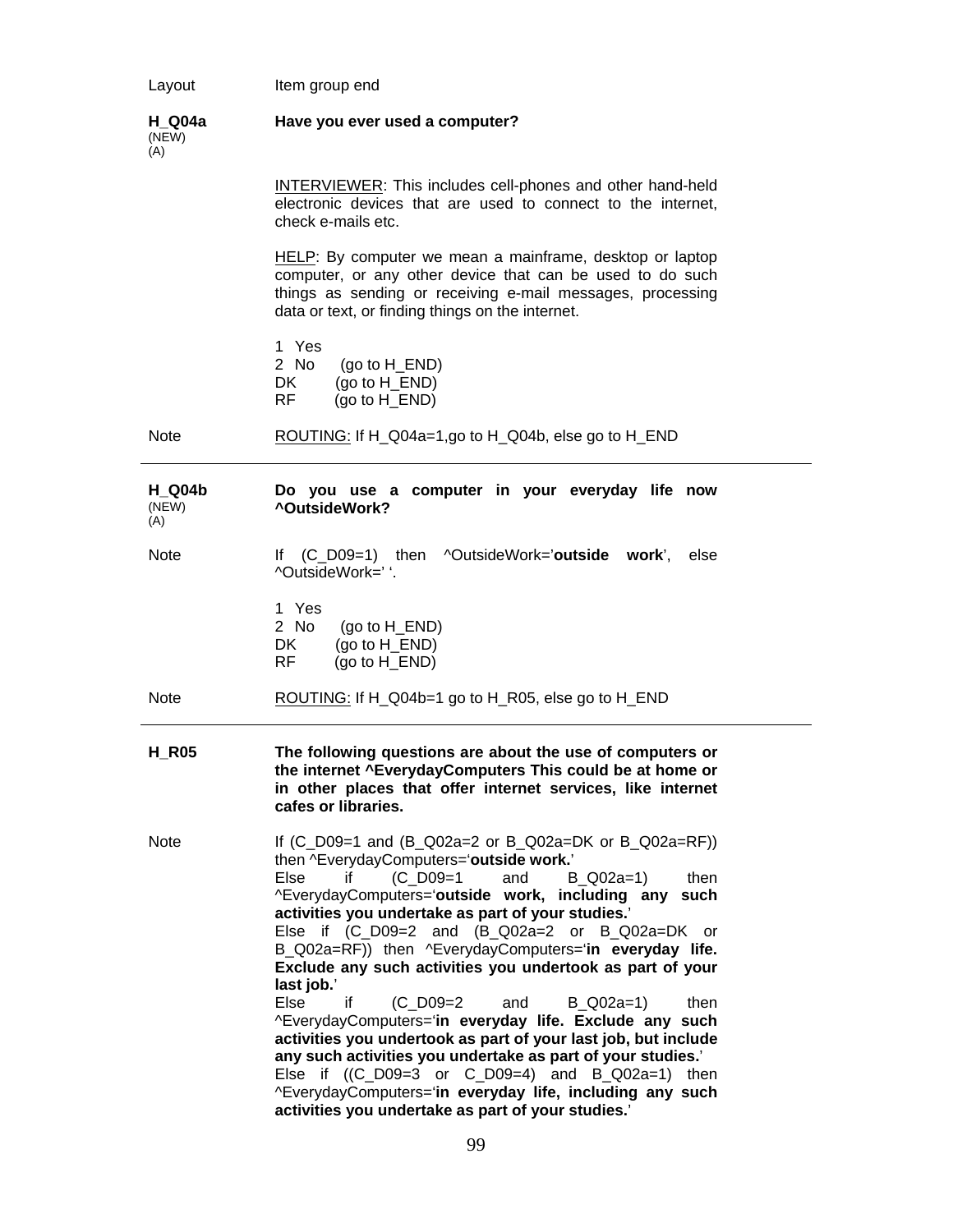Else ^EverydayComputers='**in everyday life.**'

# INTERVIEWER: Press <Next key> to continue.

| Layout<br>H Q05a<br>(ALL, JRA)<br>(B) | Item group table<br>^Ineverydaylife, how often do you usually<br>use email?                                                                                             |
|---------------------------------------|-------------------------------------------------------------------------------------------------------------------------------------------------------------------------|
|                                       | 1 Never<br>2 Less than once a month<br>3 Less than once a week but at least once a month<br>4 At least once a week but not every day<br>5 Every day<br>DK.<br><b>RF</b> |
| <b>H</b> Q05c<br>(ALL, JRA)<br>(B)    | use the internet in order to better understand issues related<br>to, for example, your health or illnesses, financial matters,<br>or environmental issues?              |
|                                       | 1 Never<br>2 Less than once a month<br>3 Less than once a week but at least once a month<br>4 At least once a week but not every day<br>5 Every day<br><b>DK</b><br>RF  |
| <b>H</b> Q05d<br>(ALL, JRA)<br>(B)    | conduct transactions on the internet, for example buying or<br>selling products or services, or banking?                                                                |
|                                       | 1 Never<br>2 Less than once a month<br>3 Less than once a week but at least once a month<br>4 At least once a week but not every day<br>5 Every day<br>DK.<br><b>RF</b> |
| Layout<br><b>H_Q05e</b><br>(ALL, JRA) | Item group new page<br>^Ineverydaylife, how often do you usually<br>use spreadsheet software, for example Excel?                                                        |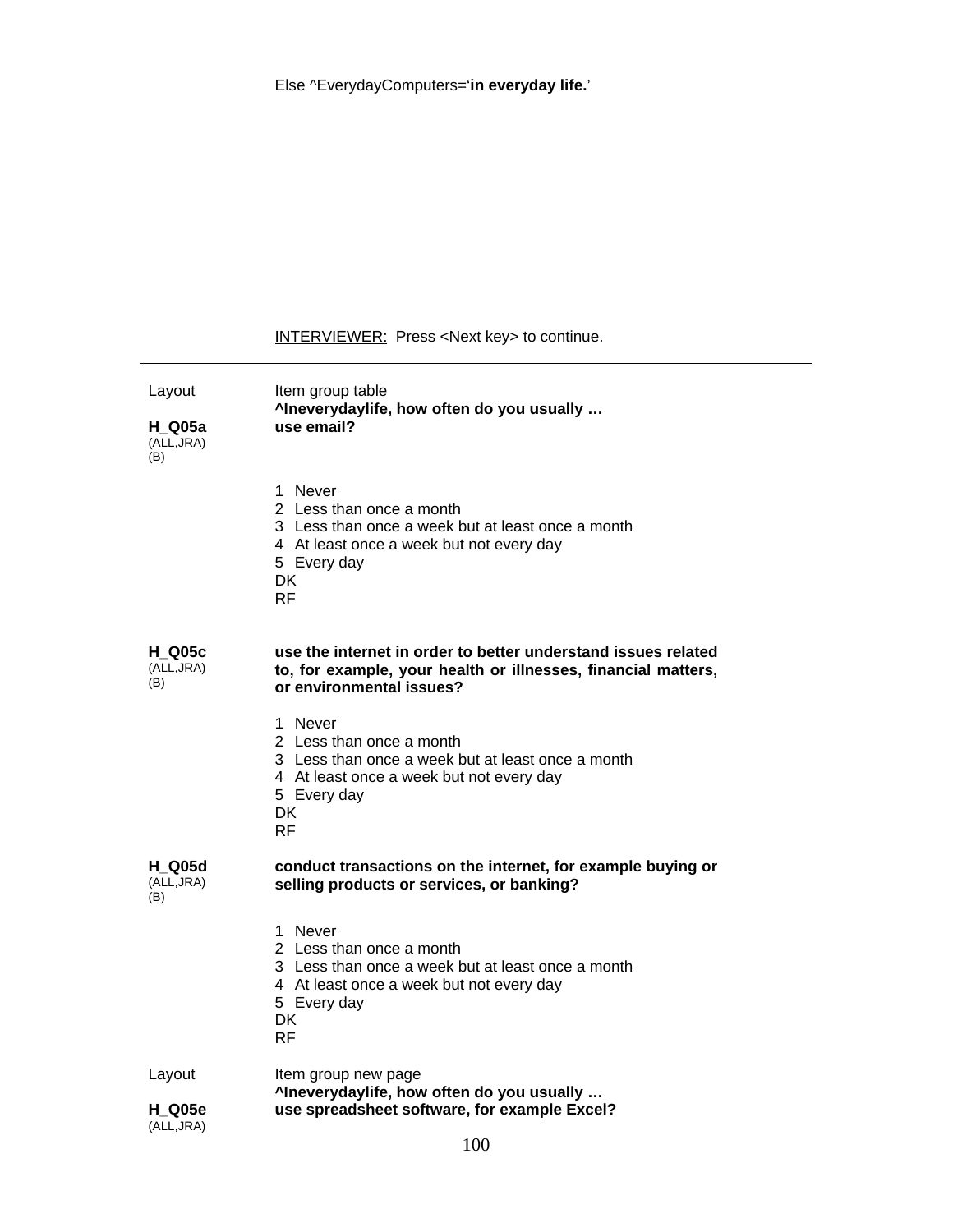are allowed to give country-specific examples of spreadsheet software.

1 Never

- 2 Less than once a month
- 3 Less than once a week but at least once a month
- 4 At least once a week but not every day
- 5 Every day

DK

RF

### **use a word processor, for example Word?**

**H\_Q05f**  (ALL,JRA)  $(B)$ 

| (D)                            |                                                                                                                                                                               |
|--------------------------------|-------------------------------------------------------------------------------------------------------------------------------------------------------------------------------|
|                                | <b>ADAPTATION INSTRUCTION: Countries</b><br>allowed to give country-specific<br>are<br>examples of word processing software.                                                  |
|                                | 1 Never<br>2 Less than once a month<br>3 Less than once a week but at least once a month<br>4 At least once a week but not every day<br>5 Every day<br><b>DK</b><br><b>RF</b> |
| $H_$ Q05g<br>(ALL, JRA)<br>(B) | use a programming language to program or write computer<br>code?                                                                                                              |
|                                | 1 Never<br>2 Less than once a month<br>3 Less than once a week but at least once a month<br>4 At least once a week but not every day<br>5 Every day<br>DK.<br><b>RF</b>       |
| H Q05h<br>(ALL, JRA)<br>(B)    | participate in real-time discussions on the internet, for<br>example online conferences or chat groups?                                                                       |
|                                | 1 Never<br>2 Less than once a month<br>3 Less than once a week but at least once a month<br>4 At least once a week but not every day<br>5 Every day<br>DK<br><b>RF</b>        |
| Layout                         | Item group end                                                                                                                                                                |

**H\_N05h** INTERVIEWER:

- 1. Take back show card 12 from the respondent.
- 2. Press <Next key> to continue.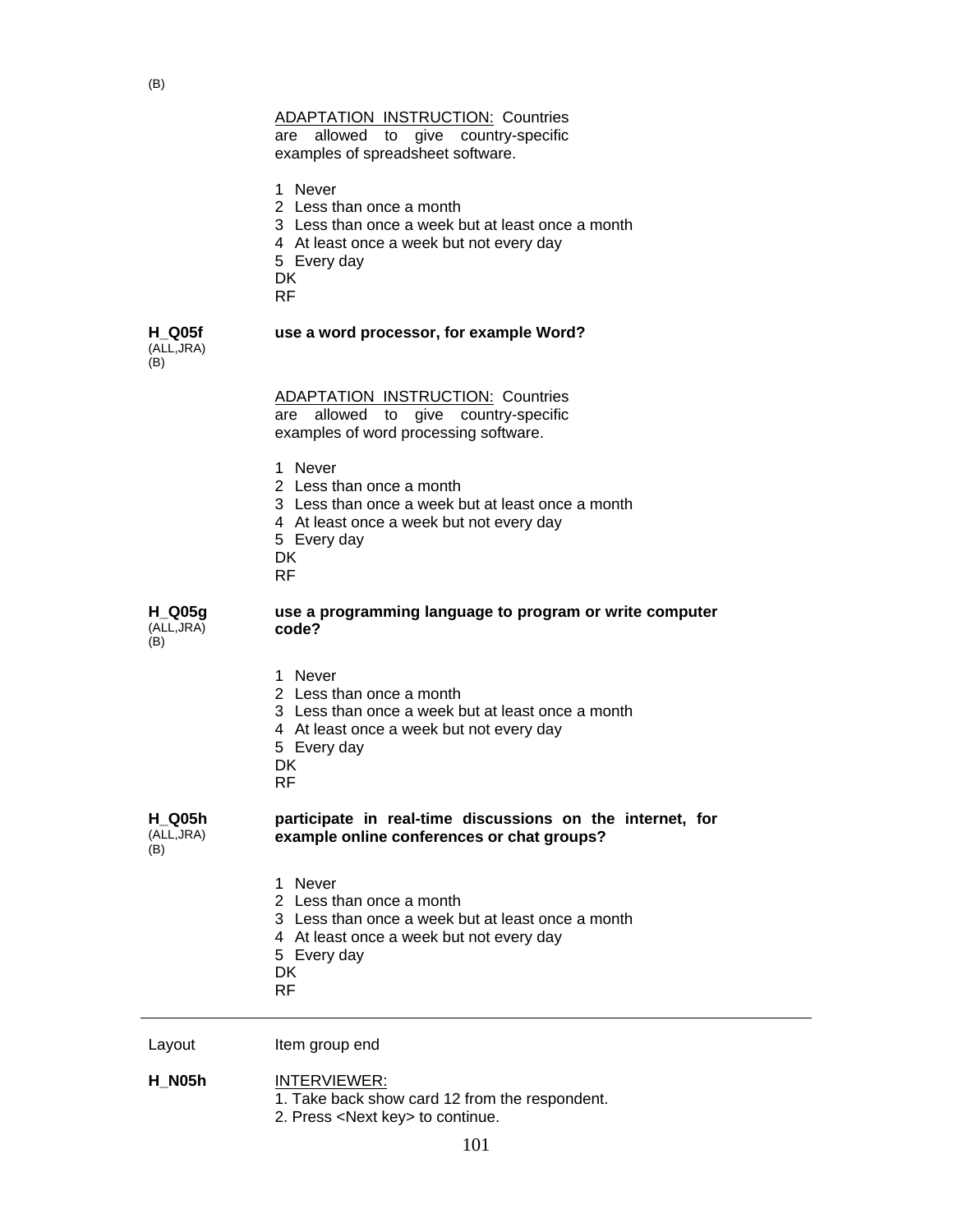## **H\_END ROUTING:** Go to I\_START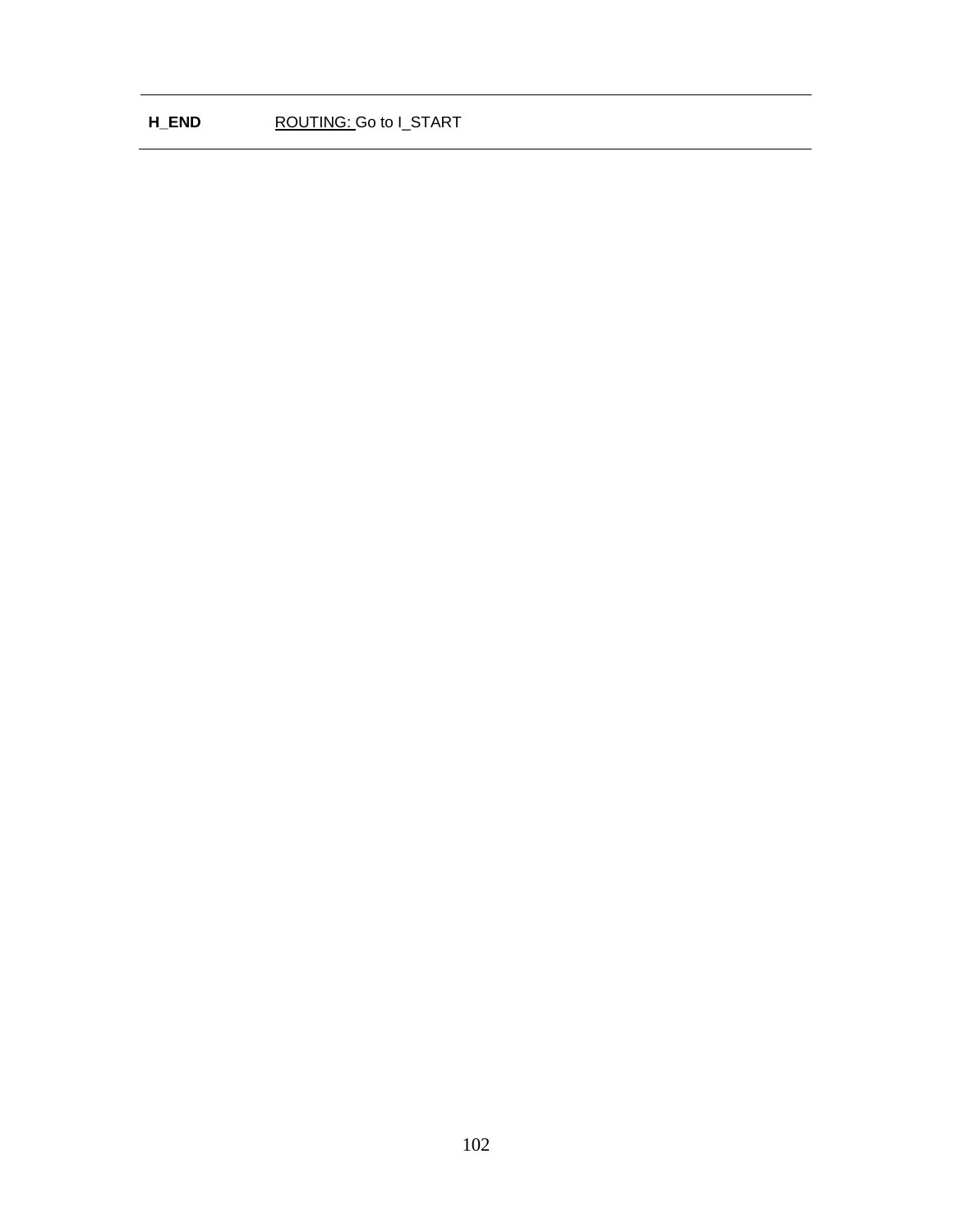# **I\_R01**

|                          | INTERVIEWER:<br>1. Hand show card 10 and ask the respondent to hold onto it<br>until instructed to hand it back.<br>2. Press <next key=""> to continue.</next>                          |
|--------------------------|-----------------------------------------------------------------------------------------------------------------------------------------------------------------------------------------|
| Layout                   | Item group table<br>I would now like to ask you some questions about how you<br>deal with problems and tasks you encounter. To what<br>extent do the following statements apply to you? |
| $I$ Q04b<br>(NEW)<br>(B) | When I hear or read about new ideas, I try to relate them to<br>real life situations to which they might apply                                                                          |
|                          | 1 Not at all<br>2 Very little<br>3 To some extent<br>4 To a high extent<br>5 To a very high extent<br><b>DK</b><br><b>RF</b>                                                            |
| Q04d<br>(NEW)<br>(B)     | I like learning new things                                                                                                                                                              |
|                          | 1 Not at all<br>2 Very little<br>3 To some extent<br>4 To a high extent<br>5 To a very high extent<br>DK.<br><b>RF</b>                                                                  |
| I Q04h<br>(NEW)<br>(B)   | When I come across something new, I try to relate it to<br>what I already know                                                                                                          |
|                          | 1 Not at all<br>2 Very little<br>3 To some extent<br>4 To a high extent<br>5 To a very high extent<br>DK<br><b>RF</b>                                                                   |
| Layout                   | Item group new page<br>To what extent do the following statements apply to you?                                                                                                         |

[FOR<br>ALL]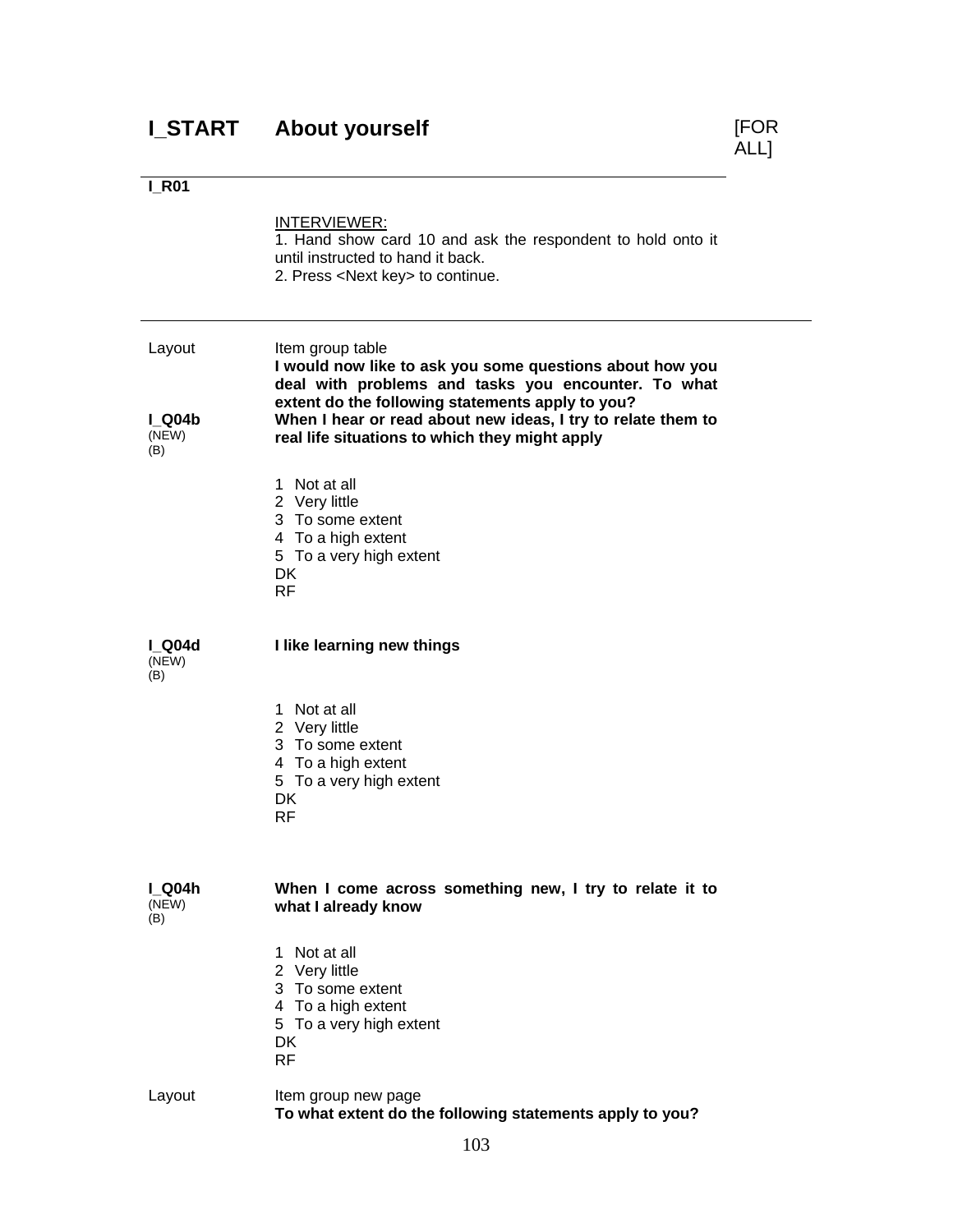| I_Q04j<br>(NEW)<br>(B)  | I like to get to the bottom of difficult things                                                                                                                                                        |
|-------------------------|--------------------------------------------------------------------------------------------------------------------------------------------------------------------------------------------------------|
|                         | 1 Not at all<br>2 Very little<br>3 To some extent<br>4 To a high extent<br>5 To a very high extent<br>DK<br><b>RF</b>                                                                                  |
| l Q04l<br>(NEW)<br>(B)  | I like to figure out how different ideas fit together                                                                                                                                                  |
|                         | 1 Not at all<br>2 Very little<br>3 To some extent<br>4 To a high extent<br>5 To a very high extent<br>DK<br><b>RF</b>                                                                                  |
| I Q04m<br>(NEW)<br>(B)  | If I don't understand something, I look for additional<br>information to make it clearer                                                                                                               |
|                         | 1 Not at all<br>2 Very little<br>3 To some extent<br>4 To a high extent<br>5 To a very high extent<br>DK<br>RF.                                                                                        |
| Layout                  | Item group end                                                                                                                                                                                         |
| <b>I_N04m</b>           | <b>INTERVIEWER:</b><br>1. Take back show card 10 from the respondent and hand show<br>card 12.<br>2. Press <next key=""> to continue.</next>                                                           |
| Q05f<br>(GSOEPc)<br>(B) | In the last 12 months, how often, if at all, did you do<br>voluntary work, including unpaid work for a charity,<br>union<br>political<br>trade<br>other<br>party,<br>or<br>non-profit<br>organisation? |
|                         | 1 Never<br>2 Less than once a month<br>3 Less than once a week but at least once a month<br>4 At least once a week but not every day<br>5 Every day<br>DK<br><b>RF</b>                                 |

104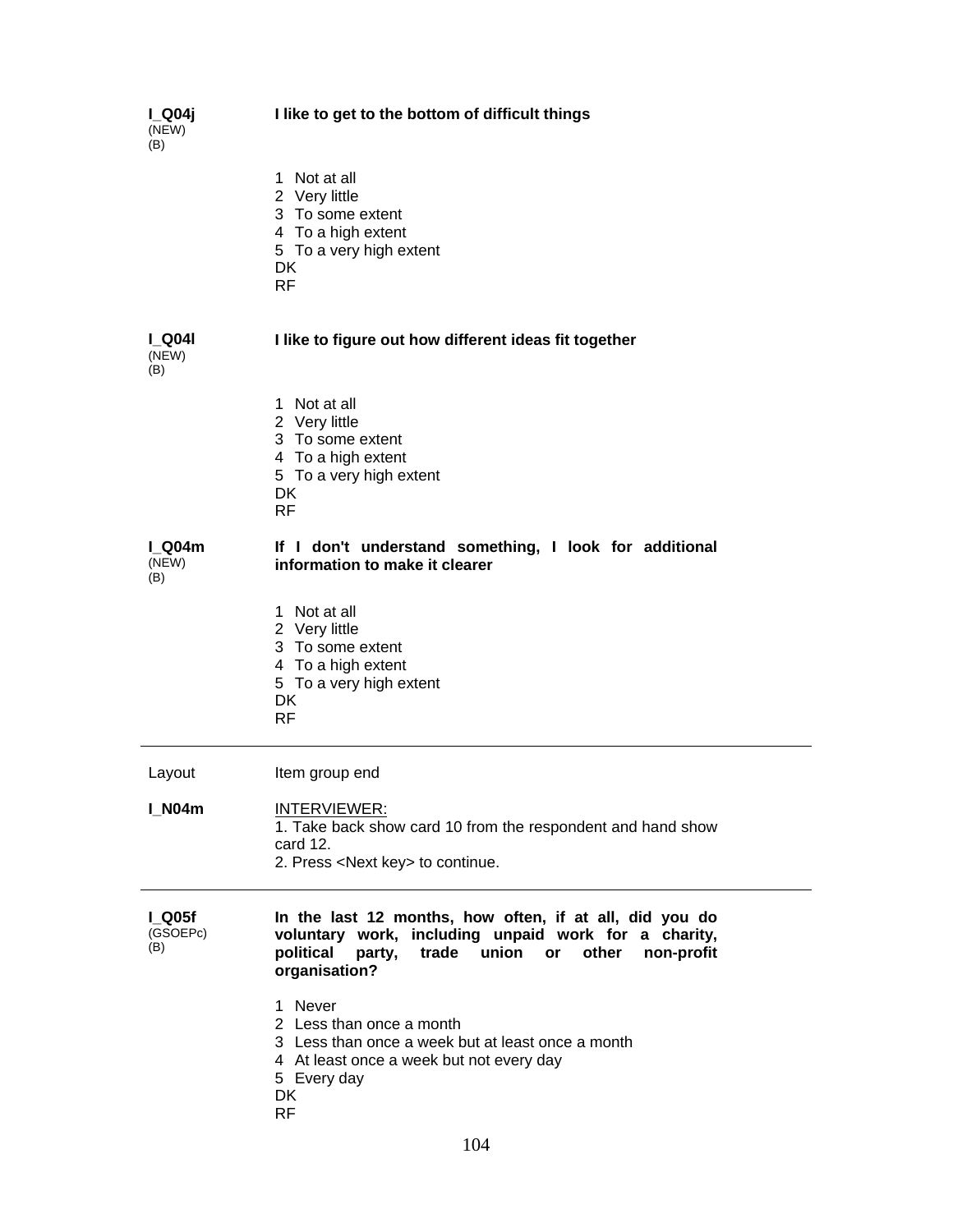| l N05h                            | INTERVIEWER:<br>1. Take back show card 12 from the respondent and hand show<br>card 16. Ask the respondent to hold onto it until requested to<br>hand it back.<br>2. Press <next key=""> to continue.</next> |
|-----------------------------------|--------------------------------------------------------------------------------------------------------------------------------------------------------------------------------------------------------------|
| Layout<br>I Q06a<br>(ISSP)<br>(B) | Item group table<br>To what extent do you agree or disagree with the following<br>statements?<br>People like me don't have any say about what the<br>government does                                         |
|                                   | 1 Strongly agree<br>2 Agree<br>3 Neither agree nor disagree<br>4 Disagree<br>5 Strongly disagree<br>DK.<br>RF                                                                                                |

| l Q07a        | There are only a few people you can trust completely |
|---------------|------------------------------------------------------|
| (ISSP)<br>(B) |                                                      |

- 1 Strongly agree
- 2 Agree
- 3 Neither agree nor disagree
- 4 Disagree
- 5 Strongly disagree
- DK
- RF

**I\_Q07b** 

## **If you are not careful, other people will take advantage of you**

(ISSP) (B)

- 1 Strongly agree
- 2 Agree
- 3 Neither agree nor disagree
- 4 Disagree
- 5 Strongly disagree
- DK
- RF

Layout Item group end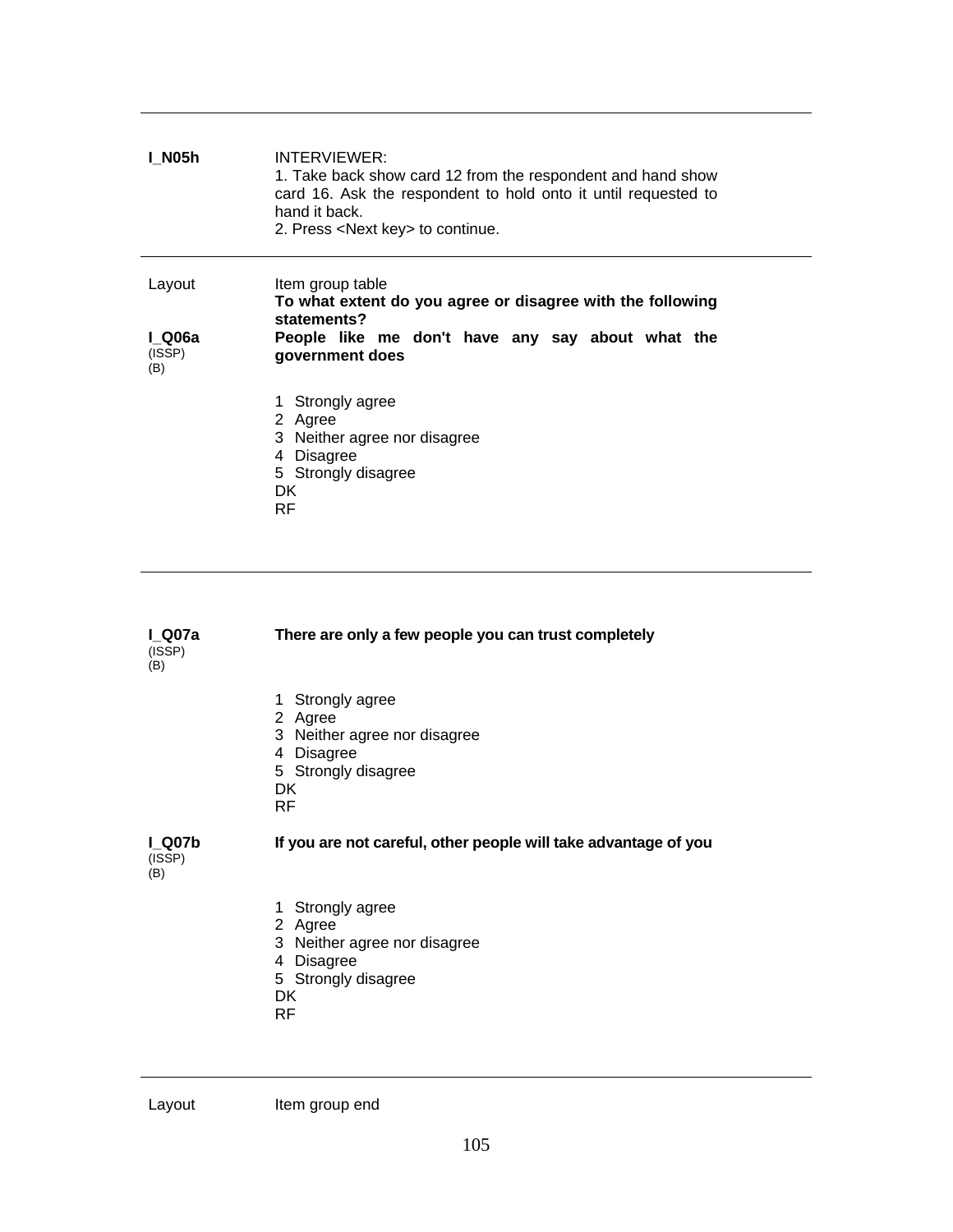| <b>I N07d</b>               | INTERVIEWER:<br>1. Take back show card 16 from the respondent.<br>2. Press <next key=""> to continue.</next>                      |
|-----------------------------|-----------------------------------------------------------------------------------------------------------------------------------|
| <b>LQ08</b><br>(WHS)<br>(A) | The next question is about your health.<br>In general, would you say your health is excellent, very<br>good, good, fair, or poor? |
|                             | <b>INTERVIEWER:</b> Health can include both physical and mental<br>health.                                                        |
|                             | 1 Excellent<br>2 Very good<br>3 Good<br>4 Fair<br>5 Poor<br>DK.<br>RF.                                                            |
| I END                       | ROUTING: go to J_START                                                                                                            |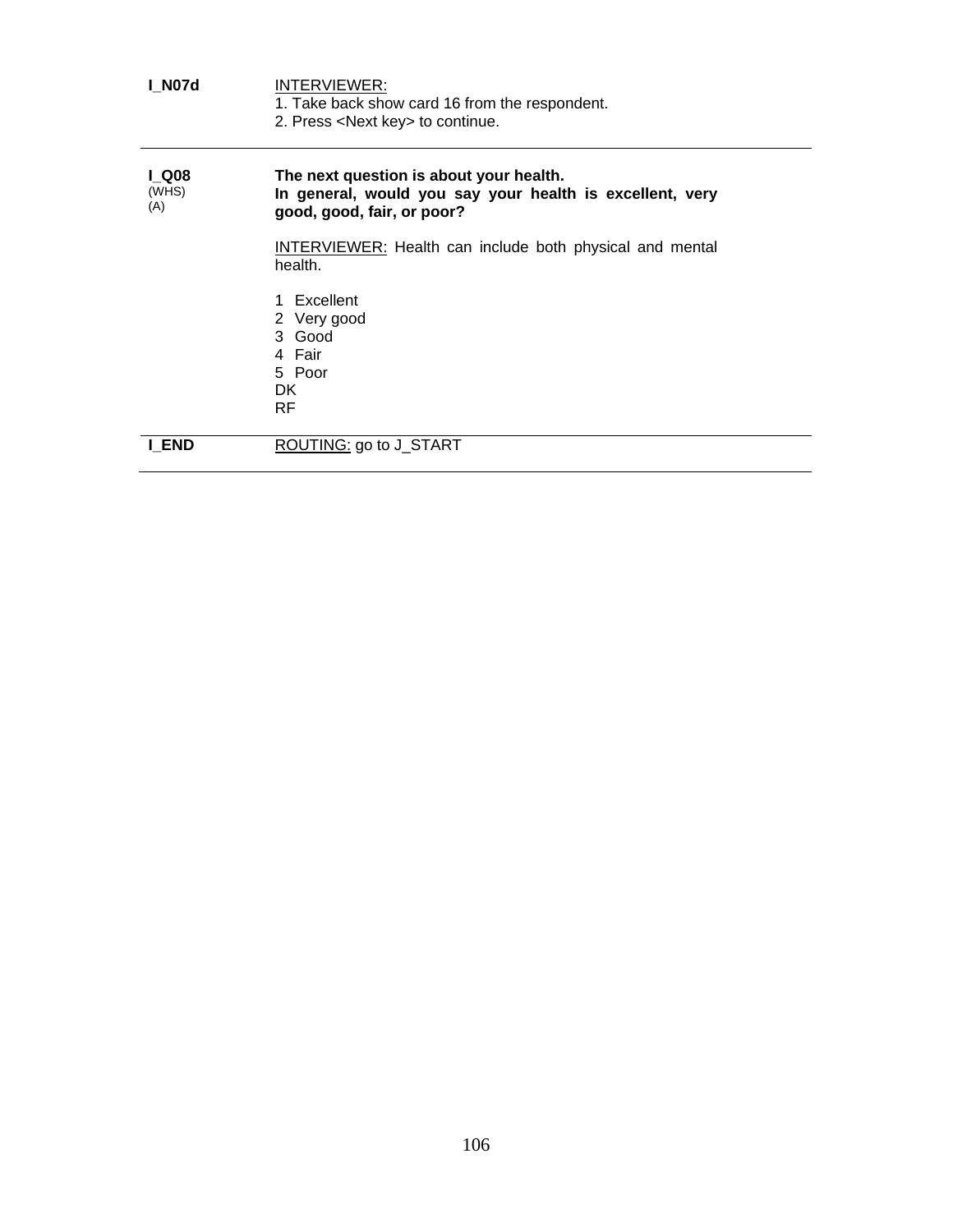

| J Q02a<br>(NEW)<br>(B) | Are you living together with a spouse or partner?                                                                                                                                                                                                                                                                                                                                                                                                                                                                                                                                                                                                                                               |
|------------------------|-------------------------------------------------------------------------------------------------------------------------------------------------------------------------------------------------------------------------------------------------------------------------------------------------------------------------------------------------------------------------------------------------------------------------------------------------------------------------------------------------------------------------------------------------------------------------------------------------------------------------------------------------------------------------------------------------|
| $J$ <sub>_C01</sub>    | ROUTING: If J_Q01=1 go to J_Q03a, else go to J_Q02a                                                                                                                                                                                                                                                                                                                                                                                                                                                                                                                                                                                                                                             |
| <b>Note</b>            | (min:1)(max:90)                                                                                                                                                                                                                                                                                                                                                                                                                                                                                                                                                                                                                                                                                 |
| tormat                 | DK<br><b>RF</b><br>integer                                                                                                                                                                                                                                                                                                                                                                                                                                                                                                                                                                                                                                                                      |
|                        | INTERVIEWER:<br>1. Household membership is defined by the existence of<br>SHARED EXPENSES (including benefiting from expenses as<br>well contributing to expenses) and the place of usual residence.<br>2. A person shall be considered 'usually resident' if he/she<br>spends most of his/her daily rest at this household evaluated<br>over the last one year.<br>people                                                                                                                                                                                                                                                                                                                      |
|                        | HELP:<br>1. Boarders and lodgers are only considered as member of<br>the household IF they share in the household expenses.<br>2. Students sharing a dwelling can only be considered as<br>members of one household IF they share in the household<br>expenses.<br>3. People absent for a long period due to work, but<br>continuing to have a clear financial relation with the<br>household, are considered member of the household (e.g.<br>head of household working abroad).<br>4. Children who are educated away from home should be<br>considered member of the household if they have no private<br>address and continue to maintain close relations (e.g. come<br>home every weekend). |
| J Q01<br>(ALLc)<br>(A) | Now I would like to ask you some general questions.<br>Including yourself, how many people usually live in your<br>household? Please include people who are temporarily<br>living elsewhere.                                                                                                                                                                                                                                                                                                                                                                                                                                                                                                    |
|                        | COUNTRY INSTRUCTION: If a separate screening instrument<br>is used, and the following question is included, we recommend<br>that this question be asked in the screener and not asked in the<br>BQ. The screener response can simply be imported (not asked)<br>into the BQ item                                                                                                                                                                                                                                                                                                                                                                                                                |

1 Yes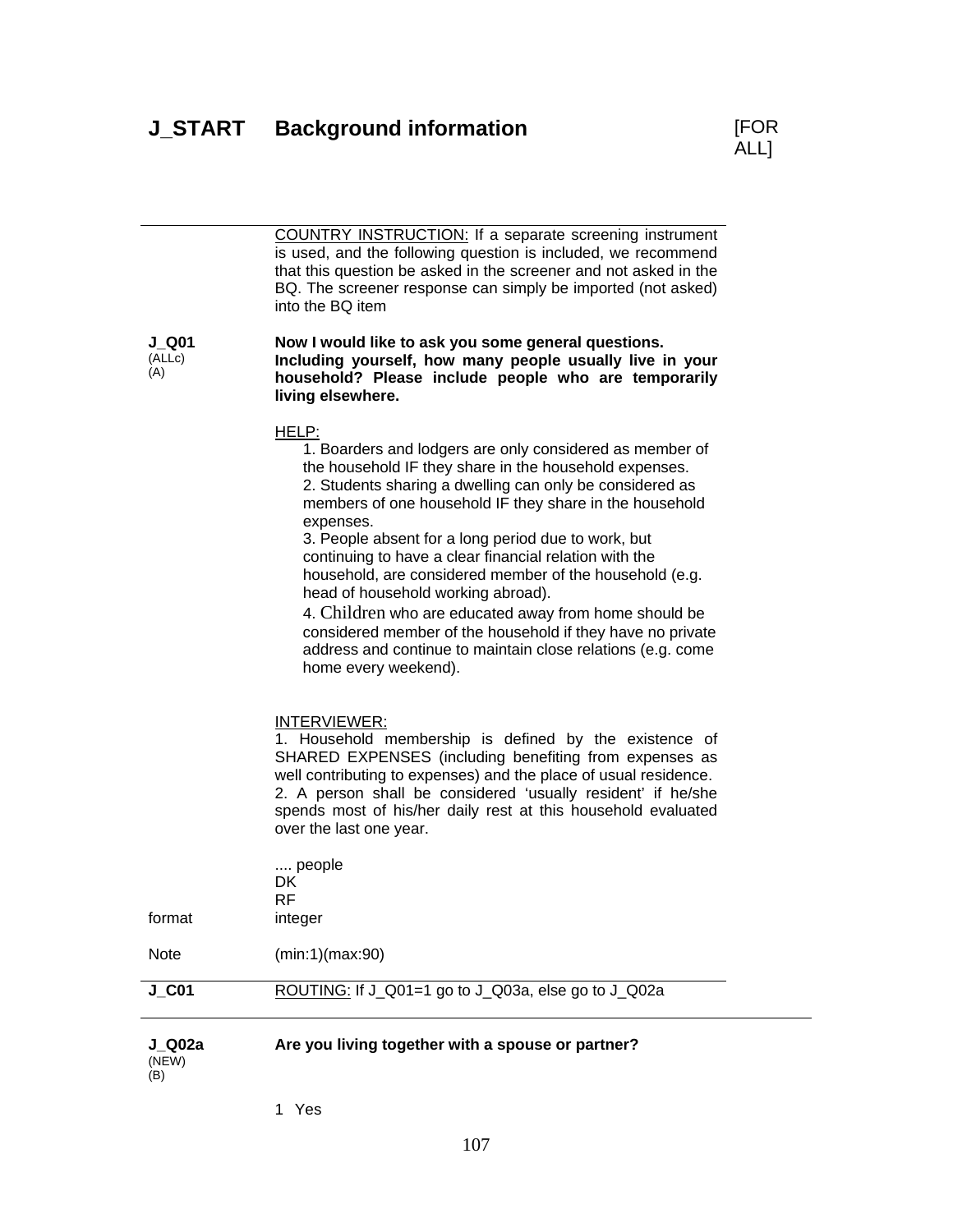|                                 | 2 No<br>(go to $J_Q$ 03a)<br>DK<br>(go to $J_Q$ 03a)<br>RF<br>(go to $J_Q$ 03a)                                                                                                                                                                                                                                                                                                   |  |
|---------------------------------|-----------------------------------------------------------------------------------------------------------------------------------------------------------------------------------------------------------------------------------------------------------------------------------------------------------------------------------------------------------------------------------|--|
| <b>Note</b>                     | ROUTING: If J_Q02a=1 go to J_Q02c, else go to J_Q03a                                                                                                                                                                                                                                                                                                                              |  |
| $J_Q$ 002 $c$<br>(AESuk)<br>(B) | Please look at this card and tell me which of the statements<br>best describes the current situation of your spouse or<br>partner.                                                                                                                                                                                                                                                |  |
|                                 | INTERVIEWER: Hand show card 9.                                                                                                                                                                                                                                                                                                                                                    |  |
|                                 | 1 Full-time employed (self-employed, employee)<br>2 Part-time employed (self-employed, employee)<br>3 Unemployed<br>4 Pupil, student<br>5 Apprentice, internship<br>6 In retirement or early retirement<br>7 Permanently disabled<br>8 In compulsory military or community service<br>9 Fulfilling domestic tasks or looking after children/family<br>10 Other<br>DK<br><b>RF</b> |  |
|                                 |                                                                                                                                                                                                                                                                                                                                                                                   |  |
| J Q03a<br>(ALLc)<br>(B)         | Do you have children? Please include stepchildren and<br>children not living in your household.                                                                                                                                                                                                                                                                                   |  |
|                                 | 1 Yes<br>2 No<br>(go to $J_Q$ Q04a)<br>(go to $J_Q$ Q04a)<br>DK.<br>RF<br>(go to $J_Q$ 04a)                                                                                                                                                                                                                                                                                       |  |
| <b>Note</b>                     | ROUTING: If J_Q03a=1 go to J_Q03b, else go to J_Q04a                                                                                                                                                                                                                                                                                                                              |  |
| $J_$ Q03b<br>(NEW)<br>(B)       | How many children do you have?                                                                                                                                                                                                                                                                                                                                                    |  |
|                                 | children (2 digits)<br>DK                                                                                                                                                                                                                                                                                                                                                         |  |
| format                          | <b>RF</b><br>integer                                                                                                                                                                                                                                                                                                                                                              |  |
| Note                            | (min:1)(max:25)                                                                                                                                                                                                                                                                                                                                                                   |  |

| J Q03c | How old is this child? |
|--------|------------------------|
| (ALLc) |                        |
| (B)    |                        |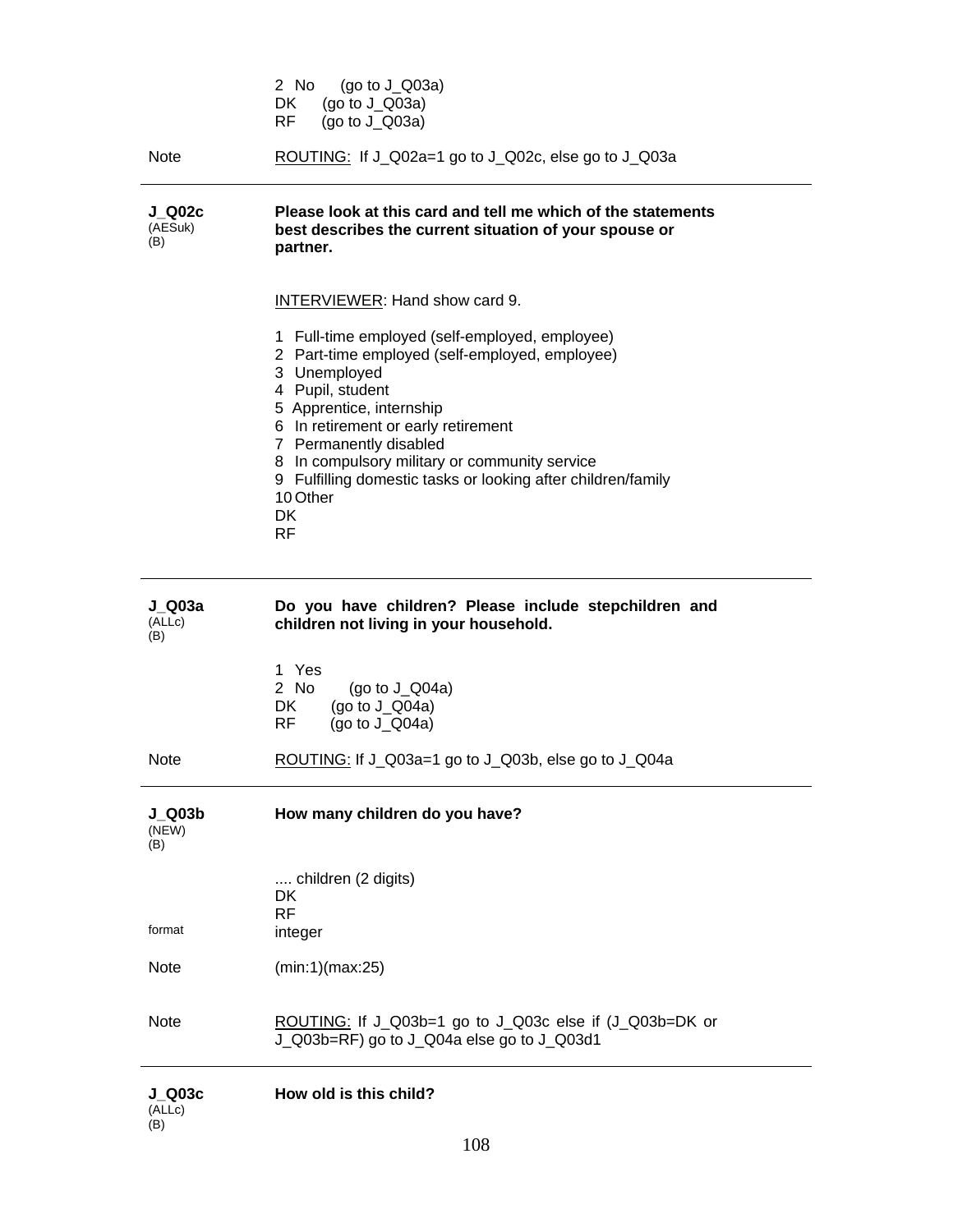| format                          | years of age $(2 \text{ digits})$ $(g \circ \text{to } J_Q 04a)$<br>DK<br>(go to $J_{Q}$ 04a)<br><b>RF</b><br>(go to $J_Q$ Q04a)<br>integer                          |
|---------------------------------|----------------------------------------------------------------------------------------------------------------------------------------------------------------------|
| <b>Note</b>                     | (min:0)(max:55)                                                                                                                                                      |
| <b>Note</b>                     | ROUTING: Go to J_Q04a                                                                                                                                                |
| J_Q03d1<br>(ALLc)<br>(B)        | How old is your youngest child?                                                                                                                                      |
| format                          | Youngest  Years of age (2 digits)<br><b>DK</b><br><b>RF</b><br>integer                                                                                               |
| <b>Note</b>                     | (min:0)(max: 55)                                                                                                                                                     |
| <b>J_Q03d2</b><br>(ALLc)<br>(A) | And how old is your oldest child?                                                                                                                                    |
| format                          | Oldest  Years of age (2 digits)<br>DK<br><b>RF</b><br>integer                                                                                                        |
| <b>Note</b>                     | (min:0)(max: 55)                                                                                                                                                     |
| $J_E$ 03                        | Unlikely answer has been entered. Please confirm age of<br>youngest and oldest child and change age of youngest child<br>(J_Q03d1) or age of oldest child (J_Q03d2). |
| Note                            | Trigger soft edit if (J_Q03d2-J_Q03d1<0)                                                                                                                             |
| <b>JUMP</b>                     | J_Q03d2, J_Q03d1                                                                                                                                                     |
| $J_$ Q04a<br>(ALL)<br>(A)       | Now I have some questions on your background.<br>Were you born in #CountryName?                                                                                      |
|                                 | <b>ADAPTATION INSTRUCTION:</b> Countries need to insert their<br>own country name in #CountryName                                                                    |

- $($ go to J $\_$ Q05a1) 1 Yes<br>2 No
-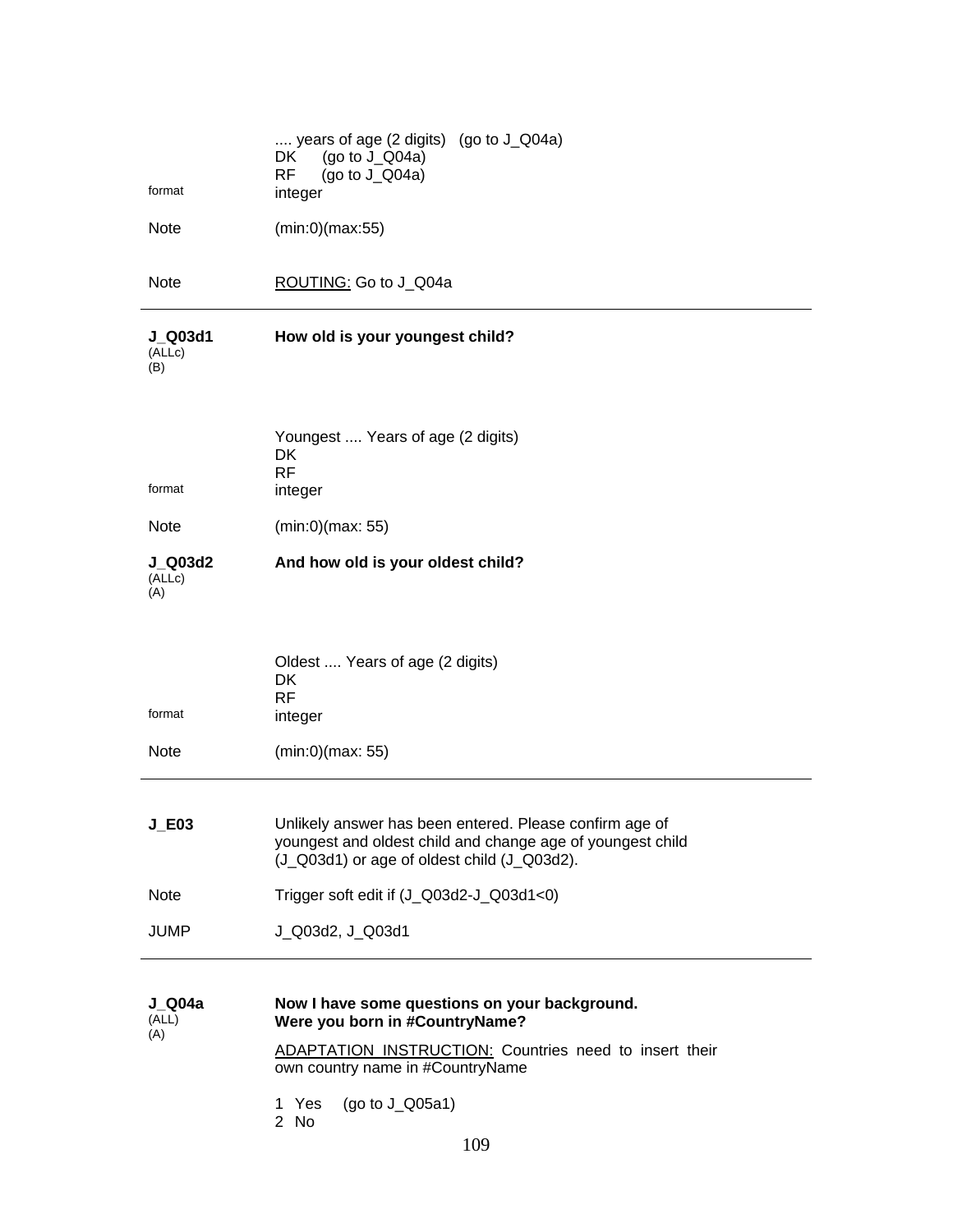DK (go to J\_Q05a1)<br>RF (go to J\_Q05a1)  $(go to J_Q05a1)$ 

**In what country were you born?** 

**J\_Q04b** 

Note ROUTING: If J\_Q04a=2 go to J\_Q04b, else go to J\_Q05a1

| (NEW)<br>(A)                |                                                                                                                                                                                                                                                                                                                                                                                                                 |
|-----------------------------|-----------------------------------------------------------------------------------------------------------------------------------------------------------------------------------------------------------------------------------------------------------------------------------------------------------------------------------------------------------------------------------------------------------------|
|                             | COUNTRY INSTRUCTION: The information gathered in<br>questions J_Q04b and J_S04b will be used to assign foreign<br>qualifications to a centrally provided list of countries. This will be<br>done on the basis of the UN Statistical Division, Standard<br>Codes<br>for<br>Statistical<br>Country<br>Area<br>Use.<br>or<br>ST/ESA/STAT/SER.M/49/Rev.4/, the classification developed<br>on the basis of ISO 3166 |
|                             | ADAPTATION INSTRUCTION: Countries are required to<br>provide a partly precoded 'drop-down' list of countries #Country<br>1, #Country 2, etc. that are expected to be reported frequently in<br>their country. Both the number of listed countries and the<br>specific selection of countries will vary from country to country.                                                                                 |
|                             | INTERVIEWER: Please specify the name of the country as it is<br><b>CURRENTLY called.</b>                                                                                                                                                                                                                                                                                                                        |
|                             | 1 #Country 1<br>(go to $J_Q$ Q04c1)<br>2#Country 2<br>(go to $J_Q04c1$ )<br>3#Country 3<br>(go to $J_Q$ Q04c1)<br>4#Country 4<br>(go to $J_Q$ Q04c1)<br>5#Country 5<br>(go to $J_Q04c1$ )<br>6#Country 6<br>(go to $J_Q$ Q04c1)<br>7 Other country<br>DK<br>(go to $J_Q$ Q04c1)<br><b>RF</b><br>(go to $J_Q$ Q04c1)                                                                                             |
| <b>Note</b>                 | ROUTING: If J_Q04b=7, go to J_S04b, else go to J_Q04c1                                                                                                                                                                                                                                                                                                                                                          |
| <b>J S04b</b>               | What country was that?<br>.                                                                                                                                                                                                                                                                                                                                                                                     |
| format                      | DK<br>RF.<br>string                                                                                                                                                                                                                                                                                                                                                                                             |
| Note                        | $(250$ spaces)                                                                                                                                                                                                                                                                                                                                                                                                  |
| Layout                      | Item group list<br>At what age or in which year did you first immigrate to<br>#CountryName?                                                                                                                                                                                                                                                                                                                     |
| $J_Q$ 004c1<br>(ALL)<br>(A) | <b>ADAPTATION INSTRUCTION:</b> For some countries, it might be                                                                                                                                                                                                                                                                                                                                                  |

important to find a different expression that captures first moving to the country on a continuous basis. Countries need to  $\overline{\phantom{0}}$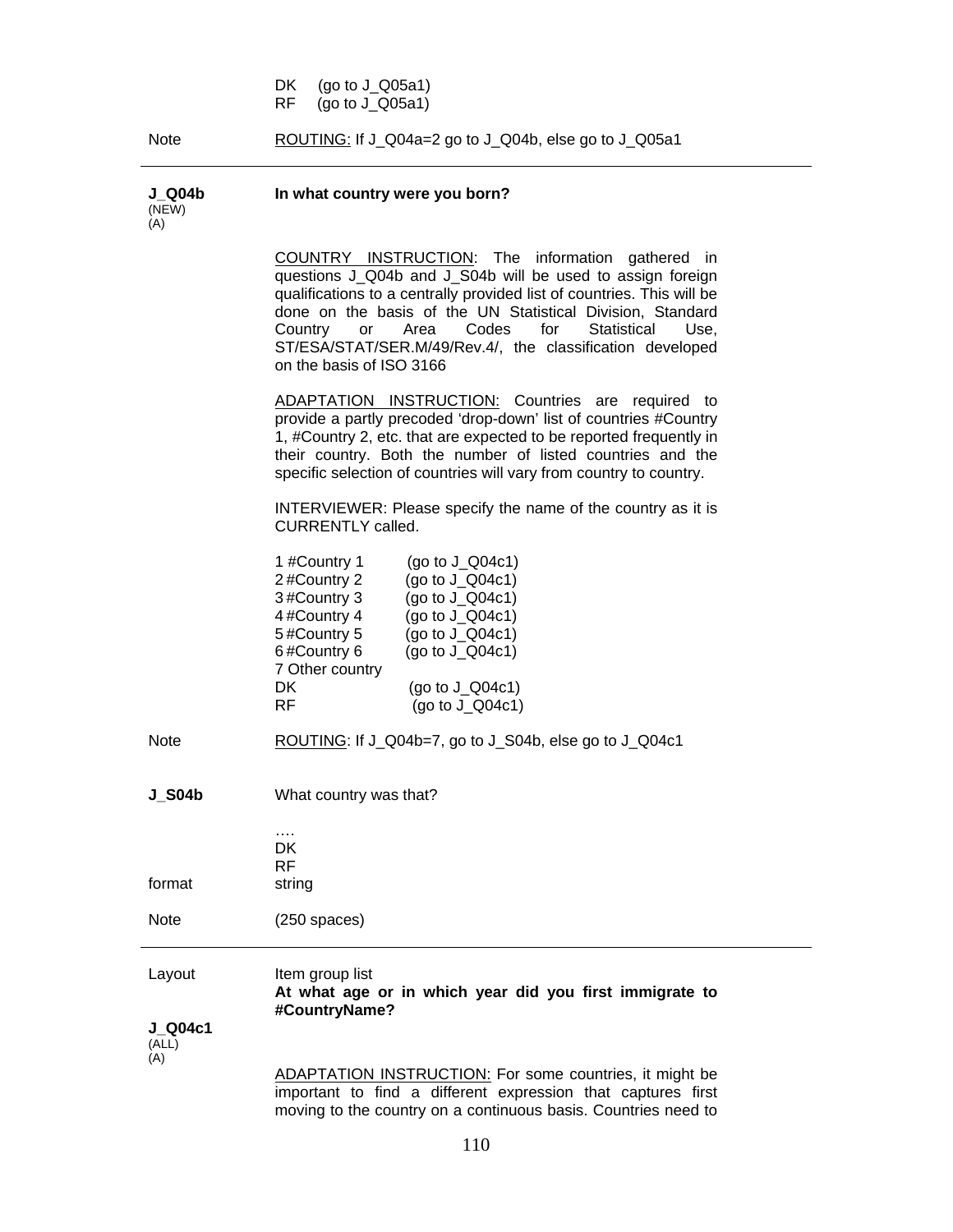|                         | insert their own country name in #CountryName                                                                                                                                                                                                                                                                                      |
|-------------------------|------------------------------------------------------------------------------------------------------------------------------------------------------------------------------------------------------------------------------------------------------------------------------------------------------------------------------------|
| <b>Note</b>             | Show calendar on screen                                                                                                                                                                                                                                                                                                            |
| <b>Note</b>             | <b>INTERVIEWER:</b> Enter age OR year.                                                                                                                                                                                                                                                                                             |
| format                  | Age (2 digits)<br><b>DK</b><br><b>RF</b><br>integer                                                                                                                                                                                                                                                                                |
| <b>Note</b>             | (min:0)(max:65)                                                                                                                                                                                                                                                                                                                    |
| J Q04c2<br>(ALL)<br>(A) |                                                                                                                                                                                                                                                                                                                                    |
|                         | Year(4 digits)<br>DK<br><b>RF</b>                                                                                                                                                                                                                                                                                                  |
| format                  | f<br>integer                                                                                                                                                                                                                                                                                                                       |
| <b>Note</b>             | (min:1945)(max:2012)                                                                                                                                                                                                                                                                                                               |
| $J_E04c2$               | Unlikely answer has been entered. Please confirm age or year<br>entered in the last question or change year of birth (A_Q01a) or<br>year of immigration (J_Q04c2).                                                                                                                                                                 |
| <b>Note</b>             | Trigger soft edit if (J_Q04c2-A_Q01a<0)                                                                                                                                                                                                                                                                                            |
| <b>JUMP</b>             | J_Q04c1, A_Q01a                                                                                                                                                                                                                                                                                                                    |
| Layout                  | Item group end                                                                                                                                                                                                                                                                                                                     |
| J_Q05a1<br>(ALL)<br>(A) | What is the language that you first learned at home in<br>childhood AND STILL UNDERSTAND?                                                                                                                                                                                                                                          |
|                         | COUNTRY INSTRUCTION: The information gathered in<br>questions J_Q05a1 and J_S05a1 will be used to assign foreign<br>languages to a centrally provided list of countries.                                                                                                                                                           |
|                         | ADAPTATION INSTRUCTION: Countries are required to<br>provide a partly precoded 'drop-down' list of languages<br>#Language1, #Language2, etc. that are expected to be reported<br>frequently in their country. Both the number of listed languages<br>and the specific selection of languages will vary from country to<br>country. |
|                         | INTERVIEWER:<br>1. Mark only one.<br>2. If the respondent spontaneously mentions TWO languages,<br>you can enter the second language in J_Q05a2.                                                                                                                                                                                   |
|                         | 1 #Language1<br>(go to $J_N05a2$ )<br>2 #Language2<br>(go to J_N05a2)<br>3 #Language3<br>(go to J_N05a2)                                                                                                                                                                                                                           |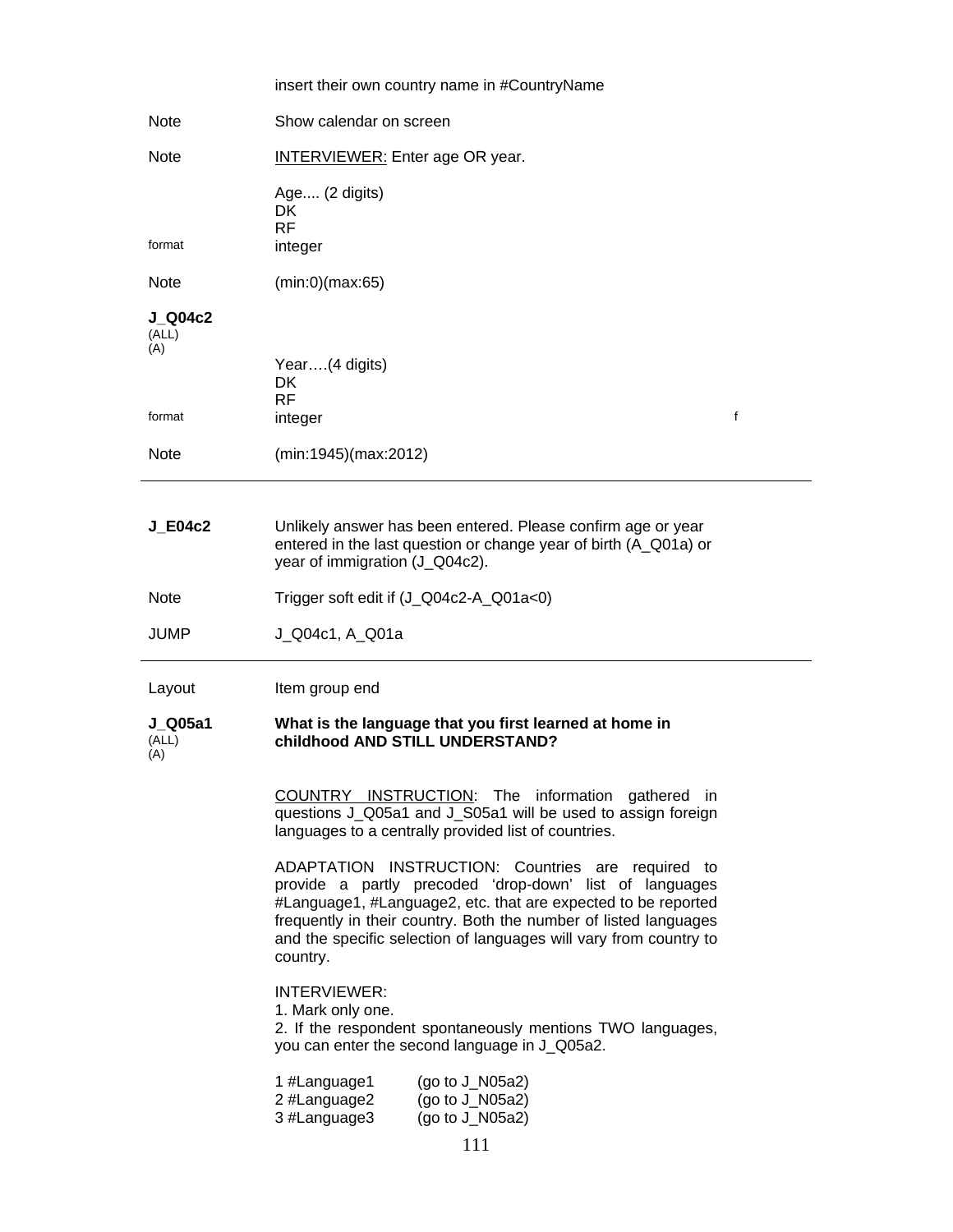|                         | 4 #Language4<br>(go to J_N05a2)<br>5 #Language5<br>(go to $J$ _N05a2)<br>6 #Language6<br>(go to J_N05a2)<br>7 Other language<br>DK<br>(go to $J$ _N05a2)<br><b>RF</b><br>(go to $J$ _N05a2)                                                                                                                                                                                                                                                                                                                    |
|-------------------------|----------------------------------------------------------------------------------------------------------------------------------------------------------------------------------------------------------------------------------------------------------------------------------------------------------------------------------------------------------------------------------------------------------------------------------------------------------------------------------------------------------------|
| <b>Note</b>             | ROUTING: If J_Q05a1=7, go to J_S05a1, else go to J_N05a2                                                                                                                                                                                                                                                                                                                                                                                                                                                       |
| <b>J_S05a1</b>          | What language was that?                                                                                                                                                                                                                                                                                                                                                                                                                                                                                        |
| Format                  | $\cdots$<br>DK<br><b>RF</b><br>string                                                                                                                                                                                                                                                                                                                                                                                                                                                                          |
| <b>Note</b>             | $(250$ spaces)                                                                                                                                                                                                                                                                                                                                                                                                                                                                                                 |
|                         |                                                                                                                                                                                                                                                                                                                                                                                                                                                                                                                |
| <b>J_N05a2</b>          | Did the respondent mention more than 1 language?<br>1 Yes<br>$2$ No<br>(go to $J_Q(05b)$                                                                                                                                                                                                                                                                                                                                                                                                                       |
| <b>Note</b>             | ROUTING: If J_N05a2=1, go to J_Q05a2, else go to J_Q05b                                                                                                                                                                                                                                                                                                                                                                                                                                                        |
|                         |                                                                                                                                                                                                                                                                                                                                                                                                                                                                                                                |
| J Q05a2<br>(ALL)<br>(A) | What is the second language that you first learned at home<br>in childhood AND STILL UNDERSTAND?                                                                                                                                                                                                                                                                                                                                                                                                               |
|                         | COUNTRY INSTRUCTION: The information gathered in<br>questions J_Q05a2 and J_S05a2 will be used to assign foreign<br>languages to a centrally provided list of countries.<br>ADAPTATION INSTRUCTION: Countries are required to<br>provide a partly precoded 'drop-down' list of languages<br>#Language1, #Language2, etc. that are expected to be reported<br>frequently in their country. Both the number of listed languages<br>and the specific selection of languages will vary from country to<br>country. |
|                         | <b>INTERVIEWER: Mark only one.</b>                                                                                                                                                                                                                                                                                                                                                                                                                                                                             |
|                         | 1 #Language1<br>(go to $J_Q(05b)$<br>2#Language2<br>(go to $J_Q(05b)$<br>3#Language3<br>(go to $J_Q(05b)$<br>4#Language4<br>(go to $J_Q(05b)$<br>5#Language5<br>(go to $J_Q(05b)$<br>6#Language6<br>(go to $J_Q(05b)$<br>7 Other language<br>DK<br>(go to $J_Q(05b)$<br><b>RF</b><br>(go to J_Q05b)                                                                                                                                                                                                            |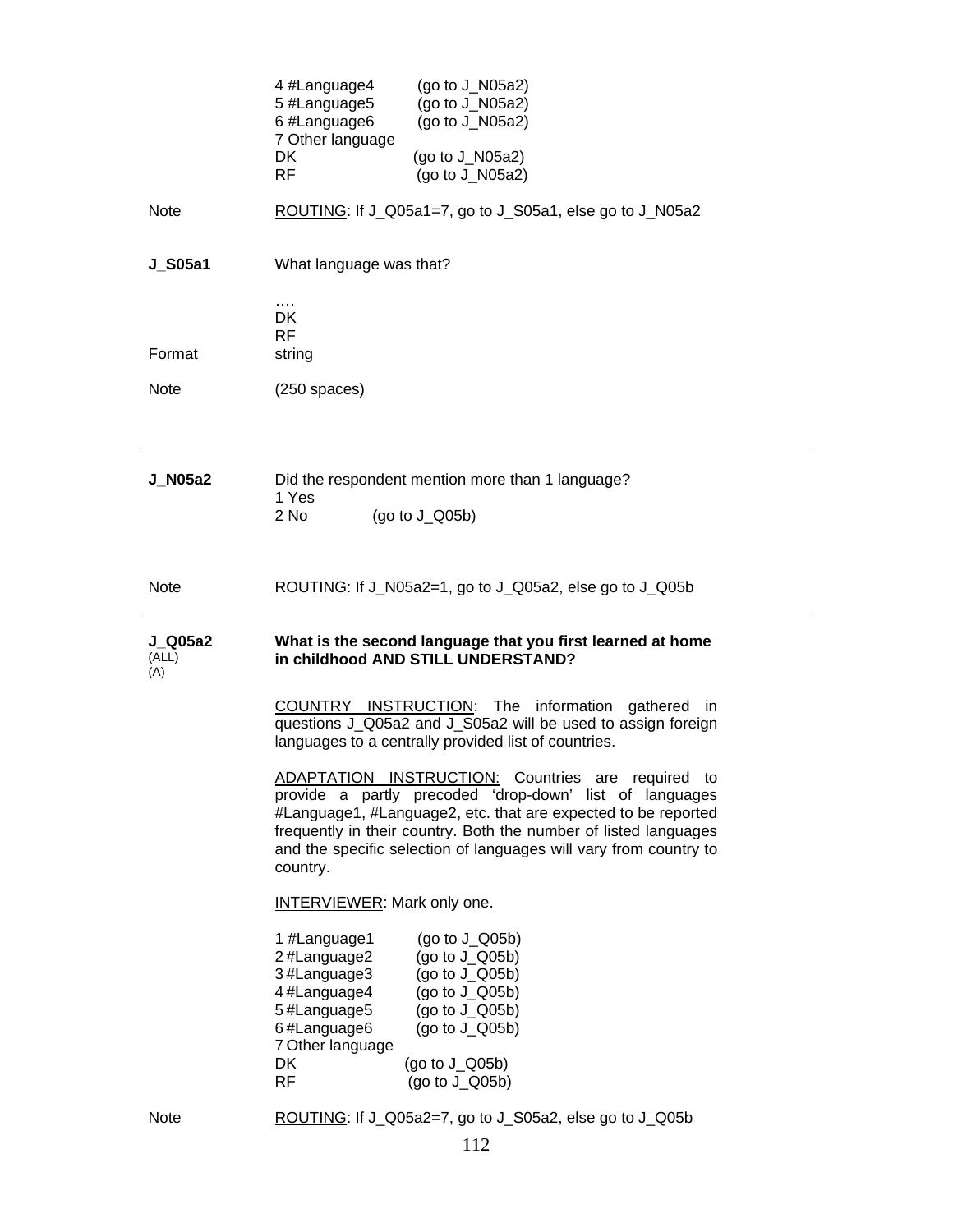**J\_S05a2** What language was that?

| format | DK.<br>RF<br>String |
|--------|---------------------|
| Note   | $(250$ spaces)      |

#### **J\_Q05b What language do you speak most often at home?**

(ALL) (A)

COUNTRY INSTRUCTION: The information gathered in questions J\_Q05b and J\_S05b will be used to assign foreign qualifications to a centrally provided list of countries.

ADAPTATION INSTRUCTION: Countries are required to provide a partly precoded 'drop-down' list of langauagess #Language1, #Language2, etc. that are expected to be reported frequently in their country. Both the number of listed countries and the specific selection of countries will vary from country to country. If they wish, they may also use an open question, which will then need to be manually coded according to a centrally provided list.

#### HELP:

1. This question refers to the language spoken most often by the respondent.

2. It should not be interpreted to mean the language spoken most often by the family as a whole. It is quite possible that different family members speak different languages (e.g., Chinese children may speak English most often while the parents speak mostly Chinese).

3. If the respondent lives alone, report the language that is used on a daily basis.

INTERVIEWER: Mark only one.

| 1 #Language1     | (go to $J_Q$ Q06a) |
|------------------|--------------------|
| 2 #Language2     | (go to J_Q06a)     |
| 3 #Language3     | (go to $J_Q$ Q06a) |
| 4 #Language4     | (go to $J_Q$ Q06a) |
| 5 #Language5     | (go to $J_Q$ Q06a) |
| 6 #Language6     | (go to $J_Q$ Q06a) |
| 7 Other language |                    |
| DK               | (go to $J_Q$ Q06a) |
| RF               | (go to $J_Q$ 06a)  |

Note ROUTING: If J\_Q05b=7, go to J\_S05b, else go to J\_Q06a

**J\_S05b** What language was that?

…. **DK** RF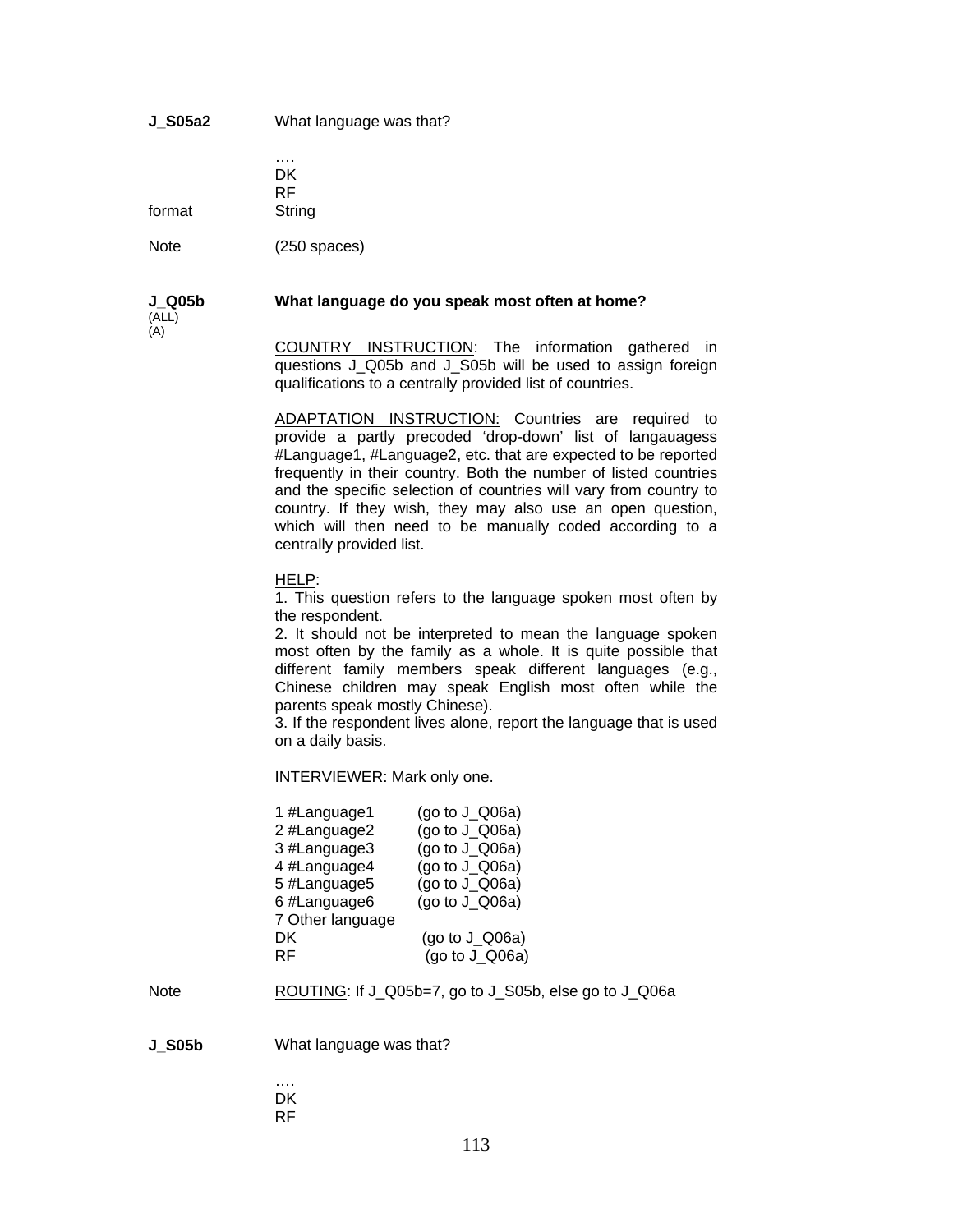| format                 | string                                                                                                                                                                                                                                                                                                                                                                                                                                              |
|------------------------|-----------------------------------------------------------------------------------------------------------------------------------------------------------------------------------------------------------------------------------------------------------------------------------------------------------------------------------------------------------------------------------------------------------------------------------------------------|
| <b>Note</b>            | $(250$ spaces)                                                                                                                                                                                                                                                                                                                                                                                                                                      |
| J Q06a<br>(ALL)<br>(A) | The next few questions are about your mother or female<br>guardian.<br>Was your mother or female guardian born in<br>#CountryName?<br><b>ADAPTATION INSTRUCTION:</b> Countries need to insert their<br>own country name in #CountryName                                                                                                                                                                                                             |
|                        | <b>INTERVIEWER:</b> If there was more than one person, these<br>questions refer to the one who was present for the longest time<br>during childhood (0-16 years).                                                                                                                                                                                                                                                                                   |
|                        | 1 Yes<br>2 No<br>DK.<br>RF.                                                                                                                                                                                                                                                                                                                                                                                                                         |
| J Q06b<br>(ALL)<br>(A) | What was the highest level of education your mother or<br>female guardian ever completed?                                                                                                                                                                                                                                                                                                                                                           |
|                        | COUNTRY INSTRUCTION: Countries will have to develop a<br>national specific show card which allows them to convert into<br>the three levels that are distinguished below. ISCED123cshort<br>refers to primary or lower secondary education (ISCED levels 1<br>and 2 and 3c short), ISCED3excl3c4 refers to upper secondary<br>education (ISCED levels 3 excluding 3c short and 4) and<br>ISCED56 refers to tertiary education (ISCED levels 5 and 6) |
|                        | <b>ADAPTATION INSTRUCTION:</b> Countries may have to adapt<br>the wording to reflect this concept in their own country properly,<br>such as "What was the highest qualification she ever attained".                                                                                                                                                                                                                                                 |
|                        | INTERVIEWER:<br>1. Hand show card 17.<br>2. If the mother or female guardian did not attain any<br>qualification, this should be coded as the lowest category '1'.                                                                                                                                                                                                                                                                                  |
|                        | 1 ISCED123cshort<br>2 ISCED3excl3c4<br>3 ISCED56<br>DK.<br><b>RF</b>                                                                                                                                                                                                                                                                                                                                                                                |
| <b>J_D06c1</b>         | Derived variable: ^DidDoes<br>If $\triangle$ AgeEdu= 16 then $\triangle$ DidDoes = 'Does'<br>Else $\triangle$ DidDoes = 'Did'                                                                                                                                                                                                                                                                                                                       |
| <b>J_D06c2</b>         | Derived variable: ^When<br>If $\triangle$ AgeEdu= 16 then $\triangle$ When = "<br>Else ^When = 'when you were 16 years old'                                                                                                                                                                                                                                                                                                                         |
| J D06c3                | Derived variable: ^WasIs<br>If $\triangle$ AgeEdu= 16 then $\triangle$ WasIs = 'is'                                                                                                                                                                                                                                                                                                                                                                 |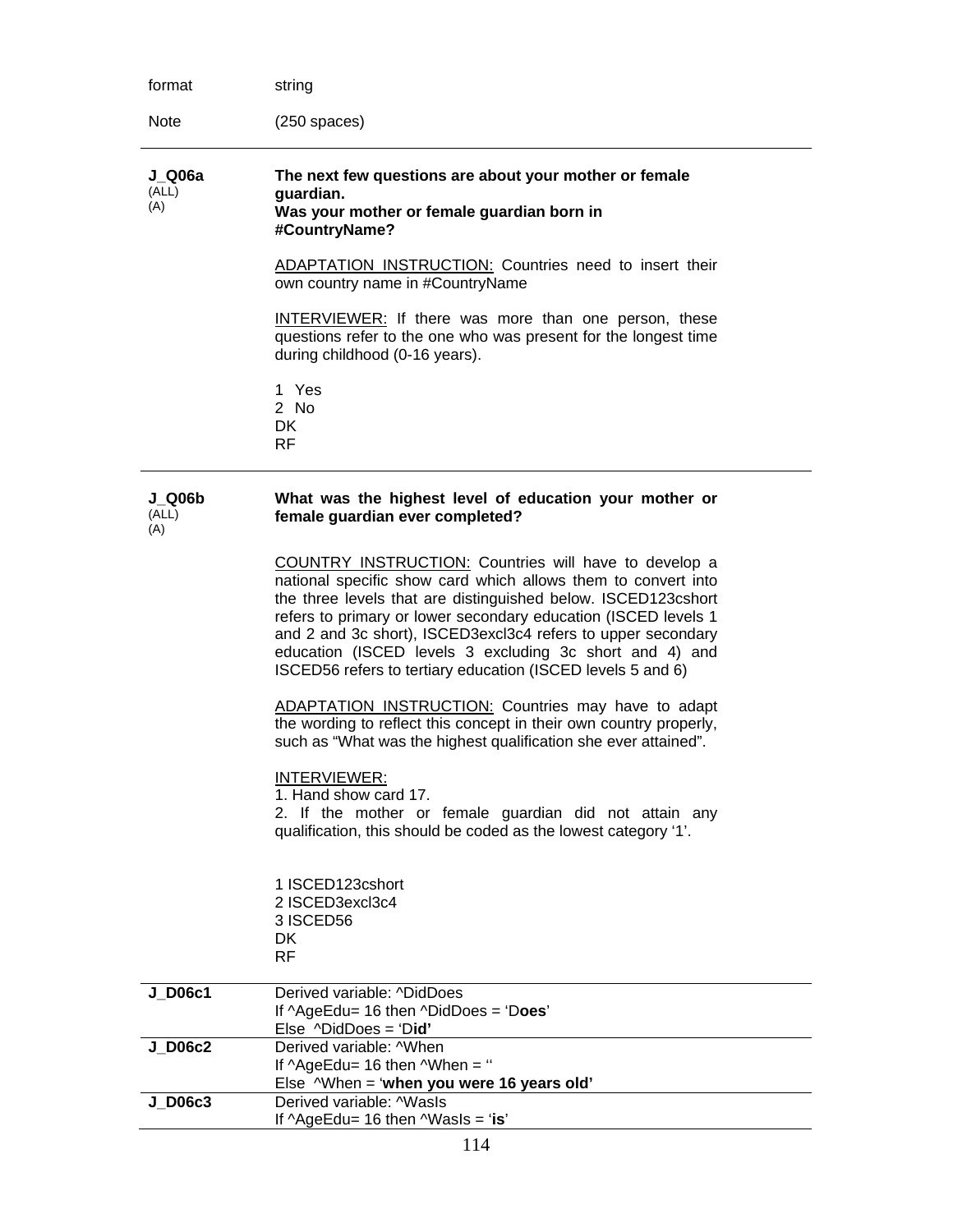|                               | Else $\wedge$ Wasls = 'was'                                                                                                                                                                                                                                                                                                                                                                                                                         |
|-------------------------------|-----------------------------------------------------------------------------------------------------------------------------------------------------------------------------------------------------------------------------------------------------------------------------------------------------------------------------------------------------------------------------------------------------------------------------------------------------|
| <b>J_D06c4</b>                | Derived variable: ^AreWere2                                                                                                                                                                                                                                                                                                                                                                                                                         |
|                               | If $\triangle$ AgeEdu= 16 then $\triangle$ AreWere2 = 'are'<br>Else $\triangle$ AreWere2 = 'were'                                                                                                                                                                                                                                                                                                                                                   |
| <b>J_D06c5</b>                | Derived variable: ^DidiDoes                                                                                                                                                                                                                                                                                                                                                                                                                         |
|                               | If $\triangle$ AgeEdu= 16 then $\triangle$ DidiDoes = 'does'                                                                                                                                                                                                                                                                                                                                                                                        |
|                               | Else $\triangle$ DidiDoes = 'did'                                                                                                                                                                                                                                                                                                                                                                                                                   |
| <b>J_Q07a</b><br>(ALL)<br>(A) | The next few questions are about your father or male<br>guardian.<br>Was your father or male guardian born in #CountryName?<br>ADAPTATION INSTRUCTION: Countries need to insert their                                                                                                                                                                                                                                                               |
|                               | own country name in #CountryName<br><b>INTERVIEWER:</b> If there was more than one person, these<br>questions refer to the one who was present for the longest time<br>during childhood (0-16 years).                                                                                                                                                                                                                                               |
|                               | 1 Yes<br>2 No<br>DK.<br>RF                                                                                                                                                                                                                                                                                                                                                                                                                          |
| J Q07b<br>(ALL)<br>(A)        | What was the highest level of education your father or male<br>guardian ever completed?                                                                                                                                                                                                                                                                                                                                                             |
|                               | COUNTRY INSTRUCTION: Countries will have to develop a<br>national specific show card which allows them to convert into<br>the three levels that are distinguished below. ISCED123cshort<br>refers to primary or lower secondary education (ISCED levels 1<br>and 2 and 3c short), ISCED3excl3c4 refers to upper secondary<br>education (ISCED levels 3 excluding 3c short and 4) and<br>ISCED56 refers to tertiary education (ISCED levels 5 and 6) |
|                               | <b>ADAPTATION INSTRUCTION: Countries may have to adapt</b><br>the wording to reflect this concept in their own country properly,<br>such as "What was the highest qualification he attained".                                                                                                                                                                                                                                                       |
|                               | INTERVIEWER:<br>1. Hand show card 17.<br>2. If the father or male guardian did not attain any qualification,<br>this should be coded as the lowest category '1'.                                                                                                                                                                                                                                                                                    |
|                               | 1 ISCED123cshort<br>2 ISCED3excl3c4<br>3 ISCED56<br>DK.<br>RF                                                                                                                                                                                                                                                                                                                                                                                       |
| J Q08<br>(PISA)<br>(B)        | About how many books ^AreWere2 there in your home<br>"When? Do not include magazines, newspapers or<br>schoolbooks. To give an estimation, one meter of shelving<br>is about 40 books.                                                                                                                                                                                                                                                              |

INTERVIEWER: Hand show card 18.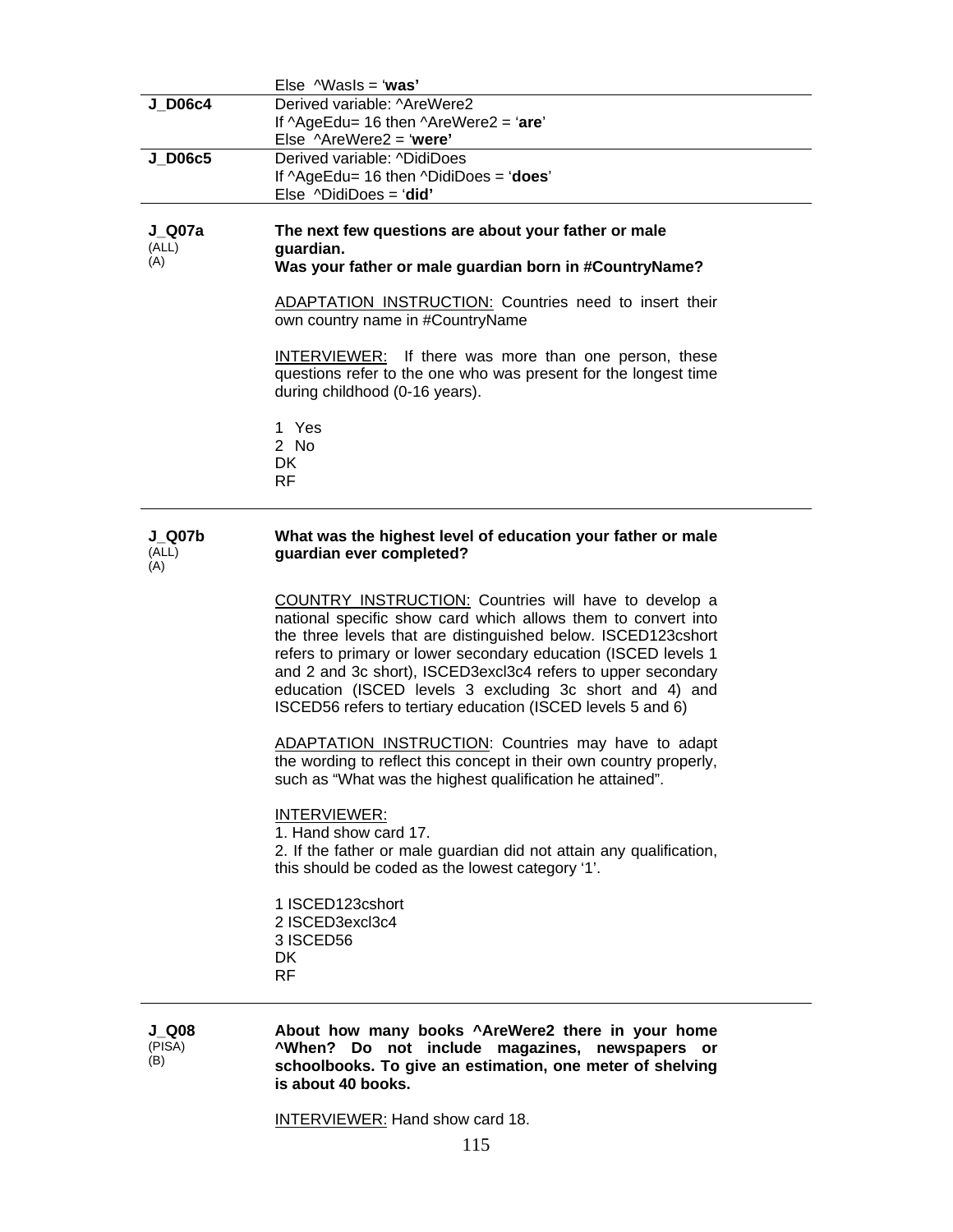1 10 books or less 2 11 to 25 books 3 26 to 100 books 4 101 to 200 books 5 201 to 500 books 6 More than 500 books DK RF

## **J\_END**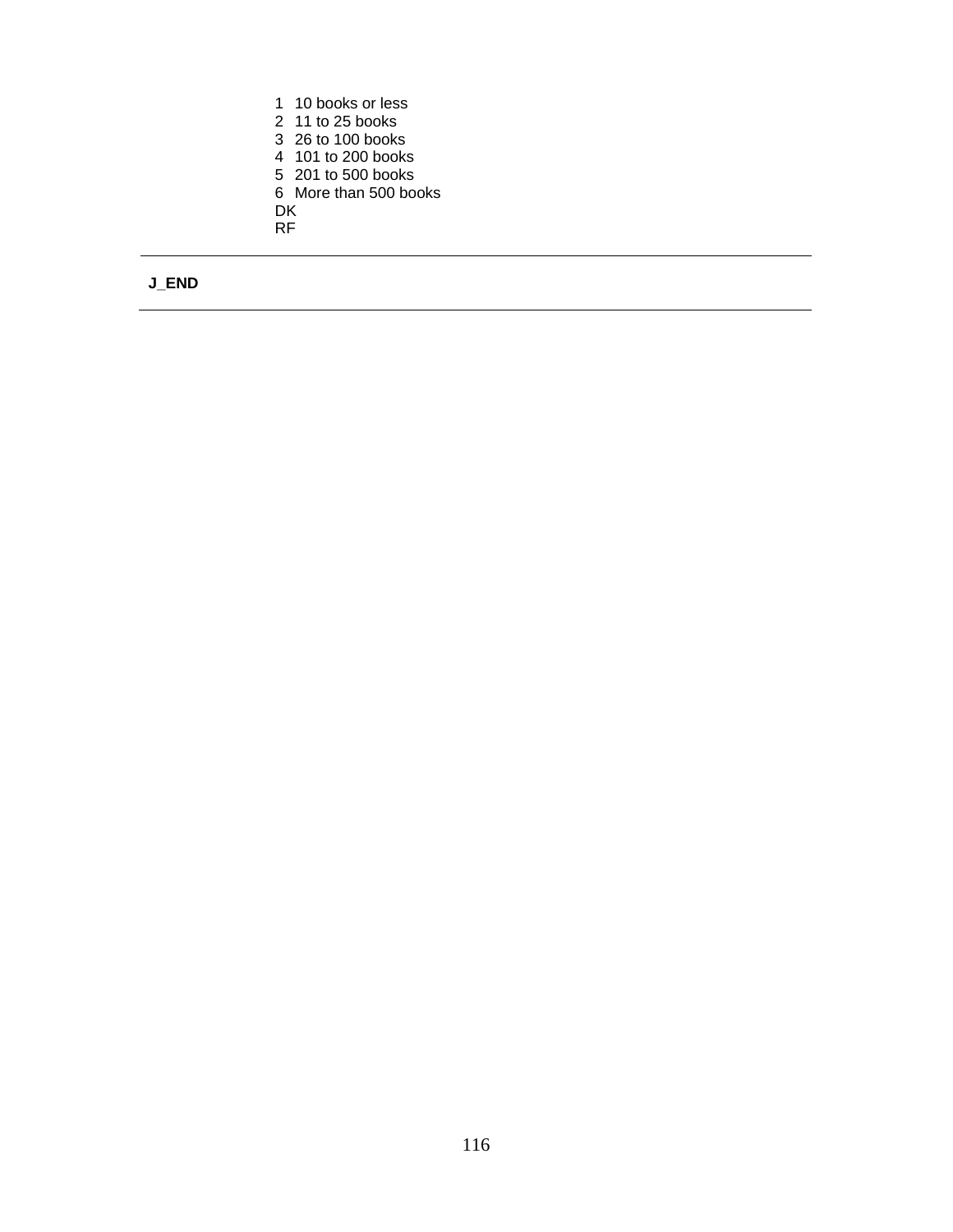# **General information to be derived after the interview**

**ZZ1a** 

**Besides the respondent, was anyone else present during the interview?** 

1 Yes

2 No

Routing: If ZZ1a=1 go to ZZ1b, else go to ZZ2

### **ZZ1b**

**Did this/these person(s) assist the respondent in answering any of the following? (Select all that apply)** 

1 The background questionnaire

2 The skills assessment

### **ZZ2**

**Overall, did you feel that the respondent understood the questions in the interview?** 

1 Never

- 2 Almost never
- 3 Now and then
- 4 Often
- 5 Very often

#### **ZZ3**

**Did the respondent ask for clarification on any questions while undertaking the assessment?** 

1 Yes

2 No